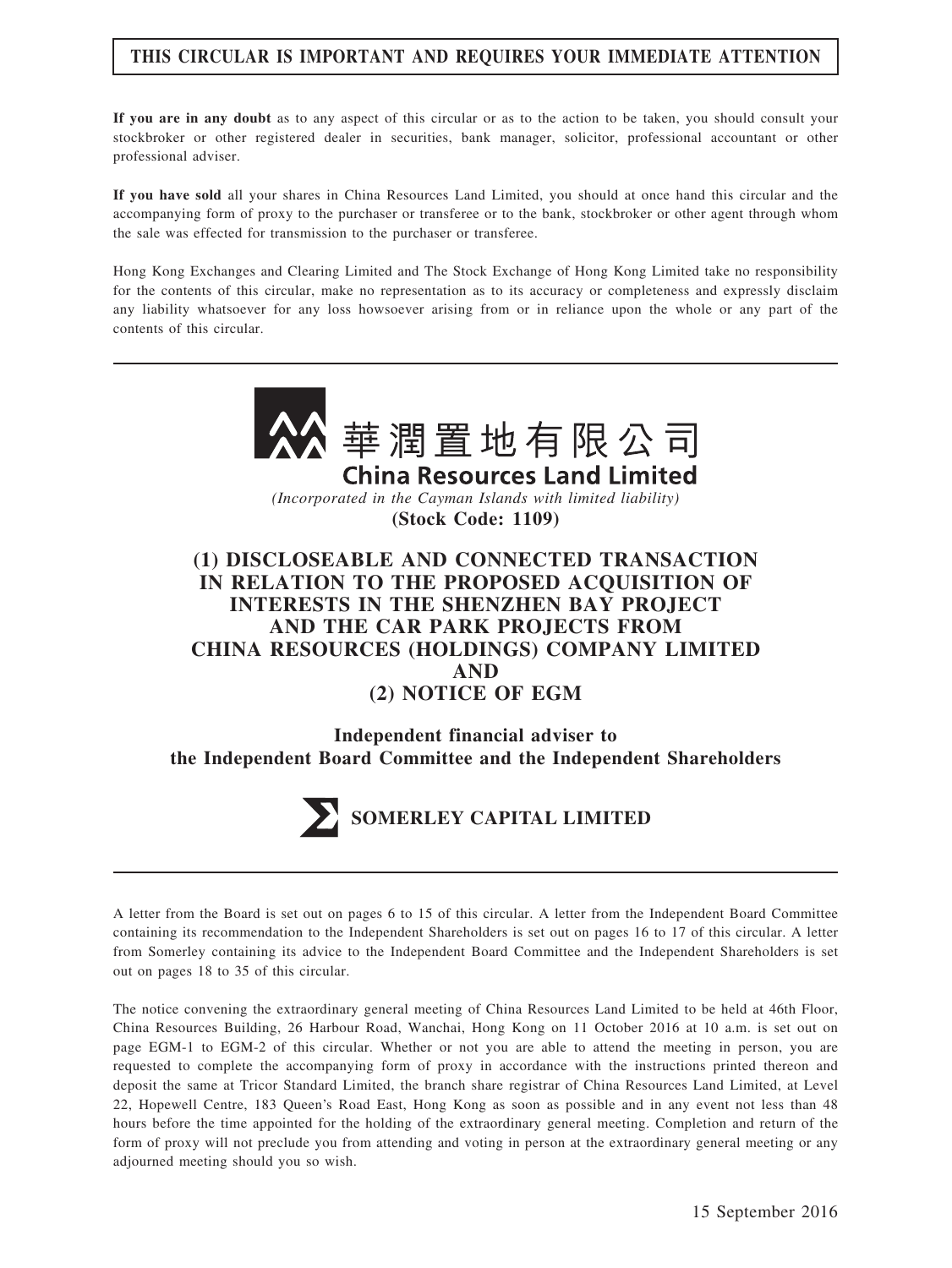# **CONTENTS**

# Page

| - 6 |
|-----|
| 16  |
| 18  |
|     |
|     |
|     |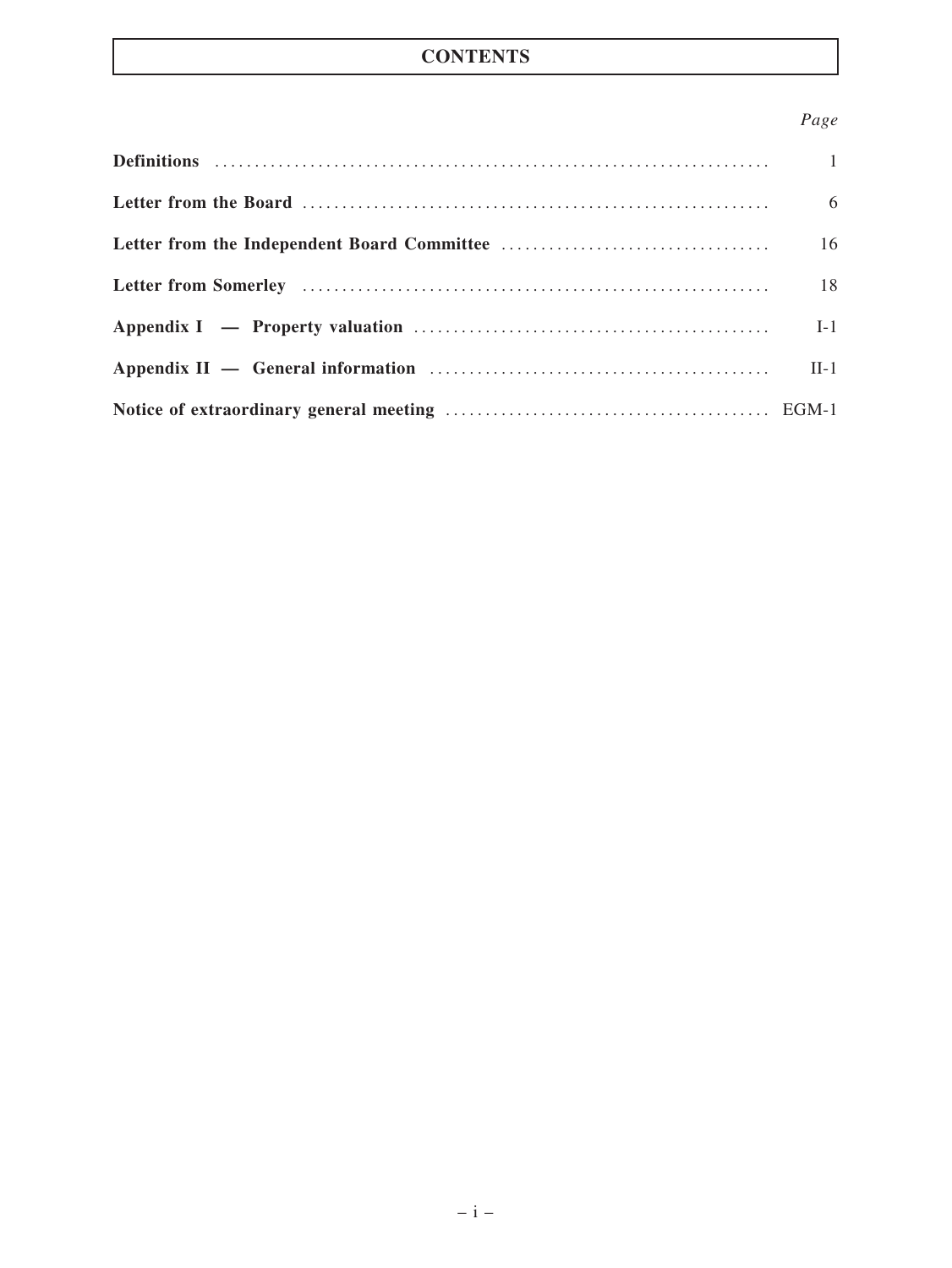In this circular, unless the context requires otherwise, the following expressions have the following meanings:

| "Acquisition"                                                   | the purchase of the entire issued share capital of Shining<br>Jade under the Acquisition Agreement and the transactions<br>contemplated thereunder                                                                                                                                                                                                                                                                                                                                                              |
|-----------------------------------------------------------------|-----------------------------------------------------------------------------------------------------------------------------------------------------------------------------------------------------------------------------------------------------------------------------------------------------------------------------------------------------------------------------------------------------------------------------------------------------------------------------------------------------------------|
| "Acquisition Agreement"                                         | the conditional sale and purchase agreement dated 26<br>August 2016 entered into between the Company and<br>Hugeluck in respect of, among other things, the sale and<br>purchase of the Sale Shares                                                                                                                                                                                                                                                                                                             |
| "Announcement"                                                  | the announcement made by the Company on 26 August<br>2016 in relation to, among other things, the Acquisition                                                                                                                                                                                                                                                                                                                                                                                                   |
| "Appraised Value"                                               | the appraised value of the Owned Properties prepared by<br>Colliers International on the basis of the market value of the<br>properties in existing state as at 30 June 2016 attributable to<br>the Target Group Companies                                                                                                                                                                                                                                                                                      |
| "Board"                                                         | the board of Directors                                                                                                                                                                                                                                                                                                                                                                                                                                                                                          |
| "Business Day"                                                  | a day (excluding a Saturday, a Sunday and a public<br>holiday) on which banks in Hong Kong are generally open<br>for business                                                                                                                                                                                                                                                                                                                                                                                   |
| "Car Park Project(s)"                                           | car park projects with Owned Properties, Operating Rights<br>and/or Management Rights in Chengdu (Sichuan), Jinan<br>(Shandong), Nanjing (Jiangsu), Shenyang (Liaoning),<br>Tangshan (Hebei), Zhengzhou (Henan), Chongqing and<br>Tianjin in the PRC; and as described in the section headed<br>"Letter from the Board — Proposed Acquisition of Interests<br>in the Shenzhen Bay Project and the Car Park Projects from<br>$CRH$ — Information about the Target Group — Car Park<br>Projects" in this circular |
| "Colliers International" or<br>"Independent Property<br>Valuer" | Colliers International (Hong Kong) Limited, the<br>independent property valuer appointed by the Company to<br>appraise the value of the Owned Properties                                                                                                                                                                                                                                                                                                                                                        |
| "Company"                                                       | China Resources Land Limited (華潤置地有限公司), a<br>company incorporated in the Cayman Islands with limited<br>liability and the Shares of which are listed on the Stock<br>Exchange                                                                                                                                                                                                                                                                                                                                  |
| "Completion"                                                    | completion of the sale and purchase of the Sale Shares in<br>accordance with the provisions of the Acquisition<br>Agreement                                                                                                                                                                                                                                                                                                                                                                                     |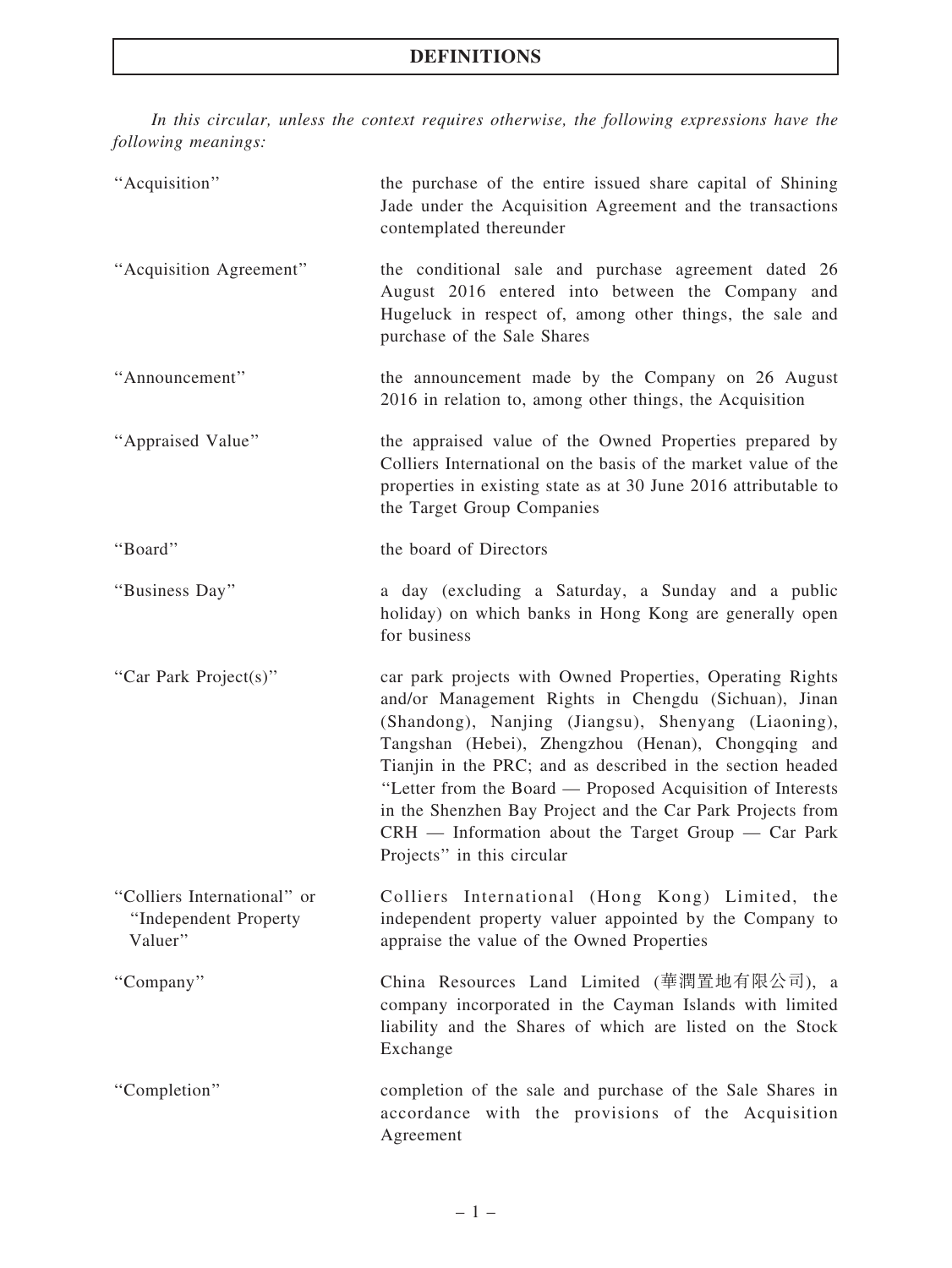| "Completion Date"                | the day on which Completion takes place in accordance<br>with the terms of the Acquisition Agreement                                                                                                                                                                                                                                                                                      |
|----------------------------------|-------------------------------------------------------------------------------------------------------------------------------------------------------------------------------------------------------------------------------------------------------------------------------------------------------------------------------------------------------------------------------------------|
| "connected person(s)"            | has the meaning ascribed thereto in the Listing Rules                                                                                                                                                                                                                                                                                                                                     |
| "Consideration"                  | the consideration for the acquisition of the Sale Shares<br>pursuant to the Acquisition Agreement                                                                                                                                                                                                                                                                                         |
| "controlling Shareholder"        | has the meaning ascribed thereto in the Listing Rules                                                                                                                                                                                                                                                                                                                                     |
| "CRH"                            | China Resources (Holdings) Company Limited (華潤(集團)<br>有限公司), a company incorporated in Hong Kong with<br>limited liability                                                                                                                                                                                                                                                                |
| "Deed of Indemnity"              | the deed of indemnity to be executed between the Company<br>and Hugeluck on Completion in relation to tax and other<br>liabilities of the Target Group                                                                                                                                                                                                                                    |
| "Directors"                      | the directors of the Company                                                                                                                                                                                                                                                                                                                                                              |
| "EGM"                            | the extraordinary general meeting of the Company to be<br>convened and held for the purpose of considering and, if<br>thought fit, approving the Acquisition Agreement and the<br>transactions contemplated thereunder                                                                                                                                                                    |
| "GFA"                            | gross floor area                                                                                                                                                                                                                                                                                                                                                                          |
| "Group"                          | the Company and its Subsidiaries                                                                                                                                                                                                                                                                                                                                                          |
| "HK\$"                           | Hong Kong dollars, the lawful currency of Hong Kong from<br>time to time                                                                                                                                                                                                                                                                                                                  |
| "Hong Kong"                      | the Hong Kong Special Administrative Region of the PRC                                                                                                                                                                                                                                                                                                                                    |
| "Hugeluck"                       | Hugeluck Enterprises Limited (宏祥企業有限公司), a<br>limited liability company incorporated under the laws of the<br>British Virgin Islands                                                                                                                                                                                                                                                      |
| "Independent Board<br>Committee" | the independent board committee of the Company<br>comprising Mr. Wang Shi, Mr. Ho Hin Ngai, Bosco, Mr.<br>Andrew Y. Yan, Mr. Wan Kam To, Peter and Mr. Ma<br>Weihua, being all the independent non-executive Directors,<br>established to give recommendations to the Independent<br>Shareholders in respect of the Acquisition Agreement and<br>the transactions contemplated thereunder |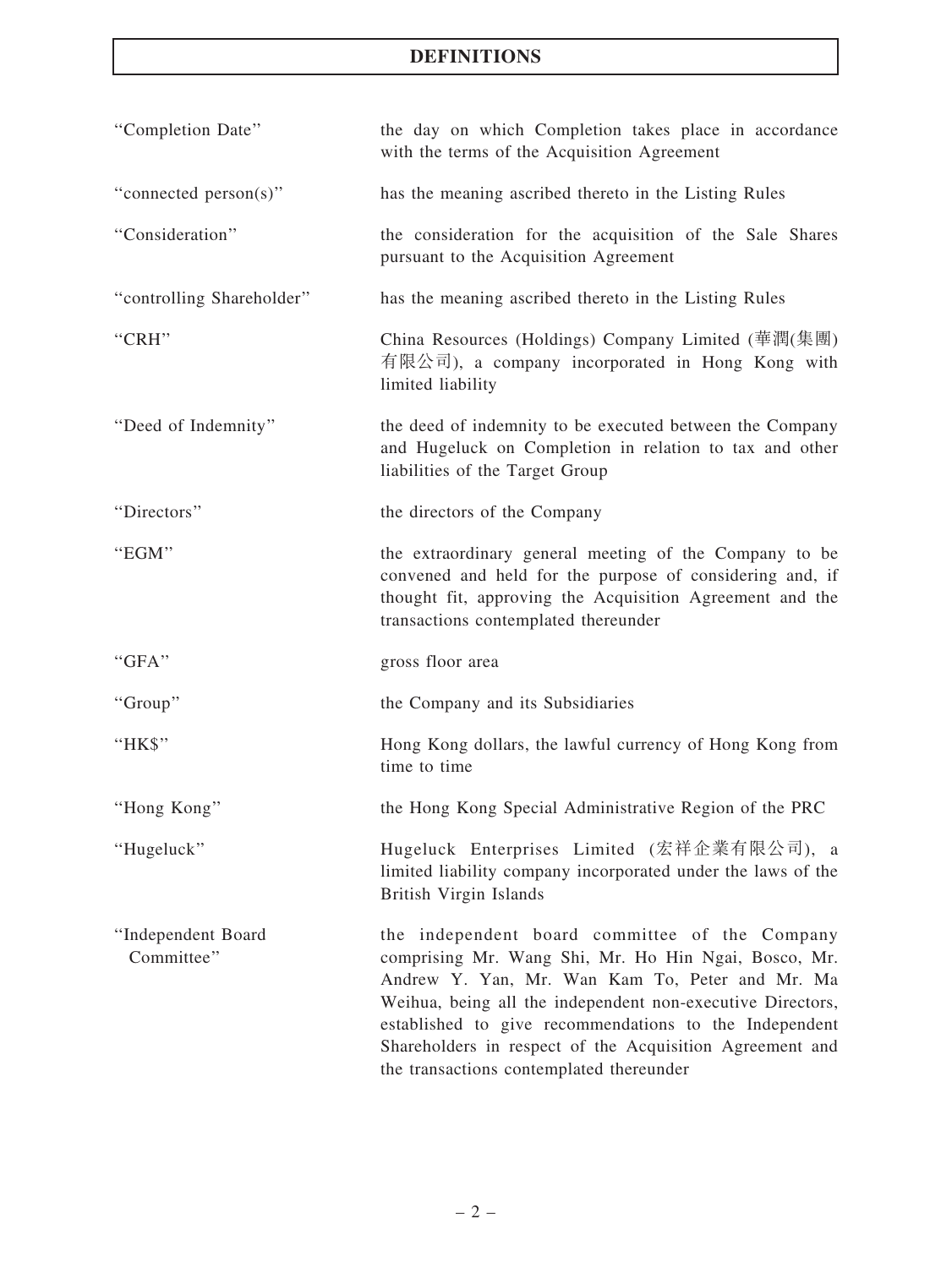| "Independent Shareholders" | Shareholders (other than CRH, Hugeluck and their<br>respective associates) who are not required to abstain from<br>voting at the EGM under the Listing Rules                                                                                                                                                                                                                |
|----------------------------|-----------------------------------------------------------------------------------------------------------------------------------------------------------------------------------------------------------------------------------------------------------------------------------------------------------------------------------------------------------------------------|
| "Latest Practicable Date"  | 12 September 2016, being the latest practicable date prior to<br>the printing of this circular for ascertaining certain<br>information contained herein                                                                                                                                                                                                                     |
| "Listing Rules"            | the Rules Governing the Listing of Securities on the Stock<br>Exchange                                                                                                                                                                                                                                                                                                      |
| "Management Rights"        | the rights granted to the Target Group Companies to<br>manage the Car Park Projects in Jinan (Shandong) and<br>Zhengzhou (Henan) in the PRC pursuant to agreements<br>entered into by the Target Group Companies                                                                                                                                                            |
| "NAV"                      | net asset value                                                                                                                                                                                                                                                                                                                                                             |
| "Operating Rights"         | the rights granted to the Target Group Companies to operate<br>the Car Park Projects in Chengdu (Sichuan), Jinan<br>(Shandong), Shenyang (Liaoning), Zhengzhou (Henan) and<br>Chongqing in the PRC pursuant to agreements entered into<br>by the Target Group Companies                                                                                                     |
| "Owned Properties"         | the properties owned or to be owned by the Target Group<br>Companies, including the Shenzhen Bay Project in<br>Shenzhen (Guangdong) and certain Car Park Projects in<br>Chengdu (Sichuan), Nanjing (Jiangsu), Shenyang<br>(Liaoning), Tangshan (Hebei), Tianjin and Chongqing in<br>the PRC                                                                                 |
| "PRC" or "China"           | the People's Republic of China which, for the purpose of<br>this circular, excludes Hong Kong, the Macau Special<br>Administrative Region and Taiwan                                                                                                                                                                                                                        |
| "Project Sites"            | Shenzhen Bay Project and the Car Park Projects                                                                                                                                                                                                                                                                                                                              |
| "Related Parties' Loan"    | the related parties' loans and the interests thereon due from<br>the Target Group Companies to Hugeluck which will<br>remain outstanding as at the Completion Date. The total<br>outstanding amount of such related parties' loans and the<br>interests thereon is RMB2,581 million (equivalent to<br>approximately HK\$3,020 million) as at the Latest<br>Practicable Date |
| "RMB"                      | Renminbi, the lawful currency of the PRC from time to<br>time                                                                                                                                                                                                                                                                                                               |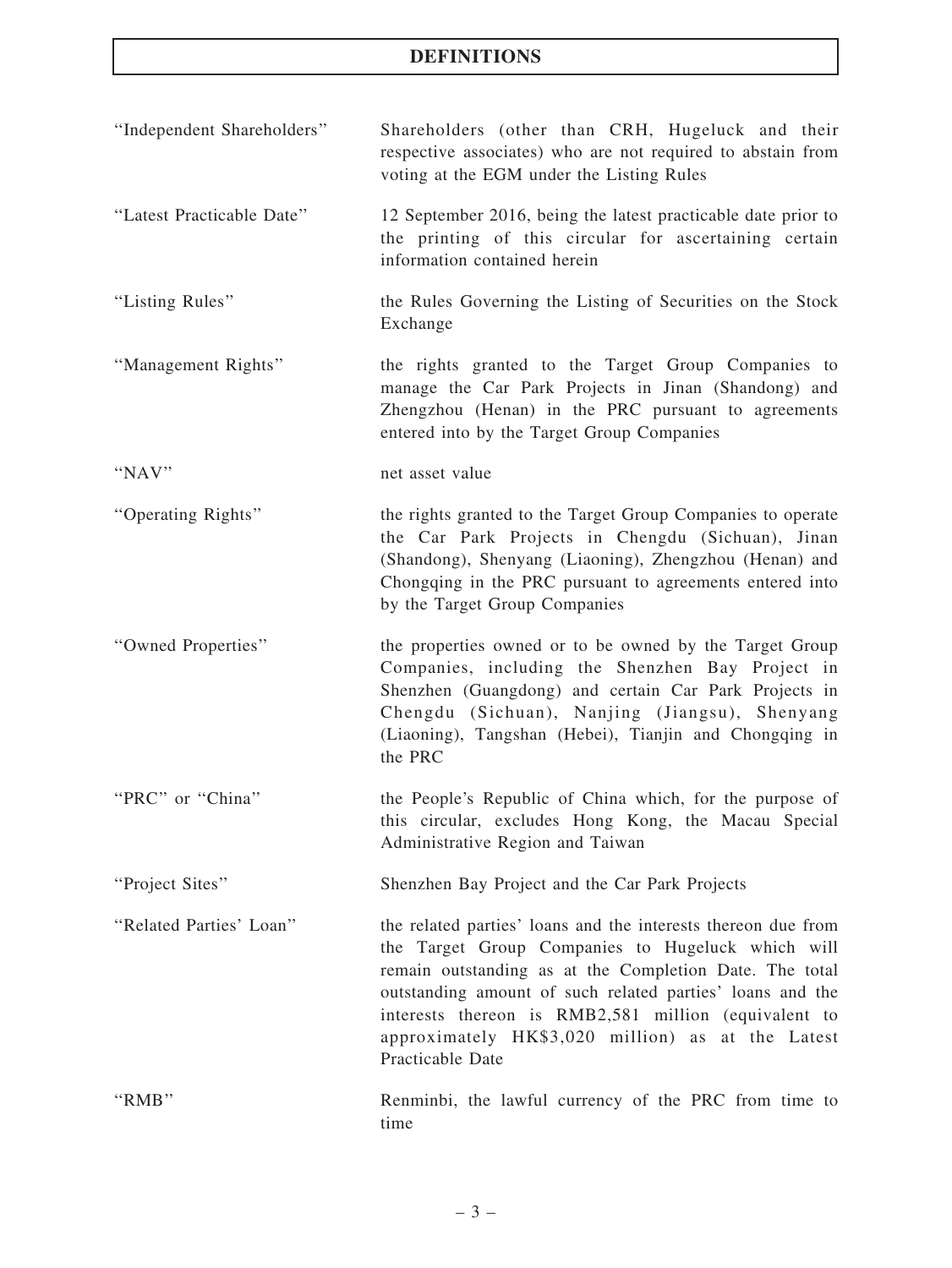| "Sale Shares"                                     | two ordinary shares of US\$1.00 each in the share capital of<br>Shining Jade, representing the entire issued share capital of<br>Shining Jade as at the Latest Practicable Date which is<br>registered in the name of and beneficially owned by<br>Hugeluck and such additional shares as may be issued by<br>Shining Jade prior to Completion (if any)                                                                                                      |
|---------------------------------------------------|--------------------------------------------------------------------------------------------------------------------------------------------------------------------------------------------------------------------------------------------------------------------------------------------------------------------------------------------------------------------------------------------------------------------------------------------------------------|
| "Shareholders"                                    | the holder(s) of the Shares                                                                                                                                                                                                                                                                                                                                                                                                                                  |
| "Shares"                                          | the ordinary share(s) of US\$1.00 each in the share capital<br>of the Company                                                                                                                                                                                                                                                                                                                                                                                |
| "Shenzhen Bay Project"                            | a Project Site as described in the section headed "Letter<br>from the Board — Proposed Acquisition of Interests in the<br>Shenzhen Bay Project and the Car Park Projects from CRH<br>- Information about the Target Group - Shenzhen Bay<br>Project" in this circular                                                                                                                                                                                        |
| "Shining Jade"                                    | Shining Jade Enterprises Limited (明翠企業有限公司), a<br>company incorporated under the laws of the British Virgin<br>Islands                                                                                                                                                                                                                                                                                                                                       |
| "Somerley"                                        | Somerley Capital Limited, a licensed corporation permitted<br>under Securities and Futures Ordinance (Cap 571 of the<br>Laws of Hong Kong) to carry out Type 1 (dealing in<br>securities) and Type 6 (advising on corporate finance)<br>regulated activities, the independent adviser appointed to<br>advise the Independent Board Committee and the<br>Independent Shareholders on the Acquisition Agreement<br>and the transaction contemplated thereunder |
| "sq.m."                                           | square meters                                                                                                                                                                                                                                                                                                                                                                                                                                                |
| "Stock Exchange"                                  | The Stock Exchange of Hong Kong Limited                                                                                                                                                                                                                                                                                                                                                                                                                      |
| "Subsidiary/(ies)" or "Holding<br>Company"        | shall have the respective meanings assigned to those<br>expressions by sections 13 to 15 of the Companies<br>Ordinance (Cap 622 of the Laws of Hong Kong), save that<br>any reference therein to a company shall be deemed to<br>include a reference to a body corporate incorporated or<br>established outside Hong Kong or under any other<br>ordinances of the Laws of Hong Kong and to any<br>unincorporated body of persons                             |
| "Target Group" or "Target<br>Group Company/(ies)" | means, collectively, Shining Jade and its Subsidiaries as at<br>the date hereof and "Target Group Company" means any of<br>them individually                                                                                                                                                                                                                                                                                                                 |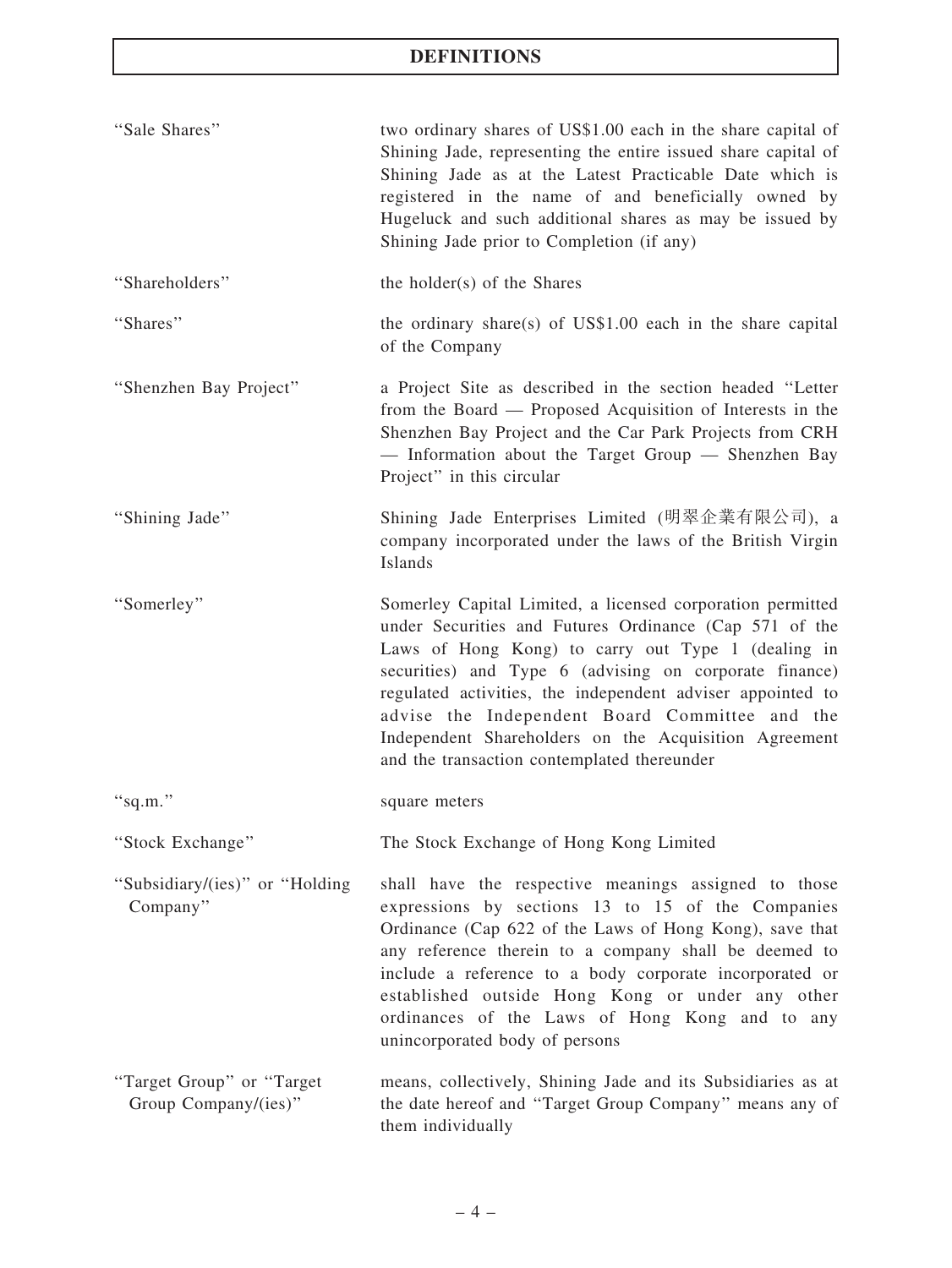"%" per cent.

If there is any inconsistency between the Chinese name of the PRC entities mentioned in this circular and their English translation, the Chinese version shall prevail.

For the purposes of this circular and illustration only, conversions of RMB into HK\$ are based on the approximate exchange rates of RMB1.00000 to HK\$1.17004. No representation is made that any amount in HK\$ or RMB could have been or could be converted at the above rates or at any other rates.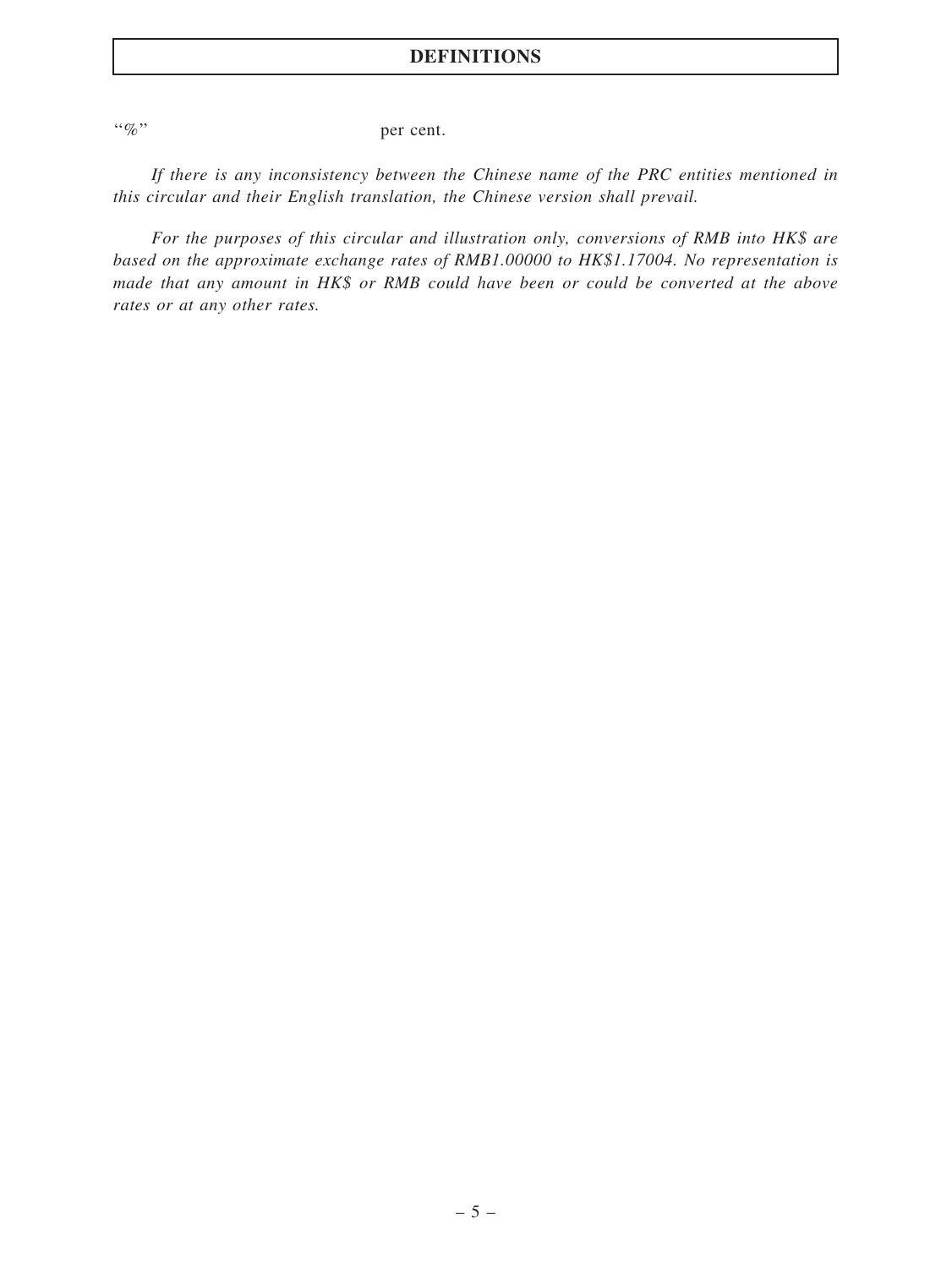

(Incorporated in the Cayman Islands with limited liability) (Stock Code: 1109)

Executive Directors: Mr. Wu Xiangdong Mr. Tang Yong (Vice Chairman) Mr. Yu Jian

Non-executive Directors: Mr. Yan Biao Mr. Du Wenmin Mr. Ding Jiemin Mr. Wei Bin Mr. Chen Ying Mr. Wang Yan

Independent non-executive Directors: Mr. Wang Shi Mr. Ho Hin Ngai, Bosco Mr. Andrew Y. Yan Mr. Wan Kam To, Peter Mr. Ma Weihua

Registered Office: Ugland House South Church Street Post Office Box 309 George Town Grand Cayman Cayman Islands British West Indies

Head Office: 46th Floor China Resources Building 26 Harbour Road Wanchai Hong Kong

15 September 2016

To the Shareholders

Dear Sir and Madam,

# (1) DISCLOSEABLE AND CONNECTED TRANSACTION IN RELATION TO THE PROPOSED ACQUISITION OF INTERESTS IN THE SHENZHEN BAY PROJECT AND THE CAR PARK PROJECTS FROM CHINA RESOURCES (HOLDINGS) COMPANY LIMITED AND (2) NOTICE OF EGM

### (I) INTRODUCTION

Reference is made to the Announcement dated 26 August 2016, whereby the Board announced that the Company and Hugeluck entered into the Acquisition Agreement pursuant to which the Company has conditionally agreed to acquire and Hugeluck has conditionally agreed to dispose of the Sale Shares, representing the entire issued share capital of Shining Jade, for the Consideration of RMB6,236 million (equivalent to approximately HK\$7,296 million).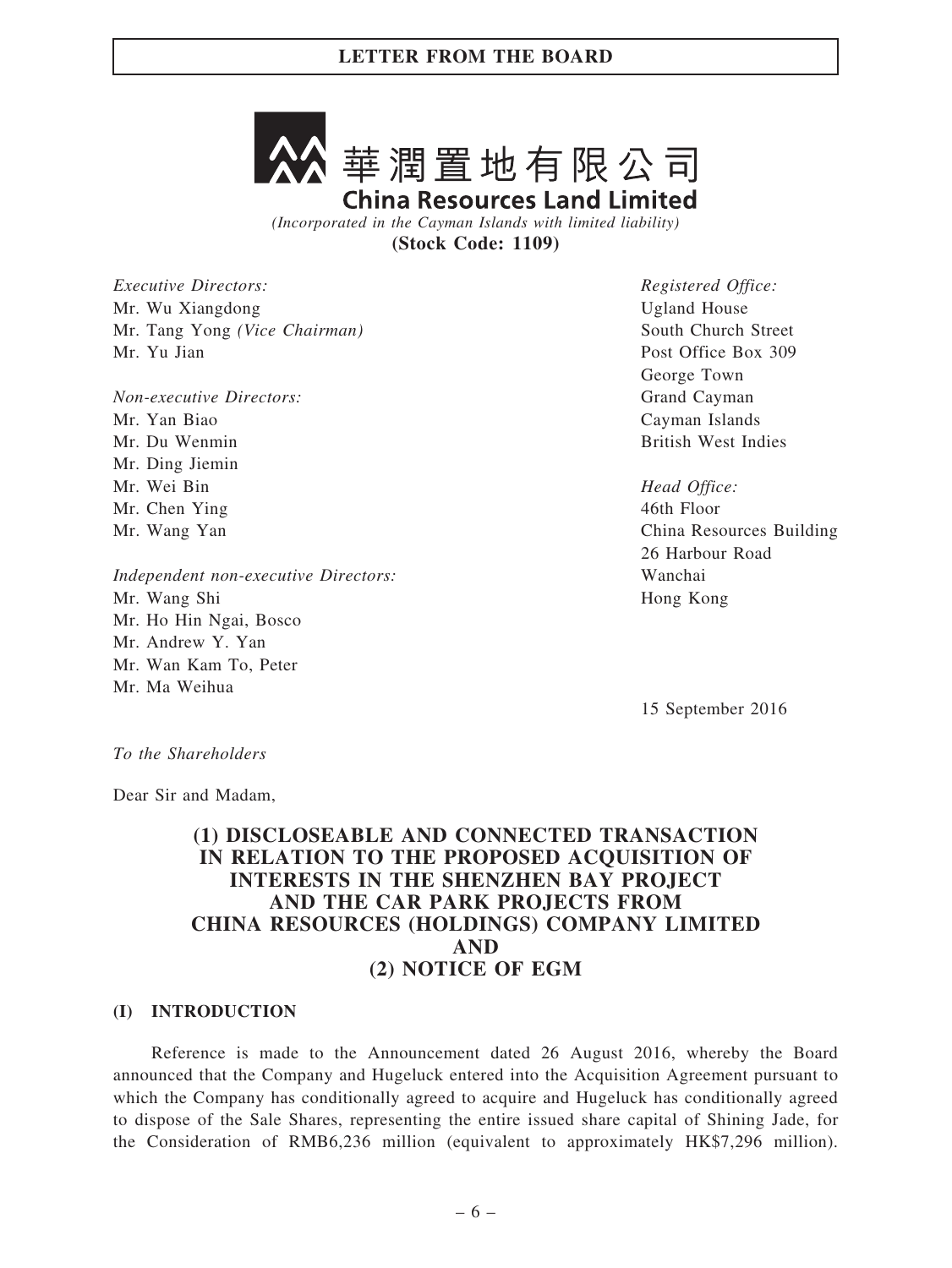Shining Jade is an investment holding company and the principal asset of the Target Group is the entire interest in the Shenzhen Bay Project (深圳灣項目). The Target Group also owns majority stakes in the Car Park Projects. All of the Project Sites are located in the PRC with Owned Properties, Operating Rights and/or Management Rights.

As at the Latest Practicable Date, Hugeluck is a wholly-owned subsidiary of CRH which is the controlling Shareholder of the Company. As such, Hugeluck is a connected person of the Company within the meaning of the Listing Rules and therefore, the entering into of the Acquisition Agreement constitutes a connected transaction of the Company. As certain of the applicable percentage ratios stipulated under Rule 14.07 of the Listing Rules in respect of the Acquisition exceed 5% but all applicable percentage ratios are less than 25% and the Consideration exceeds HK\$10 million, the Acquisition as a connected transaction is subject to the reporting, announcement and Independent Shareholders' approval requirements set out in Chapter 14A of the Listing Rules. Further, based on the relevant percentage ratios, the Acquisition also constitutes a discloseable transaction of the Company under Chapter 14 of the Listing Rules.

The purpose of this circular is to:

- (i) provide Shareholders with further details of the Acquisition, the Target Group and the transactions contemplated under the Acquisition Agreement;
- (ii) set out the recommendations of the Independent Board Committee to the Independent Shareholders regarding the Acquisition Agreement and the transactions contemplated thereunder;
- (iii) set out the recommendation of the Company's independent financial adviser, Somerley, to the Independent Board Committee and the Independent Shareholders regarding the Acquisition Agreement and the transactions contemplated thereunder;
- (iv) set out the property valuation report on the Owned Properties from the Independent Property Valuer; and
- (v) give notice of the EGM.

### (II) PROPOSED ACQUISITION OF INTERESTS IN THE SHENZHEN BAY PROJECT AND THE CAR PARK PROJECTS FROM CRH

- (a) The Acquisition Agreement
	- Date 26 August 2016 (after morning session of the trading hours)
	- Parties (1) Vendor : Hugeluck, a wholly-owned subsidiary of CRH and is principally engaged in investment holding
		- (2) Purchaser : the Company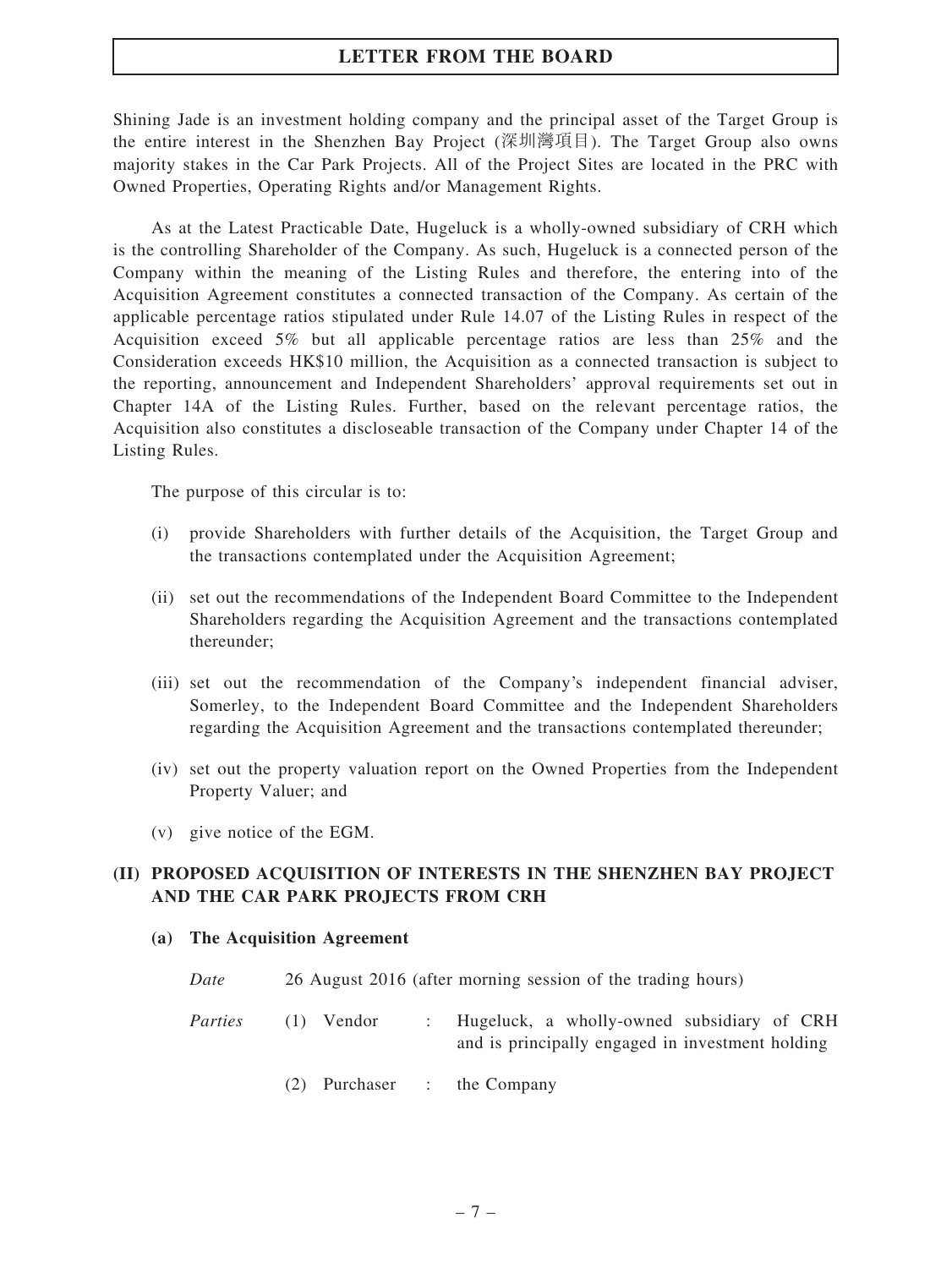### Subject Matter

The Company has conditionally agreed to acquire and Hugeluck has conditionally agreed to dispose of the Sale Shares.

#### The Consideration and Payment Terms

The Consideration for the sale and purchase of the Sale Shares, being RMB6,236 million (equivalent to approximately HK\$7,296 million), shall be satisfied by cash or cash equivalents at any time within one year after the Completion Date, and interest will be payable thereon at a rate of 3.14% per annum. The payments will be funded by internal resources of the Group.

#### Condition Precedent

Completion is subject to the condition that the Independent Shareholders having approved the Acquisition Agreement and the transactions contemplated thereunder by way of poll at the EGM.

The condition precedent above shall not be waived in any event. If the condition precedent above has not been fulfilled by 30 November 2016 (or such other date as the parties to the Acquisition Agreement may agree in writing), the Acquisition Agreement shall thereupon become null and void ab initio.

#### Completion

Completion will take place on or before the fifteenth (15th) Business Day after the condition precedent has been fulfilled in accordance with the Acquisition Agreement (or such other date as the parties to the Acquisition Agreement may agree).

### Deed of Indemnity

On Completion, the Company and Hugeluck will enter into the Deed of Indemnity. Subject to the limitations such as minimum monetary thresholds and time limitation for bringing claims, maximum monetary cap on total liabilities and other customary limitations, Hugeluck shall indemnify the Company from and against certain liabilities of the Target Group Companies for an amount equal to the percentage of the direct or (as the case may be) indirect equity interest in the relevant Target Group Company that the Company purchased from Hugeluck based on Hugeluck's proportionate equity interest therein, including any tax liabilities in relation to the business activities of the Target Group prior to Completion, claims from third parties and related court sealing measures on the land in relation to a Car Park Project in Shenyang (Liaoning), the PRC, together with the potential land forfeiture for not having commenced development of a Car Park Project in Tangshan (Hebei), the PRC, within the statutory time limit. The Company considers the maximum monetary cap on total liabilities is sufficient to cover the aforesaid liabilities of the Target Group Companies.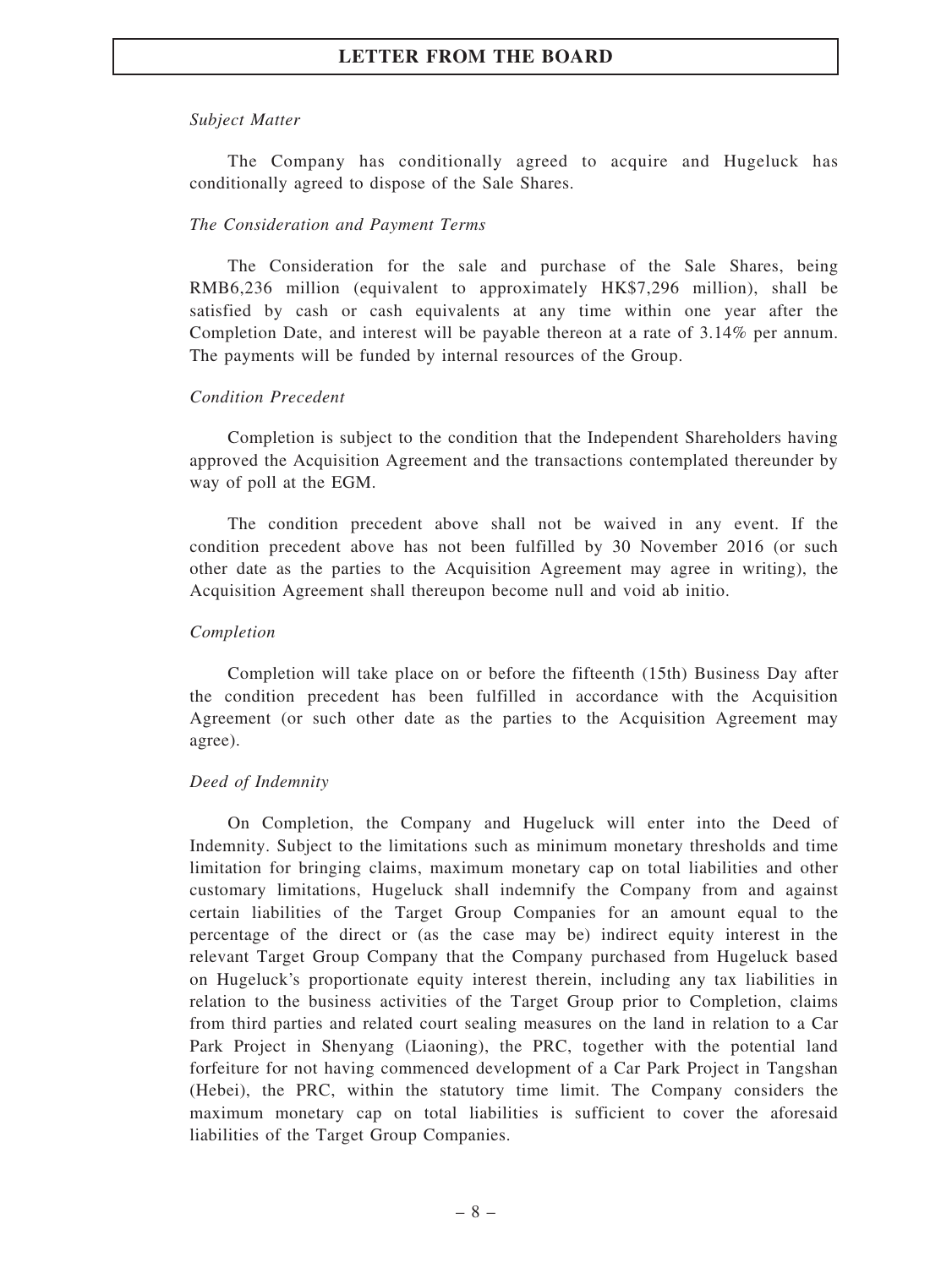### (b) Information about the Target Group

### Target Group Structure

Shining Jade is an investment holding company and the principal asset of the Target Group is the entire interest in the Shenzhen Bay Project (深圳灣項目). The Target Group also owns majority stakes in the Car Park Projects. All of the Project Sites are located in the PRC with Owned Properties, Operating Rights and/or Management Rights.

The following diagram illustrates the simplified shareholding structure of the Target Group as at the Latest Practicable Date:

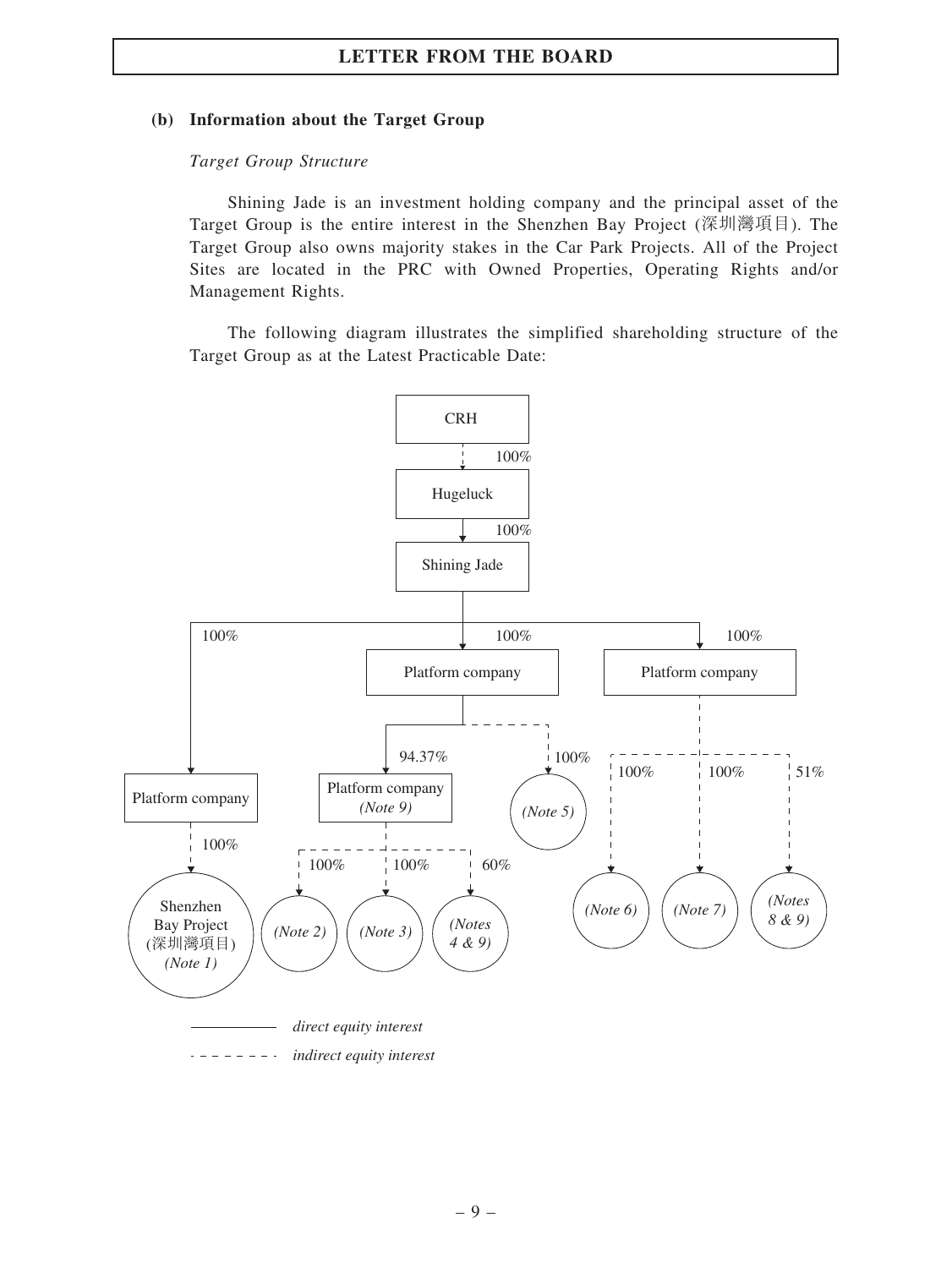#### Notes:

- 1. A mixed-use integrated development project with Owned Properties.
- 2. Seven Car Park Projects with Operating Rights and/or Management Rights situated in Jinan (Shandong), Shenyang (Liaoning), Zhengzhou (Henan) and Chongqing, the PRC.
- 3. Seven Car Park Projects with Owned Properties situated in Chengdu (Sichuan) and Tianjin, the PRC.
- 4. A Car Park Project with Owned Property situated in Tangshan (Hebei), the PRC.
- 5. A Car Park Project with Owned Property situated in Chongqing, the PRC.
- 6. Three Car Park Projects with Operating Rights situated in Chengdu (Sichuan) and Chongqing, the PRC.
- 7. Three Car Park Projects with Owned Properties situated in Shenyang (Liaoning), Chengdu (Sichuan), and Nanjing (Jiangsu), the PRC. The legal title of the land for the project located in Nanjing (Jiangsu), the PRC, is expected to be transferred by the landlord to the Target Group after construction is completed. The total GFA of the aforesaid project is expected to amount to approximately 105,000 sq.m. after construction is completed, which is currently expected to be in around late 2016 to 2018.
- 8. A Car Park Project with Owned Property situated in Shenyang (Liaoning), the PRC.
- 9. The minority shareholders in the Target Group Companies are independent from the Company and its connected persons save for their respective interests in the relevant Target Group Companies.

#### Financial Information

For the purposes of this circular, assuming the Target Group had been formed since 1 January 2014, set out below are certain unaudited combined financial information of the Target Group for each of the year ended 31 December 2014 and 2015, prepared in accordance with the Hong Kong Financial Reporting Standards:

|                               | For the year ended                                                                                 |                   |                              | For the year ended<br>31 December 2015 |  |
|-------------------------------|----------------------------------------------------------------------------------------------------|-------------------|------------------------------|----------------------------------------|--|
|                               | 31 December 2014<br>Equivalent to<br>approximately<br>Approximately<br>HK\$ million<br>RMB million |                   | Approximately<br>RMB million |                                        |  |
| Combined profit/(loss) before |                                                                                                    |                   |                              |                                        |  |
| taxation                      | 36                                                                                                 | 42                | (103)                        | (121)                                  |  |
| Combined loss after taxation  | (2)                                                                                                | $\left[ 2\right]$ | (111)                        | (130)                                  |  |

The Target Group recorded net loss (after taxation) for the years ended 31 December 2014 and 2015, which were mainly due to the interest expense charged by CRH and its subsidiaries. After excluding the aforesaid interest expense, the Target Group would have recorded a net profit (after taxation) of approximately RMB87.2 million (equivalent to approximately HK\$102 million) for the year ended 31 December 2014 and a net loss (after taxation) of approximately RMB3.4 million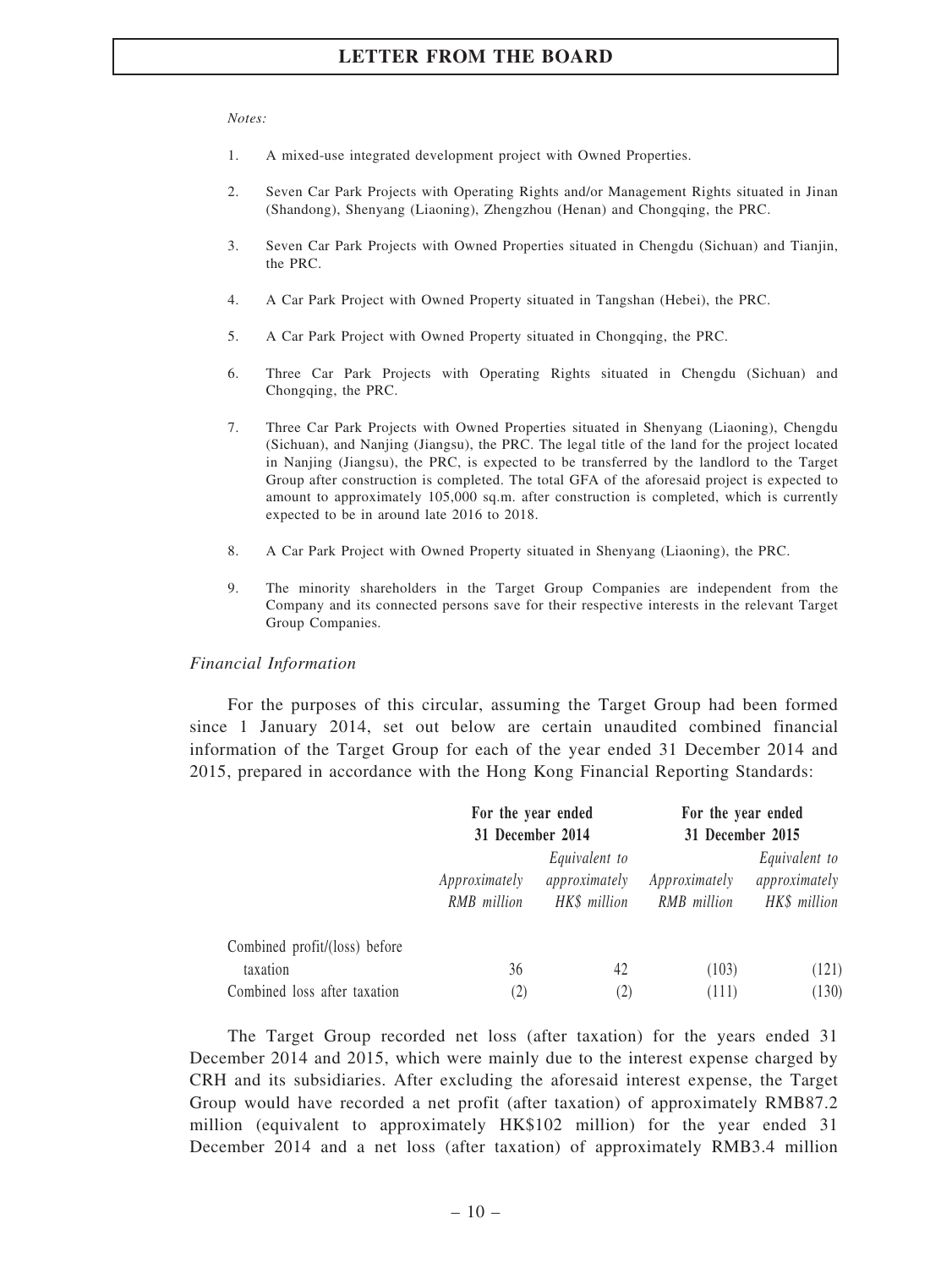(equivalent to approximately HK\$4 million) for the year ended 31 December 2015. The loss incurred for the year ended 31 December 2015 was largely attributable to the recognition of the one-off impairment losses for certain Car Park Projects in accordance with the applicable accounting standards and the relevant Target Group Company's then accounting policies.

As at 30 June 2016, the unaudited net book value of the Target Group attributable to the shareholder of Shining Jade was RMB3,741 million (equivalent to approximately HK\$4,377 million). The outstanding amount of the Related Parties' Loans owed by the Target Group Companies to Hugeluck and the interest thereon was approximately RMB2,581 million (equivalent to approximately HK\$3,020 million) as at the Latest Practicable Date. The Related Parties' Loans are unsecured, bearing an interest rate of 3.14% per annum effective from 1 July 2016, provided on normal commercial terms and payable on or before 31 December 2017.

### Shenzhen Bay Project

The Shenzhen Bay Project is a mixed-use integrated development project located within Nanshan District of Shenzhen, which is the designated new central business district of the city. The headquarters of well-known technology companies are located in the Hi-Tech Park in Nanshan District.

The Shenzhen Bay Project will be developed into four high-rise residential buildings, a stylish hotel operated under the ''Andaz'' brand, luxury serviced apartments, and a modern shopping mall located immediately next to the Shenzhen Bay Sports Center. The GFA of the saleable residential development, saleable serviced apartments, hotel, shopping mall and car park will be approximately 149,000 sq.m.<sup>1</sup> , 50,000 sq.m., 40,000 sq.m., 58,000 sq.m. and 109,000 sq.m., respectively. The saleable residential development began pre-sales in late 2015 and has recorded contracted sales of over RMB4,200 million (equivalent to approximately HK\$4,914 million) in respect of around 37,000 sq.m. up to 30 June 2016, with revenues to be recognized up until 2020. It is expected to be delivered in 2018. The serviced apartments are expected to be delivered in 2020. The shopping mall and the hotel are expected to open in 2018 and 2019, respectively.

The Appraised Value of the Shenzhen Bay Project in existing state as at 30 June 2016 provided by Colliers International amounted to approximately RMB14,025 million (equivalent to approximately HK\$16,410 million), representing approximately 90.5% of the total Appraised Value of the Owned Properties in existing state as at 30 June 2016 attributable to the Target Company provided by Colliers International.

<sup>&</sup>lt;sup>1</sup> The Shenzhen Bay Project includes an additional 20,000 sq.m. of residential development which, pursuant to the land use rights contract, is required to be transferred to the relevant PRC government authorities at nil consideration after completion of construction.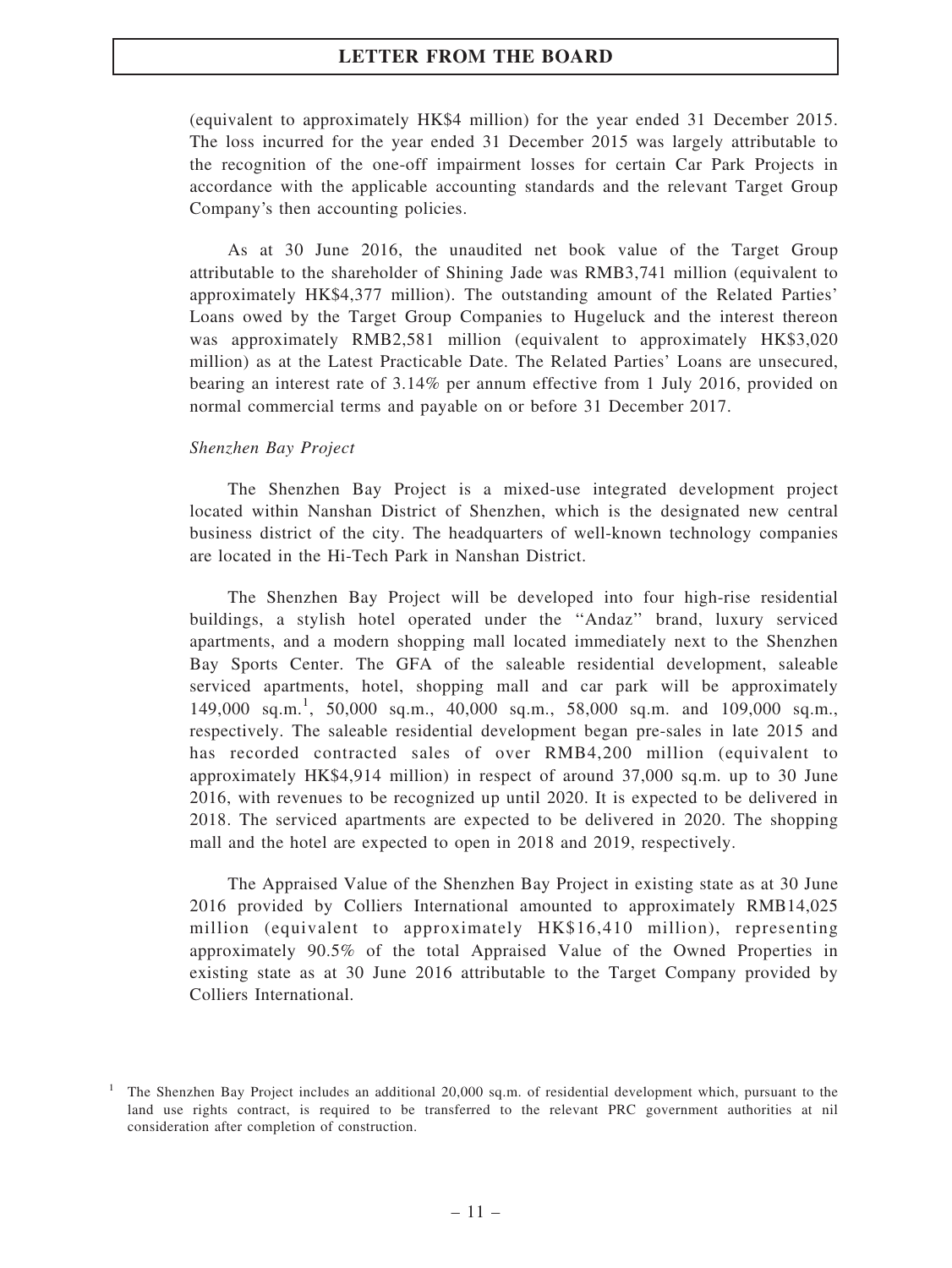### Car Park Projects

The Car Park Projects consist of 23 projects in relation to the management and operation of car parks and, to a small extent, the ownership of ancillary properties for commercial and other uses across the PRC. Among which, 13 projects have Owned Properties together with the right to manage or operate the car parks thereon, whilst the remaining ten projects have Operating Rights and/or Management Rights entitling the grantees of the rights to certain percentage of income and/or management fees. Total GFA of the Owned Properties of the Car Park Projects is approximately 379,000 sq.m., including the land for a project located in Nanjing (Jiangsu), the PRC to be transferred to the Target Group after completion of construction thereon in around late 2016 to 2018, while the total GFA of Car Park Projects with Operating Rights and/or Management Rights is approximately 294,000 sq.m.. There is a total of over 13,300 car parking spaces in the Car Park Projects. The Car Park Projects are located mainly in certain provincial capitals in China.

### (c) Basis of the Consideration

The Consideration, being RMB6,236 million (equivalent to approximately HK\$7,296 million), payable within one year after the Completion Date at an interest rate of 3.14% per annum, has been determined after arm's length negotiations between the Company and Hugeluck having considered (i) the synergy of adding the Project Sites to the Group; (ii) the estimated development schedules of the relevant Project Sites; (iii) the business prospects from the ownership of the Operating Rights and/or Management Rights; and (iv) with reference to the adjusted NAV of the Target Group calculated as follows:

| Information as at 30 June 2016                                                                 | <b>RMB</b> million | Equivalent to<br>approximately<br>HK\$ million |
|------------------------------------------------------------------------------------------------|--------------------|------------------------------------------------|
| Unaudited net book value of the Target Group<br>Increase in value of the Project Sites (net of | 3,741              | 4,377                                          |
| potential deferred taxation)                                                                   | 5,204              | 6,089                                          |
| The adjusted NAV of the Target Group                                                           | 8,945              | 10,466                                         |
| Consideration                                                                                  | 6,236              | 7,296                                          |
| <b>Discount</b>                                                                                | 30.3%              |                                                |

The aggregate Appraised Value of the Owned Properties of RMB15,489 million (equivalent to approximately HK\$18,123 million) is prepared by Colliers International, an independent property valuer, on the basis of market value of the properties in existing state as at 30 June 2016 attributable to the Target Company. The valuation of the Owned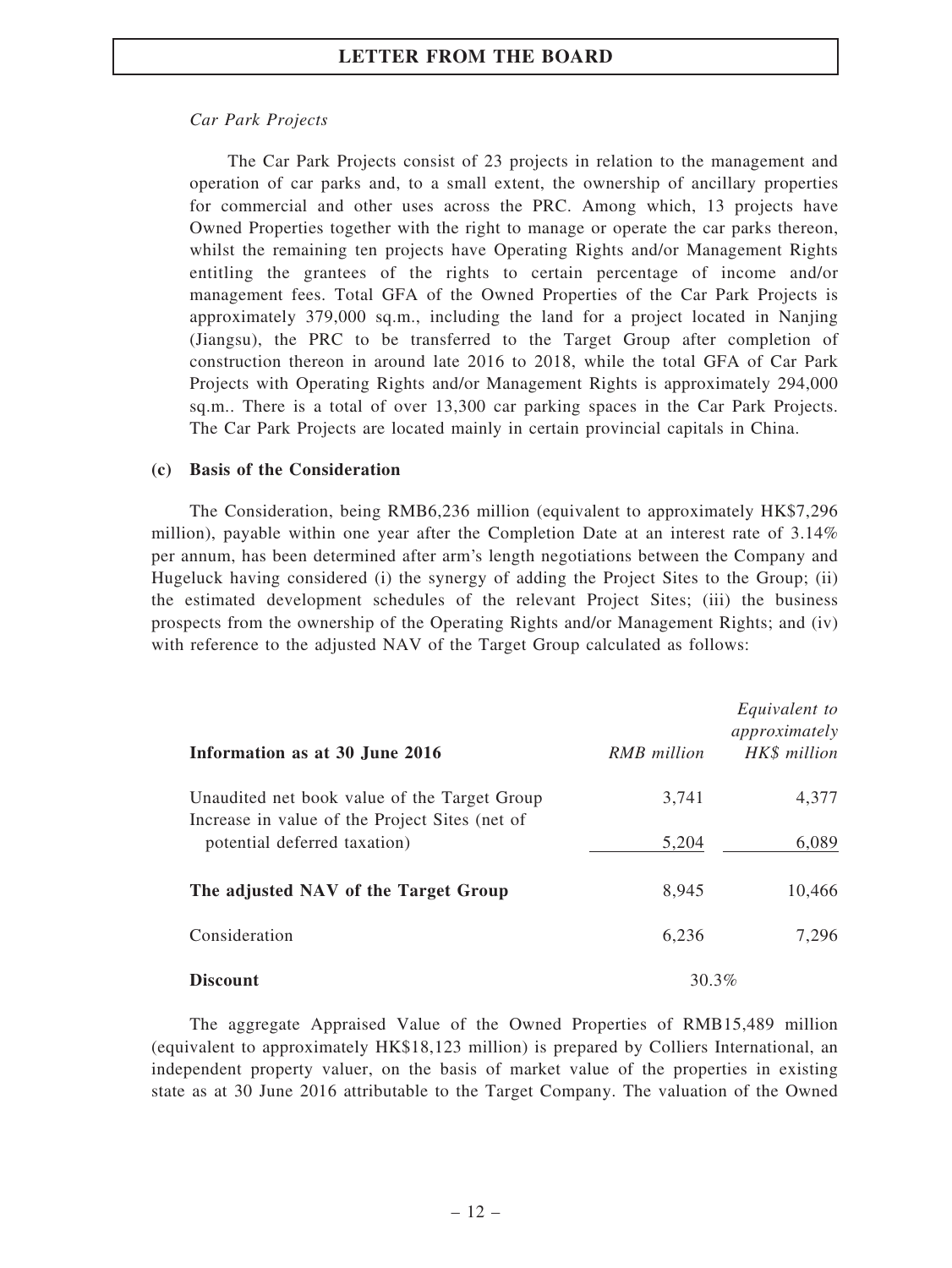Properties represents its market value in accordance with the HKIS Valuation Standards (2012 Edition) published by The Hong Kong Institute of Surveyors, and the International Valuation Standards published by the International Valuation Standards Council.

The total historical investment costs of the Target Group made by Hugeluck as at 30 June 2016 was RMB6,526 million (equivalent to approximately HK\$7,636 million).

The Directors (including the independent non-executive Directors) consider that the basis of the Consideration is fair and reasonable.

#### (d) Reasons for and Benefits of the Acquisition

The principal business activities of the Group are property investment, development and management in the PRC.

It has always been the Group's strategy to develop, operate and manage high quality properties and replenish land bank in the strategically important regions in the PRC. While the Shenzhen Bay Project is located in Shenzhen (Guangdong), the PRC, the Car Park Projects are located mainly in provincial capitals in China. The Directors believe the Acquisition represents a good opportunity for the Group to increase its land bank located mainly in first tier cities and provincial capitals in China. Following completion of the Acquisition, the land bank of the Group (in terms of total GFA) will be increased by approximately 740,000 sq.m. (including underground areas).

The Shenzhen Bay Project in particular is strategically important to the Group's longterm development as the Directors believe that the demand for high quality properties in Shenzhen (Guangdong), the PRC, will continue to increase in the future as a result of its continuous economic development. As the Shenzhen Bay Project has commenced presales, the Acquisition is expected to provide immediate and stable contribution to the contracted sales and cashflow of the Group.

Injection of the Car Park Projects also enables business diversification and tapping into new income stream for the Group. It is believed that there are strong growth potential in demand for car parks in major provincial capitals in China including the cities where the Car Park Projects are located.

Upon Completion, Shining Jade will become a wholly-owned subsidiary of the Company and, accordingly, the financial results of Shining Jade will be consolidated into the financial statements of the Group.

The Directors (including the independent non-executive Directors) are of the view that the Acquisition Agreement is on normal commercial terms which are fair and reasonable and in the interests of the Company and the Shareholders as a whole. None of the Directors is considered to have a material interest in the Acquisition Agreement.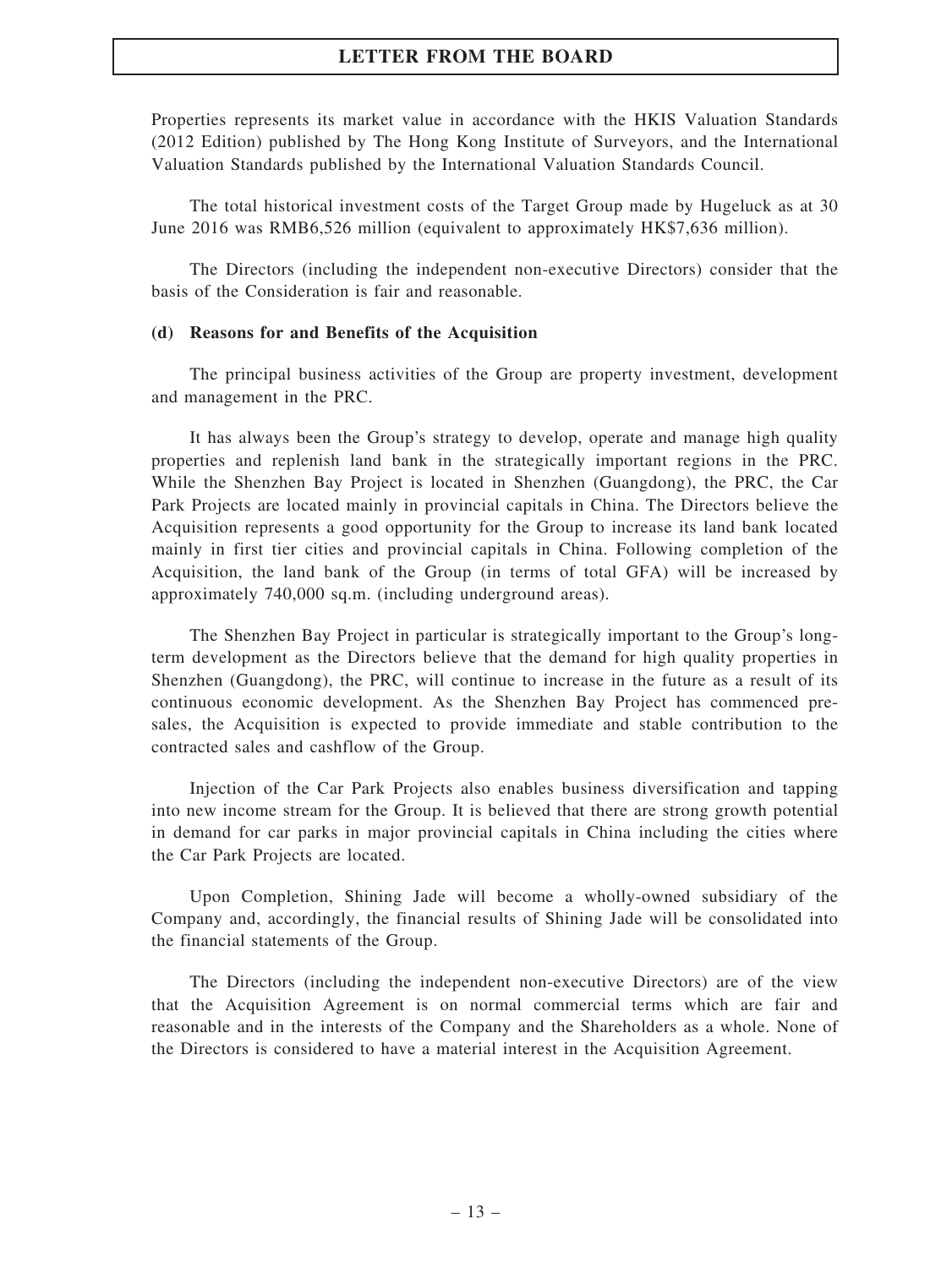### (III) DISCLOSEABLE AND CONNECTED TRANSACTION

As at the Latest Practicable Date, Hugeluck is a wholly-owned subsidiary of CRH which is the controlling Shareholder. As such, Hugeluck is a connected person of the Company within the meaning of the Listing Rules and therefore, the entering into of the Acquisition Agreement constitutes a connected transaction of the Company. As certain of the applicable percentage ratios stipulated under Rule 14.07 of the Listing Rules in respect of the Acquisition exceed 5% but all applicable percentage ratios are less than 25% and the Consideration exceeds HK\$10 million, the Acquisition as a connected transaction is subject to the reporting, announcement and Independent Shareholders' approval requirements set out in Chapter 14A of the Listing Rules. Further, based on the relevant percentage ratios, the Acquisition also constitutes a discloseable transaction of the Company under Chapter 14 of the Listing Rules.

In relation to the Related Parties' Loans, given they were provided on normal commercial terms for the benefit of the Target Group where no security over the assets of the Target Group or the Group is granted in respect of the Related Parties' Loans, pursuant to Rule 14A.90 of the Listing Rules, such financial assistance is exempted from the reporting, announcement and independent Shareholders' approval requirements under Chapter 14A of the Listing Rules.

### (IV) GENERAL

The Independent Board Committee has been established to advise the Independent Shareholders in respect of the terms of the Acquisition as contemplated in the Acquisition Agreement. Somerley has been appointed as the independent financial adviser to advise the Independent Board Committee and the Independent Shareholders in the same regard. None of the Directors has any material interest in the Acquisition as contemplated in the Acquisition Agreement and none of the Directors was required to abstain from voting on the board resolution.

Your attention is drawn to the letters from the Independent Board Committee and Somerley set out in this circular. As set out in the letter from the Independent Board Committee, members of the Independent Board Committee are of the view that the Acquisition is in the ordinary and usual course of business of the Group, on normal commercial terms and in the interests of the Company and the Shareholders as a whole and the terms of the Acquisition are fair and reasonable as far as the Independent Shareholders are concerned.

### (V) EXTRAORDINARY GENERAL MEETING

You will find on page EGM-1 of this circular a notice of the EGM to be held at 46th Floor, China Resources Building, 26 Harbour Road, Wanchai, Hong Kong on Tuesday, 11 October 2016 at 10 a.m. for the purpose of considering and, if thought fit, approving the Acquisition as contemplated in the Acquisition Agreement.

In accordance with the Listing Rules, Shareholders and connected persons of the Company who have material interests in the Acquisition are required to abstain from voting in respect of the resolution approving the Acquisition as contemplated in the Acquisition Agreement. As a result, each of CRH, Hugeluck and their respective associates, currently holding a total of 4,246,618,418 Shares (representing approximately 61.27% of the issued share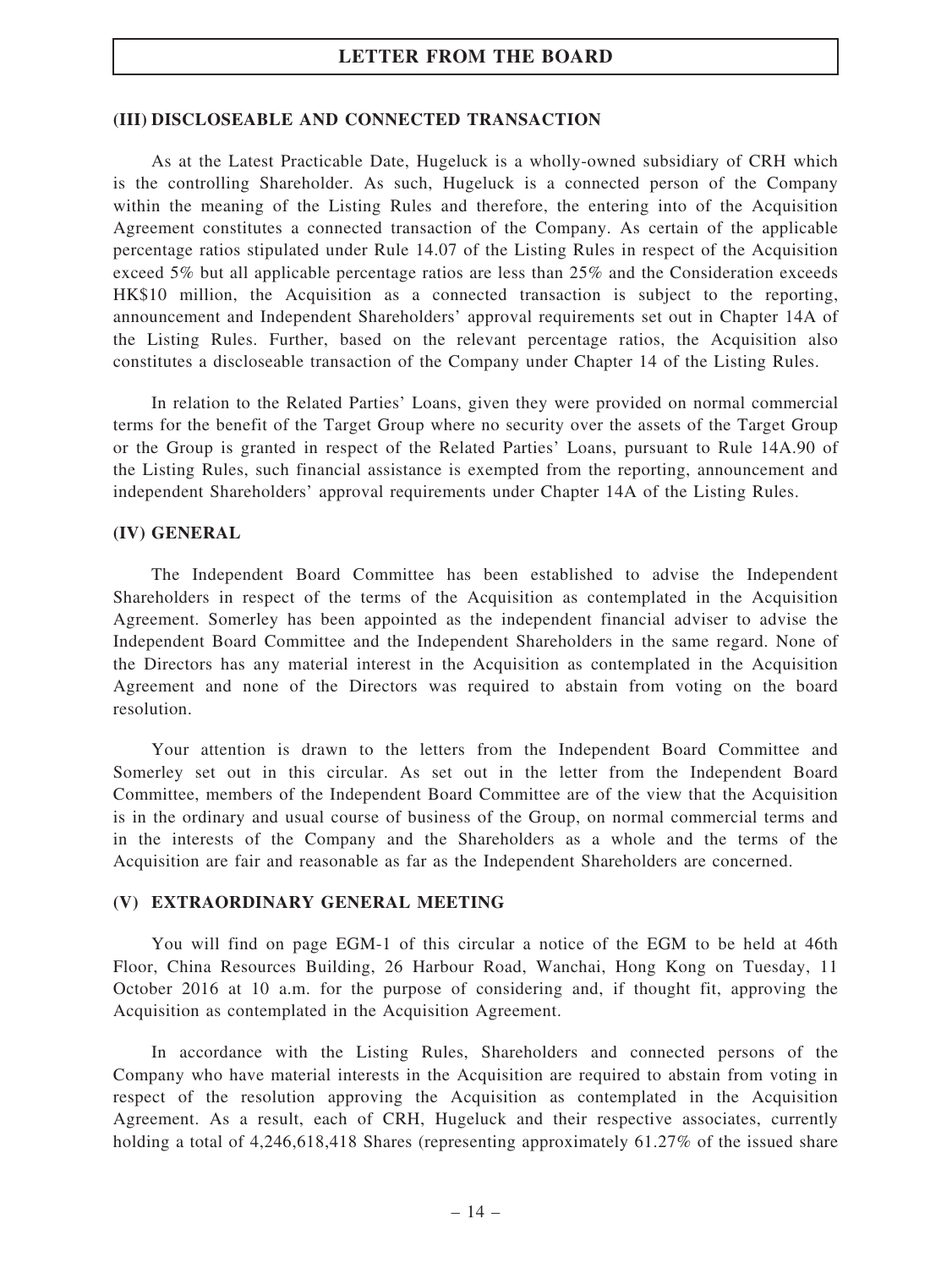capital of the Company), will abstain from voting on the aforesaid resolutions at the EGM. None of the Directors has any material interest in the Acquisition as contemplated in the Acquisition Agreement and none of the Directors was required to abstain from voting in favour of the relevant proposed resolution.

Pursuant to Rule 13.39(4) of the Listing Rules, the resolutions relating to the Acquisition Agreement and the transactions contemplated thereunder must be taken by poll at the EGM.

There will not be any arrangement for book closure in relation to the EGM. In order to qualify for the entitlement to vote at the EGM, all transfer of Shares, accompanied by the relevant share certificates must be lodged with the Company's branch share registrars and transfer office in Tricor Standard Limited at Level 22, Hopewell Centre, 183 Queen's Road East, Hong Kong, for registration not later than 4:30 p.m. on Friday, 7 October 2016.

A form of proxy for use at the EGM is enclosed. Whether or not you intend to be present at the meeting, you are requested to complete this form of proxy in accordance with the instructions printed thereon and deposit the same at Tricor Standard Limited, the branch share registrar of the Company, at Level 22, Hopewell Centre, 183 Queen's Road East, Hong Kong as soon as possible and in any event not less than 48 hours before the time of the EGM or any adjourned meeting. The completion and return of the form of proxy will not preclude you from attending and voting in person should you so wish.

#### (VI) RECOMMENDATION

The Directors (including the independent non-executive Directors) consider that the terms of the Acquisition as contemplated in the Acquisition Agreement are fair and reasonable and is in the interests of the Company and the Shareholders as a whole. Accordingly, the Directors recommend the Shareholders to vote in favour of the relevant resolution to be proposed at the EGM.

Your attention is drawn to the recommendation of the Independent Board Committee as set out on pages 16 to 17 to this circular and the letter from Somerley as set out on pages 18 to 35.

#### (VII) ADDITIONAL INFORMATION

Your attention is also drawn to the additional information set out in the appendix to this circular.

> Yours faithfully, for and on behalf of the Board CHINA RESOURCES LAND LIMITED TANG Yong Vice Chairman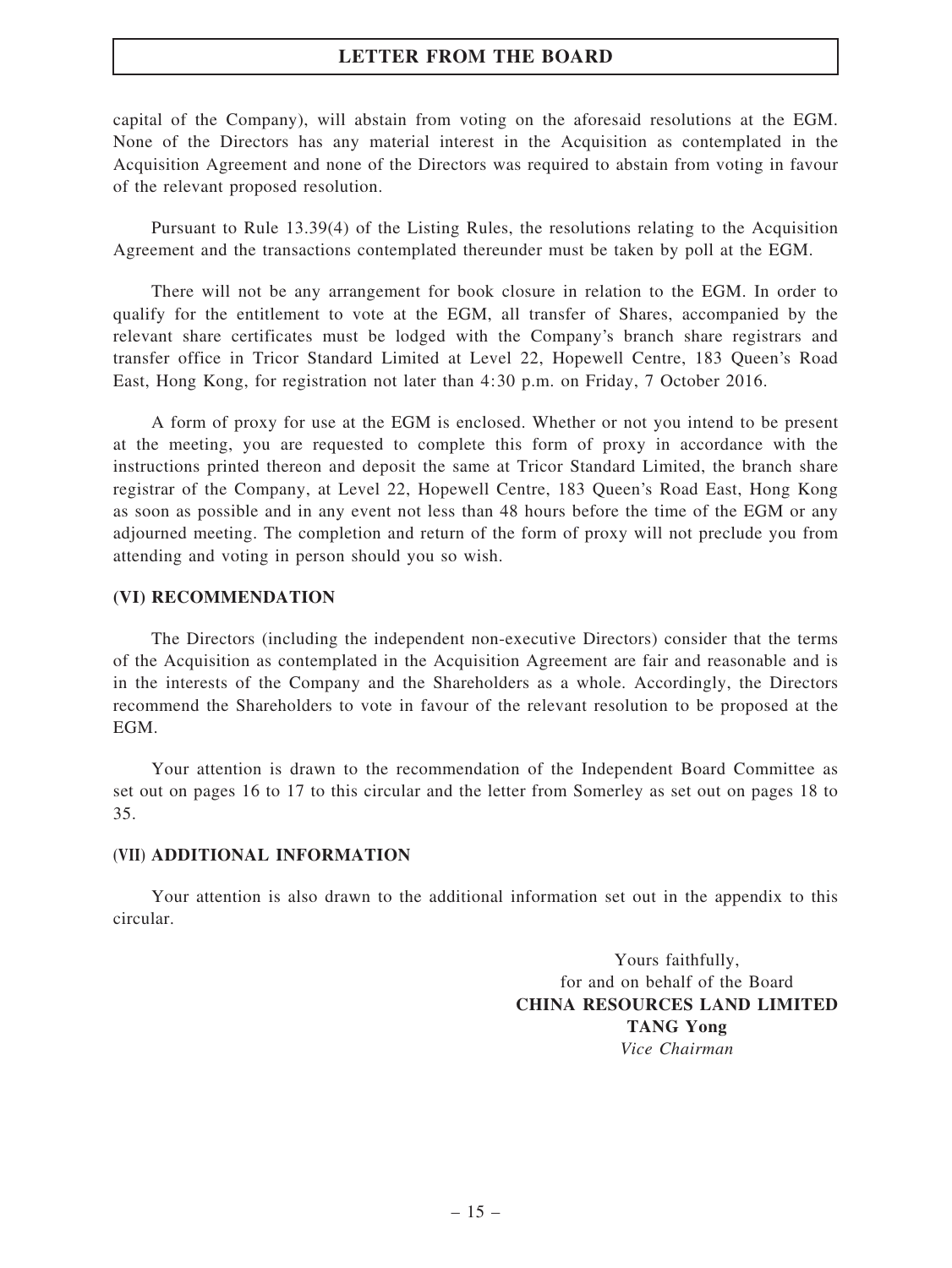## LETTER FROM THE INDEPENDENT BOARD COMMITTEE

The following is the letter of recommendation to the Independent Shareholders from the Independent Board committee in respect of the Acquisition, which has been prepared for the purpose of incorporation in this circular.



(Incorporated in the Cayman Islands with limited liability) (Stock Code: 1109)

15 September 2016

To the Independent Shareholders

Dear Sir and Madam,

# DISCLOSEABLE AND CONNECTED TRANSACTION IN RELATION TO THE PROPOSED ACQUISITION OF INTERESTS IN THE SHENZHEN BAY PROJECT AND THE CAR PARK PROJECTS FROM CHINA RESOURCES (HOLDINGS) COMPANY LIMITED

We refer to the circular (the "Circular") dated 15 September 2016 issued by the Company to its Shareholders of which this letter forms part. Terms defined in the Circular shall have the same meanings when used in this letter, unless the context otherwise requires.

We have been appointed as members of the Independent Board Committee to advise the Independent Shareholders in respect of the Acquisition as contemplated under the Acquisition Agreement, details of which are described in the letter from the Board as set out in the Circular.

We also draw your attention to the advice of Somerley, the independent financial adviser appointed in respect of the Acquisition as contemplated under the Acquisition Agreement, as set out on pages 18 to 35 to the Circular.

As your Independent Board Committee, we have discussed with the management of the Company the reasons for entering into the Acquisition Agreement as described in the letter from the Board as set out in the Circular. We have also considered the key factors taken into account by Somerley in arriving at its opinion regarding the Acquisition as contemplated under the Acquisition Agreement as set out in the letter from Somerley in the Circular, which we urge you to read carefully.

Having taken into account, amongst other things, the advice of Somerley, the independent adviser to the Independent Board Committee and the Independent Shareholders, we are of the view that the Acquisition is in the ordinary and usual course of business of the Group, on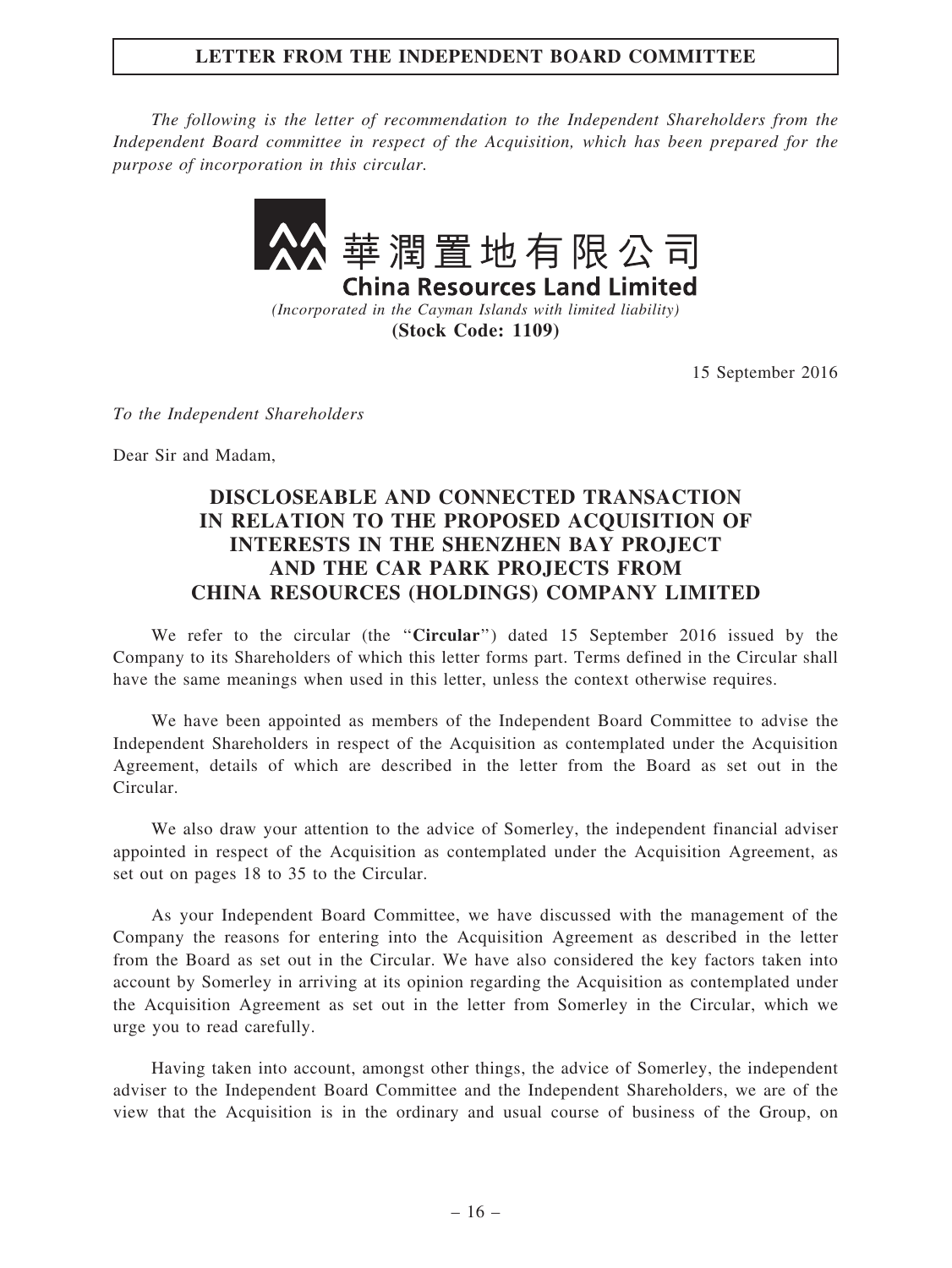# LETTER FROM THE INDEPENDENT BOARD COMMITTEE

normal commercial terms and in the interests of the Company and the Shareholders as a whole, and terms of the Acquisition are fair and reasonable as far as the Independent Shareholders are concerned.

Accordingly, we recommend you to vote in favour of the ordinary resolution to be proposed at the EGM to approve the Acquisition as contemplated under the Acquisition Agreement.

> Yours faithfully, Independent Board Committee Wang Shi Ho Hin Ngai, Bosco Andrew Y. Yan Wan Kam To, Peter Ma Weihua Independent Non-executive Directors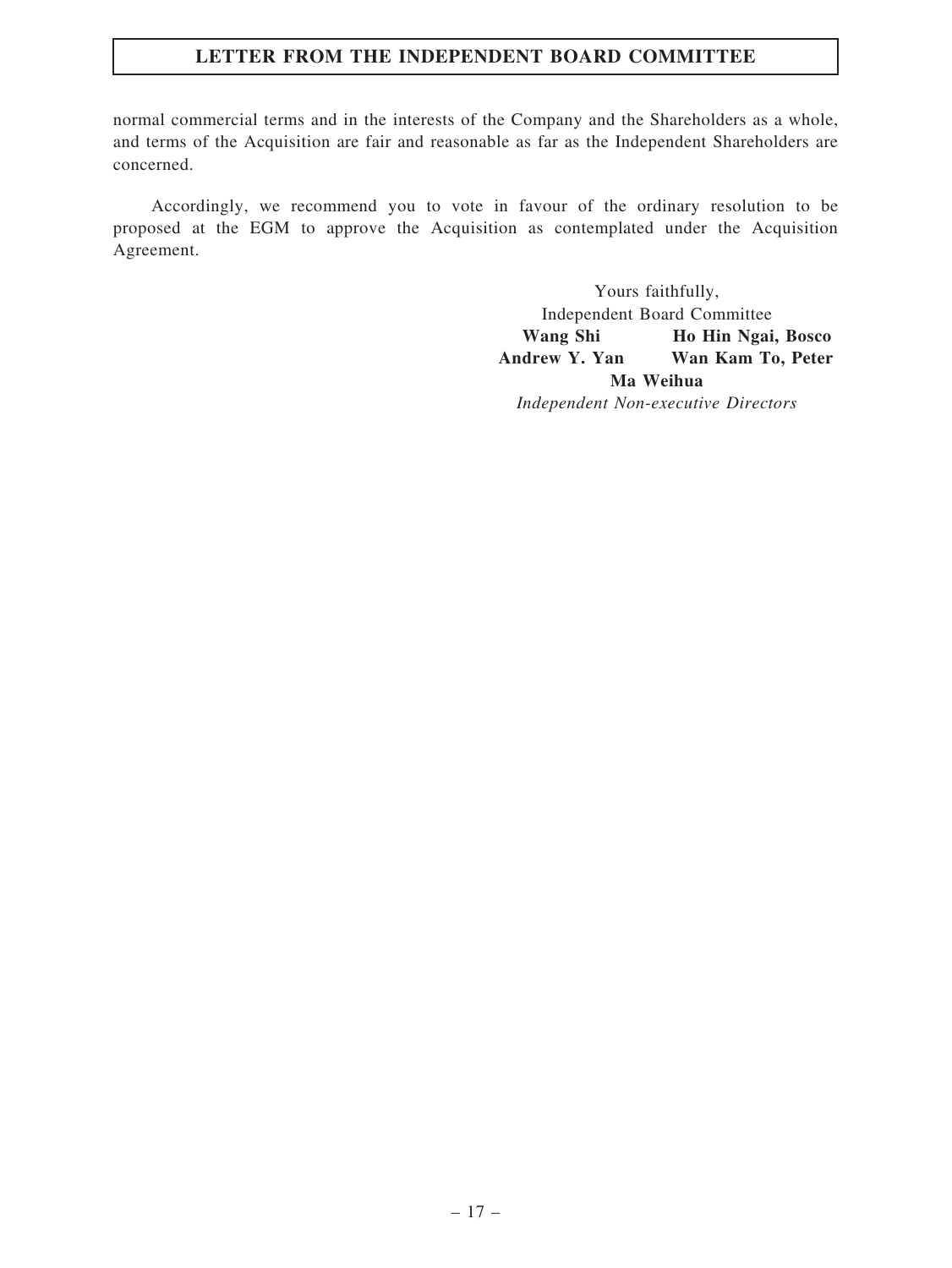Set out below is the letter of advice from Somerley Capital Limited, the independent financial adviser to the Independent Board Committee and the Independent Shareholders in respect of the Acquisition, which has been prepared for the purpose of inclusion in this circular.



#### SOMERLEY CAPITAL LIMITED

20th Floor China Building 29 Queen's Road Central Hong Kong

15 September 2016

To: The Independent Board Committee and the Independent Shareholders of China Resources Land Limited

Dear Sirs,

## DISCLOSEABLE AND CONNECTED TRANSACTION IN RELATION TO THE PROPOSED ACQUISITION OF INTERESTS IN THE SHENZHEN BAY PROJECT AND THE CAR PARK PROJECTS FROM CHINA RESOURCES (HOLDINGS) COMPANY LIMITED

### INTRODUCTION

We refer to our appointment as the independent financial adviser to advise the Independent Board Committee and the Independent Shareholders in relation to the Acquisition. Details of the Acquisition are set out in the circular issued by the Company to the Shareholders dated 15 September 2016 (the "Circular"), of which this letter forms part. Unless the context otherwise requires, capitalised terms used in this letter shall have the same meanings as those defined in the Circular.

On 26 August 2016, the Company and Hugeluck, a wholly-owned subsidiary of CRH, entered into the Acquisition Agreement pursuant to which the Company has conditionally agreed to acquire and Hugeluck has conditionally agreed to dispose of the Sale Shares, representing the entire issued share capital of Shining Jade, for the Consideration of RMB6,236 million (equivalent to approximately HK\$7,296 million). The principal asset of the Target Group is the entire interest in the Shenzhen Bay Project. The Target Group also owns majority stakes in the Car Park Projects.

As at the Latest Practicable Date, Hugeluck was a wholly-owned subsidiary of CRH, which was the controlling Shareholder. As such, Hugeluck is a connected person of the Company within the meaning of the Listing Rules and therefore, the entering into of the Acquisition Agreement constitutes a connected transaction of the Company. As certain of the applicable percentage ratios stipulated under Rule 14.07 of the Listing Rules in respect of the Acquisition exceed 5% but all applicable percentage ratios are less than 25% and the Consideration exceeds HK\$10 million, the Acquisition as a connected transaction is subject to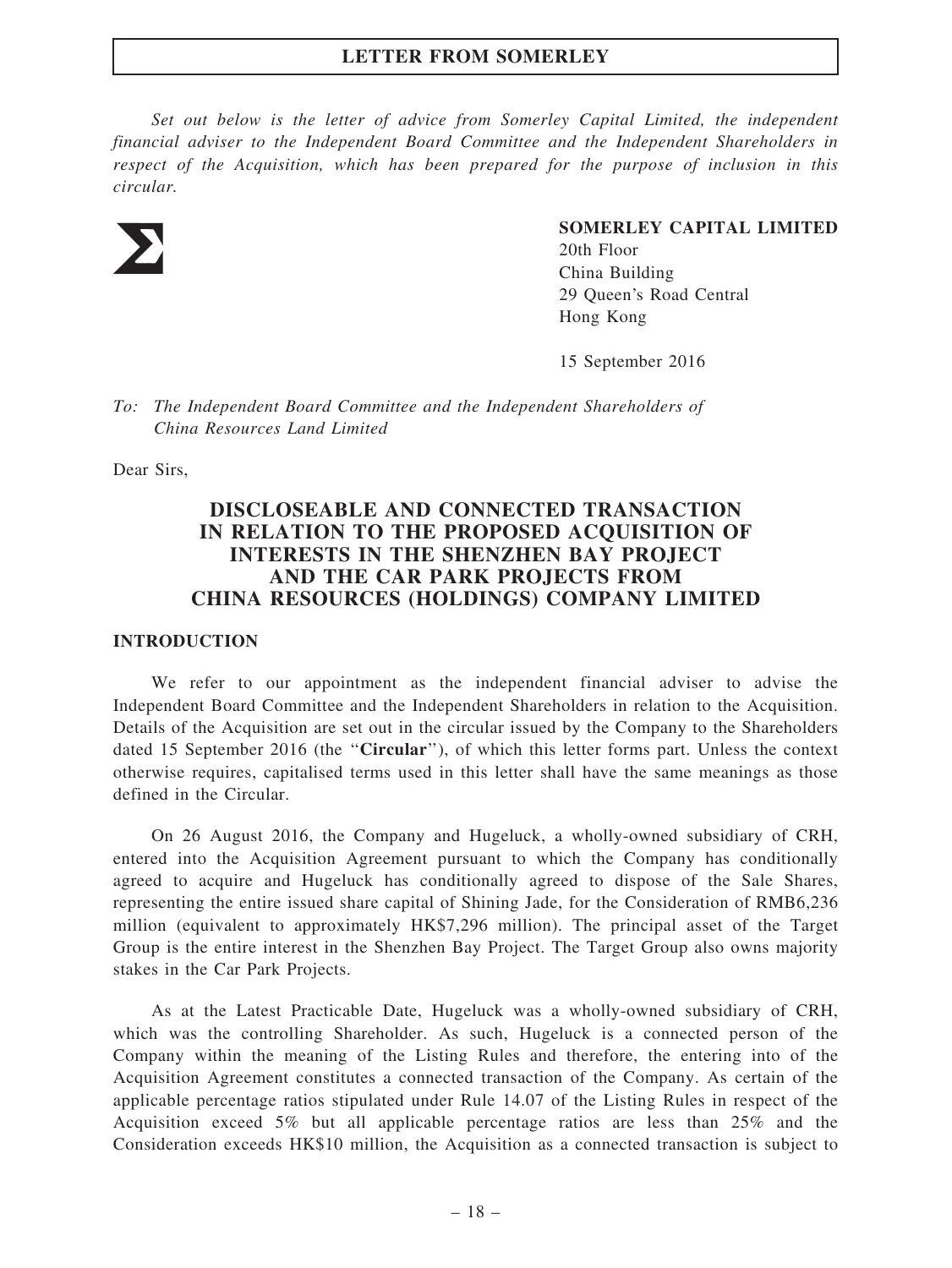the reporting, announcement and Independent Shareholders' approval requirements set out in Chapter 14A of the Listing Rules. Further, based on the relevant percentage ratios, the Acquisition also constitutes a discloseable transaction for the Company under Chapter 14 of the Listing Rules.

The Independent Board Committee, comprising all of the independent non-executive Directors, namely Mr. Wang Shi, Mr. Ho Hin Ngai, Bosco, Mr. Andrew Y. Yan, Mr. Wan Kam To, Peter and Mr. Ma Weihua, has been established to advise the Independent Shareholders in respect of the Acquisition. We, Somerley, have been appointed as the independent financial adviser to advise the Independent Board Committee and the Independent Shareholders in the same regard.

We are not associated with the Company, Hugeluck, CRH or their respective core connected persons, close associates or associates and accordingly are considered eligible to give independent advice on the above matter. Apart from normal professional fees payable to us in connection with this and similar appointments, no arrangement exists whereby we will receive any fees or benefits from the Company, Hugeluck, CRH or their respective core connected persons, close associates or associates.

In formulating our opinion, we have reviewed, among other things, the Acquisition Agreement, the interim results announcement of the Company for the six months ended 30 June 2016 (the "2016 Interim Results Announcement"), the annual report of the Company for the year ended 31 December 2015 (the "2015 Annual Report"), the unaudited combined financial information of the Target Group for the years ended 31 December 2015 and 31 December 2014, the valuation report on the Owned Properties (the "Valuation Report") prepared by Colliers International, an independent property valuer appointed by the Company, as set out in appendix I to the Circular and the information as set out in the Circular. We have discussed the business and future prospects of the Group as they may be affected by the Acquisition with the management of the Group. We have also discussed the valuation methodology and bases and assumptions used in the Valuation Report with Colliers International.

We have relied on the information and facts supplied, and the opinions expressed, by the Directors and management of the Group and have assumed that they are true, accurate and complete. We have also sought and received confirmation from the Directors that no material facts have been omitted from the information supplied and opinions expressed to us. We have no reason to believe that any material information has been withheld from us, or to doubt the truth or accuracy of the information provided. We have relied on such information and consider that the information we have received is sufficient for us to reach an informed view. We have not, however, conducted any independent investigation into the business and affairs of the Group or the Target Group, nor have we carried out any independent verification of the information supplied.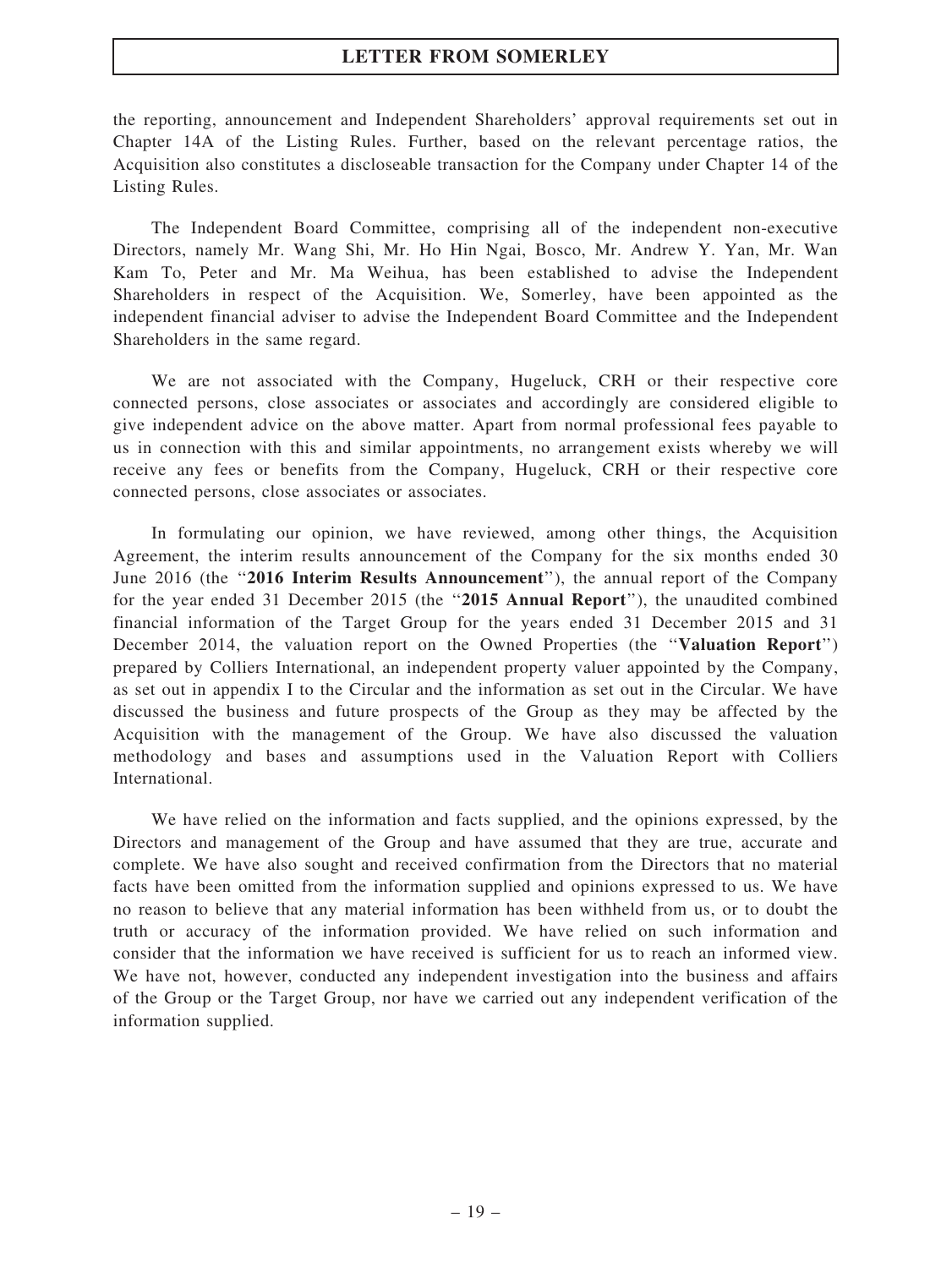### PRINCIPAL FACTORS AND REASONS CONSIDERED

In arriving at our opinion and recommendation, we have taken into account the principal factors and reasons set out below.

### 1. Principal business activities of the Group

The principal activities of the Group are development and sale of developed properties, property investments and management, hotel operations and the provision of construction, decoration services and other property development related services in the PRC. As at 30 June 2016, the Group has expanded its geographical presence to 56 cities nationwide, with a total land bank GFA of 42.09 million sq.m., of which 35.77 million sq.m. were for development properties, and 6.32 million sq.m. were for investment properties. The percentage of total land bank GFA in tier 1 and 2 cities reached 72%.

Set out below is a summary of the financial performance of the Group for the six months ended 30 June 2016 and 30 June 2015 and years ended 31 December 2015 and 31 December 2014 as extracted from the 2016 Interim Results Announcement and the 2015 Annual Report.

|                                                         | <b>Six months ended</b> |           | <b>Year ended</b> |           |  |
|---------------------------------------------------------|-------------------------|-----------|-------------------|-----------|--|
|                                                         | 30 June                 |           | 31 December       |           |  |
|                                                         | 2016                    | 2015      | 2015              | 2014      |  |
|                                                         | HK\$                    | HK\$      | HK\$              | HK\$      |  |
|                                                         | (million)               | (million) | (million)         | (million) |  |
| Revenue                                                 | 44,522.3                | 37,144.3  | 103,393.2         | 89,704.5  |  |
| Gross profit                                            | 15,095.6                | 11,942.6  | 32,298.1          | 27,353.3  |  |
| Profit before taxation                                  | 15,342.7                | 12,065.9  | 32,520.3          | 27,365.7  |  |
| Profit for the period/year                              | 9,121.6                 | 7,451.6   | 19,377.7          | 16,478.9  |  |
| Profit for the period/year<br>attributable to owners of |                         |           |                   |           |  |
| the Company                                             | 7,684.0                 | 6,450.3   | 17,527.5          | 15,140.9  |  |

The Group achieved a revenue of approximately HK\$103,393.2 million for 2015, representing a growth of approximately 15.3% from that for 2014. Sale of developed properties was the largest revenue contributor of the Group, which accounted for over 90% of the Group's revenue in both 2015 and 2014. The development property revenue and the booked GFA for 2015 were approximately HK\$93,536.2 million and 7.04 million sq.m. respectively, representing year-on-year growths of approximately 14.4% and 18.7% respectively. The gross margin of the Group enhanced from approximately 30.5% in 2014 by approximately 0.7% to approximately 31.2% in 2015, mainly due to the improvement in the gross profit margin of sale of developed properties as a result of precise positioning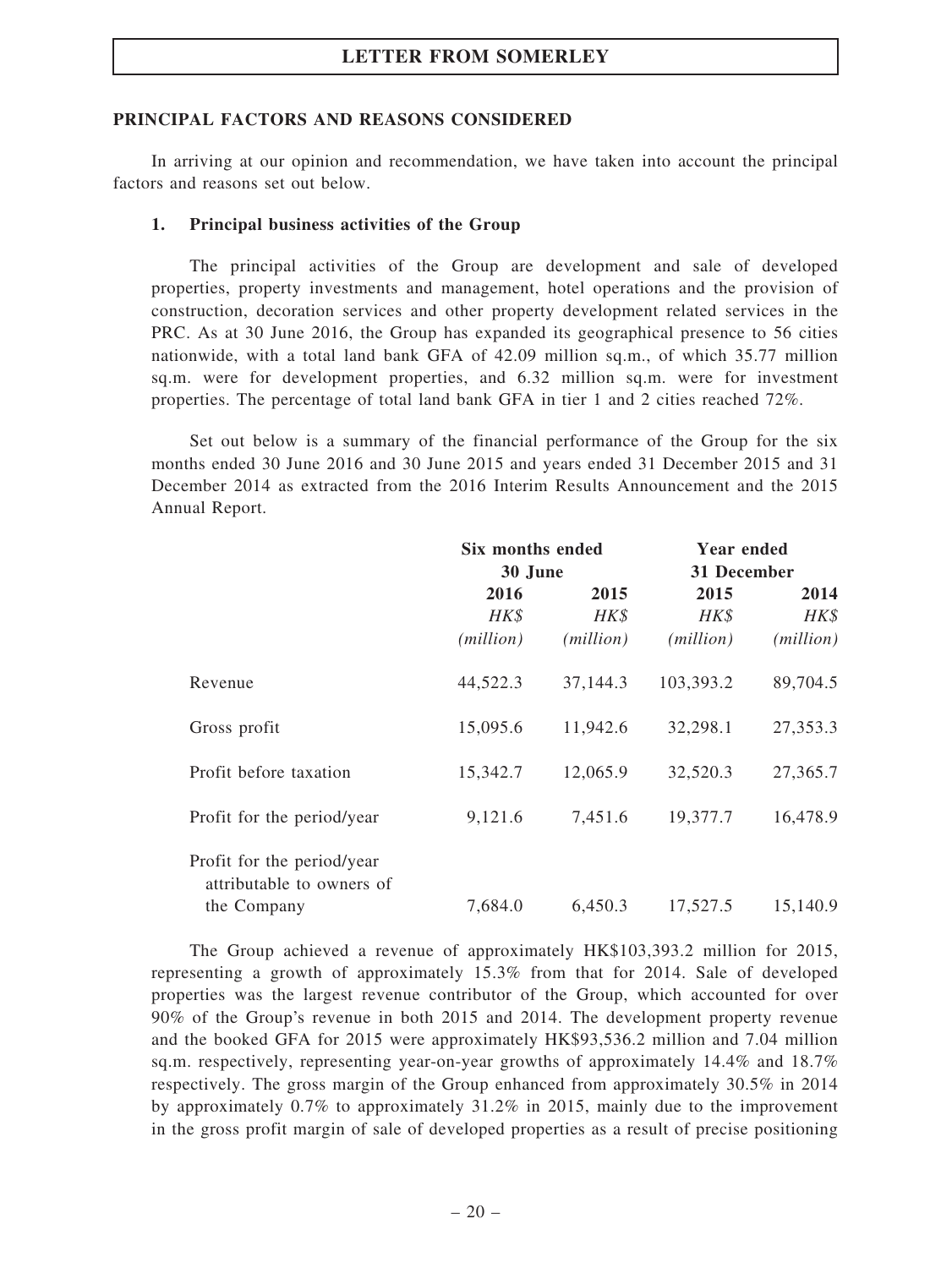and cost standardisation. Chiefly due to the improved performance in the development property segment, the Group recorded growths in net profit and profit attributable to the Shareholders for 2015 of approximately 17.6% and 15.8% respectively.

Benefitting from the Group's strategy and the recovery of the PRC property sector, the Group's revenue maintained its upward trend in the first half of 2016 and grew to approximately HK\$44,522.3 million, representing an increase of approximately HK\$7,378.0 million or 19.9%, as compared to that for the corresponding period in prior year. Development property revenue and booked GFA reached HK\$39,152.6 million and 2.75 million sq.m. respectively in this period. Gross margin further improved to approximately 33.9% in the first half of 2016 as compared to that of approximately 32.2% in the corresponding period in 2015. As a result of the enhanced revenue and gross margin, net profit and profit attributable to the Shareholders in first half of 2016 increased by approximately 22.4% and 19.1% respectively.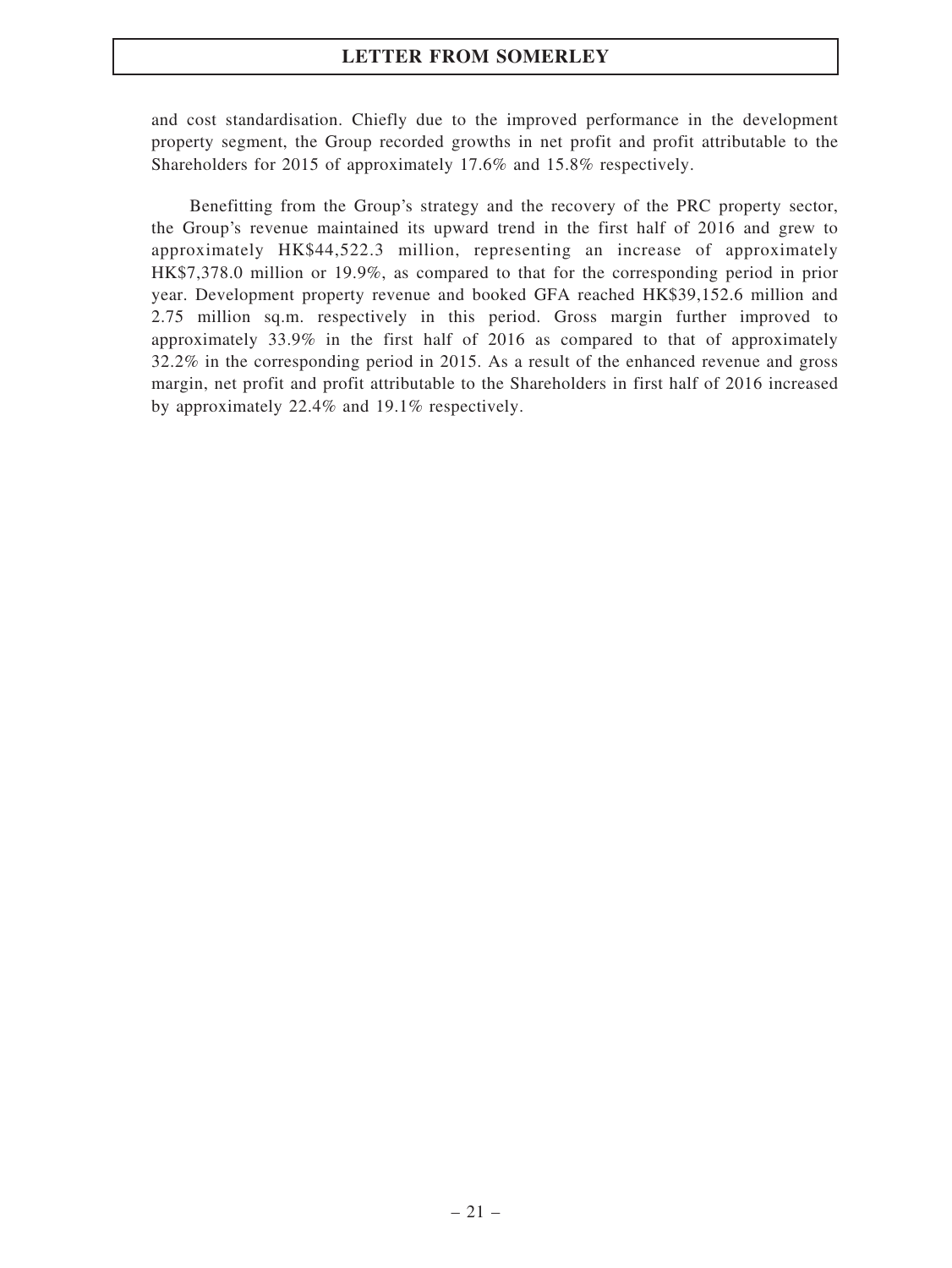Set out below is a summary of financial position of the Group as at 30 June 2016, 31 December 2015 and 31 December 2014 as extracted from the 2016 Interim Results Announcement and the 2015 Annual Report.

|                                                                 | As at<br>30 June<br>2016 | As at<br>31 December<br>2015 | As at<br>31 December<br>2014 |
|-----------------------------------------------------------------|--------------------------|------------------------------|------------------------------|
|                                                                 | HK\$ (million)           | HK\$ (million)               | HK\$ (million)               |
| NON-CURRENT ASSETS                                              |                          |                              |                              |
| Investment properties                                           | 90,282.0                 | 88,319.1                     | 79,239.7                     |
| Other non-current assets                                        | 32,548.7                 | 22,248.6                     | 14,562.2                     |
|                                                                 | 122,830.7                | 110,567.7                    | 93,801.9                     |
| <b>CURRENT ASSETS</b>                                           |                          |                              |                              |
| Properties for sale<br>Trade receivables, other receivables,    | 192,494.9                | 188,339.7                    | 186,402.2                    |
| prepayments and deposits                                        | 38,277.8                 | 27,564.0                     | 27,589.8                     |
| Cash and bank balances                                          | 46,480.1                 | 45,874.9                     | 44,857.4                     |
| Other current assets                                            | 15,315.7                 | 16,889.1                     | 9,627.7                      |
|                                                                 | 292,568.5                | 278,667.7                    | 268,477.1                    |
| <b>CURRENT LIABILITIES</b>                                      |                          |                              |                              |
| Trade and other payables<br>Advances received from pre-sales of | 53,571.7                 | 51,373.2                     | 45,683.2                     |
| properties                                                      | 103,071.2                | 96,258.5                     | 81,497.4                     |
| Other current liabilities                                       | <u>35,411.9</u>          | 35,078.7                     | 37,271.0                     |
|                                                                 | 192,054.8                | 182,710.4                    | 164,451.6                    |
| NET CURRENT ASSETS                                              | 100,513.7                | 95,957.3                     | 104,025.5                    |
| <b>EQUITY</b>                                                   |                          |                              |                              |
| Equity attributable to owners of the                            |                          |                              | 105,631.2                    |
| Company<br>Non-controlling interests                            | 116,078.4<br>18,402.4    | 114,965.8<br>16,858.4        | 11,491.8                     |
|                                                                 |                          |                              |                              |
|                                                                 | 134,480.8                | 131,824.2                    | 117,123.0                    |
| <b>NON-CURRENT LIABILITIES</b>                                  |                          |                              |                              |
| Bank and other borrowings                                       | 53,170.2                 | 46,665.7                     | 44,568.4                     |
| Senior notes                                                    | 15,344.6                 | 15,341.7                     | 23,113.4                     |
| Deferred taxation liabilities                                   | 11,382.0                 | 11,197.1                     | 9,924.0                      |
| Other non-current liabilities                                   | 8,966.8                  | 1,496.3                      | 3,098.6                      |
|                                                                 | 88,863.6                 | 74,700.8                     | 80,704.4                     |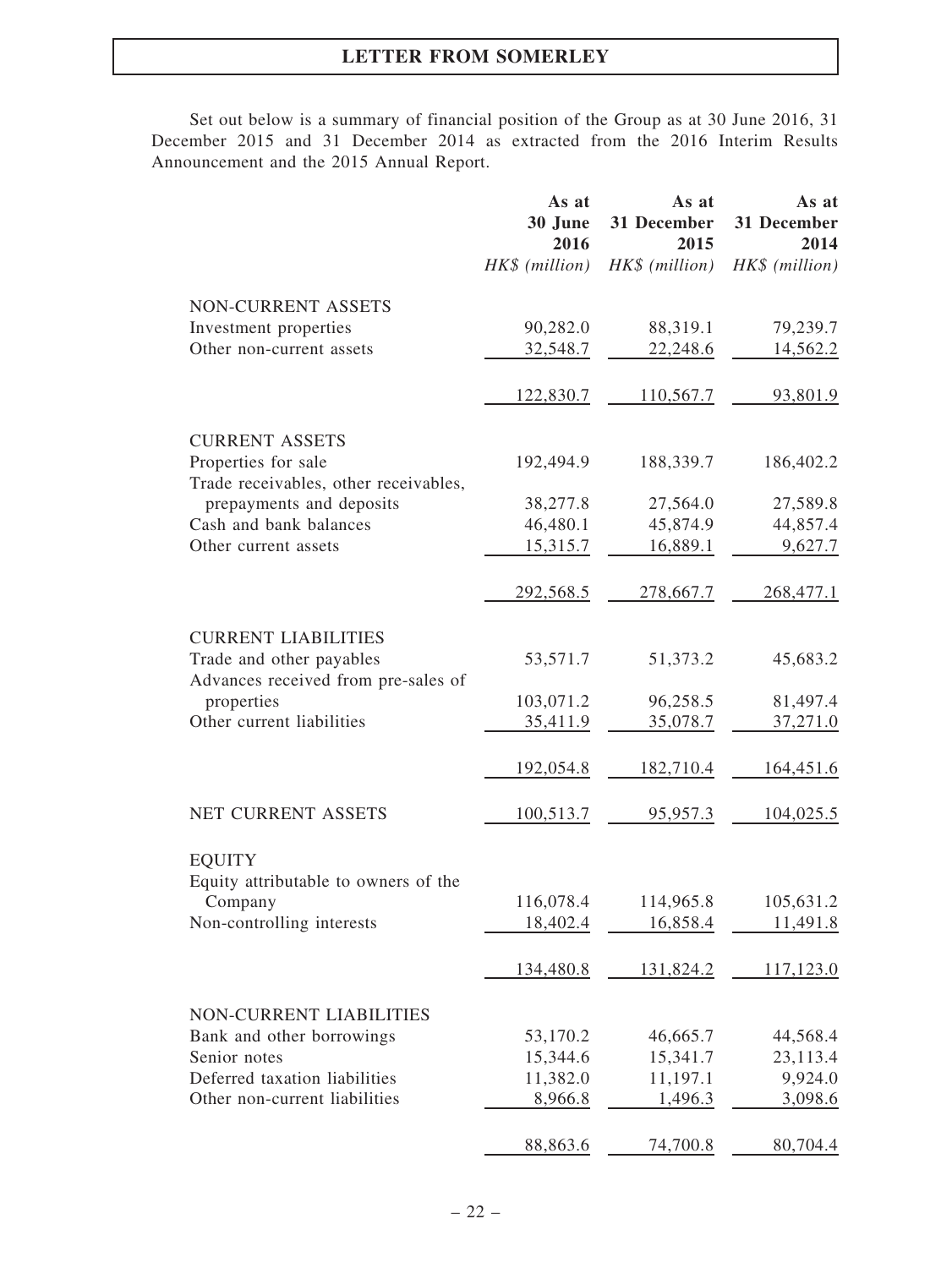The Group has a significant property asset base, which consists of investment properties and properties for sale. As at 30 June 2016, the investment properties comprised, among other things, commercial, office and hotel with a total GFA attributable to the Group of approximately 9.8 million sq.m., including 4.5 million sq.m. in operation and 5.3 million sq.m. under construction and planning. The properties for sale were largely development property projects held by the Group for sale or under development. As at 30 June 2016, the Group had land reserves in 56 cities in China totalling 35.0 million sq.m. attributable to the Group, which reflects its national coverage of business. The land reserves of the Group are relatively evenly distributed in different regions of China, which allows the Group to achieve a balanced growth in business. The significant property asset position reflects the nature of the Group's business.

While the Group had expanded its operational size and recorded increasing revenue and profit in recent years, it maintained an overall gearing ratio of 27.9%, being net interest-bearing debt to equity (including non-controlling interests), as at 30 June 2016, which was at a relatively low level and only slightly above that as at 31 December 2015 of 23.0% but substantially lower than that as at 31 December 2014 of 38.7%.

The equity attributable to owners of the Company increased by approximately 8.8% from approximately RMB105,631.2 million as at 31 December 2014 to approximately RMB114,965.8 million as at 31 December 2015. The increase was mainly attributable to the net profit recorded in 2015, the issue of consideration shares for the acquisition of four property projects from China Resources Co., Limited ("CRC") and CRH in early 2015 and the placing of 400 million new Shares in May 2015.

The Group is in the leadership position in the China property industry. The Acquisition enables the Group to strengthen its leading position in the industry and increase its land bank in tier 1 cities and provincial capitals in China.

### 2. Information on the Target Group and the Project Sites

### (a) Information on the Target Group

Shining Jade is an investment holding company and the principal asset of the Target Group is the entire interest in the Shenzhen Bay Project. The Target Group also owns majority stakes in the Car Park Projects. All of the Project Sites are located in the PRC with the Owned Properties, the Operating Rights and/or the Management Rights.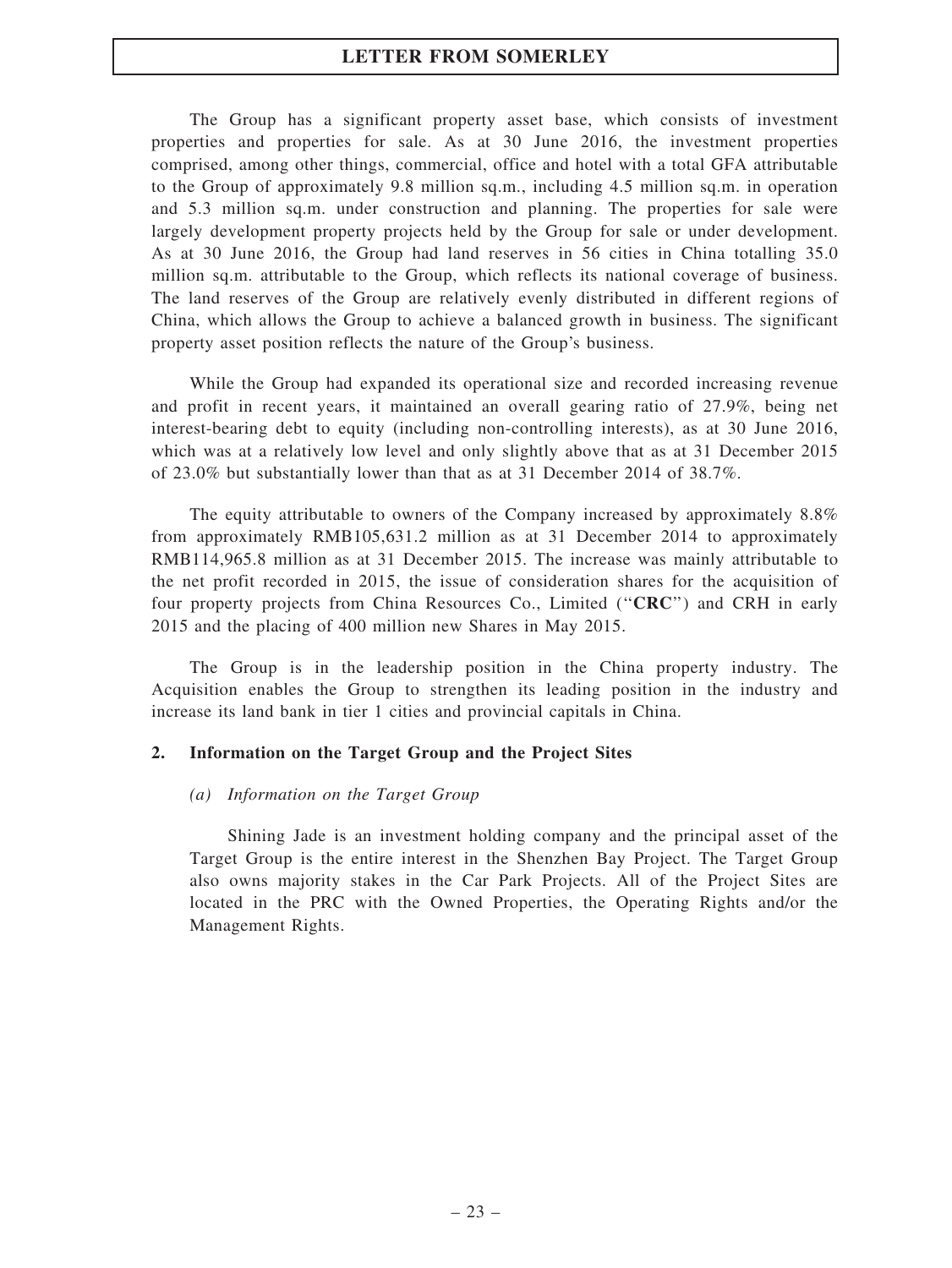

The following diagram illustrates a simplified shareholding structure of the Target Group as at the Latest Practicable Date:

#### Notes:

- 1. A mixed-use integrated development project with Owned Properties.
- 2. Seven Car Park Projects with Operating Rights and/or Management Rights situated in Jinan (Shandong), Shenyang (Liaoning), Zhengzhou (Henan) and Chongqing, the PRC.
- 3. Seven Car Park Projects with Owned Properties situated in Chengdu (Sichuan) and Tianjin, the PRC.
- 4. A Car Park Project with Owned Property situated in Tangshan (Hebei), the PRC.
- 5. A Car Park Project with Owned Property situated in Chongqing, the PRC.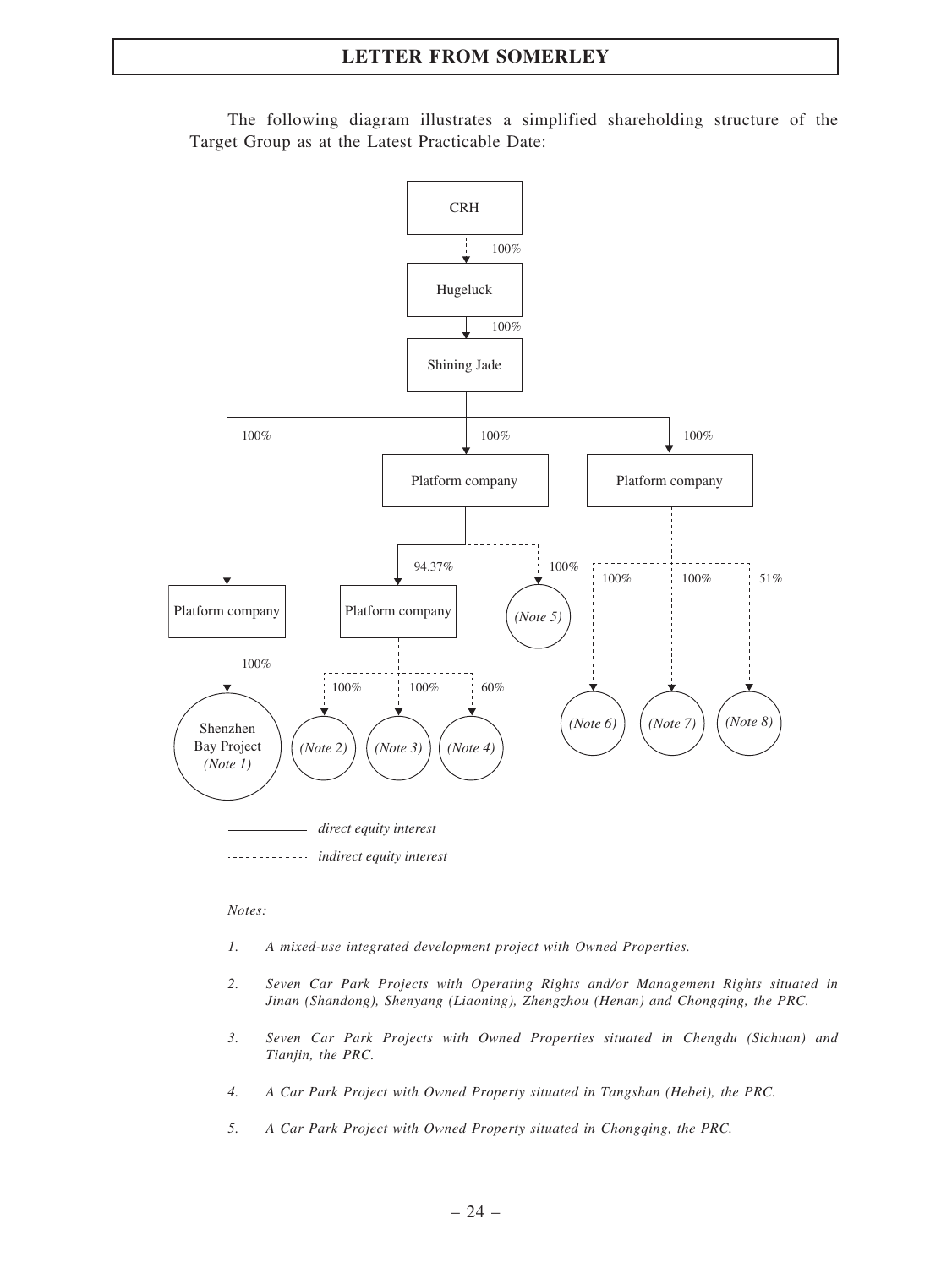- 6. Three Car Park Projects with Operating Rights situated in Chengdu (Sichuan) and Chongqing, the PRC.
- 7. Three Car Park Projects with Owned Properties situated in Shenyang (Liaoning), Chengdu (Sichuan) and Nanjing (Jiangsu), the PRC. The legal title of the land for the project located in Nanjing (Jiangsu), the PRC, is expected to be transferred by the landlord to the Target Group after construction is completed. The total GFA of the aforesaid project is expected to amount to approximately 105,000 sq.m. after construction is completed, which is currently expected to be in around late 2016 to 2018.
- 8. A Car Park Project with Owned Property situated in Shenyang (Liaoning), the PRC.

Set out below are certain unaudited combined financial information of the Target Group for the years ended 31 December 2015 and 31 December 2014 prepared in accordance with the Hong Kong Financial Reporting Standard assuming the Target Group had been formed since 1 January 2014:

|                                           | For the year ended<br>31 December 2015 |                                                  |     | For the year ended<br>31 December 2014           |  |  |
|-------------------------------------------|----------------------------------------|--------------------------------------------------|-----|--------------------------------------------------|--|--|
|                                           | Approximately<br>RMB (million)         | Equivalent to<br>approximately<br>HK\$ (million) |     | Equivalent to<br>approximately<br>HK\$ (million) |  |  |
| Combined profit/(loss)<br>before taxation | (103)                                  | (121)                                            | 36  | 42                                               |  |  |
| Combined loss after<br>taxation           | (111)                                  | (130)                                            | (2) | (2)                                              |  |  |

The Target Group recorded net losses (after taxation) for the years ended 31 December 2014 and 2015, which were mainly due to the interest expense charged by CRH and its subsidiaries. After excluding the aforesaid interest expense, the Target Group would have recorded a net profit (after taxation) of approximately RMB87.2 million (equivalent to approximately HK\$102 million) for the year ended 31 December 2014 and a net loss (after taxation) of approximately RMB3.4 million (equivalent to approximately HK\$4 million) for year ended 31 December 2015. The loss incurred for the year ended 31 December 2015 was largely attributable to the recognition of the one-off impairment losses for certain Car Park Projects in accordance with the applicable accounting standards and the relevant Target Group Company's then accounting policies.

As at 30 June 2016, the unaudited net book value of the Target Group attributable to the shareholder of Shining Jade was approximately RMB3,741 million (equivalent to approximately HK\$4,377 million). As at 30 June 2016, the assets of the Target Group mainly comprised property interests in the Shenzhen Bay Project and certain Car Park Projects, related party receivables and cash and bank balances, and the liabilities of the Target Group chiefly consisted of advances received from pre-sales of properties, related party payables and other payables. The outstanding amount of the Related Parties' Loans owed by the Target Group Companies to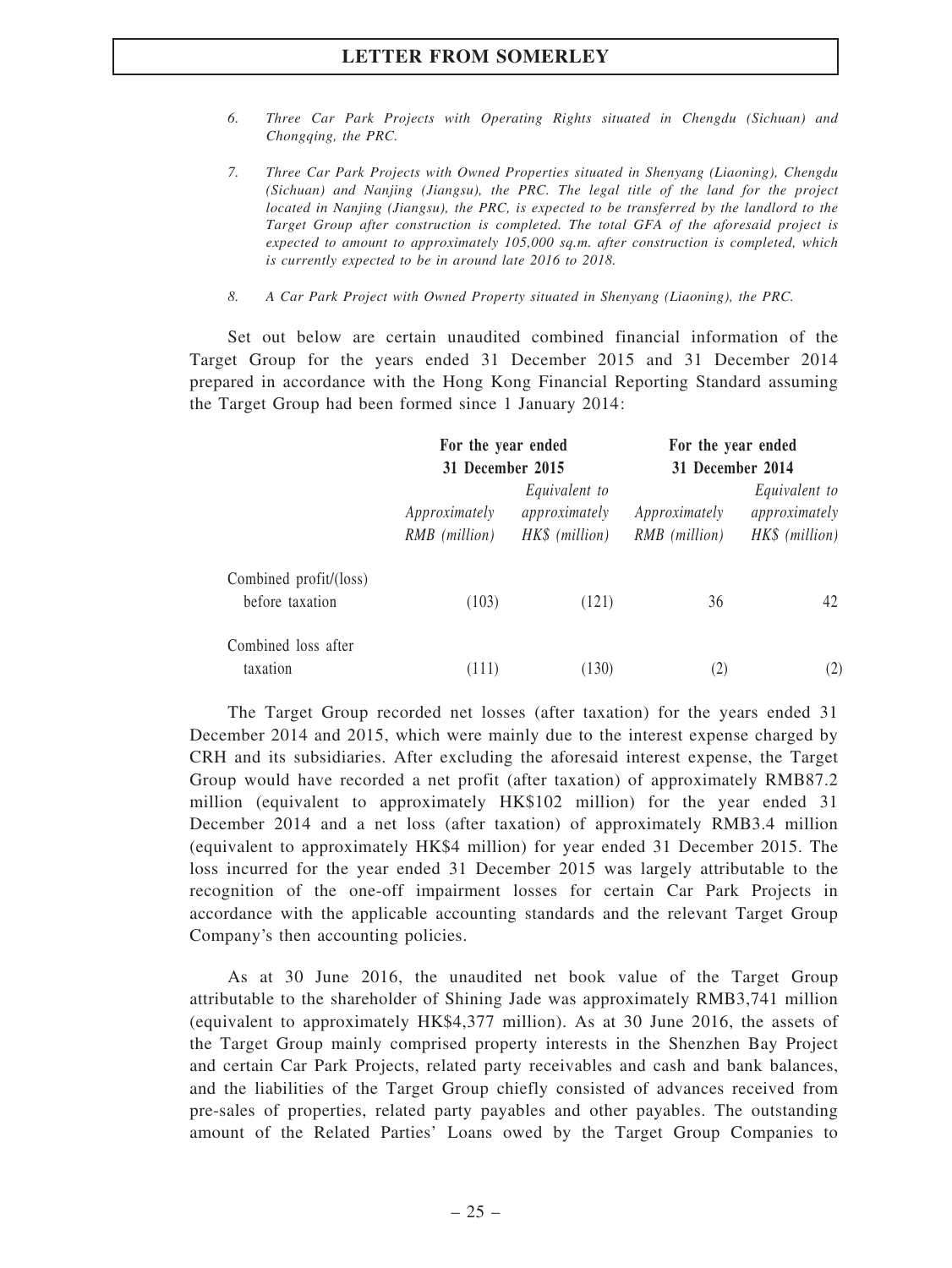Hugeluck and the interest thereon was approximately RMB2,581 million (equivalent to approximately HK\$3,020 million) as at the Latest Practicable Date. The Related Parties' Loans are unsecured, bearing an interest rate of 3.14% per annum effective from 1 July 2016, provided on normal commercial terms and repayable on or before 31 December 2017 (with early repayment option at the Group's discretion).

### (b) The Shenzhen Bay Project

The Shenzhen Bay Project is a mixed-use integrated development project located within the Nanshan District of Shenzhen, which is the designated new central business district of the city. The headquarters of well-known technology companies are located in the Hi-Tech Park in Nanshan District.

The Shenzhen Bay Project will be developed into four high-rise residential buildings, a hotel operated under the ''Andaz'' brand, serviced apartments, and a shopping mall located immediately next to the Shenzhen Bay Sports Center. The GFA of the saleable residential development, saleable serviced apartments, hotel, shopping mall and car park will be approximately 149,000 sq.m., 50,000 sq.m., 40,000 sq.m., 58,000 sq.m. and 109,000 sq.m. respectively. The saleable residential development began pre-sales in late 2015 and has recorded contracted sales of over RMB4,200 million (equivalent to approximately HK\$4,914 million) in respect of around 37,000 sq.m. up to 30 June 2016, with revenues to be recognised up until 2020. It is expected to be delivered in 2018. The serviced apartments are expected to be delivered in 2020. The shopping mall and the hotel are expected to open in 2018 and 2019, respectively.

The Appraised Value of the Shenzhen Bay Project in existing state as at 30 June 2016 provided by Colliers International amounted to approximately RMB14,025 million (equivalent to approximately HK\$16,410 million), representing approximately 90.5% of the total Appraised Value of the Owned Properties in existing state as at 30 June 2016 attributable to the Target Group provided by Colliers International.

### (c) The Car Park Projects

The Car Park Projects consist of 23 projects in relation to the management and operation of car parks and, to a small extent, the ownership of ancillary properties for commercial and other uses across the PRC. Among which, 13 projects have Owned Properties together with the right to manage or operate the car parks thereon, whilst the remaining ten projects have Operating Rights and/or Management Rights entitling the grantees of the rights to certain percentage of income and/or management fees. Total GFA of the Owned Properties of the Car Park Projects is approximately 379,000 sq.m., including the land for a project located in Nanjing (Jiangsu), the PRC to be transferred to the Target Group after completion of construction thereon in around late 2016 to 2018, while the total GFA of Car Park Projects with Operating Rights and/or Management Rights is approximately 294,000 sq.m.. There is a total of over 13,300 car parking spaces in the Car Park Projects. The Car Park Projects are located mainly in certain provincial capitals in China.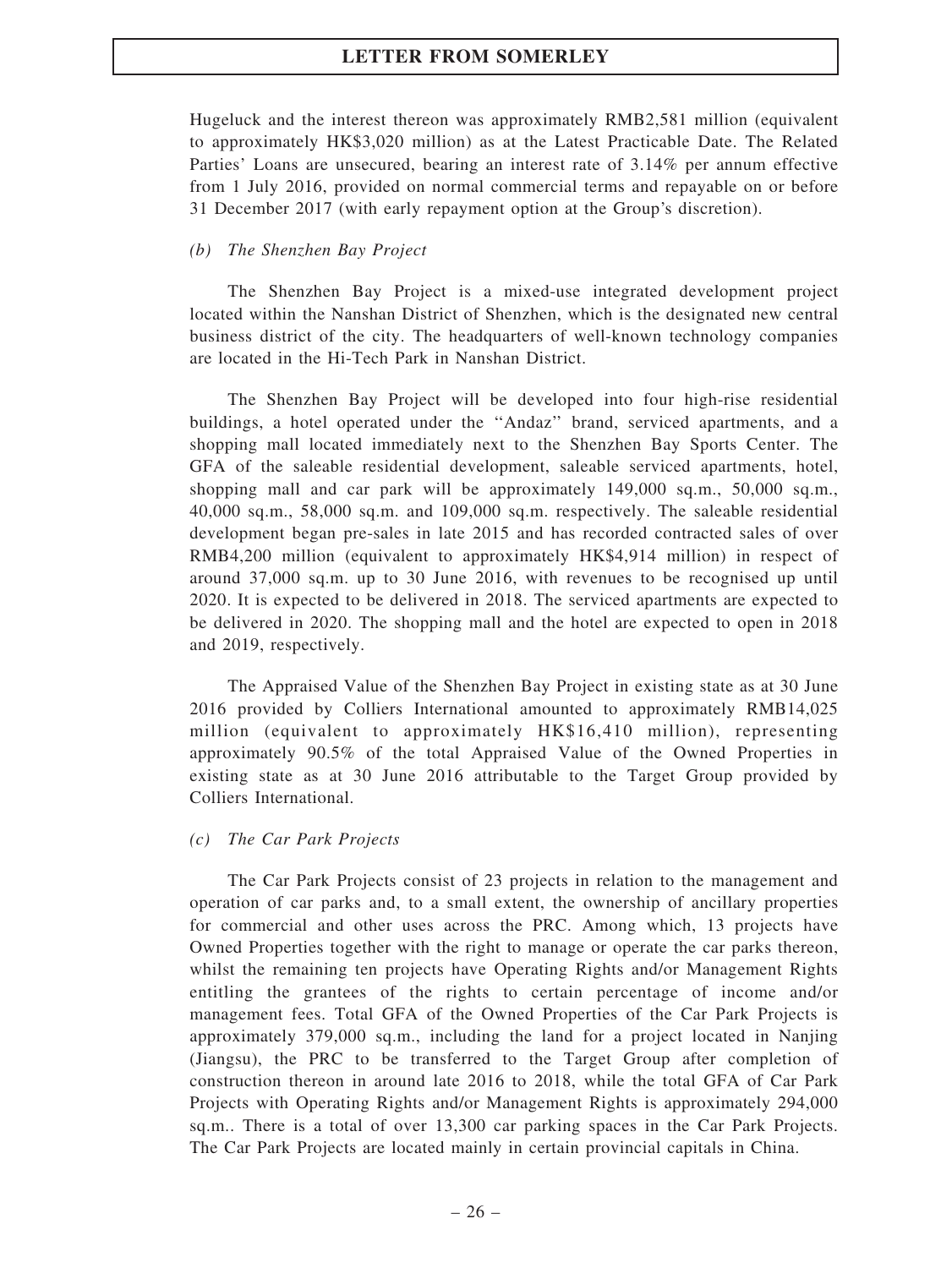### 3. Industry overview

While the global economy has been in general struggling to gain economic momentum in the last few years after the global financial crisis, China has been able to maintain a remarkable high single-digit growth in gross domestic products (the ''GDP'') in same period. According to the data released by the National Bureau of Statistics of the PRC (the "NBS") on 29 February 2016, the PRC's GDP increased from approximately RMB48,412.4 billion in 2011 to approximately RMB67,670.8 billion in 2015, representing a compound annual growth rate (the " $CAGR$ ") of approximately 8.7%, which indicated the sustained growth of the PRC economy. Although the GDP growth rate has been gradually slowed down from 9.5% in 2011 to approximately 6.9% in 2015, it remain fared much better than most of the developed economies. Based on the data released by the NBS released on 16 July 2016, the GDP growth of the PRC in the first half of 2016 continued to be healthy with a period-to-period increase of approximately 6.7%.

Stimulated by the new economy industries comprising, among others, manufacture of new energy automobiles, fabrication of industrial robots and production of electricity with renewable energy sources, as well as the development e-commerce in traditional industries, the economic development of Shenzhen has outpaced most of the other areas of the PRC. In the first half of 2016, Shenzhen achieved GDP growth of 8.6% as compared to the corresponding period in prior year. Also, industrial production and fixed assets investment in Shenzhen rose by 7.5% and 24.3% respectively in the same period. Furthermore, we note that, as set out in the table below, there were continuous growth in GDP, per capital disposable income of urban residents and permanent population in Shenzhen in the last few years, which may drive the demand for high quality of properties.

|                                                                 | 2010   | 2011    | 2012    | 2013    | 2014    | 2015             | First half<br>of 2016   | <b>CAGR</b><br>(Note) |
|-----------------------------------------------------------------|--------|---------|---------|---------|---------|------------------|-------------------------|-----------------------|
| GDP (RMB billion)                                               | 977.3  | 1,151.6 | 1,297.1 | 1,457.3 | 1.600.2 | 1,750.3          | 860.9                   | 12.4%                 |
| Per capital<br>disposable income<br>of urban<br>residents (RMB) | 32,381 | 36,505  | 40,742  | 44,653  | 40,948  | Not<br>available | <b>Not</b><br>available | $6.0\%$               |
| Permanent<br>population<br>(million)                            | 10.4   | 10.5    | 10.5    | 10.6    | 10.8    | 11.4             | <b>Not</b><br>available | 1.9%                  |

Sources: Shenzhen Statistical Yearbook 2015 published by China Statistics Press and 2015年深圳國民 經濟和社會發展統計公報 published at the website of the Bureau of Statistics of Shenzhen Municipal (http://www.sztj.gov.cn).

Note: The CAGR represents the compound annual growth rate of the relevant items from 2010 to 2014 or 2015 (as the case maybe).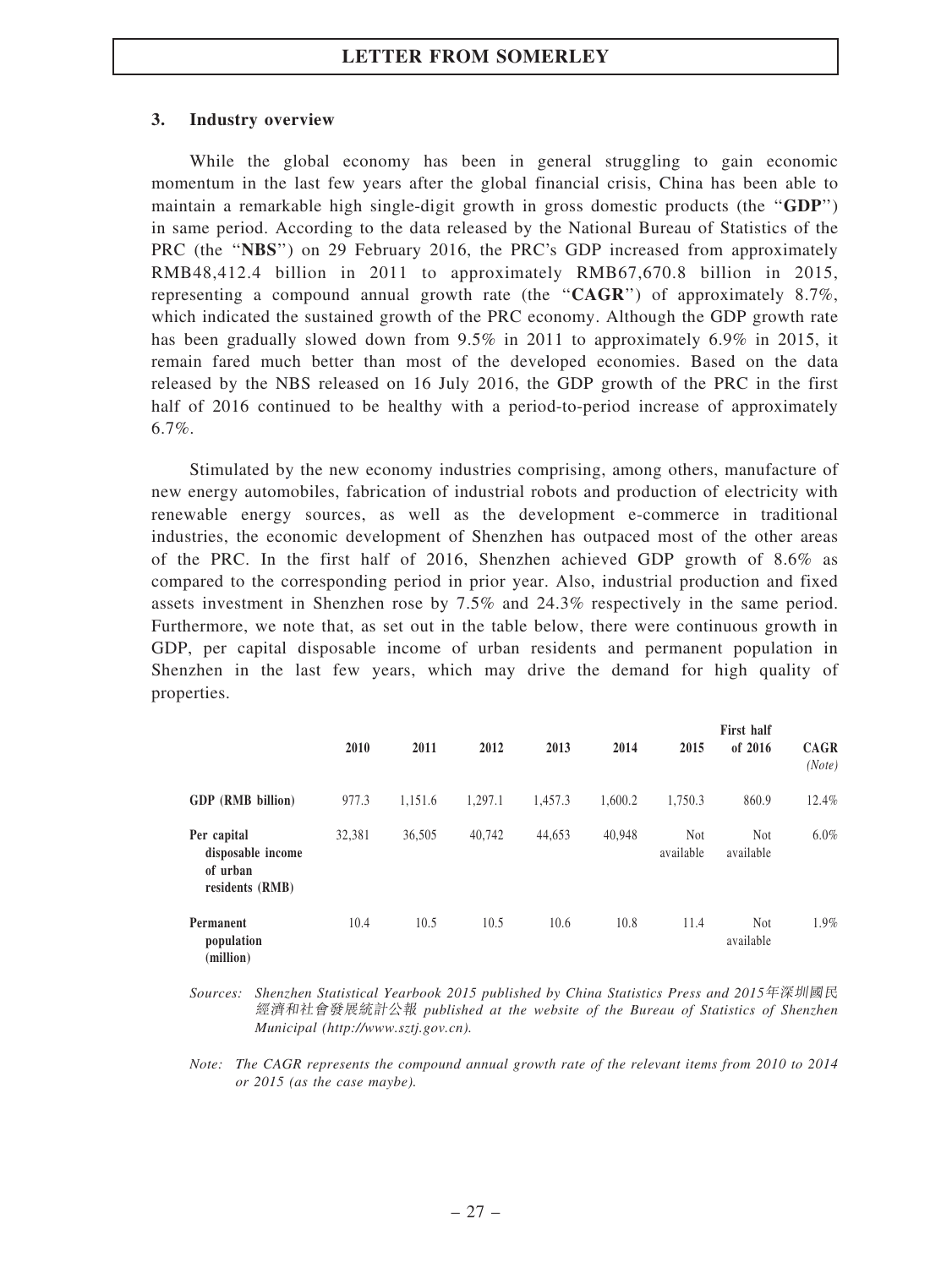#### 4. Reasons for and benefits of the Acquisition

The principal business activity of the Group is property investment, development and management in the PRC. As mentioned in the management discussion and analysis section in the 2015 Annual Report and the 2016 Interim Results Announcement, the Group will focus on core strategic cities to replenish quality land bank to match its development strategies. In addition to the purchases of property projects from CRH from time to time, the Group also focus on property investment opportunities in tier 1 and core tier 2 cities. Apart from the acquisition of four property projects from CRC and CRH, the Group acquired 18 property projects totalling 5.1 million sq.m. and 15 land parcels of 5.0 million sq.m. in GFA from other parties in 2015 and first half of 2016 respectively. As at 30 June 2016, the total GFA of land bank attributable to the Group reached approximately 35.0 million sq.m., which were located in, among others, Shenzhen, Beijing, Shanghai, Chengdu and Shenyang regions.

As stated in the letter from the Board, it has always been the Group's strategy to develop, operate and manage high quality properties and replenish land bank in strategically important regions in the PRC. While the Shenzhen Bay Project is located in Shenzhen (Guangdong), the PRC, the Car Park Projects are located mainly in provincial capitals in China. The Directors believe the Acquisition represents a good opportunity for the Group to increase its land bank located mainly in first tier cities and provincial capitals in China. Following completion of the Acquisition, the land bank of the Group (in terms of total GFA) will be increased by approximately 740,000 sq.m. (including underground areas).

The Shenzhen Bay Project in particular is strategically important to the Group's longterm development as the Directors believe that the demand for high quality properties in Shenzhen (Guangdong), the PRC, will continue to increase in the future as a result of its continuous economic development. As the Shenzhen Bay Project has commenced presales, the Acquisition is expected to provide immediate and stable contribution to the contracted sales and cashflow of the Group.

Injection of the Carpark Projects also enables business diversification and tapping into new income stream for the Group. It is believed that there are strong growth potential in demand for car parks in major provincial capitals in China including the cities where the Car Park Projects are located.

### 5. Valuation of the Owned Properties

#### (a) Background of the valuation

As disclosed in the letter from the Board in the Circular, the Consideration was determined after arm's length negotiations between the Company and Hugeluck with reference to, among other things, the appraised value of the Owned Properties (the "Valuation") as at 30 June 2016 (the "Valuation Date") prepared by Colliers International. Details of the Valuation is set out in the Valuation Report enclosed in appendix I to the Circular. The Valuation has been carried out in accordance with The HKIS Valuation Standards (2012 Edition) published by The Hong Kong Institute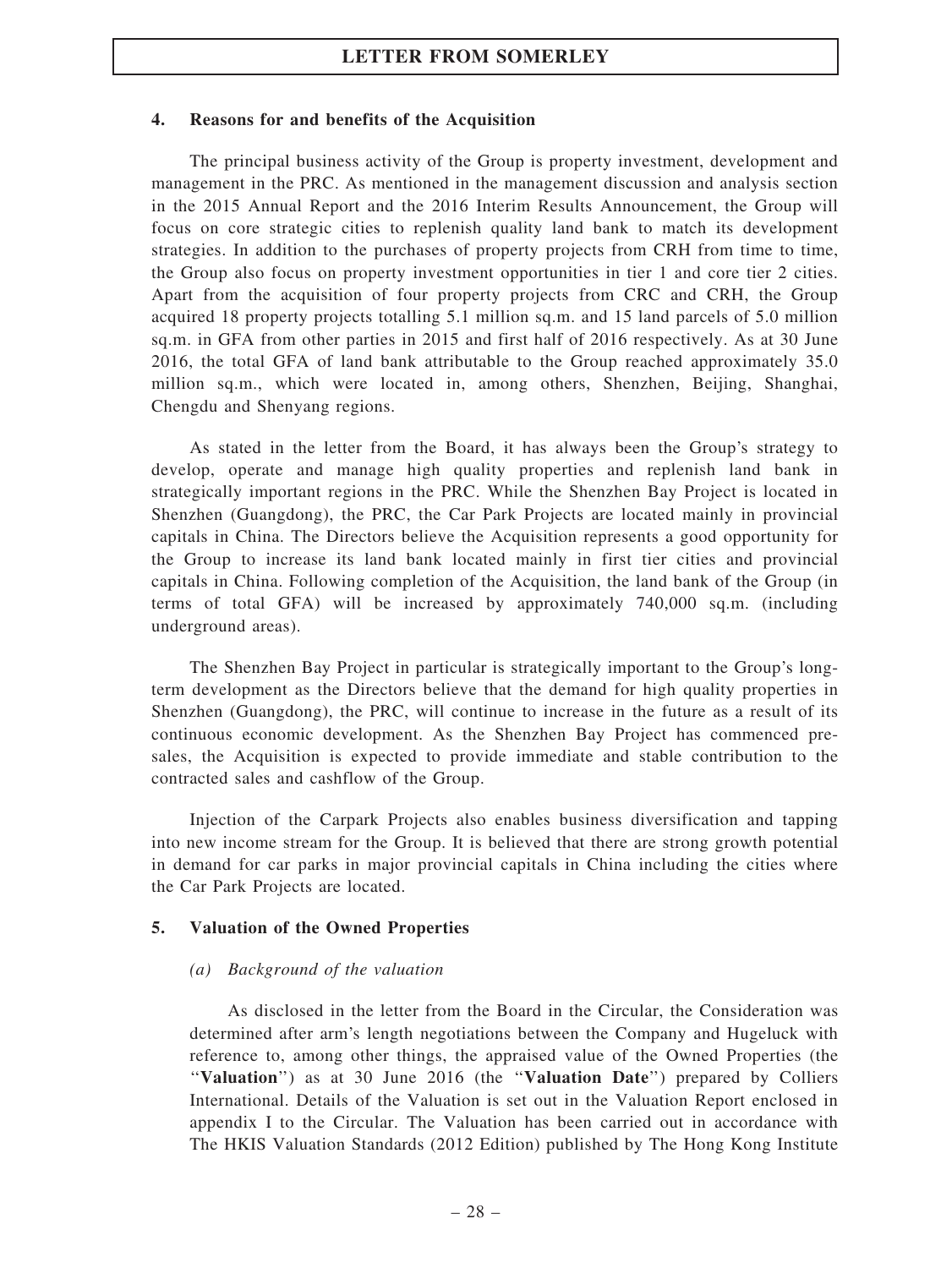of Surveyors, the International Valuation Standards published by the International Valuation Standards Council and the requirements set out in Chapter 5 and Practice Note 12 of the Listing Rules.

We have reviewed the Valuation Report and the relevant valuation workings of Colliers International and interviewed the relevant staff of Colliers International with particular attention to (i) Colliers International's terms of engagement with the Company; (ii) Colliers International's qualification and experience in relation to the preparation of the Valuation; and (iii) the steps and due diligence measures taken by Colliers International in performing the Valuation. For our review of the engagement letter between the Company and Colliers International, we are satisfied that the terms of engagement between the Company and Colliers International are appropriate to the opinion Colliers International is required to give. Colliers International has confirmed that it is independent from the Company, Hugeluck and CRH and their respective core connected persons, close associates and associates. We further understand that Colliers International is certified with the relevant professional qualifications required to perform the Valuation and the person-in-charge of the Valuation has over 19 years' experience in conducting valuation services to clients in the property industry. We note that Colliers International mainly carried out its due diligence through on-site inspections, management interviews and conducted its own proprietary research and has relied on publicly available information obtained through its own research as well as the financial information provided by the management of the Group.

### (b) Valuation methodology

In arriving at its opinion of value, Colliers International has valued the Owned Properties by adopting the market approach and assuming sale of property interests in their existing state and by making reference to comparable sale transactions as available in the relevant markets. For the Owned Properties that were under construction, the outstanding development costs, the outstanding development periods and the profit margins have also been taken into account to arrive at their opinion of values of the property interests. Given the current status of the Owned Properties, the methodology, in our opinion, is a reasonable approach in establishing the open market value of the Owned Properties.

### (c) Valuation basis and assumption

We note that the Owned Properties were primarily valued on the basis that they will be developed and completed in accordance with the Target Group's latest development proposals and development programme provided to Colliers International assuming all consents, approvals and licences from relevant government authorities for the development proposals have been obtained without onerous conditions or delays. In arriving at the appraised value of the Owned Properties, Colliers International generally started the process by collecting and analysing the recent transactions of the market comparables located in the vicinity of the Owned Properties. In particular, Colliers International selected market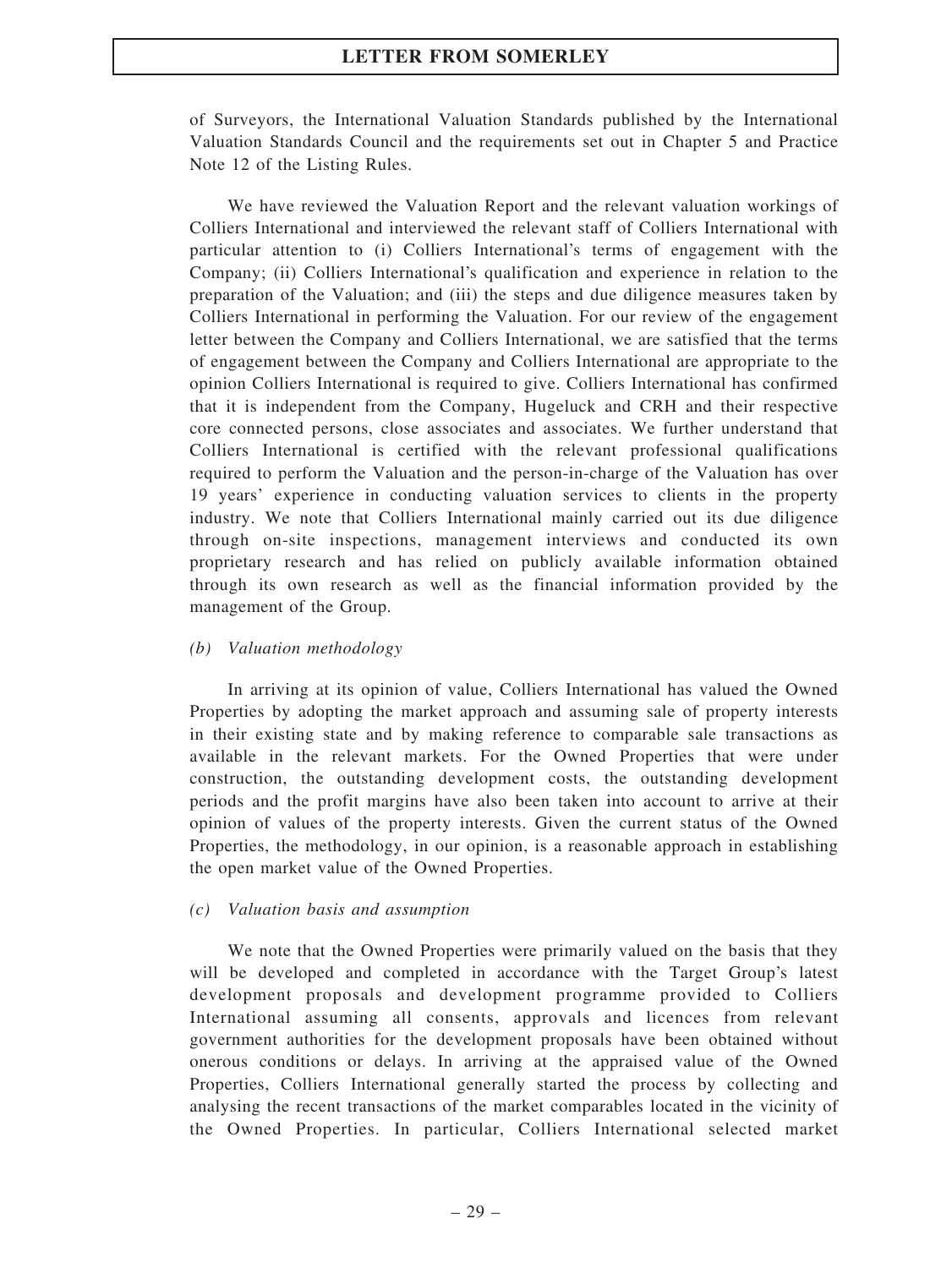comparable transactions that (i) were located in the same district or city (as the case maybe) or, if not available, nearby districts or cities; (ii) were conducted during the month of the Valuation Date (i.e. June 2016), or if not available, as close as the Valuation Date; and (iii) had the same nature and similar quality of the Owned Properties. The collected comparables were then adjusted to reflect the difference between the comparables and the Owned Properties in terms of, among others, location, date of transaction, nature and quality of properties. The appraised values of the Owned Properties were then derived from the estimated weighted average unit price and GFA of the Owned Properties, and for the Owned Properties that were under construction, after deduction of outstanding development costs and the profit margin. We have reviewed and discussed Colliers International' workings on the selection of the market comparables and the relevant adjustments made. We are of the view that the basis of selection of market comparables and the adjustments, including various factors (i.e. date of transaction, location, nature and quality of properties) taken into account, made for reflecting the difference between the selected comparables and the Owned Properties are reasonable and relevant for the purpose of establishing the appraised value of the Owned Properties.

After taken into account the above, we consider that the valuation methodology, together with its bases and assumptions, adopted by Colliers International as discussed above are reasonable and in line with market practices.

### 6. Principal terms of the Acquisition Agreement

### (a) Subject matter

On 26 August 2016, the Company (as the purchaser) entered into the Acquisition Agreement with Hugeluck (as the vendor), a wholly-owned subsidiary of CRH. Pursuant to the Acquisition Agreement, the Company has conditionally agreed to acquire and Hugeluck has conditionally agreed to dispose of the Sale Shares, representing the entire issued share capital of Shining Jade as at the date of the Acquisition Agreement. The principal asset of the Target Group is the entire interest in the Shenzhen Bay Project. The Target Group also owns majority stakes in the Car Park Projects. Further details of the Target Group are set out in the section headed ''2. Information on the Target Group and the Project Sites'' in this letter above and in the paragraph headed ''(b). Information about the Target Group'' in the letter from the Board in the Circular.

### (b) Consideration and payment terms

The Consideration for the sale and purchase of the Sale Shares, being RMB 6,236 million (equivalent to approximately HK\$7,296 million), shall be satisfied by cash or cash equivalents at any time with one year after the Completion Date, and interest will be payable thereon at 3.14% per annum. The payments will be funded by internal resources of the Group.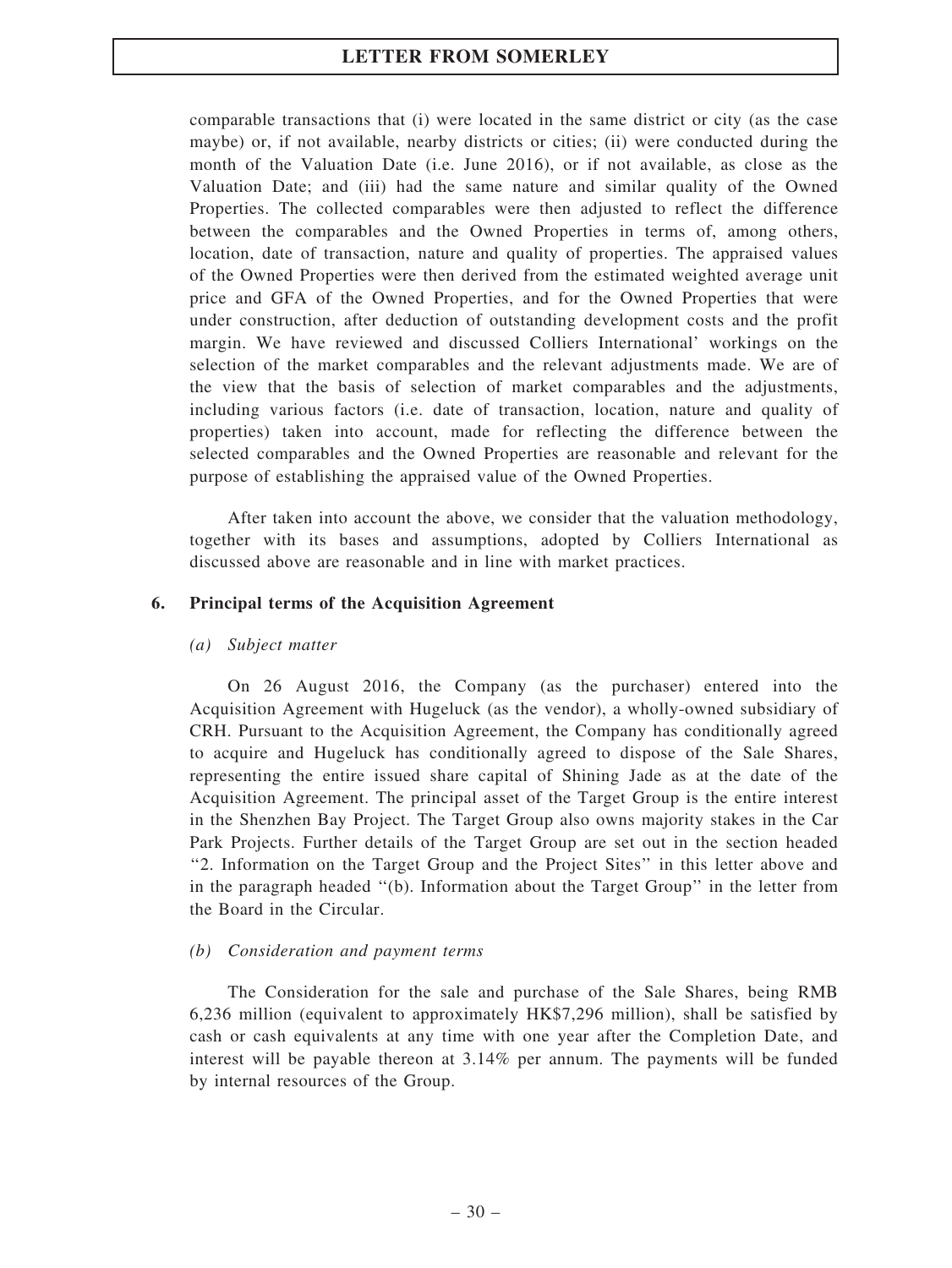The Consideration has been determined after arm's length negotiations between the Company and Hugeluck having considered (i) the synergy of adding the Project Sites to the Group; (ii) the estimated development schedules of the relevant Project Sites; (iii) the business prospects from the ownership of the Operating Rights and/or Management Rights; and (iv) with reference to the adjusted NAV of the Target Group as discussed below.

Set out below is the comparison between the adjusted NAV of the Target Group and the Consideration.

|                                                                                                                                                                                                                                                                                                         | RMB (million)  | Equivalent to<br>approximately<br>HK\$ (million) |
|---------------------------------------------------------------------------------------------------------------------------------------------------------------------------------------------------------------------------------------------------------------------------------------------------------|----------------|--------------------------------------------------|
| The unaudited net book value of the<br>Target Group attributable to the<br>shareholder of Shining Jade as at 30<br>June 2016                                                                                                                                                                            | 3,741          | 4,377                                            |
| Add:<br>Appreciation in the unaudited NAV<br>of the Target Group attributable to<br>the shareholder of Shining Jade<br>(based on the market valuation of<br>the Owned Properties attributable<br>to the Target Group as appraised<br>by Colliers International as at 30<br>June 2016), net of potential |                |                                                  |
| deferred taxation (Note)<br>The adjusted NAV of the Target Group                                                                                                                                                                                                                                        | 5,204<br>8,945 | 6,089<br>10,466                                  |
| The Consideration                                                                                                                                                                                                                                                                                       | 6,236          | 7,296                                            |
| Discount of the Consideration to the<br>adjusted NAV of the Target Group<br>$-$ Amount                                                                                                                                                                                                                  | 2,709          | 3,170                                            |
| — Percentage                                                                                                                                                                                                                                                                                            | 30.3%          | 30.3%                                            |

Note: In arriving at the adjusted NAV of the Target Group, the unaudited NAV of the Target Group as at 30 June 2016 has been adjusted downwards by the estimated tax provisions, which comprise, among other things, the estimated deferred taxation in respect of  $(i)$  land appreciation tax; and (ii) corporate income tax.

As advised by the management of the Company, the deferred land appreciation tax is calculated at applicable tax rates up to 50% based on the appreciation scale of the land value, being the excess of the estimated proceeds to be received from the disposal of the properties over the deductible expenditures, which include incurred sales and administrative expenses, property development expenditures, borrowing costs and related stamp duties, pursuant to the relevant PRC regulations on land appreciation tax. The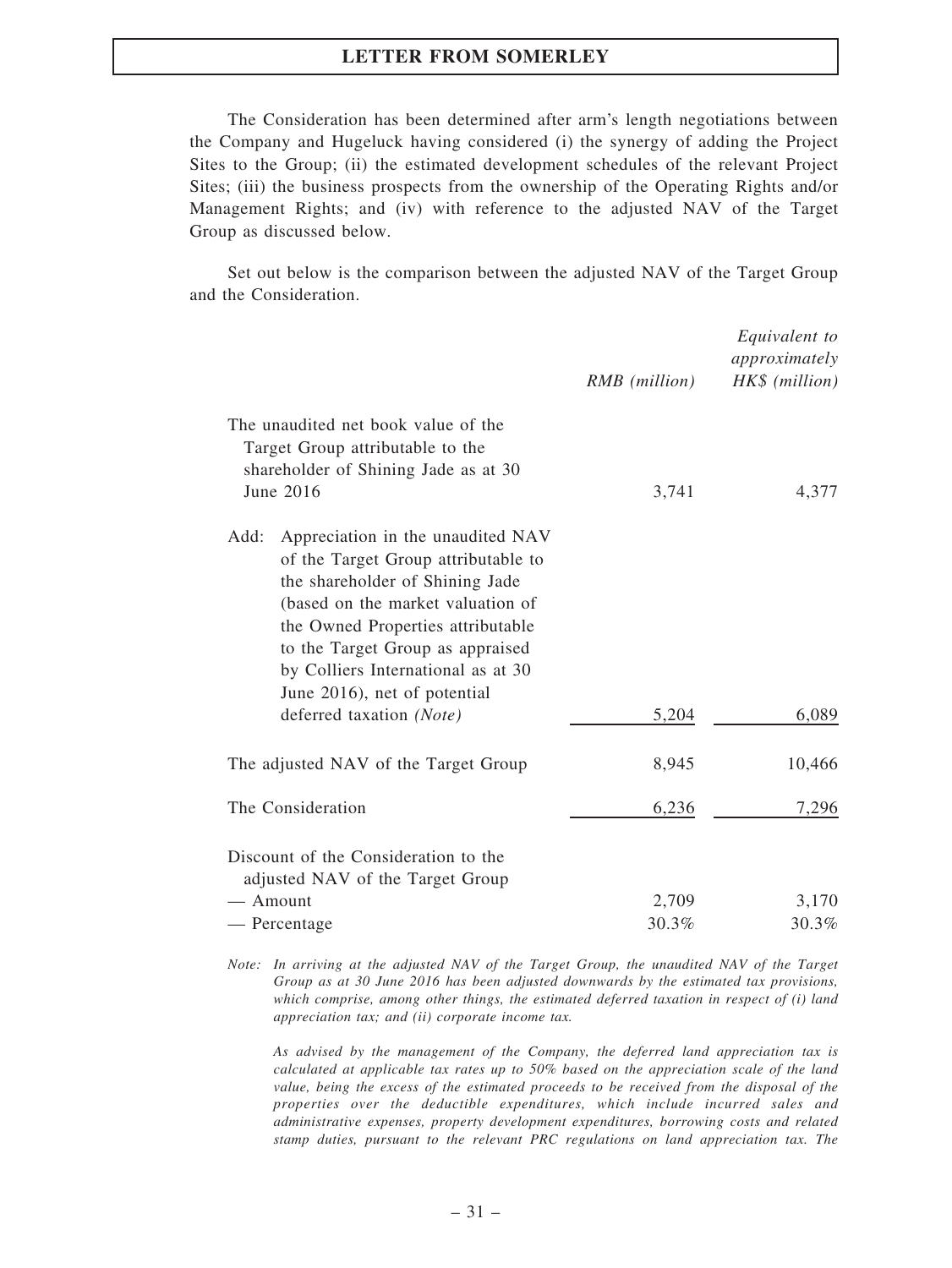deferred corporate income tax is calculated at 25% (being the applicable tax rate) on the estimated assessable profit generated from the disposal of the properties, which in turn is based on the estimated proceeds to be received from the disposal of the properties less, among others, the property development expenditures and the land appreciation tax.

Appreciation of the Target Group's properties is basically the excess of the value of the Owned Properties attributable to the Target Group based on the valuation prepared by Colliers International as at 30 June 2016 after netting off potential deferred taxation over their book values as shown in the unaudited combined management accounts of the Target Group on the same date. We concur with the management of the Company that the above adjustments were the relevant type of adjustments in arriving at the adjusted NAV of the Target Group, as the combined net book value of the Target Group as at 30 June 2016 did not take into account the latest market valuation of the Owned Properties held by the Target Group as at 30 June 2016 and the estimated potential deferred taxation.

The adjusted NAV of the Target Group is approximately RMB8,945 million (equivalent to approximately HK\$10,466 million). The Consideration of RMB6,236 million (equivalent to approximately HK\$7,296 million) represents a discount of RMB2,709 million (equivalent to approximately HK\$3,170 million) or approximately 30.3% to the aforesaid adjusted NAV.

On the basis that (i) the Consideration is less than the adjusted NAV of the Target Group, which we consider to be a commonly adopted approach in assessing the fairness of the Consideration for property development companies; and (ii) the valuation methodologies adopted by Colliers International in establishing the market values of the Owned Properties of the Target Group are reasonable and acceptable, we consider that the basis of the Consideration is fair and reasonable.

Furthermore, based on our discussion with the management of the Group, we noted that the current financing cost for offshore RMB of the Group was not less than 3.14% per annum. Given the above and on the basis that the Group has the discretion to early repay the Consideration and the Related Parties' Loans, we are of the view that the payment terms are acceptable.

#### (c) Condition precedent

Completion is subject to the condition that the Independent Shareholders having approved the Acquisition Agreement and the transactions contemplated thereunder by way of poll at the EGM. The condition precedent above shall not be waived in any event. If the condition precedent above has not been fulfilled by 30 November 2016 (or such other date as the parties to the Acquisition Agreement may agree in writing), the Acquisition Agreement shall thereupon become null and void ab initio.

#### (d) Completion

Completion will take place on or before the fifteenth Business Day after the condition precedent has been fulfilled in accordance with the Acquisition Agreement (or such other date as the parties to the Acquisition Agreement may agree).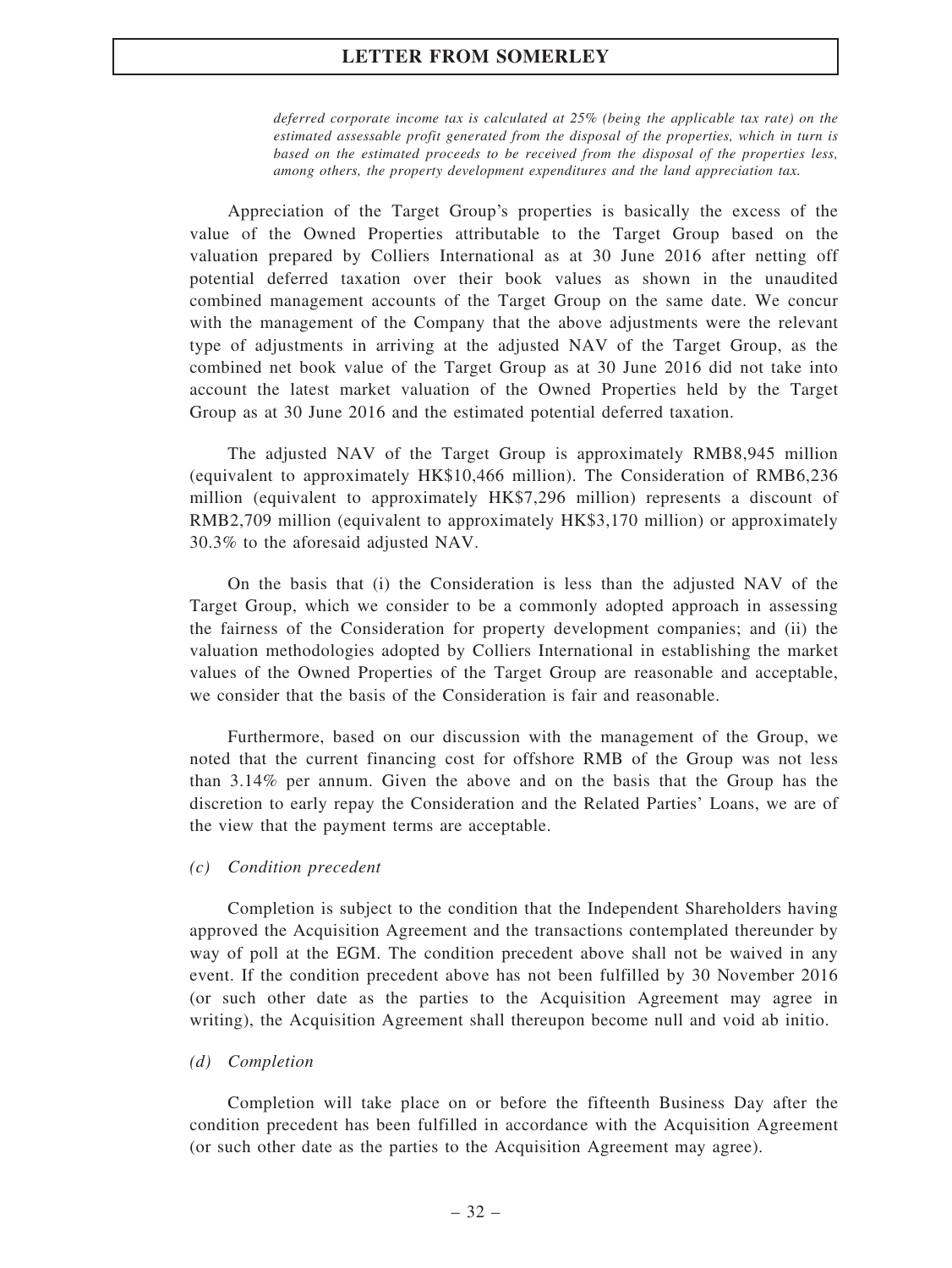### (e) Deed of Indemnity

On Completion, the Company and Hugeluck will enter into the Deed of Indemnity. Subject to the limitations such as minimum monetary thresholds and time limitation for bringing claims, maximum monetary cap on total liabilities and other customary limitations, Hugeluck shall indemnify the Company from and against certain liabilities of the Target Group Companies for an amount equal to the percentage of the direct or (as the case may be) indirect equity interest in the relevant Target Group Company that the Company purchased from Hugeluck based on Hugeluck's proportionate equity interest therein, including any tax liabilities in relation to the business activities of the Target Group prior to Completion, claims from third parties and related court sealing measures on the land in relation to a Car Park Project Site in Shenyang (Liaoning), the PRC, together with the potential land forfeiture for not having commenced development of a Car Park Project Site in Tangshan (Hebei), the PRC, within the statutory time limit.

### 7. Financial impacts of the Acquisition

Set out below is a discussion of the effects on NAV, earnings and working capital of the Group as a result of the Acquisition.

### (a) NAV

Upon completion of the Acquisition, Shining Jade will become a wholly-owned subsidiary of the Company and, accordingly, all assets and liabilities of the Target Group will be consolidated into those of the Group.

As advised by the management of the Group, since both the Group and the Target Group are under the common control of CRH before and after the Acquisition, pursuant to the current accounting policy adopted by the Group, the Acquisition will be accounted for based on the principles of merger accounting in accordance with Accounting Guideline 5 ''Merger Accounting for Common Control Combination" ("AG5") issued by the Hong Kong Institute of Certified Public Accountants and the net assets of the Group and the Target Group will be consolidated using the existing book values. Adjustments to eliminate share capital of the Target Group against the historical investment cost in the Target Group will be made to merger reserve in the consolidated statement of changes in equity of the Group. Assuming Completion took place on 30 June 2016 and based on (i) the NAV of the Group attributable to the Shareholders of approximately HK\$116,078 million as at 30 June 2016; (ii) unaudited net book value of the Target Group attributable to the shareholder of Shining Jade of approximately HK\$4,377 million as at 30 June 2016; and (iii) the Consideration of approximately HK\$7,296 million, the NAV attributable to the Shareholders of Group as enlarged by the Acquisition (the ''Enlarged Group'') as at 30 June 2016 would have decreased by approximately HK\$2,919 million or approximately 2.5% to approximately HK\$113,159 million.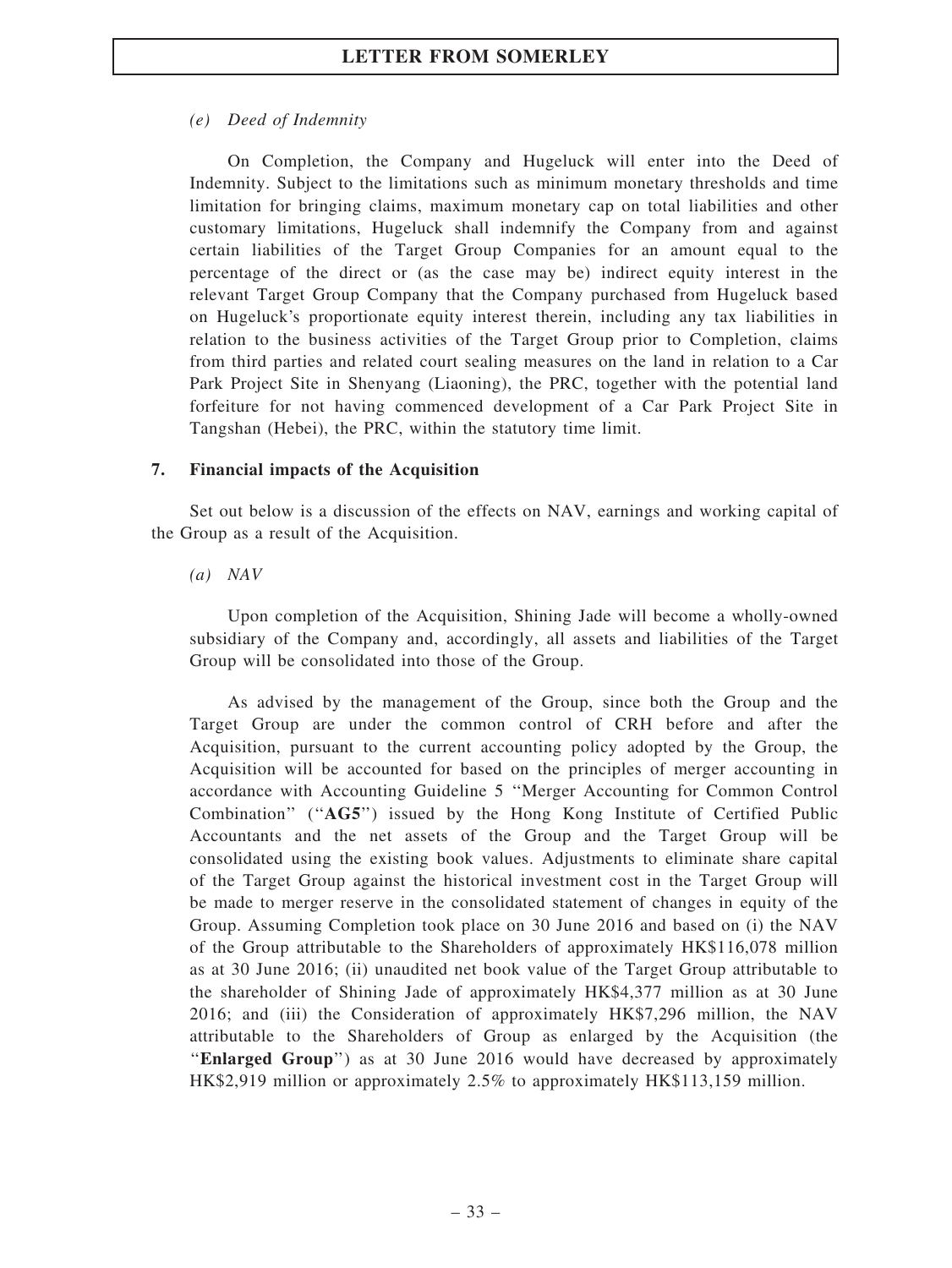Nevertheless, the Shareholders should note that the above decrease in the NAV of the Group was substantially due to the merger accounting treatment adopted by the Group as discussed above. Should the market value of the Owned Properties (net of the potential deferred taxation) have been taken into account, the NAV attributable to the Shareholders of the Enlarged Group as at 30 June 2016 would have increased by approximately HK\$3,170 million or approximately 2.7% to approximately HK\$119,248 million.

The actual impact on the NAV of the Enlarged Group will be subject to change as such amount will be calculated based on carrying values of the assets and liabilities of the Target Group as of the date on which Completion takes place.

#### (b) Earnings

Upon Completion, Shining Jade will become a wholly-owned subsidiary of the Company and, accordingly, the financial results of the Target Group will be consolidated into the consolidated financial statements of the Group. As stated in paragraph (a) above, the Acquisition will be accounted for based on the principles of merger accounting in accordance with AG5, the financial results of the Target Group will be included in the consolidated income statement of the Group from the earliest date presented or since the date when the combining entities or businesses of the Target Group first came under the common control.

As the principal asset of the Target Group, i.e. the Shenzhen Bay Project, is still in development stage, the Target Group is not expected to contribute any meaningful amount of revenue or earning to the Group until the construction of the Shenzhen Bay Project is completed and the relevant properties are either delivered to the buyers or leased for rental income. As such, the Acquisition is not expected to bring any significant and immediate impact to the financial results of the Group until the completion of the construction of the Shenzhen Bay Project.

### (c) Working capital

As stated in the letter from the Board, the Consideration of RMB6,236 million (equivalent to approximately HK\$7,296 million) will be satisfied by the internal resources of the Group. Furthermore, based on our discussion with the management of the Group, the Related Parties' Loan of RMB2,581 million (equivalent to approximately HK\$3,020 million) as at the Latest Practicable Date, together with any interest accrued thereon, shall be repaid by the end of 2017 from the internal resources of the Group. On the basis of cash and bank balances of the Group of approximately HK\$46,480 million and net current assets of approximately of HK\$100,514 million as at 30 June 2016, the Directors are of the view that the settlements of the Consideration and the Related Parties' Loans and the accrued interest will not have any material adverse impact on the working capital of the Group immediately following Completion.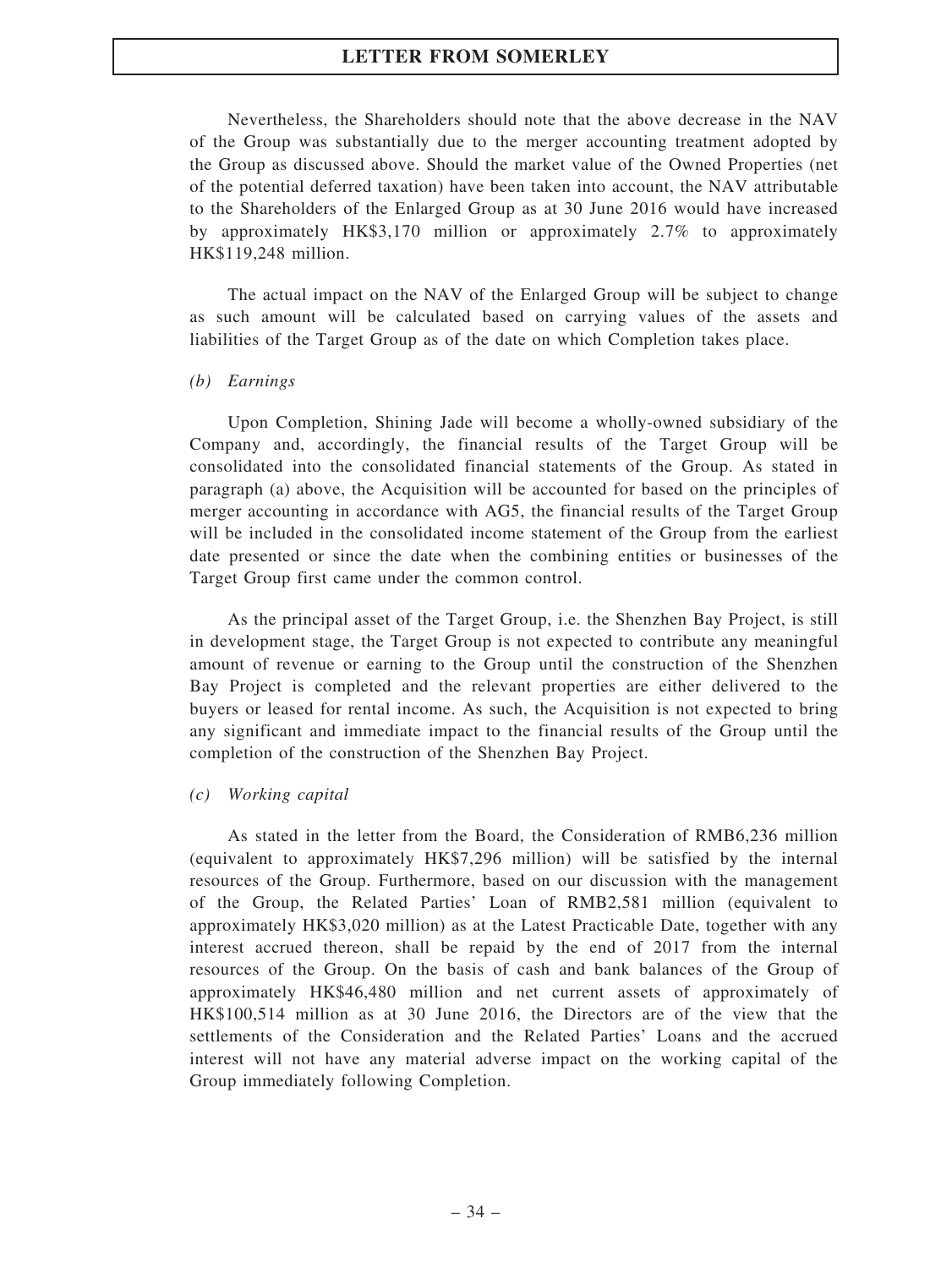# LETTER FROM SOMERLEY

## OPINION AND RECOMMENDATION

Having taken into account the above principal factors and reasons, we consider that the Acquisition is in the ordinary and usual course of business of the Group, on normal commercial terms and in the interests of the Company and the Shareholders as a whole and the terms of the Acquisition are fair and reasonable as far as the Independent Shareholders are concerned. We therefore advise the Independent Board Committee to recommend, and we ourselves recommend, the Independent Shareholders to vote in favour of the resolution to be proposed at the EGM to approve the Acquisition.

> Yours faithfully, for and on behalf of SOMERLEY CAPITAL LIMITED Danny Cheng Director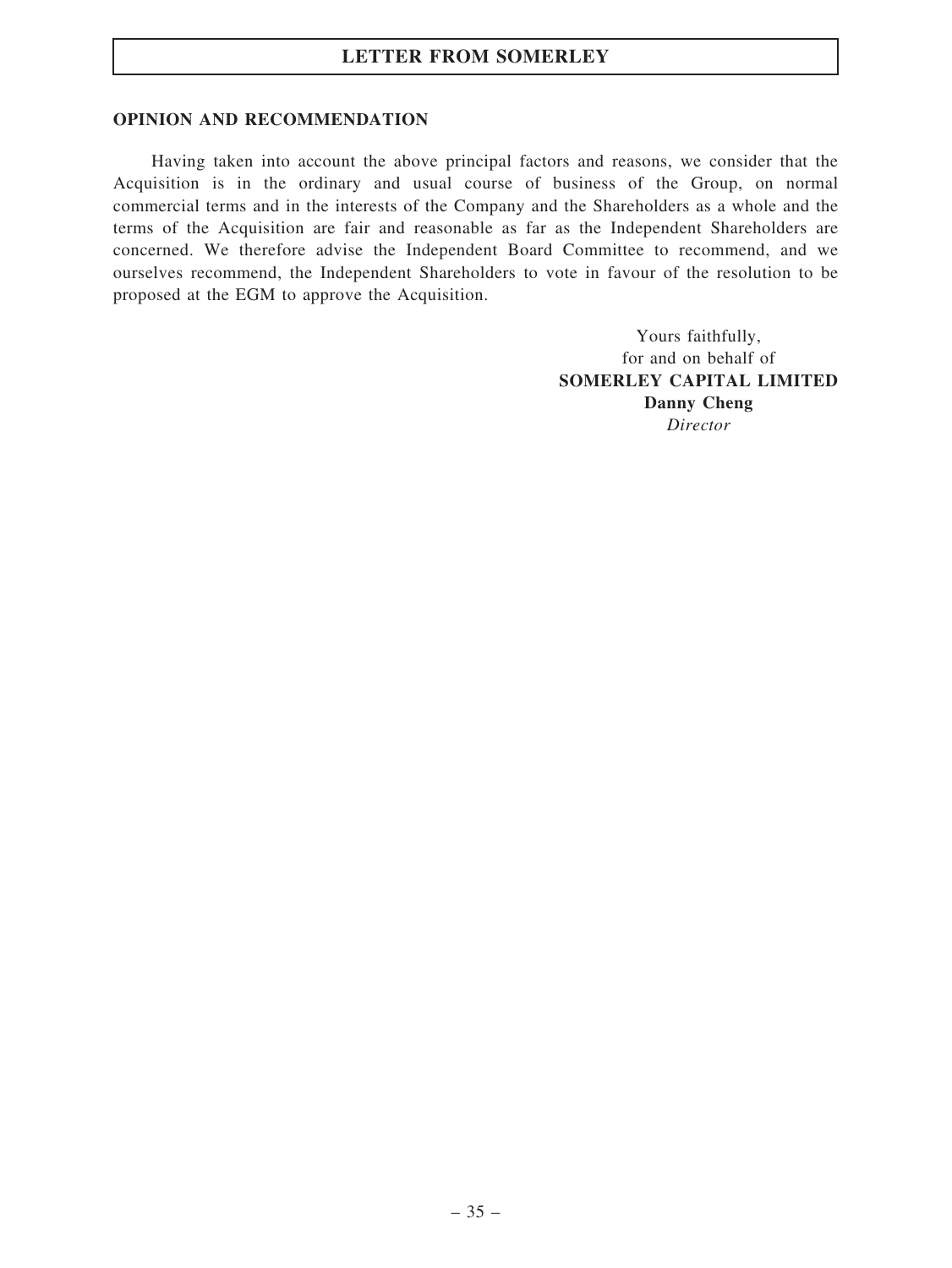The following is the text of a letter, a summary of values and valuation certificates prepared for the purpose of incorporation in this circular received from Colliers International (Hong Kong) Ltd., an independent valuer, in connection with its valuation as at 30 June 2016 of the property interests to be acquired by the Group.



Colliers International (Hong Kong) Ltd Valuation & Advisory Services Company Licence No: C-006052

Suite 5701 Central Plaza 18 Harbour Road Wanchai Hong Kong

### The Board of Directors

China Resources Land Limited Ugland House South Church Street Post Office Box 309 George Town Grand Cayman Cayman Islands British West Indies



15 September 2016

Dear Sirs,

### INSTRUCTIONS, PURPOSE AND VALUATION DATE

We refer to your instructions for us to assess the Market Value of the property interests located in The People's Republic of China (''The PRC'') to be acquired by China Resources Land Limited (the "Company") and its subsidiaries (hereinafter together referred to as the ''Group''). We confirm that we have carried out inspection, made relevant enquiries and searches and obtained such further information as we consider necessary for the purpose of providing you with our opinion of the Market Value of the property interests as at 30 June 2016 (the ''Valuation Date'').

## BASIS OF VALUATION

Our valuation has been undertaken on the basis of Market Value, which is defined by The Hong Kong Institute of Surveyors as ''the estimated amount for which an asset or liability should exchange on the valuation date between a willing buyer and a willing seller in an arm'slength transaction after proper marketing and where the parties had each acted knowledgeably, prudently and without compulsion''.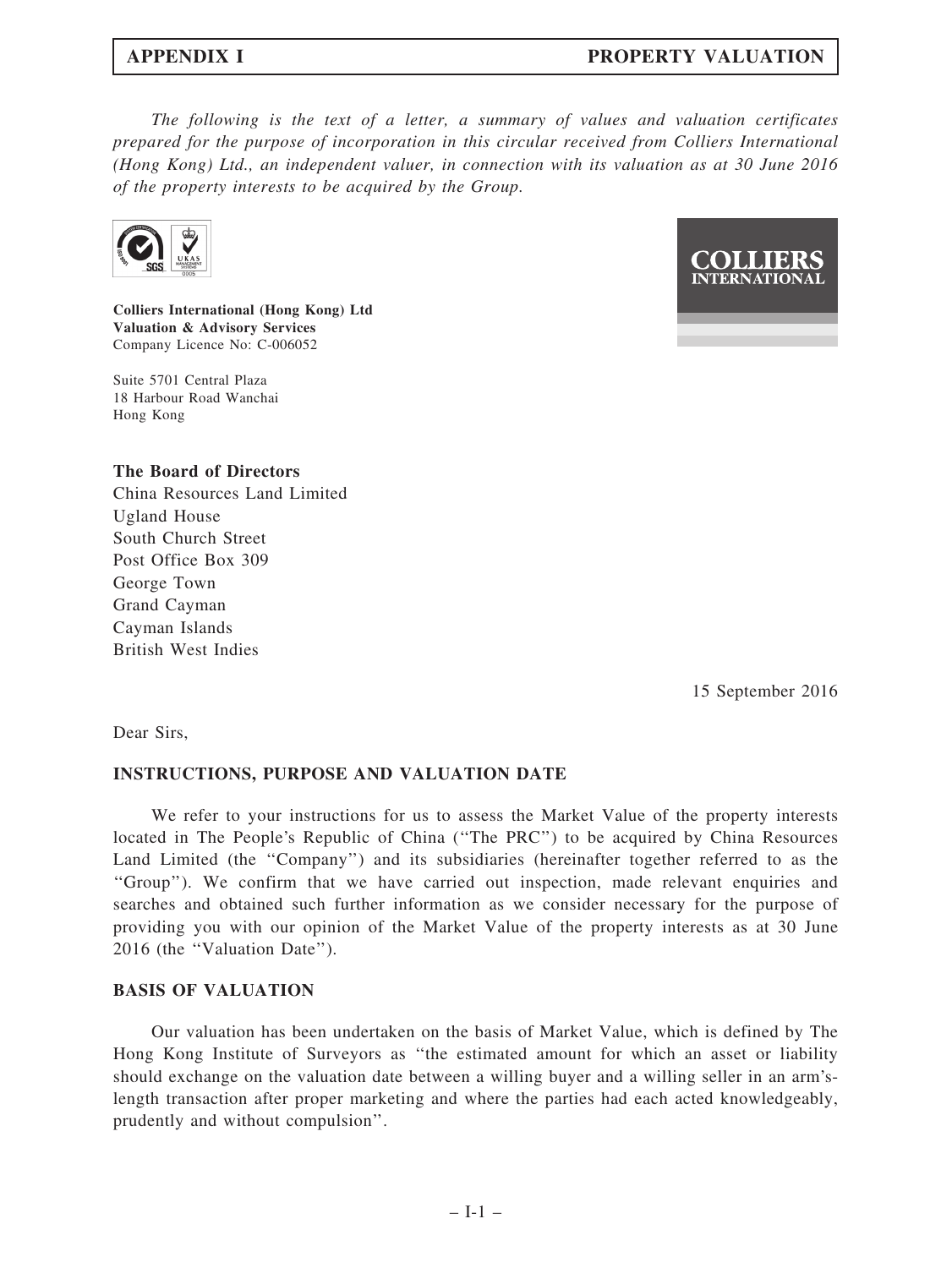Market Value is understood as the value of an asset or liability estimated without regard to costs of sale or purchase (or transaction) and without offset for any associated taxes or potential taxes.

This estimate specifically excludes an estimated price inflated or deflated by special considerations or concessions granted by anyone associated with the sale, or any element of special value.

## VALUATION METHODOLOGY

In the valuation of the property interests to be acquired by the Group in The PRC, whereas applicable, we have adopted the market approach assuming sale of property interests in their existing state and by making reference to comparable sale transactions as available in the relevant markets.

When valuing the property interests which were under construction as at the Valuation Date, we have adopted market approach to assess the gross development values of the proposed developments by making reference to comparable sale transactions as available in the relevant markets. The gross development values are then adjusted with considerations of the outstanding development costs, the outstanding development periods and the potential profit margins to arrive at our opinion of values of the property interests.

## VALUATION STANDARDS

The valuation has been carried out in accordance with The HKIS Valuation Standards (2012 Edition) published by The Hong Kong Institute of Surveyors, the International Valuation Standards published by the International Valuation Standards Council, and the requirements set out in Chapter 5 and Practice Note 12 of the Rules Governing the Listing of Securities on The Stock Exchange of Hong Kong Limited.

## LAND TENURE AND TITLE INVESTIGATION

We have been provided with copies of documents in relation to the titles of the property interests. However, we have not scrutinized the original documents to verify ownership or to verify any amendments, which may not appear on the copies handed to us. We have relied to a considerable extent on the information provided by the Group.

We have relied on the advices given by the Group's legal adviser, Global Law Office, regarding the titles of the property interests in The PRC. We do not accept liability for any interpretation that we have placed on such information, which is more properly placed within the sphere of the legal adviser.

All legal documents disclosed in this letter, the summary of values and the valuation certificates are for reference only. No responsibility is assumed for any legal matters concerning the legal titles to the property interests set out in this letter, the summary of values and the valuation certificates.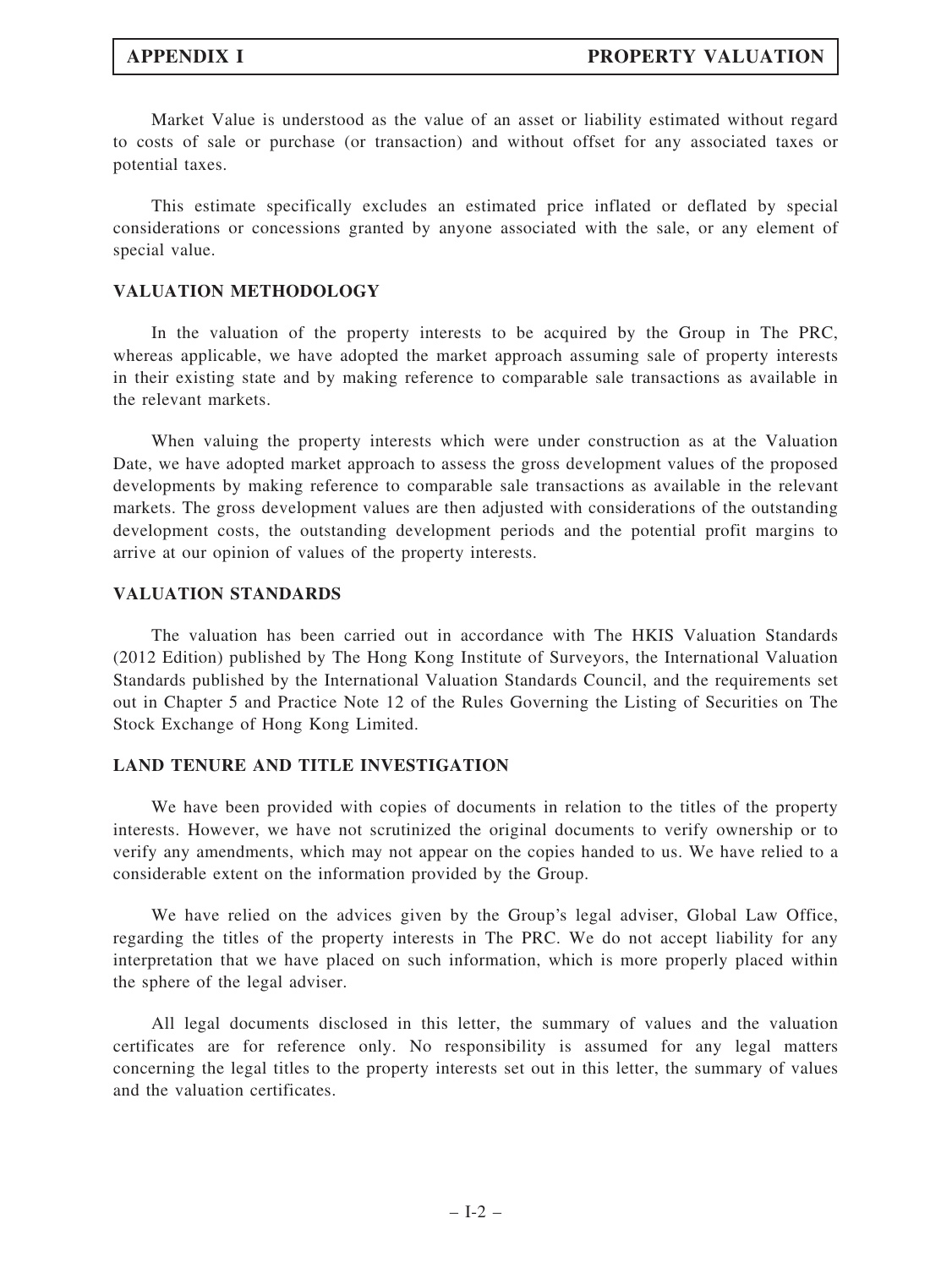## SOURCES OF INFORMATION

We have relied to a considerable extent on the information provided by the Group and the legal adviser, in respect of the titles of the property interests in The PRC. We have also accepted advice given to us on matters such as statutory notices, easements, tenure, site areas, site plans and all other relevant matters. Dimensions, measurements and areas included in the valuation are based on information contained in the documents provided to us and are, therefore, only approximations.

We have also been advised by the Group that no material factors or information have been omitted or withheld from the information supplied and consider that we have been provided with sufficient information to reach an informed view. We believe that the assumptions used in preparing our valuation are reasonable and have had no reason to doubt the truth and accuracy of the information provided to us by the Group which is material to the valuation.

### SITE MEASUREMENT

We have not carried out detailed on-site measurements to verify the correctness of the site areas in respect of the subject sites but have assumed that the areas shown on the documents and plans provided to us are correct. All documents have been used as reference only and all dimensions, measurements and areas are approximations. No on-site measurement has been taken.

## SITE INSPECTION

We have inspected the exterior and, where possible, the interior of the properties. No structural survey has been made, but in the course of our inspections, we did not note any serious defects. We are not, however, able to report whether the properties are free of rot, infestation or any other structural defects. No tests were carried out on any of the services.

We are unaware of any adverse ground conditions affecting the properties and have not had sight of a ground and soil survey. We have not carried out investigations on site to determine the suitability of the ground conditions and services etc. for any future developments. Our valuation has been prepared on the assumption that these aspects are satisfactory and that no extraordinary expenses or delays will be incurred during the development period. We have further assumed that there is no significant pollution or contamination in the locality which may affect any future developments.

### VALUATION ASSUMPTIONS

Our valuation has been made on the assumption that the seller sells the property interests in the market without the benefit of a deferred term contract, leaseback, joint venture, management agreement or any similar arrangement, which could serve to affect the values of the property interests.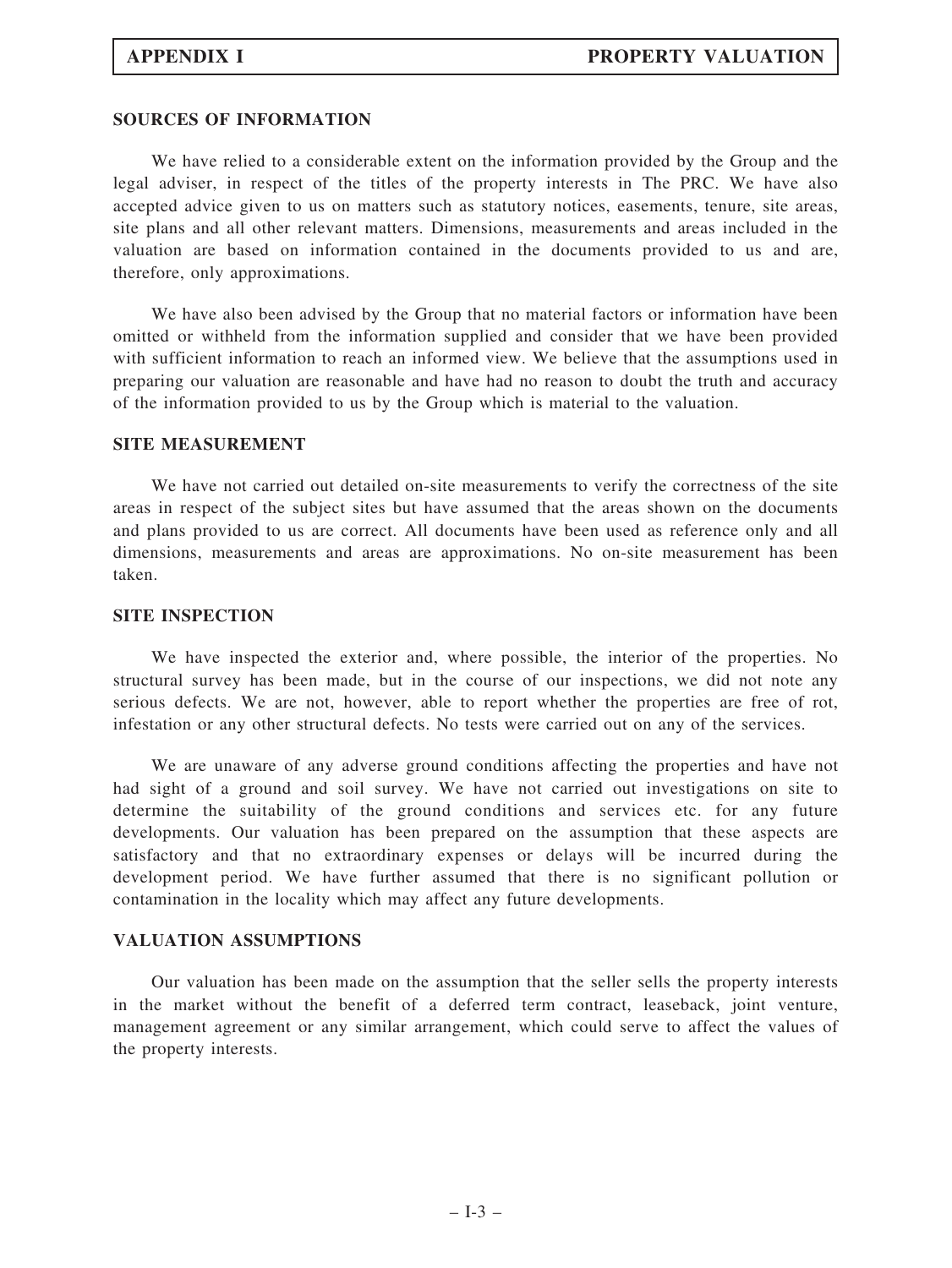No allowance has been made in our report for any charges, mortgages or amounts owing on any of the property interests valued nor for any expenses or taxation which may be incurred in effecting a sale. Unless otherwise stated, it is assumed that the properties are free from encumbrances, restrictions and outgoings of an onerous nature, which could affect their values.

As the property interests are held under long term land use rights, we have assumed that the owner has free and uninterrupted rights to use the properties for the whole of the unexpired term of the land use rights.

## **CURRENCY**

Unless otherwise stated, all monetary figures stated in this report are in Renminbi (RMB).

We hereby certify that we have neither present nor a prospective interest in the properties or the values reported.

Our summary of values and valuation certificates are attached hereto.

# Yours faithfully, For and on behalf of Colliers International (Hong Kong) Ltd.

### Vincent Cheung

Registered Professional Surveyor (GP) BSc(Hons) MBA FRICS MHKIS Executive Director, Valuation & Advisory Services, Asia

Note: Mr. Vincent Cheung holds a Master of Business Administration and he is a Registered Professional Surveyor with over 19 years' experience in real estate industry and assets valuations sector. His experience on valuations covers Hong Kong, Macau, Taiwan, South Korea, Mainland China, Vietnam, Cambodia and other overseas countries. Mr. Cheung is a fellow member of the Royal Institution of Chartered Surveyors and a member of The Hong Kong Institute of Surveyors. Mr. Cheung is one of the valuers on the ''list of property valuers for undertaking valuation for incorporation or reference in listing particulars and circulars and valuations in connection with takeovers and mergers'' as well as a Registered Business Valuer of the Hong Kong Business Valuation Forum.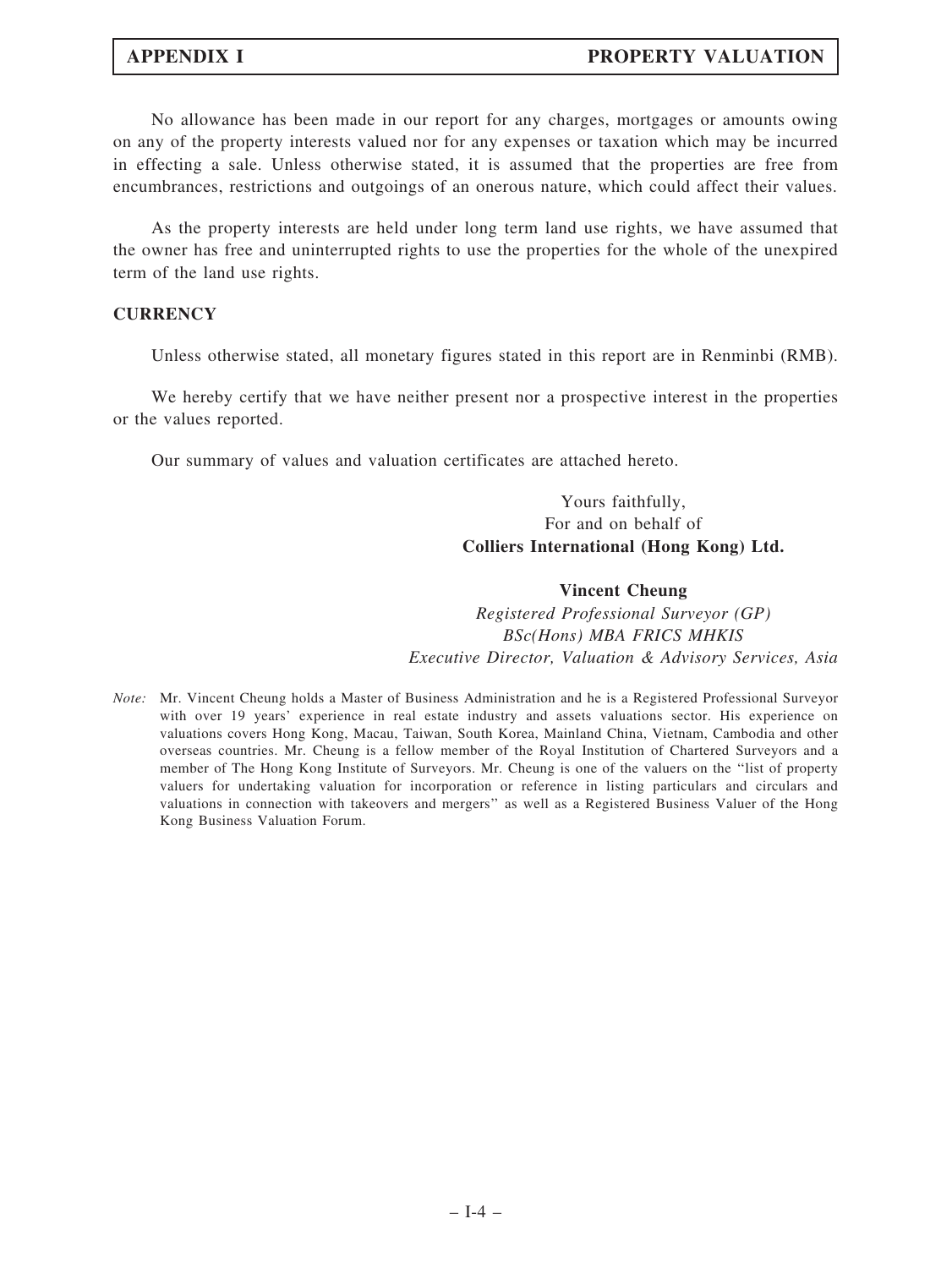# SUMMARY OF VALUES

# Group I — Property Interests to be Acquired by the Group for Development in The PRC

| No.            | <b>Property</b>                                                                                                                                                                    | <b>Market Value</b><br>in existing<br>state as at<br>30 June 2016<br>RMB | Interest to be<br>attributable to<br>the Group<br>post-<br>acquisition | <b>Market Value</b><br>in existing<br>state as at<br>30 June 2016<br>to be<br>attributable to<br>the Group<br>post-<br>acquisition<br>RMB |
|----------------|------------------------------------------------------------------------------------------------------------------------------------------------------------------------------------|--------------------------------------------------------------------------|------------------------------------------------------------------------|-------------------------------------------------------------------------------------------------------------------------------------------|
| 1              | A mixed-use development project located at the<br>junction of Binhai Avenue and Keyuan Avenue,<br>Nanshan District, Shenzhen, Guangdong Province,<br>The PRC                       | 14,025,000,000                                                           | 100%                                                                   | 14,025,000,000                                                                                                                            |
| $\overline{2}$ | A basement retail and carparking development<br>project located at the junction of Tianjin North<br>Street and Jian Road, Heping District, Shenyang,<br>Liaoning Province, The PRC | 135,000,000                                                              | 100%                                                                   | 135,000,000                                                                                                                               |
| 3              | A basement retail and carparking development<br>project located at No. 2 Xinghua South Street, Tiexi<br>District, Shenyang, Liaoning Province, The PRC                             | 505,000,000                                                              | 51%                                                                    | 257,550,000                                                                                                                               |
| 4              | A commercial land located at the junction of Yuhua<br>Road and Xueyuan Road, Lubei District, Tangshan,<br>Hebei Province, The PRC                                                  | 44,000,000                                                               | 56.62%                                                                 | 24,912,800                                                                                                                                |
|                | Sub-total:                                                                                                                                                                         | 14,709,000,000                                                           |                                                                        | 14,442,462,800                                                                                                                            |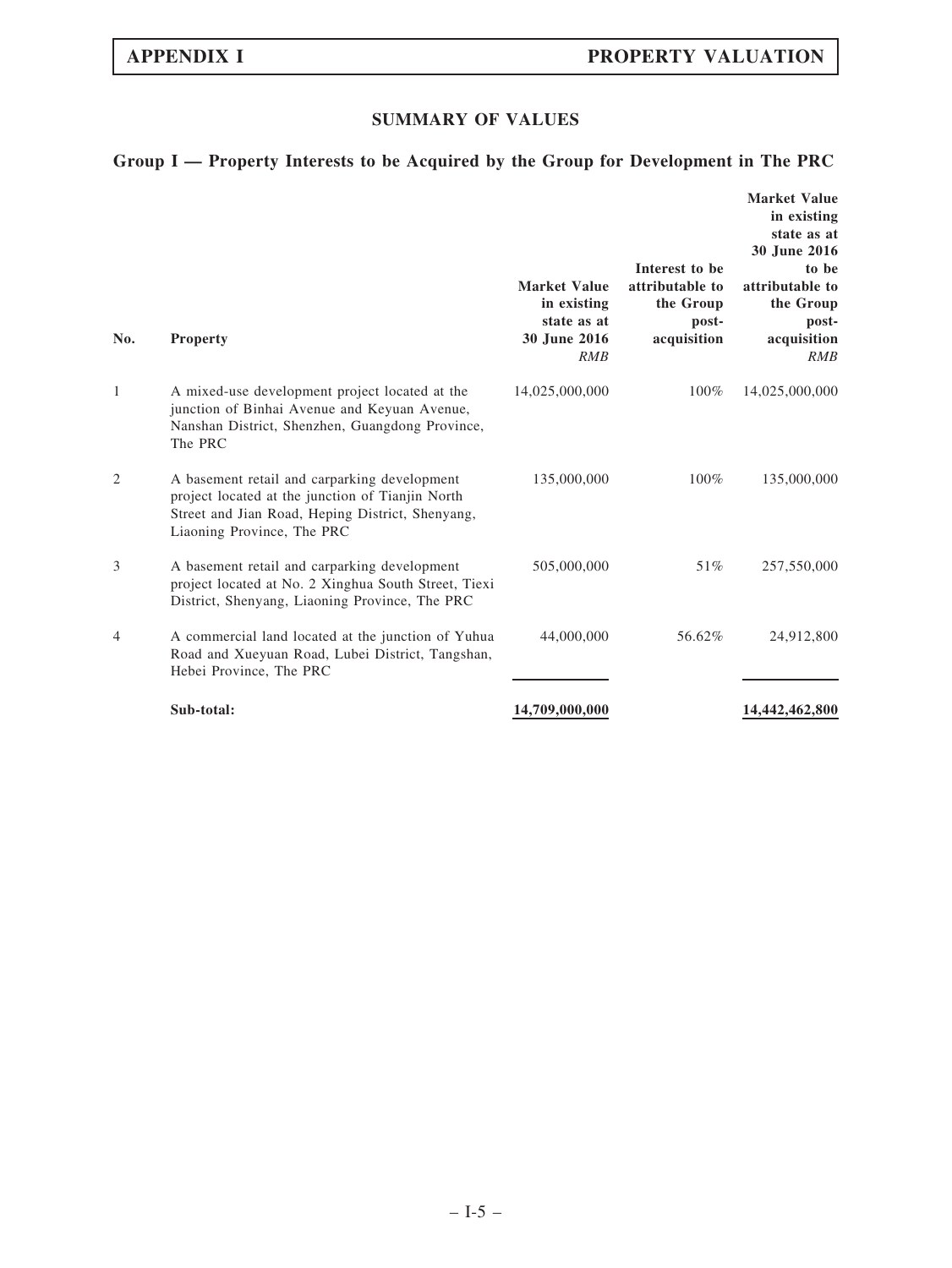# Group II — Property Interests to be Acquired by the Group Partly for Investment and Partly for Sale in The PRC

| No. | <b>Property</b>                                                                                                                                                                 | <b>Market Value</b><br>in existing<br>state as at<br><b>30 June 2016</b><br><b>RMB</b> | Interest to be<br>attributable to<br>the Group<br>post-<br>acquisition | <b>Market Value</b><br>in existing<br>state as at<br>30 June 2016<br>to be<br>attributable to<br>the Group<br>post-<br>acquisition<br><i>RMB</i> |
|-----|---------------------------------------------------------------------------------------------------------------------------------------------------------------------------------|----------------------------------------------------------------------------------------|------------------------------------------------------------------------|--------------------------------------------------------------------------------------------------------------------------------------------------|
| 5   | A basement carpark and various retail units and<br>unsold carparking spaces located at No. 219<br>Hongpailou Road, Wuhou District, Chengdu,<br>Sichuan Province, The PRC        | N <sub>0</sub><br>Commercial<br>Value                                                  | 94.37%                                                                 | No<br>Commercial<br>Value                                                                                                                        |
| 6   | A basement carpark and various retail and office<br>units located at No. 3 Fuyuan Road, Jinniu District,<br>Chengdu,<br>Sichuan Province, The PRC                               | 142,000,000                                                                            | 94.37%                                                                 | 134,005,400                                                                                                                                      |
| 7   | A basement carpark and various retail and office<br>units located at No. 18 Xichengjiao Lane, Qingyang<br>District, Chengdu,<br>Sichuan Province, The PRC                       | 68,000,000                                                                             | 94.37%                                                                 | 64, 171, 600                                                                                                                                     |
| 8   | A basement carpark plus various open carparking<br>spaces and a retail block located at No. 52 Daqiang<br>West Street, Qingyang District, Chengdu,<br>Sichuan Province, The PRC | 24,000,000                                                                             | 94.37%                                                                 | 22,648,800                                                                                                                                       |
| 9   | A basement carpark located at No. 55 Dongpo<br>Road, Qingyang District, Chengdu,<br>Sichuan Province, The PRC                                                                   | 15,000,000                                                                             | 94.37%                                                                 | 14,155,500                                                                                                                                       |
| 10  | A basement carpark and a retail block located at<br>No. 16 Honghua West Road, Jinniu District,<br>Chengdu,<br>Sichuan Province, The PRC                                         | 38,000,000                                                                             | 94.37%                                                                 | 35,860,600                                                                                                                                       |
| 11  | A basement carpark located at No. 15 Zishan Road,<br>Wuhou District, Chengdu,<br>Sichuan Province, The PRC                                                                      | 11,000,000                                                                             | 100%                                                                   | 11,000,000                                                                                                                                       |
| 12  | A basement carpark and various serviced apartment,<br>retail and office units located at the junction of<br>Xinhua Road and Jinzhou Road, Heping District,<br>Tianjin, The PRC  | 784,000,000                                                                            | 94.37%                                                                 | 739,860,800                                                                                                                                      |
| 13  | Various proposed basement carparks located at the<br>junction of Liuchao Road and Jinyang East Street,<br>Yuhuatai District, Nanjing, Jiangsu Province, The<br><b>PRC</b>       | 153,000,000                                                                            | <b>Nil</b>                                                             | Nil                                                                                                                                              |
| 14  | A covered carpark, a basement carpark and various<br>retail units located at No. 130 Jiabin Road,<br>Yuzhong District, Chongqing, The PRC                                       | 25,000,000                                                                             | $100\%$                                                                | 25,000,000                                                                                                                                       |
|     | Sub-total:                                                                                                                                                                      | 1,260,000,000                                                                          |                                                                        | 1,046,702,700                                                                                                                                    |
|     | Total:                                                                                                                                                                          | 15,969,000,000                                                                         |                                                                        | 15,489,165,500                                                                                                                                   |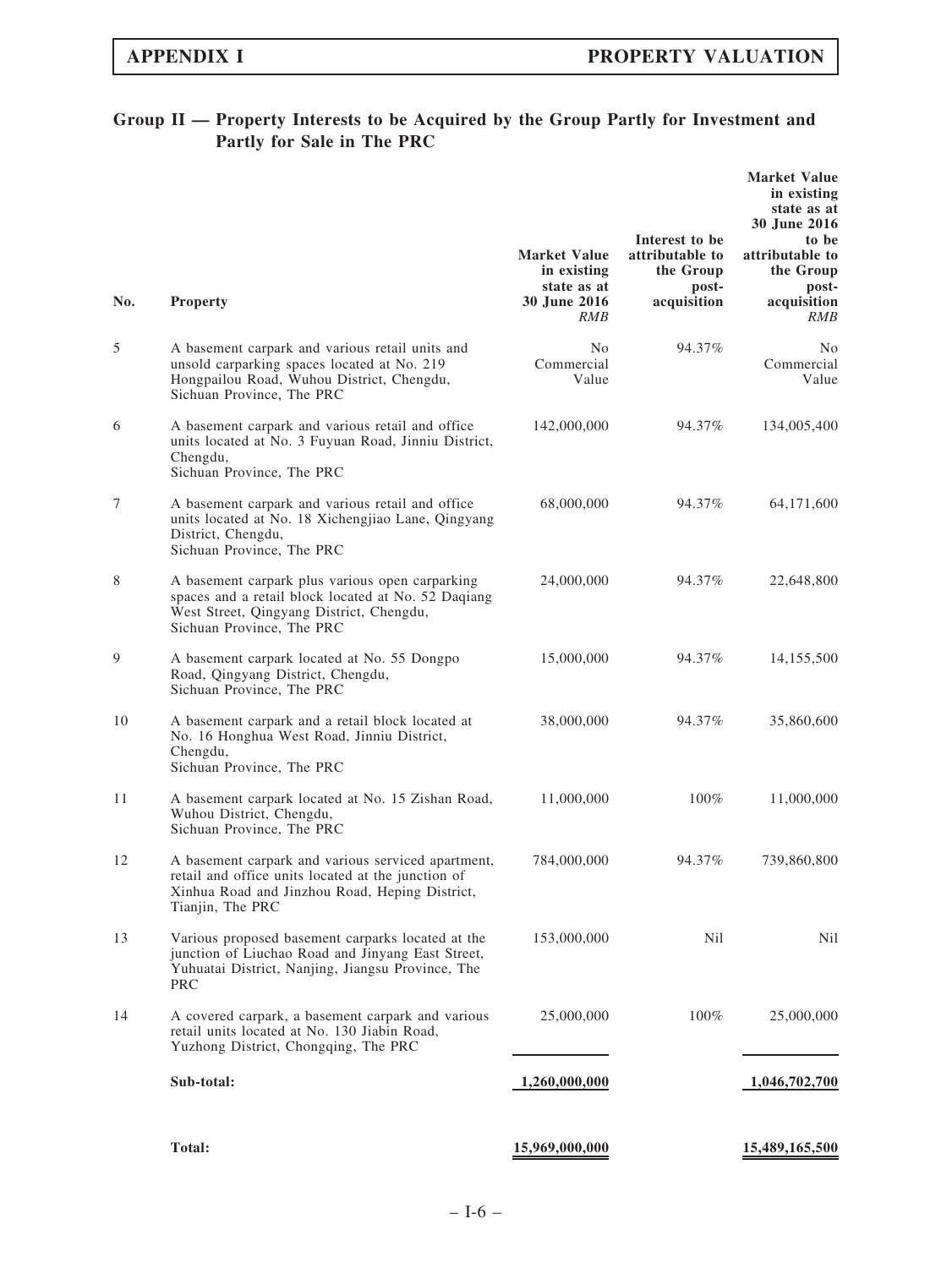## VALUATION CERTIFICATES

## Group I — Property Interests to be Acquired by the Group for Development in The PRC

| No. | <b>Property</b>                                                                                 | <b>Description and tenure</b>                                                                                                                                                                             | Particulars of<br>occupancy                                                                 | Market Value in<br>existing state as at<br>30 June 2016<br>RMB                      |
|-----|-------------------------------------------------------------------------------------------------|-----------------------------------------------------------------------------------------------------------------------------------------------------------------------------------------------------------|---------------------------------------------------------------------------------------------|-------------------------------------------------------------------------------------|
| 1   | A mixed-use<br>development project<br>located at the<br>junction of Binhai<br>Avenue and Keyuan | The property comprises a mixed-use<br>development project consisting of four<br>residential towers, a shopping mall, a<br>hotel cum serviced apartment tower and<br>basement carparking facilities with a | The property is.<br>currently under<br>construction. As<br>advised by the<br>Group, the     | 14,025,000,000<br>(Renminbi Fourteen)<br><b>Billion</b> and Twenty<br>Five Million) |
|     | Avenue, Nanshan<br>District, Shenzhen,<br>Guangdong Province,<br>The PRC                        | total proposed gross floor area of<br>approximately 317,763.18 square metres<br>(excluding areas of basement carparking)<br>facilities).                                                                  | construction is<br>planned to be<br>completed in various<br>stages during 2017<br>and 2019. | 100% interest to be<br>attributable to the<br>Group post-<br>acquisition:           |
|     |                                                                                                 | The land use rights of the subject site<br>were granted for various terms for<br>residential and commercial uses (Please)<br>refer to Note No. 4 below).                                                  |                                                                                             | 14,025,000,000<br>(Renminbi Fourteen)<br><b>Billion and Twenty</b><br>Five Million) |

Notes:

- 1. The property is inspected by Kit Cheung MHKIS MRICS RPS(GP) and Vincent Cheung MHKIS FRICS RPS(GP) on 6 June 2016.
- 2. The valuation of the property was prepared by Kit Cheung MHKIS MRICS RPS(GP) and Vincent Cheung MHKIS FRICS RPS(GP).
- 3. Pursuant to two Land Use Rights Grant Contracts, entered into between 深圳市規劃和國土資源委員會 第二直屬管理局 and 華潤置地(深圳)發展有限公司, 華潤深圳灣發展有限公司 and 華潤萬家(深圳)發 展有限公司, the land use rights of the master site, with a total site area of approximately 68,449.55 square metres were granted to 華潤置地(深圳)發展有限公司, 華潤深圳灣發展有限公司 and 華潤萬 家(深圳)發展有限公司 at a total consideration of RMB3,600,000,000 for various terms for residential and commercial uses.

Details of the Land Use Rights Grant Contracts are listed as follows:

| Contract No.        | Date                 | Portion | Grantee                                              | Term/Use                                                      | Consideration<br>(RMB) | Site Area<br>(sqm) |
|---------------------|----------------------|---------|------------------------------------------------------|---------------------------------------------------------------|------------------------|--------------------|
| 深地合字(2012)<br>8038號 | 11 December<br>2012  | North   | 華潤置地(深圳)發展有限公司                                       | 70 years for<br>Residential                                   | 947,000,000            | 14,787.82          |
| 深地合字(2012)<br>8022號 | 16 August 2012 South |         | 華潤置地(深圳)發展有限公司,<br>華潤深圳灣發展有限公司 and<br>華潤萬家(深圳)發展有限公司 | 70 years for<br>Residential and<br>40 years for<br>Commercial | 2.653,000,000          | 53,661.73          |
|                     |                      |         |                                                      |                                                               | 3,600,000,000          | 68,449.55          |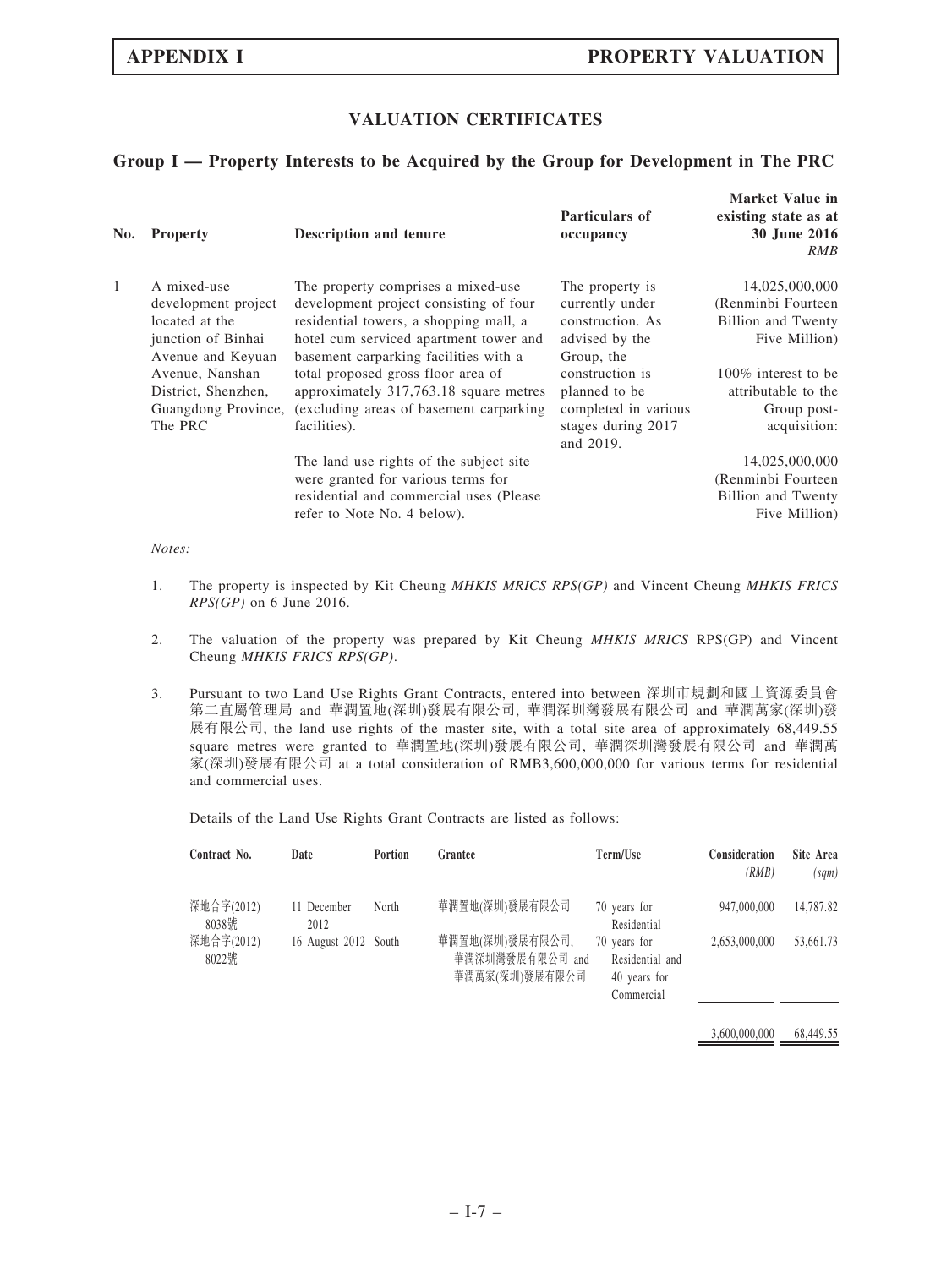4. Pursuant to four Real Estate Title Certificates, issued by 深圳市人民政府, the land use rights of the subject site with a total site area of approximately 37,549.84 square metres were granted to 華潤置 地(深圳)發展有限公司 for various terms for residential and commercial uses.

Details of the Real Estate Title Certificates are listed as follows:

| Certificate No.  | Date         | Portion      | <b>Use</b>                  | <b>Land Use Rights</b><br><b>Expiry Date</b> | Site Area<br>(sqm) |
|------------------|--------------|--------------|-----------------------------|----------------------------------------------|--------------------|
| 深房地字第4000612414號 | 2 April 2015 | North        | Residential                 | 10 December<br>2082                          | 14,787.82          |
| 深房地字第4000612729號 | 8 April 2015 | South Plot 1 | Residential &<br>Commercial | 15 August 2082                               | 10,249.99          |
| 深房地字第4000612731號 | 8 April 2015 | South Plot 3 | Commercial                  | 15 August 2052                               | 8,726.65           |
| 深房地字第4000612415號 | 2 April 2015 | South Plot 5 | Commercial                  | 15 August 2052                               | 3,785.38           |
|                  |              |              |                             |                                              | 37,549.84          |

5. Pursuant to four Construction Land Use Planning Permits, issued by深圳市規劃和國土資源委員會第二 直屬管理局, the land use of the subject site was approved.

Details of the Construction Land Use Planning Permits are listed as follows:

| Permit No.                             | Date                           | <b>Portion</b>               | Use                                         |
|----------------------------------------|--------------------------------|------------------------------|---------------------------------------------|
| 深規土許ZG-2013-0032號<br>深規土許ZG-2014-0043號 | 30 August 2013<br>21 July 2014 | North<br>South Plot 1        | Residential<br>Residential &<br>Commercial  |
| 深規土許ZG-2014–0045號<br>深規土許ZG-2014-0047號 | 21 July 2014<br>23 July 2014   | South Plot 3<br>South Plot 5 | Commercial<br>Hotel & Serviced<br>Apartment |

6. Pursuant to three Construction Project Planning Permits, issued by深圳市規劃和國土資源委員會第二直 屬管理局, the development of a portion of the subject site was approved.

Details of the Construction Project Planning Permits are listed as follows:

| Permit No.                                 | Date                            | <b>Portion</b>        | Development                                |
|--------------------------------------------|---------------------------------|-----------------------|--------------------------------------------|
| 深規土建許字ZG-2014-0031號<br>深規土建許字ZG-2014-0072號 | 30 May 2014<br>11 November 2014 | North<br>South Plot 1 | Residential<br>Residential &<br>Commercial |
| 深規土建許字ZG-2014-0073號                        | 11 November 2014                | South Plot 3          | Commercial                                 |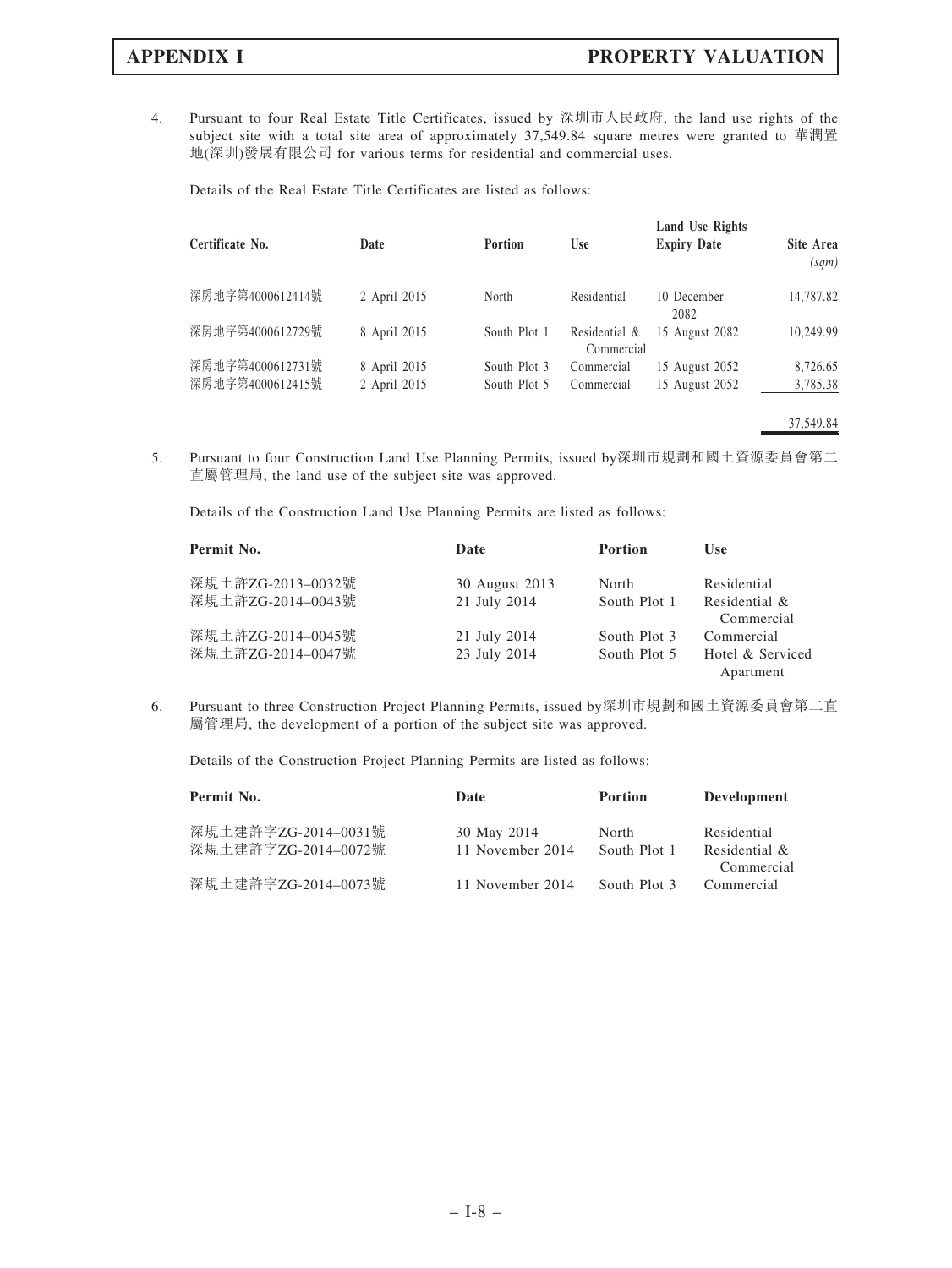7. Pursuant to four Construction Project Work Commencement Permits, issued by 深圳市住房和建設局, the construction works of a portion of the subject site were approved to be commenced.

Details of the Construction Project Work Commencement Permits are listed as follows:

| Permit No.        | Date             | Portion      |
|-------------------|------------------|--------------|
| 10101020130004001 | 7 November 2013  | North        |
| 44030020130334001 | 21 August 2014   | North        |
| 10101020130004006 | 15 December 2014 | South Plot 1 |
| 10101020130004004 | 15 December 2014 | South Plot 3 |

- 8. The Market Value in existing state and the gross development value of the property as at the Valuation Date are assessed at RMB14,025,000,000 and RMB24,655,000,000 respectively. According to the information provided, the outstanding construction cost as at the Valuation Date is approximately RMB4,460,000,000.
- 9. The general description and market information of the property are summarized as below:

| Location                   |   | : The property is located at the junction of Binhai Avenue and<br>Keyuan Avenue, Nanshan District, Shenzhen, Guangdong<br>Province, The PRC.                                                                     |
|----------------------------|---|------------------------------------------------------------------------------------------------------------------------------------------------------------------------------------------------------------------|
| Transportation             | ÷ | Shenzhen Baoan International Airport, Houhai Metro Station and<br>Shenzhen West Railway Station are located approximately 25<br>kilometres, 1 kilometre and 6 kilometres away from the property<br>respectively. |
| Nature of Surrounding Area |   | : The subject area is a predominately commercial and residential<br>area.                                                                                                                                        |

- 10. We have been provided with a legal opinion regarding the property by Global Law Office, which contains, inter alia, the following:
	- (a) 華潤置地(深圳)發展有限公司 has obtained the land use rights of the property under the Real Estate Title Certificates; and
	- (b) 華潤置地(深圳)發展有限公司 has the rights, in accordance with the conditions under the Land Use Rights Grant Contracts and the usage mentioned on the Real Estate Title Certificates, to occupy, use, develop, transfer, lease, mortgage or by other means handle the subject site within the land use rights term.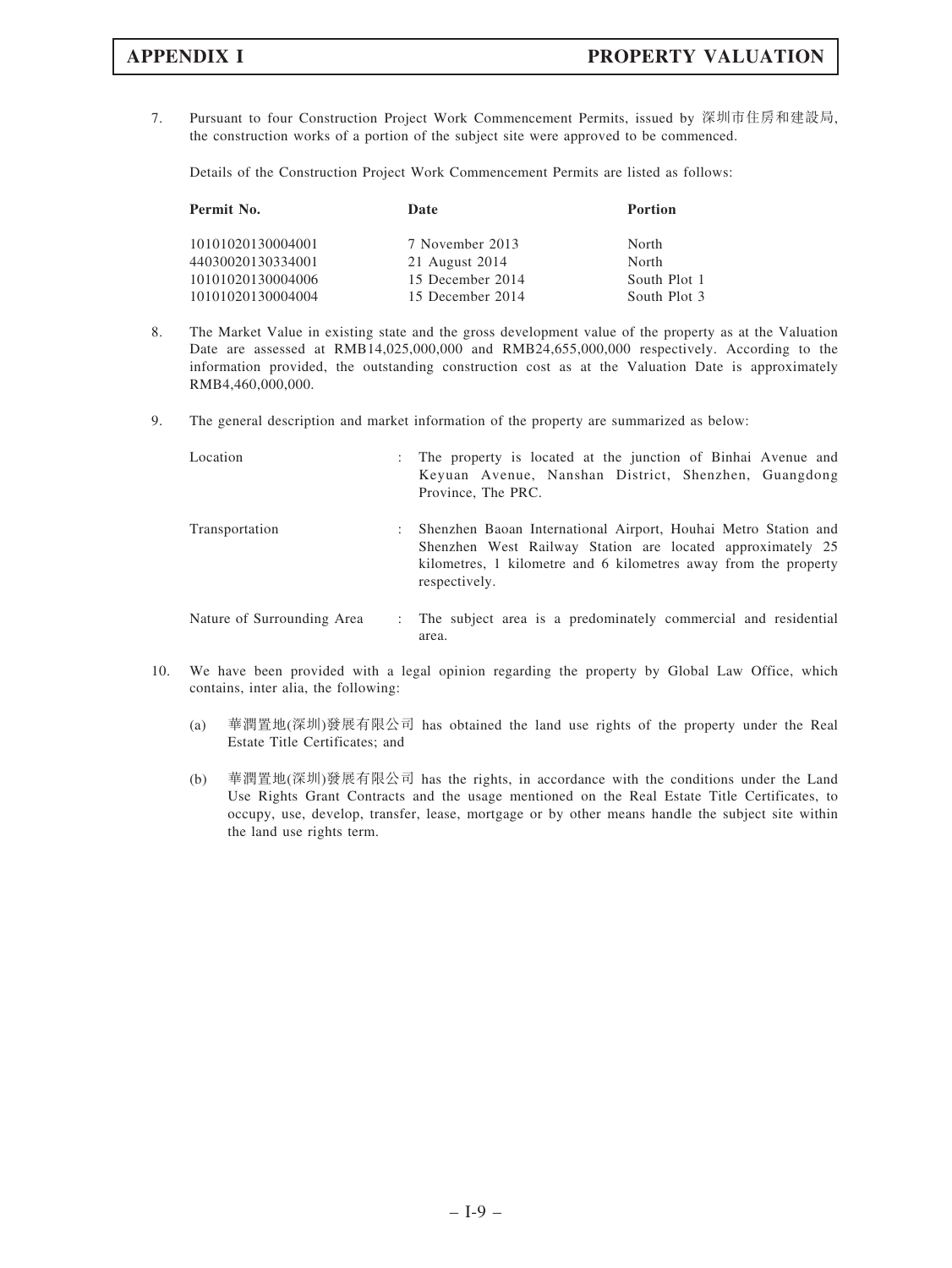| No. | <b>Property</b>                                                                                     | <b>Description and tenure</b>                                                                                                                                                       | Particulars of<br>occupancy                                                            | Market Value in<br>existing state as at<br>30 June 2016<br><b>RMB</b> |
|-----|-----------------------------------------------------------------------------------------------------|-------------------------------------------------------------------------------------------------------------------------------------------------------------------------------------|----------------------------------------------------------------------------------------|-----------------------------------------------------------------------|
| 2   | A basement retail<br>and carparking<br>development project<br>located at the<br>junction of Tianjin | The property comprises a three-level<br>basement retail and carparking<br>development project with a total<br>proposed gross floor area of<br>approximately 24,051.2 square metres. | The property is<br>currently under<br>construction. As<br>advised by the<br>Group, the | 135,000,000<br>(Renminbi One<br>Hundred and Thirty<br>Five Million)   |
|     | North Street and Jian                                                                               |                                                                                                                                                                                     | construction is                                                                        | 100% interest to be                                                   |
|     | Road, Heping                                                                                        | The land use rights of the subject site                                                                                                                                             | planned to be                                                                          | attributable to the                                                   |
|     | District, Shenyang,<br>Liaoning Province,<br>The PRC                                                | were granted for a term expiring on 5<br>December 2051 for other commercial<br>uses (Please refer to Note No. 4 below).                                                             | completed in 2016.                                                                     | Group post-<br>acquisition:                                           |
|     |                                                                                                     |                                                                                                                                                                                     |                                                                                        | 135,000,000                                                           |
|     |                                                                                                     |                                                                                                                                                                                     |                                                                                        | (Renminbi One                                                         |

Hundred and Thirty Five Million)

### Notes:

- 1. The property is inspected by Kit Cheung MHKIS MRICS RPS(GP) and Nelson Chan Probationer of HKIS on 27 June 2016.
- 2. The valuation of the property was prepared by Kit Cheung MHKIS MRICS RPS(GP) and Vincent Cheung MHKIS FRICS RPS(GP).
- 3. Pursuant to a State-owned Construction Land Use Rights Grant Contract, 2101012011A0072, dated 5 December 2011 and a State-owned Land Use Rights Grant Supplementary Contract, 瀋規國土出合補字 2014008號, dated 31 July 2014, both entered into between 瀋陽市規劃和國土資源局 and 華潤停車 場(瀋陽)有限公司, the land use rights of the subject site with a site area of approximately 8,329.7 square metres were granted to 華潤停車場(瀋陽)有限公司 at a consideration of RMB33,566,660 for a term of 40 years for other commercial uses.
- 4. Pursuant to a State-owned Land Use Rights Certificate, 瀋陽國用(2013)第0102號, dated 24 December 2013 and issued by 瀋陽市人民政府, the land use rights of the subject site with a site area of approximately 8,329.93 square metres were granted to 華潤停車場(瀋陽)有限公司 for a term expiring on 5 December 2051 for other commercial uses.
- 5. Pursuant to a Construction Land Use Planning Permit, 地字第210100201300073號, dated 29 November 2013 and issued by 瀋陽市規劃和國土資源局, the land use of the subject site was approved.
- 6. Pursuant to a Construction Project Planning Permit, 建字第210100201500031號, dated 30 June 2015 and issued by 瀋陽市規劃和國土資源局, the development of the subject site was approved.
- 7. Pursuant to a Construction Project Work Commencement Permit, 210100201604281301, dated 28 April 2016 and issued by 瀋陽市城鄉建設委員會, the construction works of the subject site were approved to be commenced.
- 8. The Market Value in existing state and the gross development value of the property as at the Valuation Date are assessed at RMB135,000,000 and RMB222,000,000 respectively. According to the information provided, the outstanding construction cost as at the Valuation Date is approximately RMB54,000,000.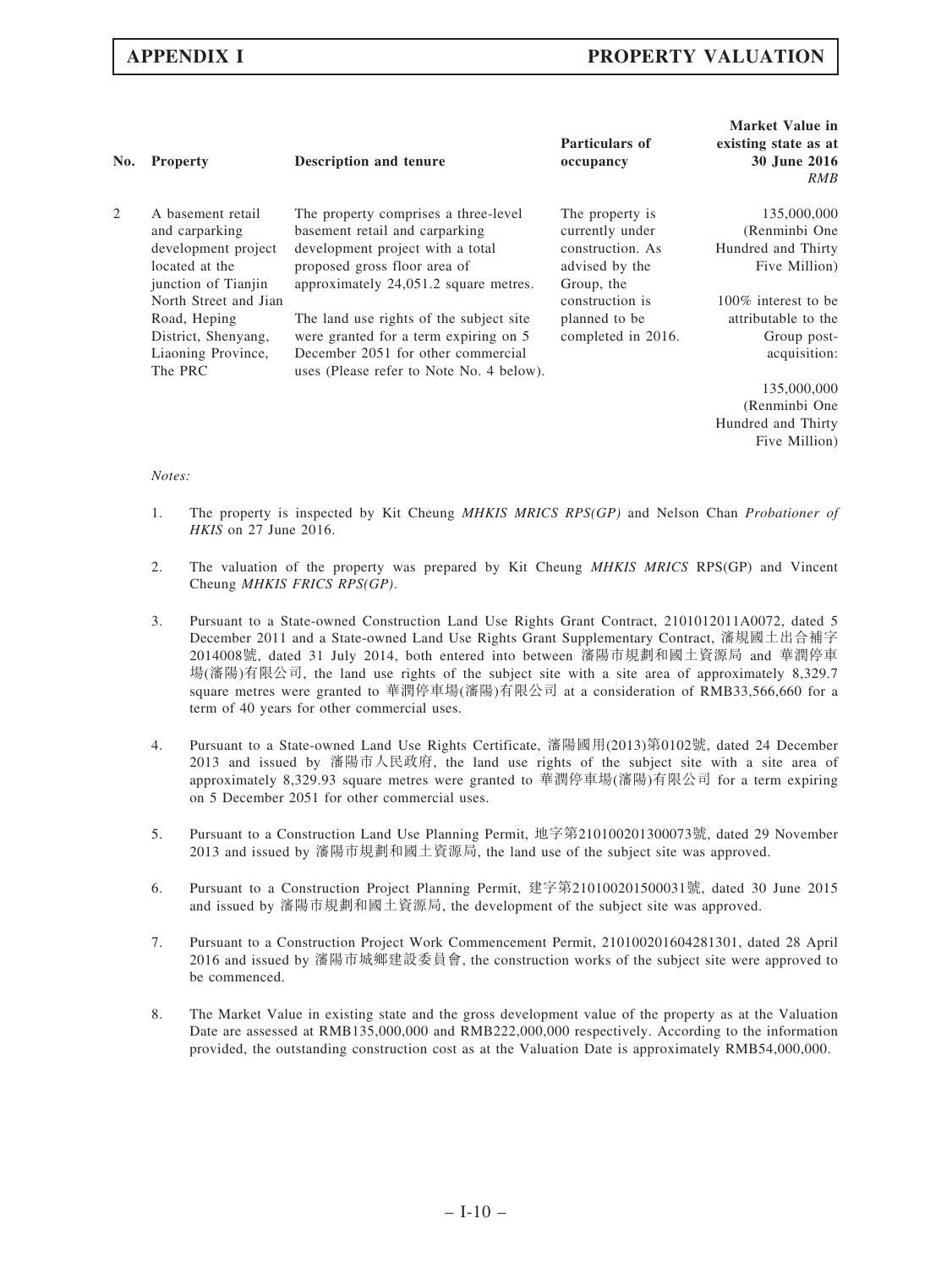9. The general description and market information of the property are summarized as below:

| Location                   | ÷ | The property is located at the junction of Tianjin North Street and<br>Jian Road, Heping District, Shenyang, Liaoning Province, The<br>PRC.                                                                              |
|----------------------------|---|--------------------------------------------------------------------------------------------------------------------------------------------------------------------------------------------------------------------------|
| Transportation             | ٠ | Shenyang Taoxian International Airport, Taiyuan Street Metro<br>Station and Shenyang Railway Station are located approximately<br>26 kilometres, 1.5 kilometres and 2 kilometres away from the<br>property respectively. |
| Nature of Surrounding Area |   | The subject area is a predominately commercial and residential<br>area.                                                                                                                                                  |

- 10. We have been provided with a legal opinion regarding the property by Global Law Office, which contains, inter alia, the following:
	- (a) 華潤停車場(瀋陽)有限公司 has obtained the land use rights of the property under the Stateowned Land Use Rights Certificate; and
	- (b) 華潤停車場(瀋陽)有限公司 has the rights, in accordance with the conditions under the Stateowned Construction Land Use Rights Grant Contract and the usage mentioned on the State-owned Land Use Rights Certificate, to occupy, use, develop, transfer, lease, mortgage or by other means handle the subject site within the land use rights term.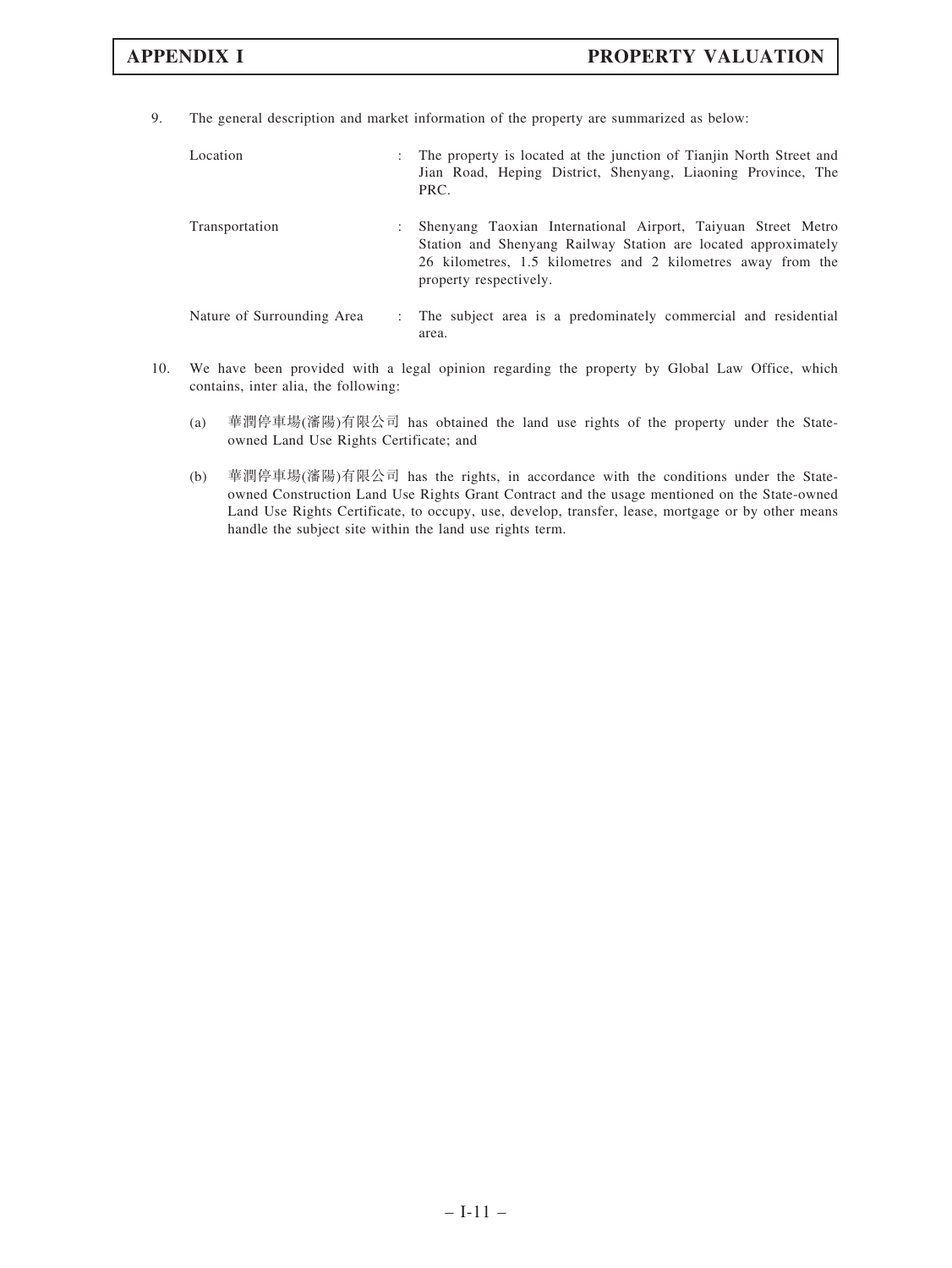| No. | <b>Property</b>                                                                                 | <b>Description and tenure</b>                                                                                                                                                   | Particulars of<br>occupancy                                                             | Market Value in<br>existing state as at<br>30 June 2016<br>RMB |
|-----|-------------------------------------------------------------------------------------------------|---------------------------------------------------------------------------------------------------------------------------------------------------------------------------------|-----------------------------------------------------------------------------------------|----------------------------------------------------------------|
| 3   | A basement retail<br>and carparking<br>development project<br>located at No. 2<br>Xinghua South | The property comprises a two-level<br>basement retail and carparking<br>development project with a total<br>proposed gross floor area of<br>approximately 94,222 square metres. | The property is.<br>currently under<br>construction. As<br>advised by the<br>Group, the | 505,000,000<br>(Renminbi Five<br>Hundred and Five<br>Million)  |
|     | Street, Tiexi District,                                                                         |                                                                                                                                                                                 | construction is                                                                         | 51\% interest to be                                            |
|     | Shenyang,<br>Liaoning Province,<br>The PRC                                                      | The land use rights of the subject site<br>were granted for a term expiring on 19<br>April 2053 for other commercial uses<br>(Please refer to Note No. 4 below).                | planned to be<br>completed in 2017.                                                     | attributable to the<br>Group post-<br>acquisition:             |
|     |                                                                                                 |                                                                                                                                                                                 |                                                                                         | 257,550,000                                                    |
|     |                                                                                                 |                                                                                                                                                                                 |                                                                                         | (Renminbi Two                                                  |
|     |                                                                                                 |                                                                                                                                                                                 |                                                                                         | Hundred and Fifty                                              |
|     |                                                                                                 |                                                                                                                                                                                 |                                                                                         | Seven Million Five                                             |

Hundred and Fifty Thousand)

### Notes:

- 1. The property is inspected by Kit Cheung *MHKIS MRICS RPS(GP)* on 28 June 2016.
- 2. The valuation of the property was prepared by Kit Cheung MHKIS MRICS RPS(GP) and Vincent Cheung MHKIS FRICS RPS(GP).
- 3. Pursuant to a State-owned Construction Land Use Rights Grant Contract, 2101062013A0012, dated 16 September 2013 and entered into between 瀋陽市規劃和國土資源局鐵西分局 and 華潤城市交通設施 開發(瀋陽)有限公司, the land use rights of the subject site with a site area of approximately 59,083 square metres were granted to 華潤城市交通設施開發(瀋陽)有限公司 at a consideration of RMB71,679,090 for a term of 40 years for commercial and carparking uses.
- 4. Pursuant to a State-owned Land Use Rights Certificate, 鐵西國用(2013)第23號, dated 14 November 2013 and issued by 瀋陽市人民政府, the land use rights of the subject site with a site area of approximately 59,083 square metres were granted to 華潤城市交通設施開發(瀋陽)有限公司 for a term expiring on 19 April 2053 for other commercial uses.
- 5. Pursuant to a Construction Land Use Planning Permit, 地字第210106201300009號, dated 7 November 2013 and issued by 瀋陽市規劃和國土資源局鐵西分局, the land use of the subject site was approved.
- 6. Pursuant to a Construction Project Planning Permit, 建字第210106201500001號, dated 10 February 2015 and issued by 瀋陽市規劃和國土資源局鐵西分局, the development of the subject site was approved.
- 7. Pursuant to a Construction Project Work Commencement Permit, 210106201505050601, dated 5 May 2015 and issued by 瀋陽市鐵西區城市建設局, the construction works of the subject site were approved to be commenced.
- 8. The Market Value in existing state and the gross development value of the property as at the Valuation Date are assessed at RMB505,000,000 and RMB1,266,000,000 respectively. According to the information provided, the outstanding construction cost as at the Valuation Date is approximately RMB468,000,000.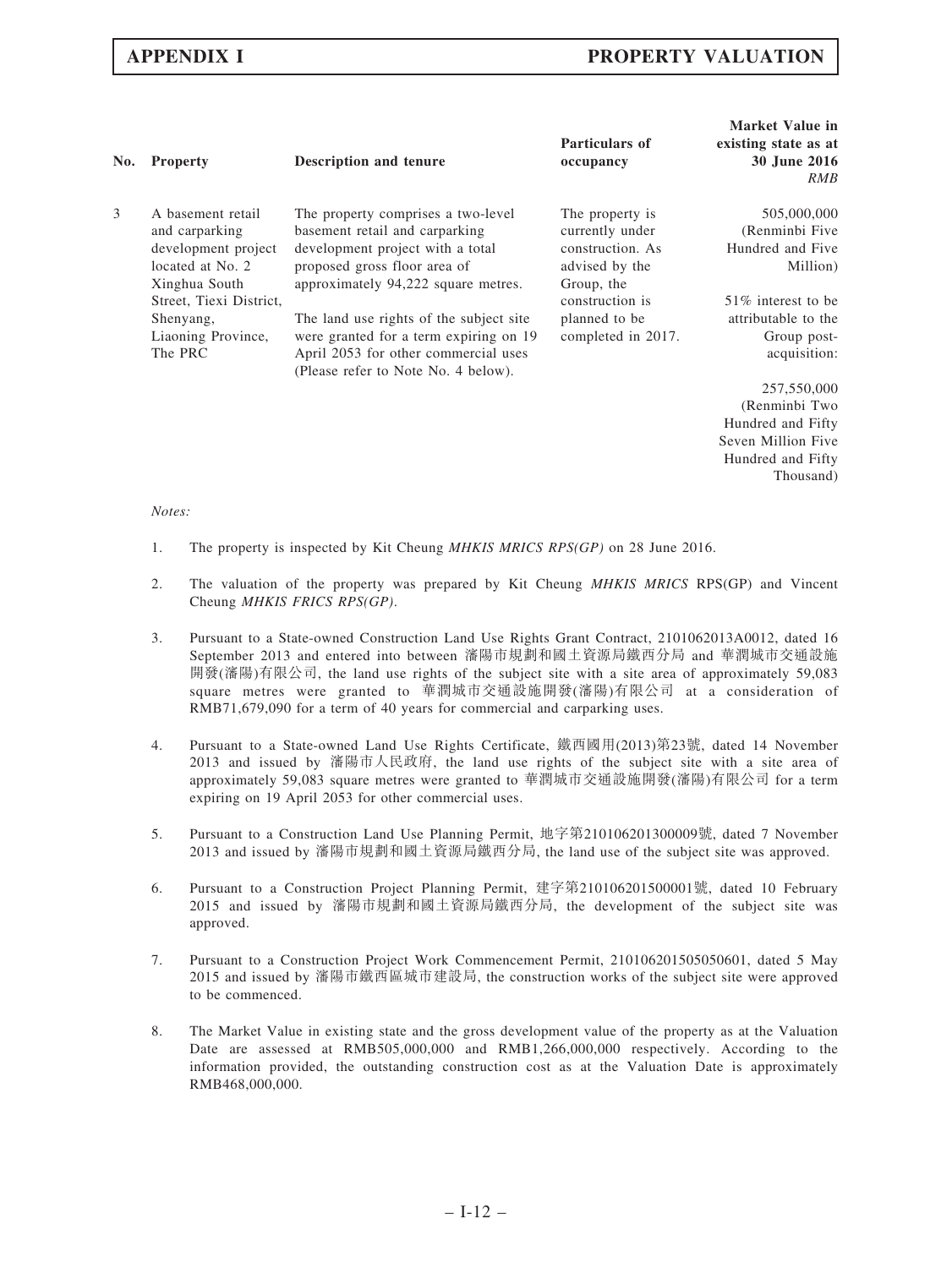9. The general description and market information of the property are summarized as below:

| Location       |   | : The property is located at No. 2 Xinghua South Street, Tiexi<br>District, Shenyang, Liaoning Province, The PRC.                                                                                                         |
|----------------|---|---------------------------------------------------------------------------------------------------------------------------------------------------------------------------------------------------------------------------|
| Transportation | ÷ | Shenyang Taoxian International Airport, Tiexi Plaza Railway<br>Station and Shenyang Railway Station are located approximately<br>27 kilometres, 0.5 kilometres and 3.5 kilometres away from the<br>property respectively. |

Nature of Surrounding Area : The subject area is a predominately commercial area.

- 10. We have been provided with a legal opinion regarding the property by Global Law Office, which contains, inter alia, the following:
	- (a) 華潤城市交通設施開發(瀋陽)有限公司 has obtained the land use rights of the property under the State-owned Land Use Rights Certificate; and
	- (b) After the lifting of land seizure, 華潤城市交通設施開發(瀋陽)有限公司 has the rights, in accordance with the conditions under the State-owned Construction Land Use Rights Grant Contract and the usage mentioned on the State-owned Land Use Rights Certificate, to occupy, use, develop, transfer, lease, mortgage or by other means handle the subject site within the land use rights term.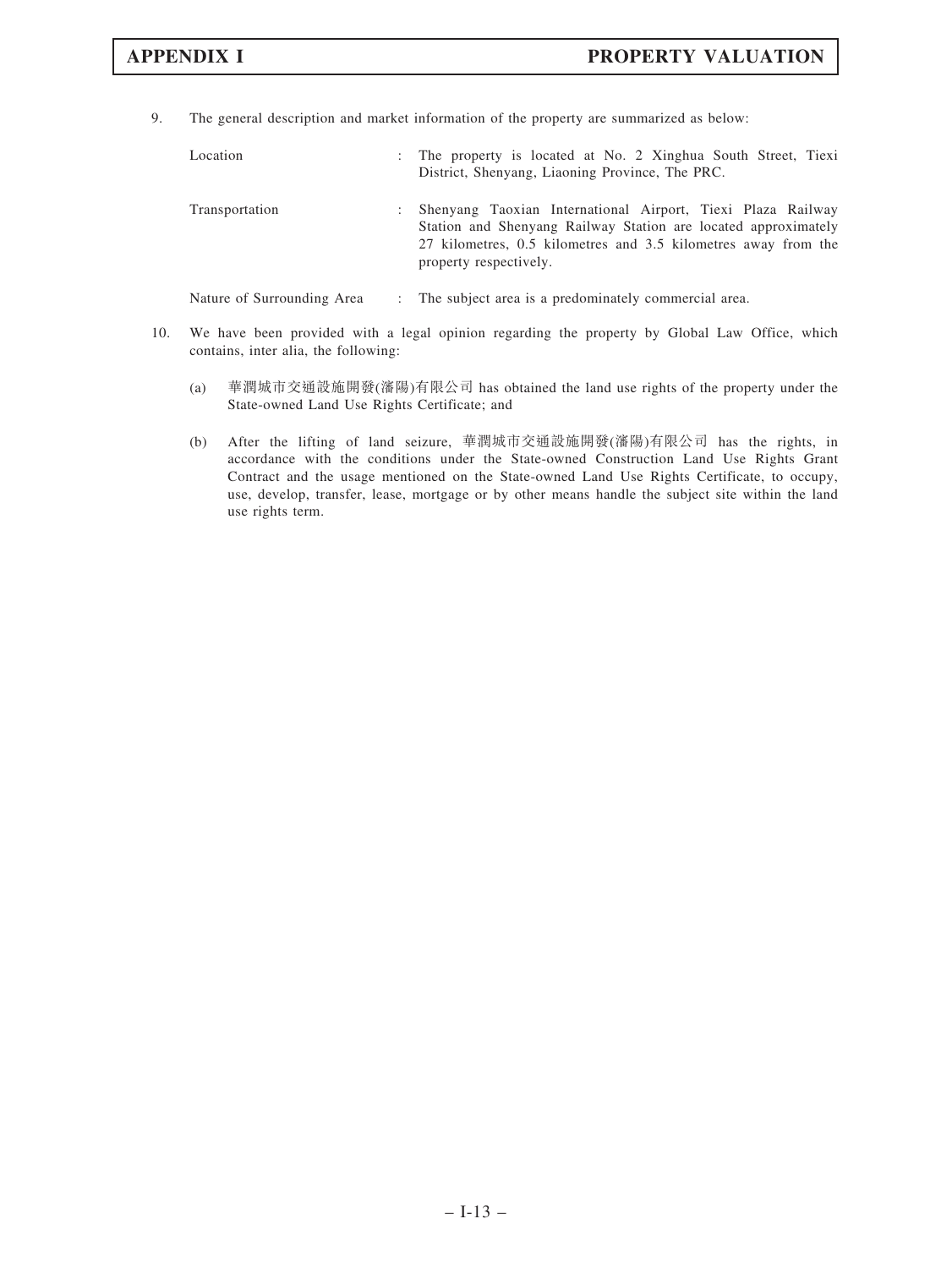| No.            | <b>Property</b>                                                              | Description and tenure                                                                                                                                        | Particulars of<br>occupancy          | <b>Market Value in</b><br>existing state as at<br>30 June 2016<br>RMB                                    |
|----------------|------------------------------------------------------------------------------|---------------------------------------------------------------------------------------------------------------------------------------------------------------|--------------------------------------|----------------------------------------------------------------------------------------------------------|
| $\overline{4}$ | A commercial land<br>located at the<br>junction of Yuhua<br>Road and Xueyuan | The property comprises a commercial<br>land with a site area of approximately<br>5,933.38 square metres.                                                      | The property is<br>currently vacant. | 44,000,000<br>(Renminbi Forty)<br>Four Million)                                                          |
|                | Road, Lubei District,<br>Tangshan,<br>Hebei Province,<br>The PRC             | The land use rights of the subject site<br>were granted for a term expiring on 17<br>February 2053 for commercial uses<br>(Please refer to Note No. 4 below). |                                      | 56.62% interest to be<br>attributable to the<br>Group post-<br>acquisition:                              |
|                |                                                                              |                                                                                                                                                               |                                      | 24,912,800<br>(Renminbi Twenty)<br>Four Million Nine<br>Hundred and Twelve<br>Thousand Eight<br>Hundred) |

### Notes:

- 1. The property is inspected by Nelson Chan *Probationer of HKIS* on 28 June 2016.
- 2. The valuation of the property was prepared by Kit Cheung MHKIS MRICS RPS(GP) and Vincent Cheung MHKIS FRICS RPS(GP).
- 3. Pursuant to a State-owned Construction Land Use Rights Grant Contract, c1302002013000029, dated 18 February 2013 and entered into between 唐山市國土資源局 and 華潤城市交通設施發展(唐山)有限公 司, the land use rights of the subject site with a site area of approximately 5,933.38 square metres were granted to 華潤城市交通設施發展(唐山)有限公司 at a consideration of RMB37,113,292 for a term of 40 years for commercial and financial uses.
- 4. Pursuant to a State-owned Land Use Rights Certificate, 冀唐國用(2013)第7270號, dated 29 March 2013 and issued by唐山市人民政府, the land use rights of the subject site with a site area of approximately 5,933.38 square metres were granted to 華潤城市交通設施發展(唐山)有限公司 for a term expiring on 17 February 2053 for commercial uses.
- 5. Pursuant to a Construction Land Use Planning Permit, 地字第130201201406221號, dated 16 January 2014 and issued by 唐山市城鄉規劃局, the land use of the subject site was approved.
- 6. The general description and market information of the property are summarized as below:

| Location                   | The property is located at the junction of Yuhua Road and<br>Xueyuan Road, Lubei District, Tangshan, Hebei Province, The<br>PRC.                          |
|----------------------------|-----------------------------------------------------------------------------------------------------------------------------------------------------------|
| Transportation             | Tangshan Sannuhe Airport and Tangshan Railway Station are<br>located approximately 18 kilometres and 7 kilometres away from<br>the property respectively. |
| Nature of Surrounding Area | : The subject area is a predominately residential area.                                                                                                   |

7. We have been provided with a legal opinion regarding the property by Global Law Office, which contains, inter alia, 華潤城市交通設施發展(唐山)有限公司 has obtained the land use rights of the property under the State-owned Land Use Rights Certificate.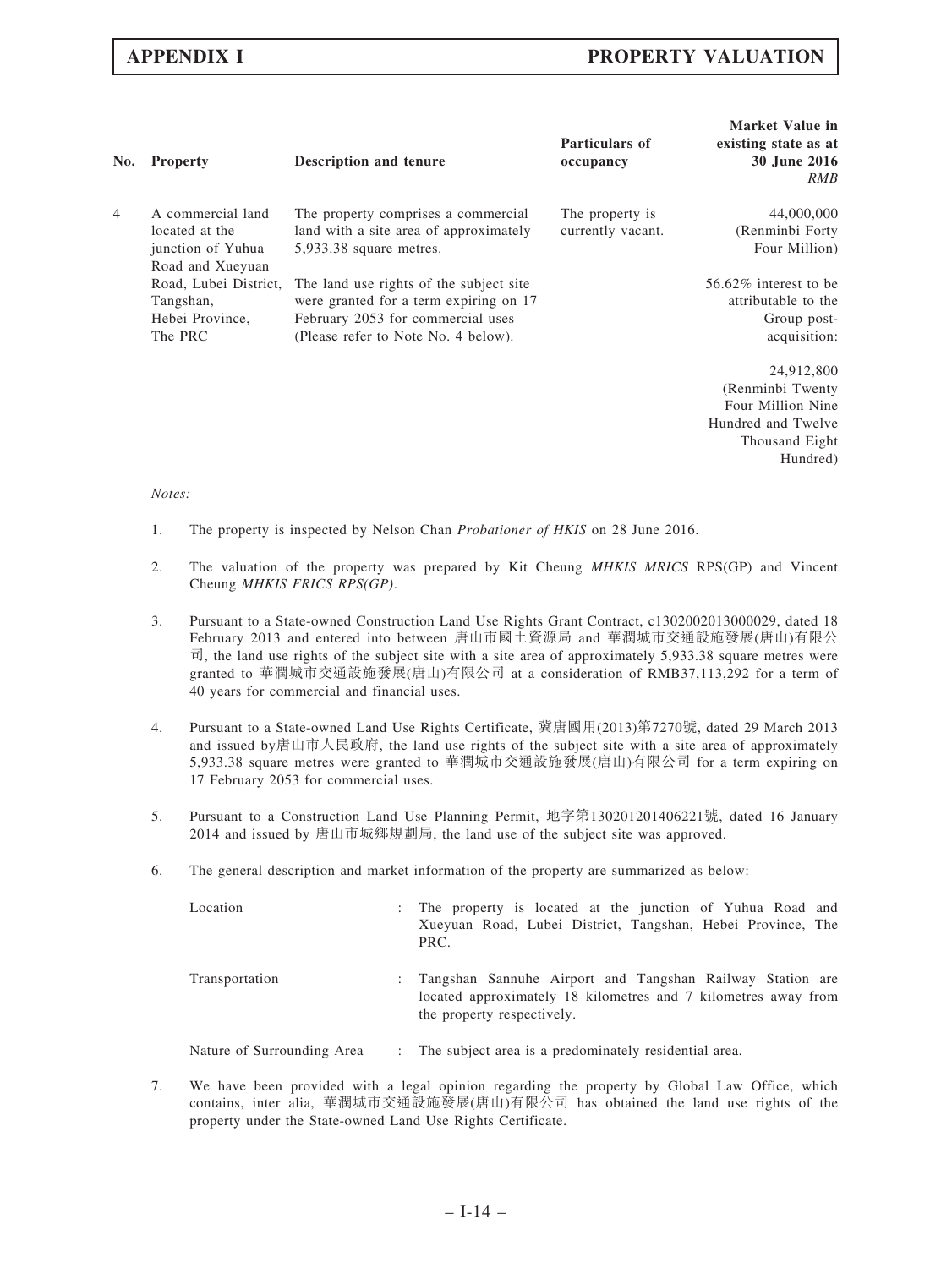# Group II — Property Interests to be Acquired by the Group Partly for Investment and Partly for Sale in The PRC

| No. | <b>Property</b>                                              | Description and tenure                                                                                               | Particulars of<br>occupancy                                      | Market Value in<br>existing state as at<br><b>30 June 2016</b><br>RMB |
|-----|--------------------------------------------------------------|----------------------------------------------------------------------------------------------------------------------|------------------------------------------------------------------|-----------------------------------------------------------------------|
| 5   | A basement carpark<br>and various retail<br>units and unsold | The property comprises a two-level<br>basement carpark with 556 carparking<br>spaces and a gross floor area of       | The carparking<br>spaces are currently<br>available for lease on | No Commercial<br>Value                                                |
|     | carparking spaces                                            | approximately 17,425.41 square metres,                                                                               | a monthly or hourly                                              | 94.37\% interest to be                                                |
|     | located at No. 219                                           | 16 retail units with a total gross floor                                                                             | basis. The retail units                                          | attributable to the                                                   |
|     | Hongpailou Road,<br>Wuhou District,<br>Chengdu,              | area of approximately 5,056.53 square<br>metres, and 47 unsold carparking spaces<br>with a total gross floor area of | and unsold<br>carparking spaces are<br>currently vacant.         | Group post-<br>acquisition:                                           |
|     | Sichuan Province,                                            | approximately 1,474.54 square metres. It                                                                             |                                                                  | No Commercial                                                         |
|     | The PRC                                                      | was completed in about 2016.                                                                                         |                                                                  | Value                                                                 |
|     |                                                              | The land use rights of the subject site                                                                              |                                                                  |                                                                       |
|     |                                                              | were granted for a term expiring on 24                                                                               |                                                                  |                                                                       |
|     |                                                              | September 2048 for public basement                                                                                   |                                                                  |                                                                       |
|     |                                                              | carpark and commercial uses (Please)                                                                                 |                                                                  |                                                                       |
|     |                                                              | refer to Note No. 4 below).                                                                                          |                                                                  |                                                                       |

Notes:

- 1. The property is inspected by Kit Cheung *MHKIS MRICS RPS(GP)* on 22 June 2016.
- 2. The valuation of the property was prepared by Kit Cheung MHKIS MRICS RPS(GP) and Vincent Cheung MHKIS FRICS RPS(GP).
- 3. Pursuant to a State-owned Construction Land Use Rights Grant Contract, 5101武(2008)出讓合同第23 號, dated 25 September 2008 and entered into between 成都市國土資源局 and 成都潤逸城市建設有限  $\triangle$ 司, the land use rights of nine land parcels, including Lot Nos. TCC01-1, TCC01-2, TCC01-3, TCC01–4, TCC01–5, TCC01–6, TCC01–7, TCC01–8, TCC01–9, with a total site area of approximately 91,000 square metres were granted to 成都潤逸城市建設有限公司 at a total consideration of RMB66,000,000 for a common term of 40 years for commercial and public carpark uses. The subject site is Lot No. TCC01–1.
- 4. Pursuant to two State-owned Land Use Rights Certificates, issued by 成都市人民政府, the land use rights of the subject site with a total site area of approximately 10,610.36 square metres were granted to 華潤城市交通設施(成都)有限公司 for a term expiring on 24 September 2048 for public basement carpark and commercial uses.

Details of the State-owned Land Use Rights Certificates are listed as follows:

| Certificate No. | Date         | <b>Portion</b>                 | <b>Use</b>                  | Land Use Rights<br><b>Expiry Date</b> | Site Area<br>(sqm) |
|-----------------|--------------|--------------------------------|-----------------------------|---------------------------------------|--------------------|
| 成國用(2014)第256號  | 28 July 2014 | Plot WH6-15- Public<br>155     | <b>B</b> asement<br>Carpark | 24 September<br>2048                  | 8,621.36           |
| 成國用(2013)第96號   | 1 March 2013 | Plot WH6-15- Commercial<br>133 |                             | 24 September<br>2048                  | 1,989.00           |

10,610.36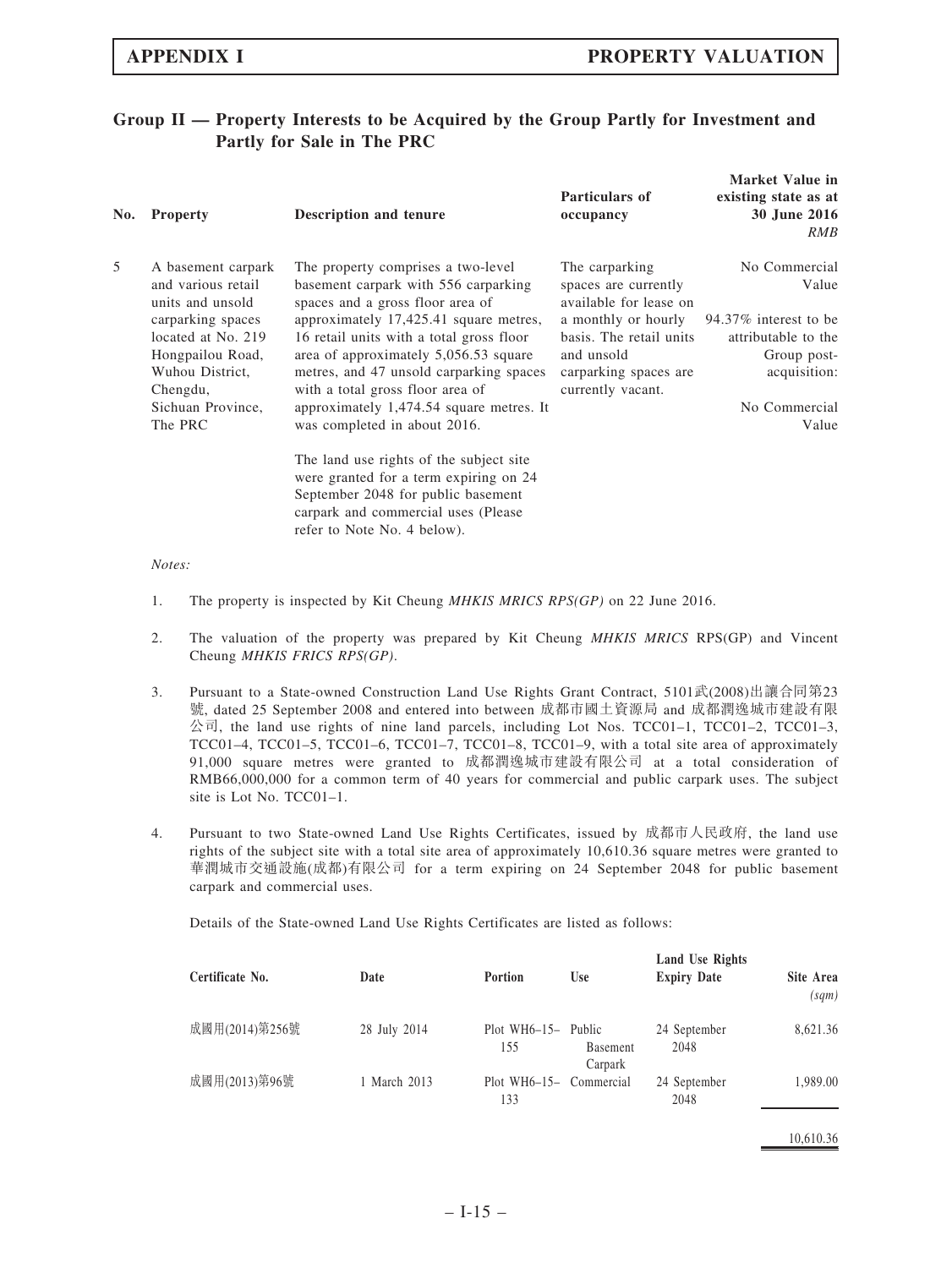- 5. As advised by the Group, the property is yet to be granted with a proper title certificate of building ownership rights. In the course of our valuation, we have attributed no commercial value to it. The market value of the property, assuming that the property has been granted with a proper title certificate of building ownership and it is freely transferred, as at the Valuation Date is circa RMB75,000,000.
- 6. The general description and market information of the property are summarized as below:

| Location                   | ÷ | The property is located at No. 219 Hongpailou Road, Wuhou<br>District, Chengdu,<br>Sichuan Province, The PRC.                                                                                                                                                      |
|----------------------------|---|--------------------------------------------------------------------------------------------------------------------------------------------------------------------------------------------------------------------------------------------------------------------|
| Transportation             | ÷ | Chengdu Shuangliu International Airport, Southwestern University<br>of Finance and Economics Metro Station and Chengdu South<br>Railway Station are located approximately 14 kilometres, 4.5<br>kilometres and 6.5 kilometres away from the property respectively. |
| Nature of Surrounding Area |   | : The subject area is a predominately residential area.                                                                                                                                                                                                            |

- 7. We have been provided with a legal opinion regarding the property by Global Law Office, which contains, inter alia, the following:
	- (a) 華潤城市交通設施(成都)有限公司 has obtained the land use rights of the property under the State-owned Land Use Rights Certificates;
	- (b) 華潤城市交通設施(成都)有限公司 has the rights, in accordance with the conditions under the State-owned Construction Land Use Rights Grant Contract and the usage mentioned on the Stateowned Land Use Rights Certificates, to occupy, use, develop, transfer, lease, mortgage or by other means handle the subject site within the land use rights term; and
	- (c) 華潤城市交通設施(成都)有限公司 has completed the Construction Completion Registration of the property and is applying for the title certificate of building ownership rights. After submitting the documents required by relevant laws and authorities to the title registration authority, there is no legal impediment to the title registration of the property.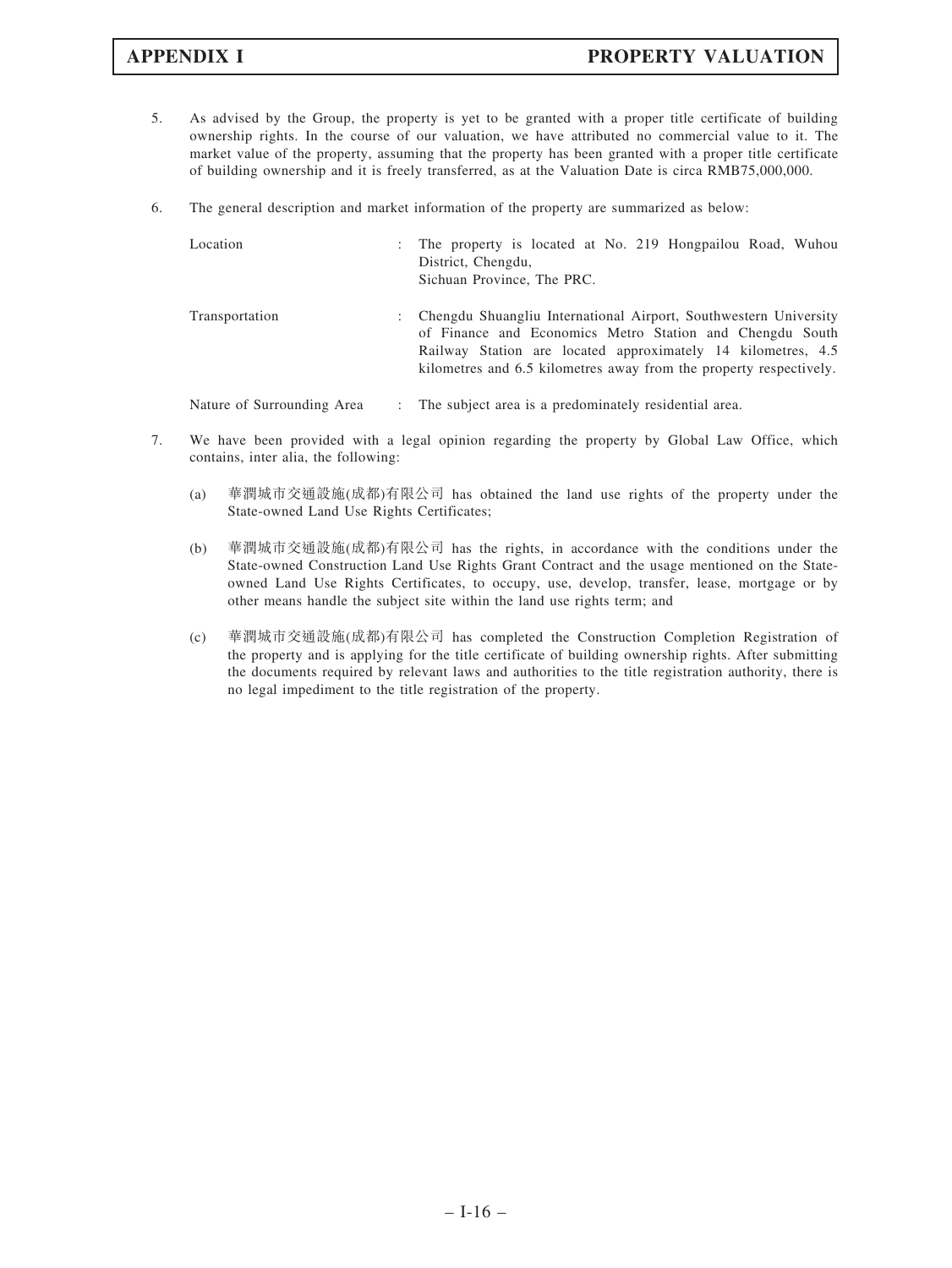| No. | <b>Property</b>                                                                                                   | <b>Description and tenure</b>                                                                                                                                                                            | Particulars of<br>occupancy                                                                                  | <b>Market Value in</b><br>existing state as at<br>30 June 2016<br>RMB         |
|-----|-------------------------------------------------------------------------------------------------------------------|----------------------------------------------------------------------------------------------------------------------------------------------------------------------------------------------------------|--------------------------------------------------------------------------------------------------------------|-------------------------------------------------------------------------------|
| 6   | A basement carpark<br>and various retail and<br>office units located<br>at No. 3 Fuyuan<br>Road, Jinniu District, | The property comprises a three-level<br>basement carpark with 489 carparking<br>spaces and a gross floor area of<br>approximately 15,717.49 square metres,<br>nine retail units with a total gross floor | The carparking<br>spaces are currently<br>available for lease on<br>a monthly or hourly<br>basis. Two retail | 142,000,000<br>(Renminbi One<br>Hundred and Forty<br>Two Million)             |
|     | Chengdu,<br>Sichuan Province,<br>The PRC                                                                          | area of approximately 7,638.83 square<br>metres, and 26 office units with a total<br>gross floor area of approximately<br>1,237.03 square metres. It was completed                                       | units with a total<br>gross floor area of<br>approximately<br>411.86 square metres                           | 94.37% interest to be<br>attributable to the<br>Group post-<br>acquisition:   |
|     |                                                                                                                   | in about 2014.                                                                                                                                                                                           | are subject to a<br>single tenancy while                                                                     | 134,005,400                                                                   |
|     |                                                                                                                   | The land use rights of the subject site<br>were granted for a term expiring on 24<br>September 2048 for commercial uses<br>(Please refer to Note No. 4 below).                                           | the remaining retail<br>units and the office.<br>units are currently<br>vacant.                              | (Renminbi One<br>Hundred and Thirty<br>Four Million Five<br>Thousand and Four |
|     |                                                                                                                   |                                                                                                                                                                                                          |                                                                                                              | Hundred)                                                                      |

### Notes:

- 1. The property is inspected by Kit Cheung *MHKIS MRICS RPS(GP)* on 22 June 2016.
- 2. The valuation of the property was prepared by Kit Cheung MHKIS MRICS RPS(GP) and Vincent Cheung MHKIS FRICS RPS(GP).
- 3. Pursuant to a State-owned Construction Land Use Rights Grant Contract, 5101武(2008)出讓合同第23 號, dated 25 September 2008 and entered into between 成都市國土資源局 and 成都潤逸城市建設有限 公司, the land use rights of nine land parcels, including Lot Nos. TCC01–1, TCC01–2, TCC01–3, TCC01–4, TCC01–5, TCC01–6, TCC01–7, TCC01–8, TCC01–9, with a total site area of approximately 91,000 square metres were granted to 成都潤逸城市建設有限公司 at a total consideration of RMB66,000,000 for a common term of 40 years for commercial and public carpark uses. The subject site is Lot No. TCC01–5.
- 4. Pursuant to a State-owned Land Use Rights Certificate, 成國用(2013)第90號, dated 1 March 2013 and issued by 成都市人民政府, the land use rights of the subject site with a site area of approximately 7,446.98 square metres were granted to 華潤城市交通設施(成都)有限公司 for a term expiring on 24 September 2048 for commercial uses.
- 5. Pursuant to three Building Ownership Certificates, issued by 成都市城鄉房產管理局, the building ownership rights of the subject development with a total gross floor area of 49,222.83 square metres were vested in 華潤城市交通設施(成都)有限公司.

Details of the Building Ownership Certificates are listed as follows:

| Certificate No.                                          | Date                                                     | Use                         | <b>Gross Floor</b><br>Area<br>(sqm) |
|----------------------------------------------------------|----------------------------------------------------------|-----------------------------|-------------------------------------|
| 成房權證監證字第4214609號<br>成房權證監證字第4214605號<br>成房權證監證字第4214607號 | 11 November 2014<br>11 November 2014<br>11 November 2014 | Office<br>Retail<br>Carpark | 24,926.26<br>8,579.08<br>15.717.49  |
|                                                          |                                                          |                             |                                     |

49,222.83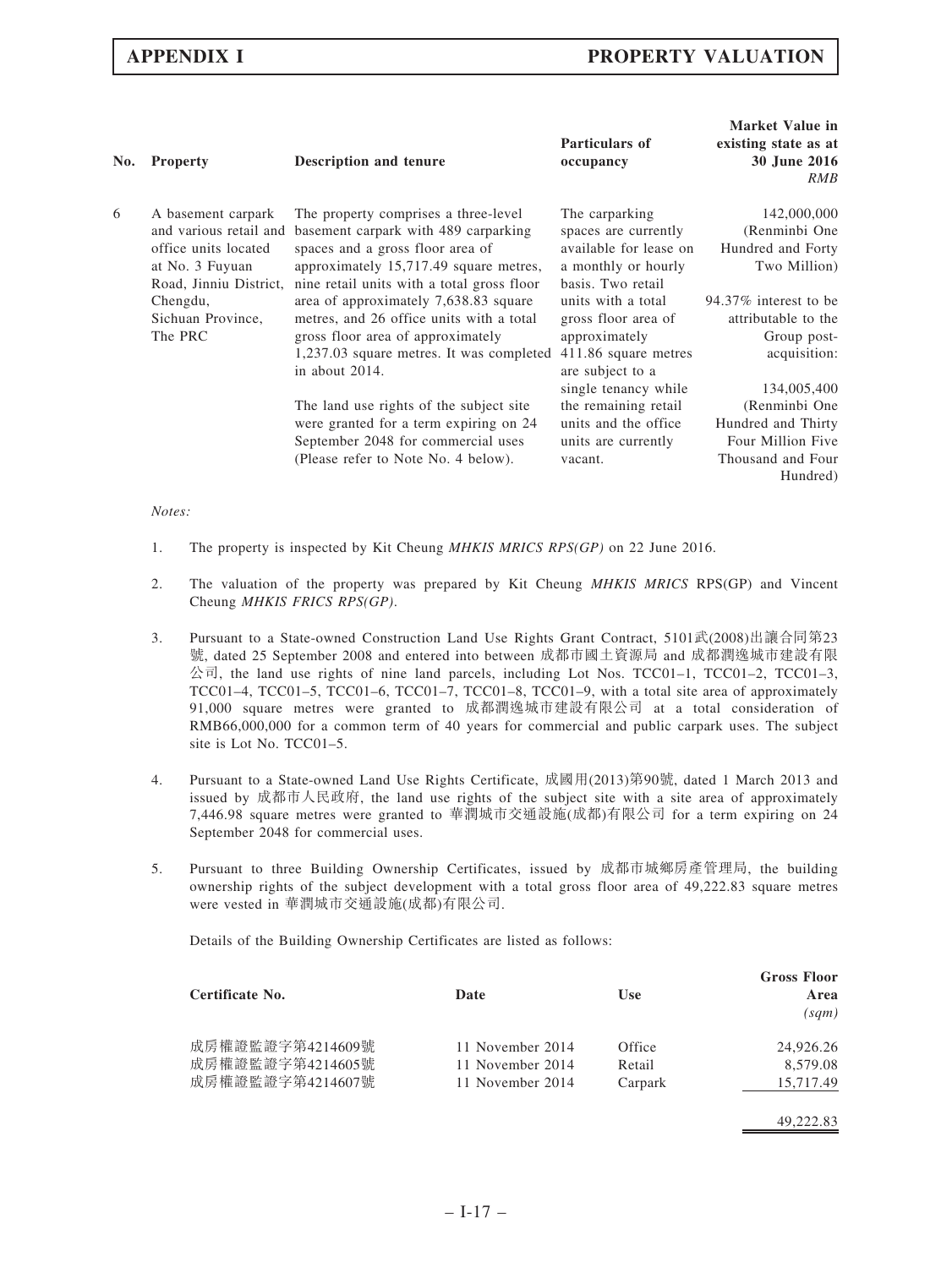- 6. As at the Valuation Date, the existing monthly rental income of the leased retail units with a total gross floor area of 411.86 square metres is approximately RMB45,304.60 exclusive of management fees and other outgoings. The existing monthly rental income will be reviewed to RMB47,363.90 in February 2017 and RMB49,423.20 in February 2018. The remaining retail units and the office units with a total gross floor area of 8,464 square metres are currently vacant.
- 7. The general description and market information of the property are summarized as below:

| Location                   |                | The property is located at No. 3 Fuyuan Road, Jinniu District,<br>Chengdu,<br>Sichuan Province, The PRC.                                                                                                              |
|----------------------------|----------------|-----------------------------------------------------------------------------------------------------------------------------------------------------------------------------------------------------------------------|
| Transportation             | $\mathbb{R}^n$ | Chengdu Shuangliu International Airport, Chunxi Road Metro<br>Station and Chengdu Railway Station are located approximately 18<br>kilometres, 1.5 kilometres and 7 kilometres away from the property<br>respectively. |
| Nature of Surrounding Area |                | The subject area is a predominately commercial and residential<br>area.                                                                                                                                               |

- 8. We have been provided with a legal opinion regarding the property by Global Law Office, which contains, inter alia, the following:
	- (a) 華潤城市交通設施(成都)有限公司 has obtained the land use rights of the property under the State-owned Land Use Rights Certificate;
	- (b) 華潤城市交通設施(成都)有限公司 has the rights, in accordance with the conditions under the State-owned Construction Land Use Rights Grant Contract and the usage mentioned on the Stateowned Land Use Rights Certificate, to occupy, use, develop, transfer, lease, mortgage or by other means handle the subject site within the land use rights term;
	- (c) 華潤城市交通設施(成都)有限公司 has obtained the building ownership rights of the property and is the sole legal owner of the property; and
	- (d) 華潤城市交通設施(成都)有限公司 has the rights to occupy, use, transfer, lease, mortgage or by other means handle the subject buildings.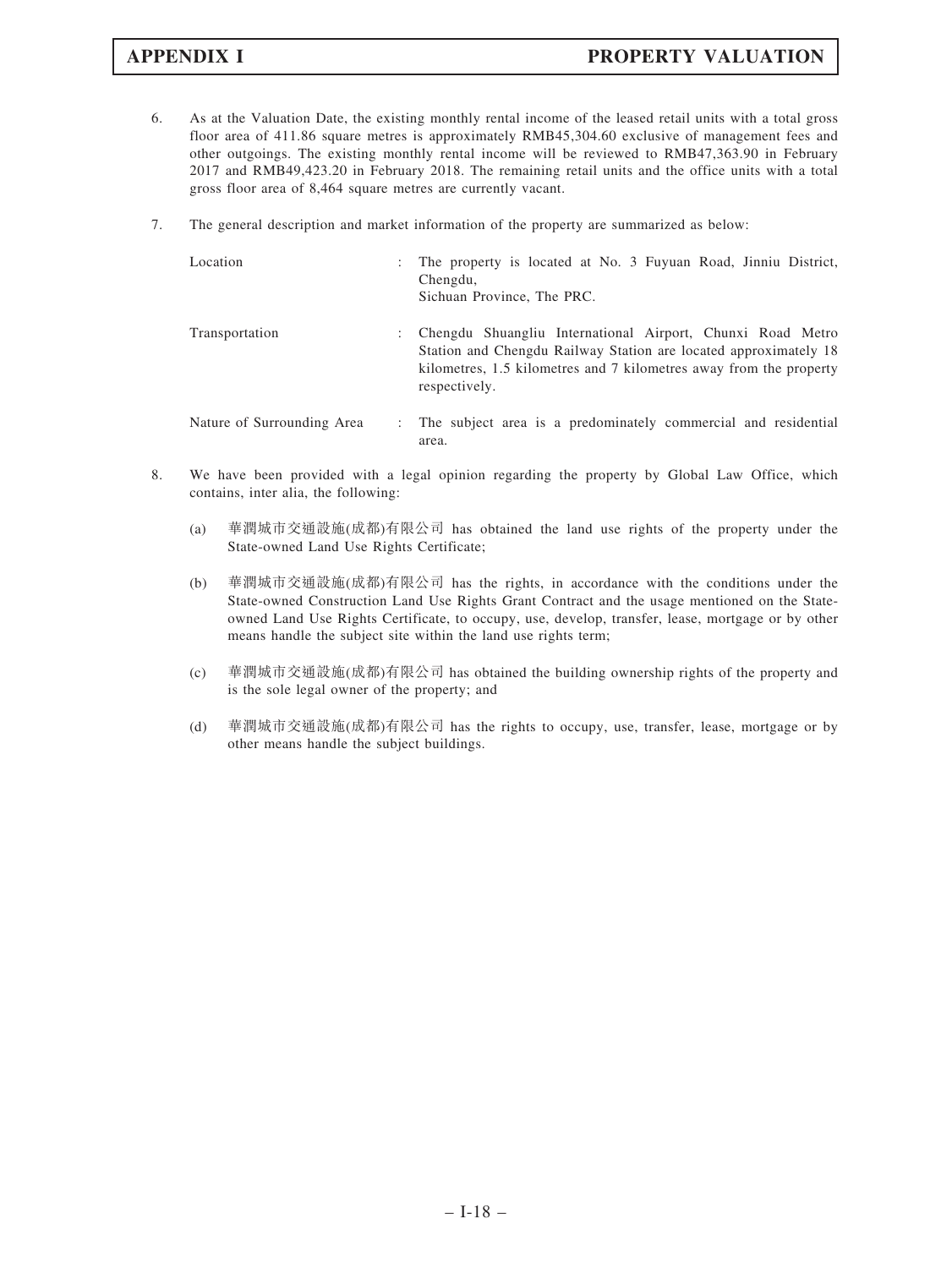| No.    | <b>Property</b>                                                                   | <b>Description and tenure</b>                                                                                                                             | <b>Particulars of</b><br>occupancy                                                        | <b>Market Value in</b><br>existing state as at<br><b>30 June 2016</b><br>RMB               |
|--------|-----------------------------------------------------------------------------------|-----------------------------------------------------------------------------------------------------------------------------------------------------------|-------------------------------------------------------------------------------------------|--------------------------------------------------------------------------------------------|
| $\tau$ | A basement carpark<br>and various retail and<br>office units located<br>at No. 18 | The property comprises a two-level<br>basement carpark with 87 carparking<br>spaces and a gross floor area of<br>approximately 3,967.34 square metres,    | The carparking<br>spaces are currently<br>available for lease on<br>a monthly or hourly   | 68,000,000<br>(Renminbi Sixty<br>Eight Million)                                            |
|        | Xichengjiao Lane,<br>Qingyang District,<br>Chengdu,                               | six retail units with a total gross floor<br>area of approximately 3,295.16 square<br>metres, and 37 office units with a total                            | basis. The retail units 94.37% interest to be<br>are subject to a<br>single tenancy while | attributable to the<br>Group post-                                                         |
|        | Sichuan Province,<br>The PRC                                                      | gross floor area of approximately<br>1,565.87 square metres. It was completed currently vacant.<br>in about 2014.                                         | the office units are                                                                      | acquisition:<br>64,171,600                                                                 |
|        |                                                                                   | The land use rights of the subject site<br>were granted for a term expiring on 26<br>May 2049 for commercial uses (Please)<br>refer to Note No. 4 below). |                                                                                           | (Renminbi Sixty<br>Four Million One<br>Hundred and Seventy<br>One Thousand Six<br>Hundred) |
|        |                                                                                   |                                                                                                                                                           |                                                                                           |                                                                                            |

### Notes:

- 1. The property is inspected by Kit Cheung MHKIS MRICS RPS(GP) on 22 June 2016.
- 2. The valuation of the property was prepared by Kit Cheung MHKIS MRICS RPS(GP) and Vincent Cheung MHKIS FRICS RPS(GP).
- 3. Pursuant to a State-owned Construction Land Use Rights Grant Contract, 5101武(2008)出讓合同第23 號, dated 25 September 2008 and entered into between 成都市國土資源局 and 成都潤逸城市建設有限 公司, the land use rights of nine land parcels, including Lot Nos. TCC01–1, TCC01–2, TCC01–3, TCC01–4, TCC01–5, TCC01–6, TCC01–7, TCC01–8, TCC01–9, with a total site area of approximately 91,000 square metres were granted to 成都潤逸城市建設有限公司 at a total consideration of RMB66,000,000 for a common term of 40 years for commercial and public carpark uses. The subject site is Lot No. TCC01–8.
- 4. Pursuant to a State-owned Land Use Rights Certificate, 成國用(2013)第94號, dated 5 March 2013 and issued by 成都市人民政府, the land use rights of the subject site with a site area of approximately 3,091.73 square metres were granted to 華潤城市交通設施(成都)有限公司 for a term expiring on 26 May 2049 for commercial uses.
- 5. Pursuant to three Building Ownership Certificates, issued by 成都市城鄉房產管理局, the building ownership rights of the subject development with a total gross floor area of 24,734.86 square metres were vested in 華潤城市交通設施(成都)有限公司.

Details of the Building Ownership Certificates are listed as follows:

| Certificate No.  | Date            | Use     | <b>Gross Floor</b><br>Area<br>(sqm) |
|------------------|-----------------|---------|-------------------------------------|
| 成房權證監證字第4246239號 | 4 December 2014 | Retail  | 3,295.16                            |
| 成房權證監證字第4246237號 | 4 December 2014 | Office  | 17.472.36                           |
| 成房權證監證字第4246238號 | 4 December 2014 | Carpark | 3.967.34                            |
|                  |                 |         |                                     |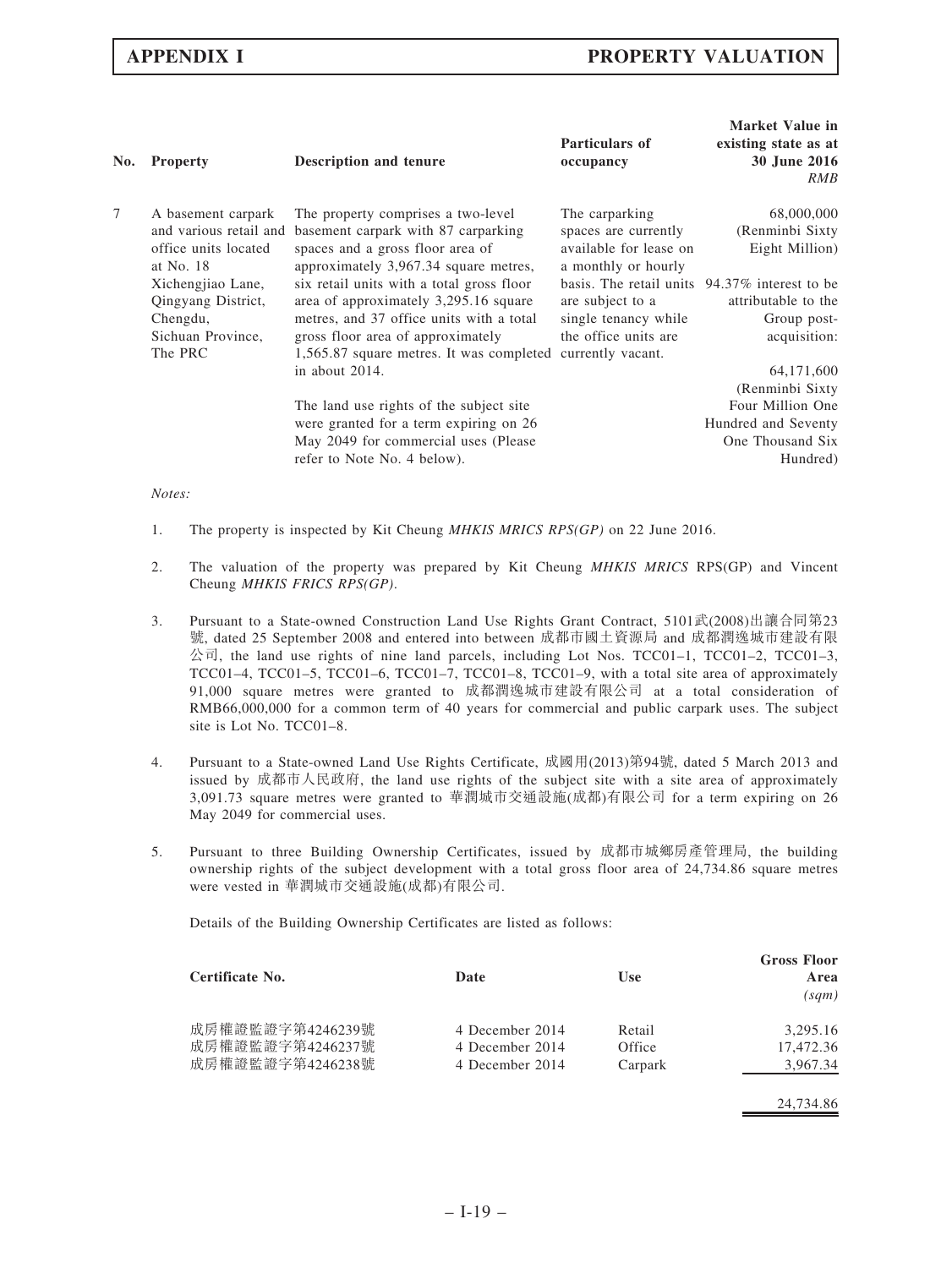- 6. As at the Valuation Date, the existing monthly rental income of the leased retail units with a total gross floor area of 3,295.16 square metres is approximately RMB227,961.60 exclusive of management fees and other outgoings. The existing monthly rental income will be increased by 3% per year from August 2016. The office units with a total gross floor area of 1,565.87 square metres are currently vacant.
- 7. The general description and market information of the property are summarized as below:

| Location       | ÷ | The property is located at No. 18 Xichengiao Lane, Qingyang<br>District, Chengdu,<br>Sichuan Province, The PRC.                                                                                                        |
|----------------|---|------------------------------------------------------------------------------------------------------------------------------------------------------------------------------------------------------------------------|
| Transportation | ÷ | Chengdu Shuangliu International Airport, Wenshu Temple Metro<br>Station and Chengdu Railway Station are located approximately 19<br>kilometres, 1 kilometre and 4.5 kilometres away from the property<br>respectively. |

Nature of Surrounding Area : The subject area is a predominately residential area.

- 8. We have been provided with a legal opinion regarding the property by Global Law Office, which contains, inter alia, the following:
	- (a) 華潤城市交通設施(成都)有限公司 has obtained the land use rights of the property under the State-owned Land Use Rights Certificate;
	- (b) 華潤城市交通設施(成都)有限公司 has the rights, in accordance with the usage mentioned on the State-owned Land Use Rights Certificate, to occupy, use, develop, transfer, lease, mortgage or by other means handle the subject site within the land use rights term;
	- (c) 華潤城市交通設施(成都)有限公司 has obtained the building ownership rights of the property and is the sole legal owner of the property; and
	- (d) 華潤城市交通設施(成都)有限公司 has the rights to occupy, use, transfer, lease, mortgage or by other means handle the subject buildings.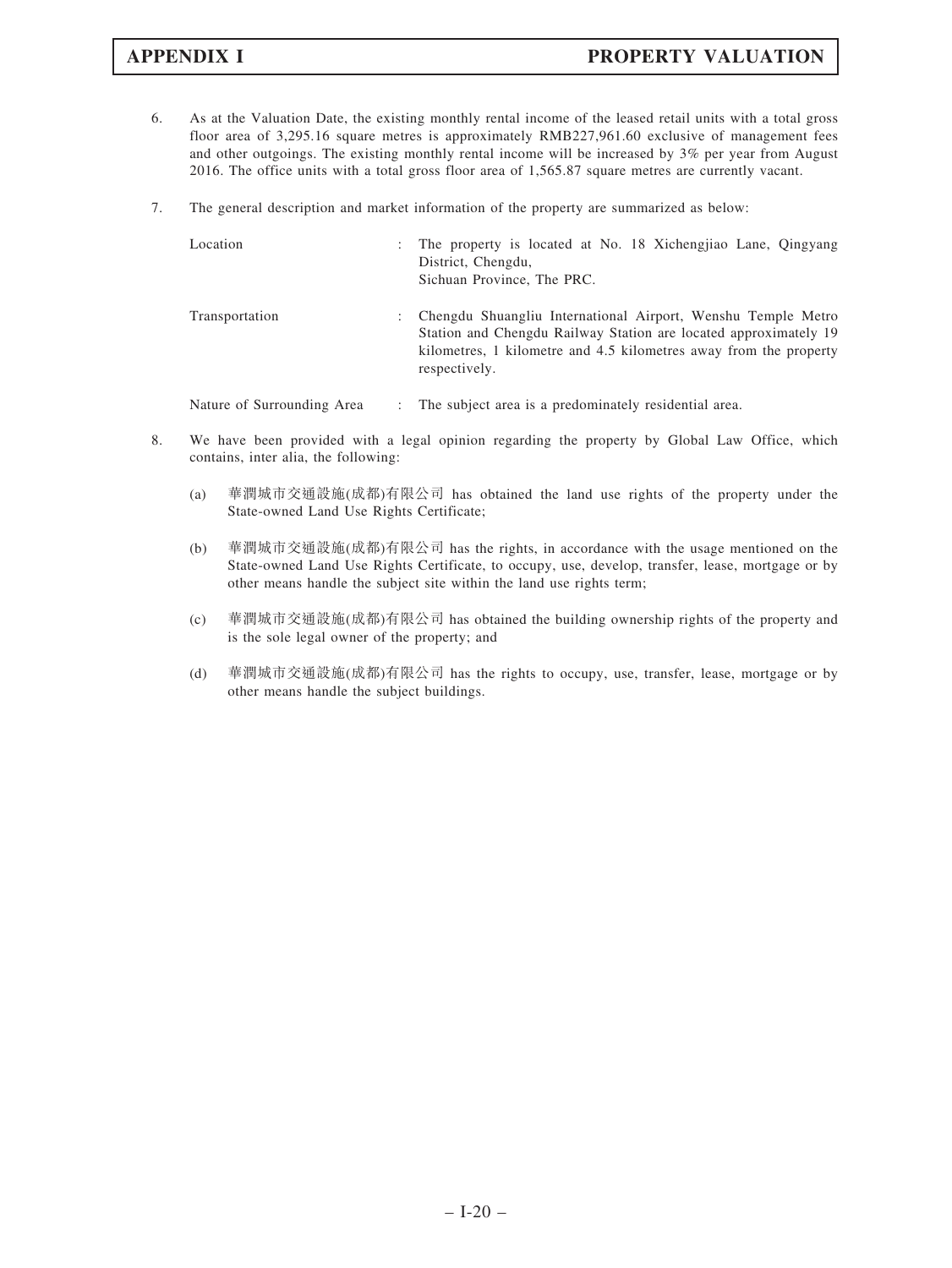| No. | <b>Property</b>                                                                       | <b>Description and tenure</b>                                                                                                                               | Particulars of<br>occupancy                                                             | <b>Market Value in</b><br>existing state as at<br>30 June 2016<br>RMB |
|-----|---------------------------------------------------------------------------------------|-------------------------------------------------------------------------------------------------------------------------------------------------------------|-----------------------------------------------------------------------------------------|-----------------------------------------------------------------------|
| 8   | A basement carpark<br>and a retail block<br>located at No. 52<br>Dagiang West Street, | The property comprises a single-level<br>basement carpark with 35 carparking<br>spaces and a gross floor area of<br>approximately 853.55 square metres, and | The carparking<br>spaces are currently<br>available for lease on<br>a monthly or hourly | 24,000,000<br>(Renminbi Twenty<br>Four Million)                       |
|     | Qingyang District,<br>Chengdu,<br>Sichuan Province,                                   | a four-level retail block with a total<br>gross floor area of approximately<br>2,372.01 square metres. It was completed                                     | basis. Level 3 of the<br>retail block is<br>currently vacant                            | 94.37% interest to be<br>attributable to the<br>Group post-           |
|     | The PRC                                                                               | in about 2011.                                                                                                                                              | while the remaining<br>levels are subject to                                            | acquisition:                                                          |
|     |                                                                                       | The land use rights of the subject site<br>were granted for a term expiring on 24<br>September 2048 for commercial uses                                     | various tenancies.                                                                      | 22,648,800<br>(Renminbi Twenty<br>Two Million Six                     |
|     |                                                                                       | (Please refer to Note No. 4 below).                                                                                                                         |                                                                                         | Hundred and Forty<br>Eight Thousand<br>Eight Hundred)                 |
|     |                                                                                       |                                                                                                                                                             |                                                                                         |                                                                       |

# Notes:

- 1. The property is inspected by Kit Cheung *MHKIS MRICS RPS(GP)* on 22 June 2016.
- 2. The valuation of the property was prepared by Kit Cheung MHKIS MRICS RPS(GP) and Vincent Cheung MHKIS FRICS RPS(GP).
- 3. Pursuant to a State-owned Construction Land Use Rights Grant Contract, 5101武(2008)出讓合同第23 號, dated 25 September 2008 and entered into between 成都市國土資源局 and 成都潤逸城市建設有限 公司, the land use rights of nine land parcels, including Lot Nos. TCC01–1, TCC01–2, TCC01–3, TCC01–4, TCC01–5, TCC01–6, TCC01–7, TCC01–8, TCC01–9, with a total site area of approximately 91,000 square metres were granted to 成都潤逸城市建設有限公司 at a total consideration of RMB66,000,000 for a common term of 40 years for commercial and public carpark uses. The subject site is Lot No. TCC01–3.
- 4. Pursuant to a State-owned Land Use Rights Certificate, 成國用(2013)第88號, dated 1 March 2013 and issued by 成都市人民政府, the land use rights of the subject site with a site area of approximately 1,771.66 square metres were granted to 華潤城市交通設施(成都)有限公司 for a term expiring on 24 September 2048 for commercial uses.
- 5. Pursuant to two Building Ownership Certificates, issued by 成都市城鄉房產管理局, the building ownership rights of the property with a total gross floor area of 3,225.56 square metres were vested in 華潤城市交通設施(成都)有限公司.

Details of the Building Ownership Certificates are listed as follows:

| Certificate No.  | Date             | <b>Use</b>                         | <b>Gross Floor</b><br>Area<br>(sqm) |
|------------------|------------------|------------------------------------|-------------------------------------|
| 成房權證監證字第3468979號 | 25 February 2013 | Retail &<br>Agricultural<br>Market | 2,372.01                            |
| 成房權證監證字第3468968號 | 25 February 2013 | Carpark                            | 853.55                              |
|                  |                  |                                    | 3,225.56                            |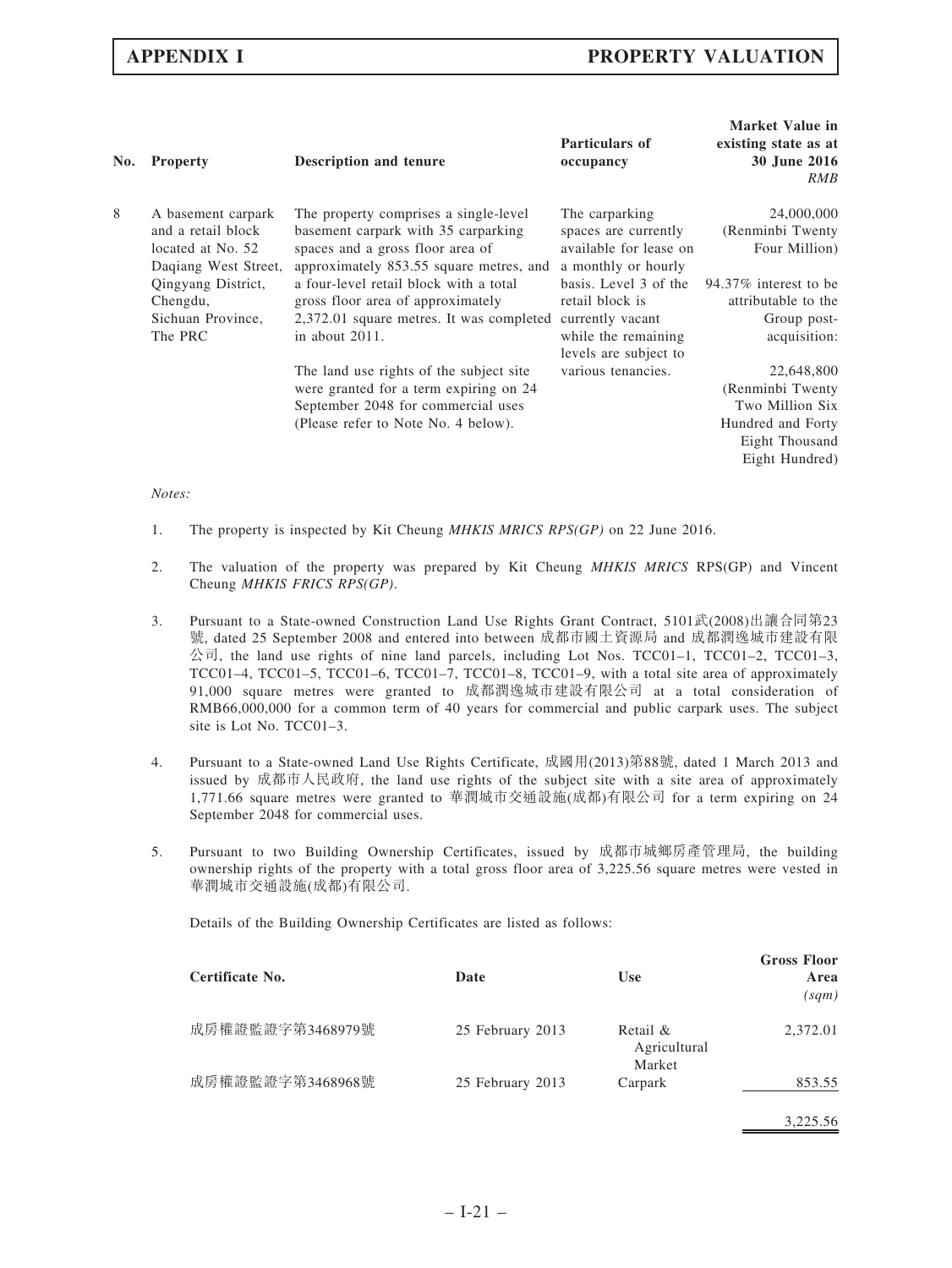- 6. As at the Valuation Date, the existing monthly rental income of the leased retail levels with a total gross floor area of 1,684.04 square metres is approximately RMB98,810.35 exclusive of management fees and other outgoings. The remaining retail level with a total gross floor area of 687.97 square metres is currently vacant.
- 7. The general description and market information of the property are summarized as below:

| Location                   | ÷ | The property is located at No. 52 Dagiang West Street, Qingyang<br>District, Chengdu,<br>Sichuan Province, The PRC.                                                                                                                     |
|----------------------------|---|-----------------------------------------------------------------------------------------------------------------------------------------------------------------------------------------------------------------------------------------|
| Transportation             | ÷ | Chengdu Shuangliu International Airport, Taisheng Road South<br>Station Metro Station and Chengdu Railway Station are located<br>approximately 20 kilometres, 0.5 kilometres and 5.5 kilometres<br>away from the property respectively. |
| Nature of Surrounding Area |   | The subject area is a predominately commercial and residential<br>area.                                                                                                                                                                 |

- 8. We have been provided with a legal opinion regarding the property by Global Law Office, which contains, inter alia, the following:
	- (a) 華潤城市交通設施(成都)有限公司 has obtained the land use rights of the property under the State-owned Land Use Rights Certificate;
	- (b) 華潤城市交通設施(成都)有限公司 has the rights, in accordance with the conditions under the State-owned Construction Land Use Rights Grant Contract and the usage mentioned on the Stateowned Land Use Rights Certificate, to occupy, use, develop, transfer, lease, mortgage or by other means handle the subject site within the land use rights term;
	- (c) 華潤城市交通設施(成都)有限公司 has obtained the building ownership rights of the property and is the sole legal owner of the property; and
	- (d) 華潤城市交通設施(成都)有限公司 has the rights to occupy, use, transfer, lease, mortgage or by other means handle the subject buildings.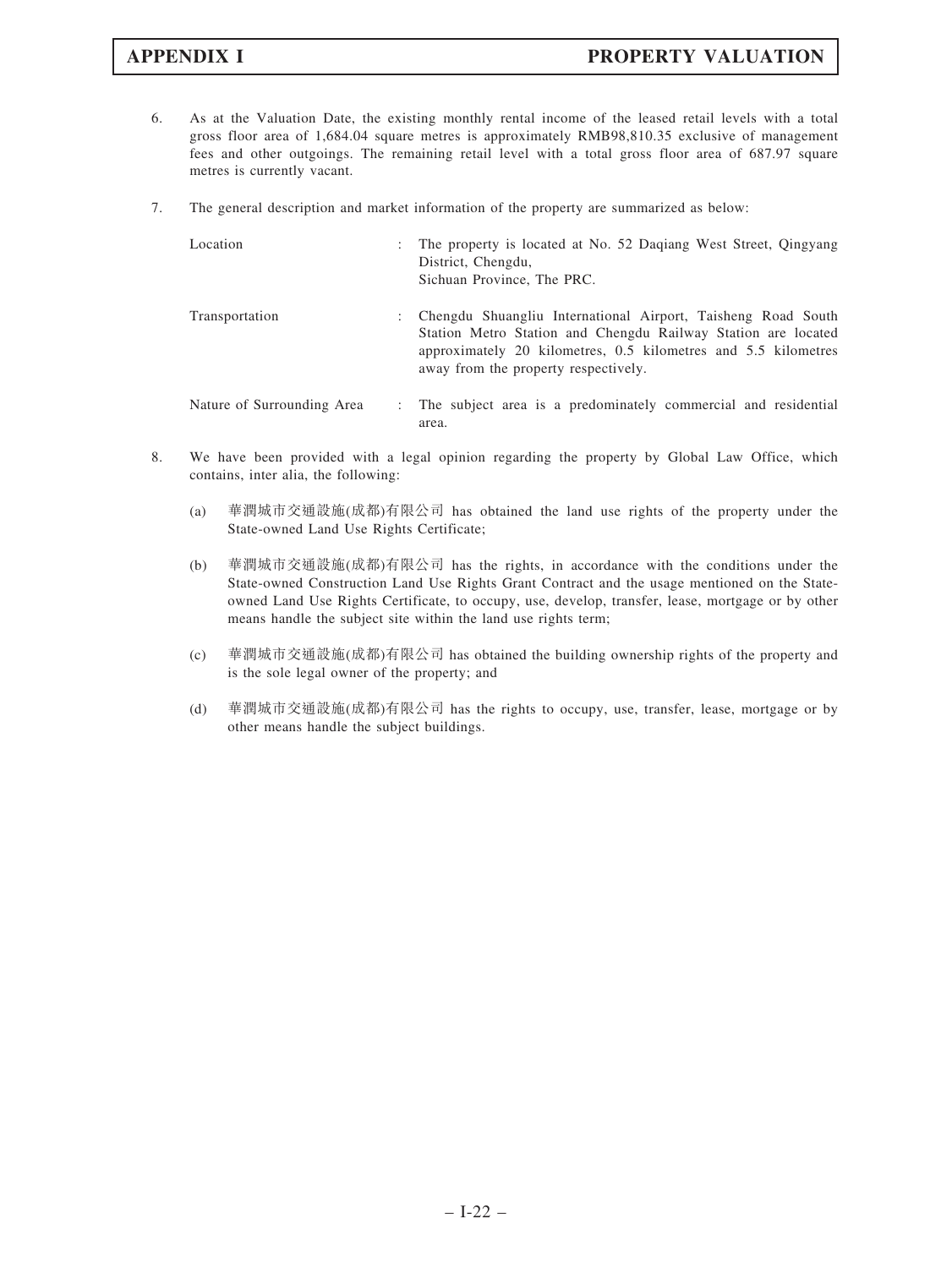| No. | <b>Property</b>                                                               | <b>Description and tenure</b>                                                                                                                               | Particulars of<br>occupancy                                                             | <b>Market Value in</b><br>existing state as at<br>30 June 2016<br>RMB |
|-----|-------------------------------------------------------------------------------|-------------------------------------------------------------------------------------------------------------------------------------------------------------|-----------------------------------------------------------------------------------------|-----------------------------------------------------------------------|
| 9   | A basement carpark<br>located at No. 55<br>Dongpo Road,<br>Qingyang District, | The property comprises a single-level<br>basement carpark with 380 carparking<br>spaces and a gross floor area of<br>approximately 11,255.08 square metres. | The carparking<br>spaces are currently<br>available for lease on<br>a monthly or hourly | 15,000,000<br>(Renminbi Fifteen<br>Million)                           |
|     | Chengdu,<br>Sichuan Province,                                                 | It was completed in about 2015.                                                                                                                             | basis.                                                                                  | 94.37% interest to be<br>attributable to the                          |
|     | The PRC                                                                       | The land use rights of the subject site<br>were granted for a term expiring on 24<br>September 2048 for public basement                                     |                                                                                         | Group post-<br>acquisition:                                           |
|     |                                                                               | carpark uses (Please refer to Note No. 4)                                                                                                                   |                                                                                         | 14,155,500                                                            |
|     |                                                                               | below).                                                                                                                                                     |                                                                                         | (Renminbi Fourteen                                                    |
|     |                                                                               |                                                                                                                                                             |                                                                                         | Million One Hundred<br>and Fifty Five<br>Thousand Five                |
|     |                                                                               |                                                                                                                                                             |                                                                                         | Hundred)                                                              |

### Notes:

- 1. The property is inspected by Kit Cheung MHKIS MRICS RPS(GP) on 22 June 2016.
- 2. The valuation of the property was prepared by Kit Cheung MHKIS MRICS RPS(GP) and Vincent Cheung MHKIS FRICS RPS(GP).
- 3. Pursuant to a State-owned Construction Land Use Rights Grant Contract, 5101武(2008)出讓合同第23 號, dated 25 September 2008 and entered into between 成都市國土資源局 and 成都潤逸城市建設有限 公司, the land use rights of nine land parcels, including Lot Nos. TCC01–1, TCC01–2, TCC01–3, TCC01–4, TCC01–5, TCC01–6, TCC01–7, TCC01–8, TCC01–9, with a total site area of approximately 91,000 square metres were granted to 成都潤逸城市建設有限公司 at a total consideration of RMB66,000,000 for a common term of 40 years for commercial and public carpark uses. The subject site is Lot No. TCC01–2.
- 4. Pursuant to a State-owned Land Use Rights Certificate, 成國用(2013)第93號, dated 1 March 2013 and issued by 成都市人民政府, the land use rights of the subject site with a site area of approximately 10,954.56 square metres were granted to 華潤城市交通設施(成都)有限公司 for a term expiring on 24 September 2048 for public basement carpark uses.
- 5. Pursuant to a Building Ownership Certificate, 成房權證監證字第4328645號, dated 15 February 2015 and issued by 成都市城鄉房產管理局, the building ownership rights of the property with a gross floor area of approximately 11,255.08 square metres were vested in 華潤城市交通設施(成都)有限公司 for carpark uses.
- 6. The general description and market information of the property are summarized as below:

| Location                   |                           | The property is located at No. 55 Dongpo Road, Qingyang District,<br>Chengdu,<br>Sichuan Province, The PRC.                                                                                                                      |
|----------------------------|---------------------------|----------------------------------------------------------------------------------------------------------------------------------------------------------------------------------------------------------------------------------|
| Transportation             |                           | Chengdu Shuangliu International Airport, Cultural Palace Metro<br>Station and Chengdu West Railway Station are located<br>approximately 17 kilometres, 2.5 kilometres and 5.5 kilometres<br>away from the property respectively. |
| Nature of Surrounding Area | $\mathbb{R}^{\mathbb{Z}}$ | The subject area is a predominately residential area.                                                                                                                                                                            |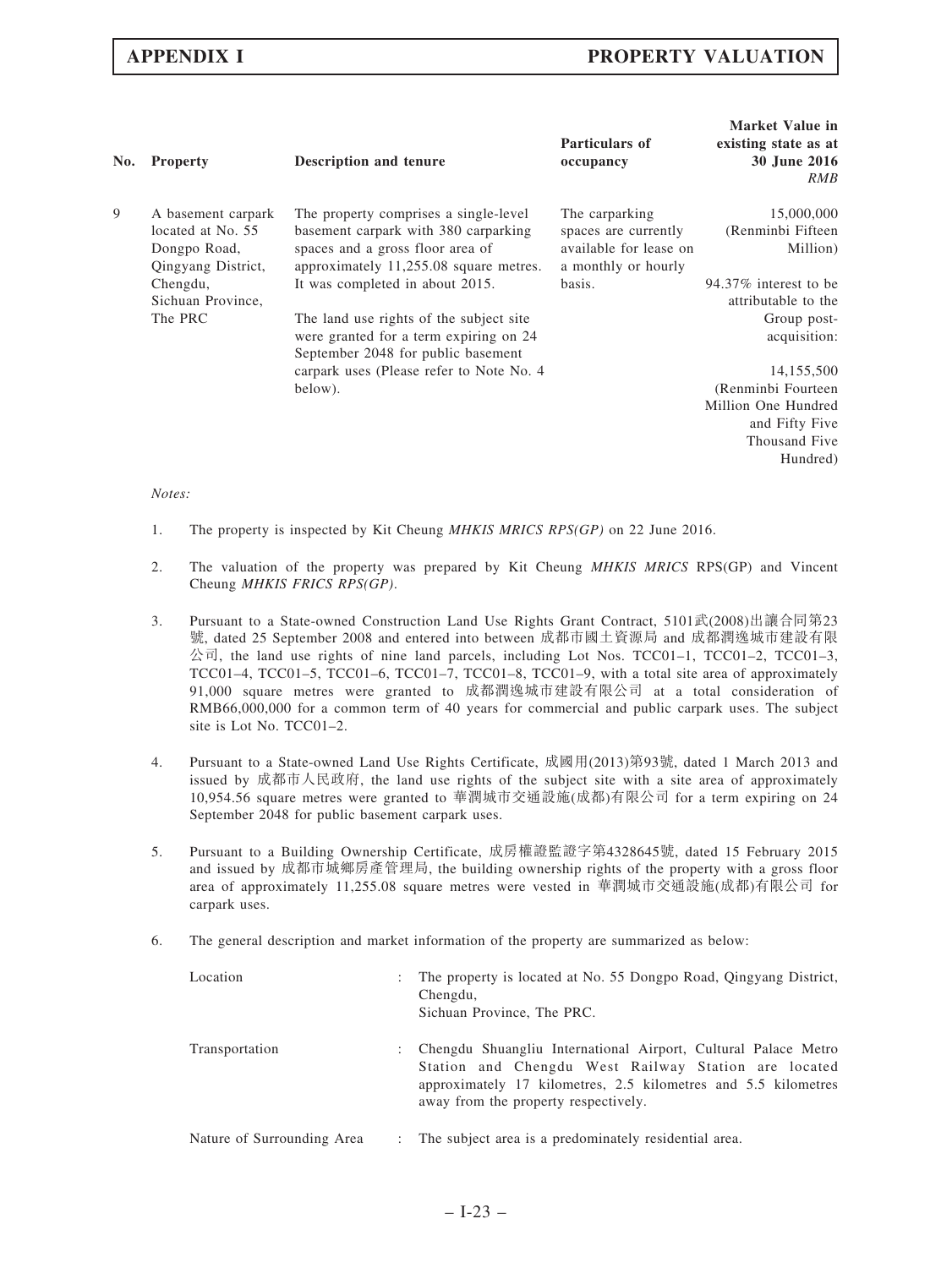- 7. We have been provided with a legal opinion regarding the property by Global Law Office, which contains, inter alia, the following:
	- (a) 華潤城市交通設施(成都)有限公司 has obtained the land use rights of the property under the State-owned Land Use Rights Certificate;
	- (b) 華潤城市交通設施(成都)有限公司 has the rights, in accordance with the conditions under the State-owned Construction Land Use Rights Grant Contract and the usage mentioned on the Stateowned Land Use Rights Certificate, to occupy, use, develop, transfer, lease, mortgage or by other means handle the subject site within the land use rights term;
	- (c) 華潤城市交通設施(成都)有限公司 has obtained the building ownership rights of the property and is the sole legal owner of the property; and
	- (d) 華潤城市交通設施(成都)有限公司 has the rights to occupy, use, transfer, lease, mortgage or by other means handle the subject buildings.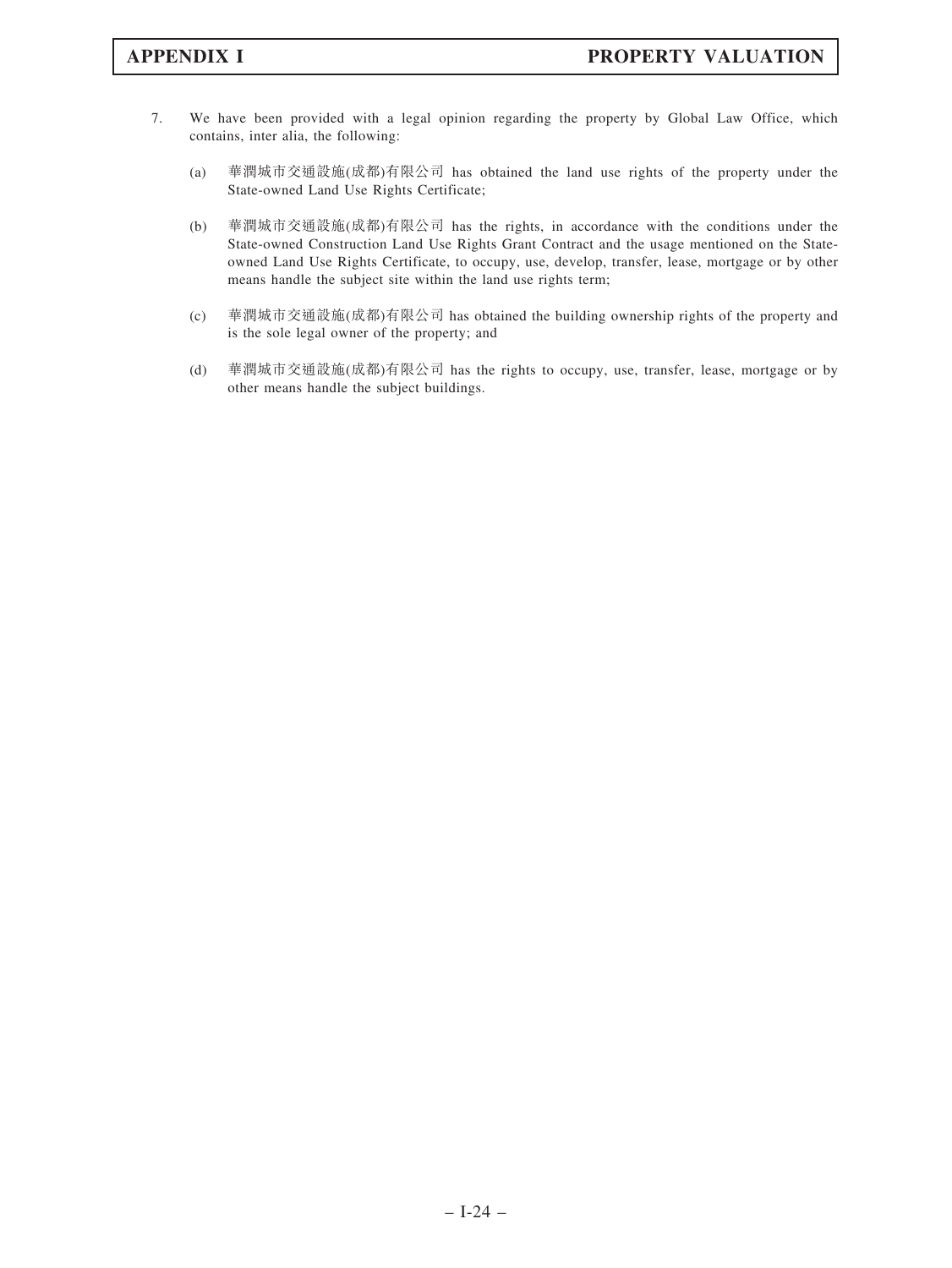| No. | <b>Property</b>                                                                     | <b>Description and tenure</b>                                                                                                                                  | Particulars of<br>occupancy                                                             | <b>Market Value in</b><br>existing state as at<br>30 June 2016<br>RMB                                 |
|-----|-------------------------------------------------------------------------------------|----------------------------------------------------------------------------------------------------------------------------------------------------------------|-----------------------------------------------------------------------------------------|-------------------------------------------------------------------------------------------------------|
| 10  | A basement carpark<br>and a retail block<br>located at No. 16<br>Honghua West Road, | The property comprises a single-level<br>basement carpark with 68 carparking<br>spaces and a gross floor area of<br>approximately 1,923.41 square metres,      | The carparking<br>spaces are currently<br>available for lease on<br>a monthly or hourly | 38,000,000<br>(Renminbi Thirty<br>Eight Million)                                                      |
|     | Jinniu District,<br>Chengdu,                                                        | and a five-level retail block with a total<br>gross floor area of approximately                                                                                | basis. Level 3 of the<br>retail block is                                                | 94.37% interest to be<br>attributable to the                                                          |
|     | Sichuan Province,<br>The PRC                                                        | 7,147.01 square metres. It was completed currently vacant<br>in about 2010.                                                                                    | while the remaining<br>levels are subject to                                            | Group post-<br>acquisition:                                                                           |
|     |                                                                                     | The land use rights of the subject site<br>were granted for a term expiring on 24<br>September 2048 for commercial uses<br>(Please refer to Note No. 4 below). | various tenancies.                                                                      | 35,860,600<br>(Renminbi Thirty<br>Five Million Eight<br>Hundred and Sixty<br>Thousand Six<br>Hundred) |
|     |                                                                                     |                                                                                                                                                                |                                                                                         |                                                                                                       |

### Notes:

- 1. The property is inspected by Kit Cheung MHKIS MRICS RPS(GP) on 22 June 2016.
- 2. The valuation of the property was prepared by Kit Cheung  $MHKIS$  MRICS RPS(GP) and Vincent Cheung MHKIS FRICS RPS(GP).
- 3. Pursuant to a State-owned Construction Land Use Rights Grant Contract, 5101武(2008)出讓合同第23 號, dated 25 September 2008 and entered into between 成都市國土資源局 and 成都潤逸城市建設有限 公司, the land use rights of nine land parcels, including Lot Nos. TCC01–1, TCC01–2, TCC01–3, TCC01–4, TCC01–5, TCC01–6, TCC01–7, TCC01–8, TCC01–9, with a total site area of approximately 91,000 square metres were granted to 成都潤逸城市建設有限公司 at a total consideration of RMB66,000,000 for a common term of 40 years for commercial and public carpark uses. The subject site is Lot No. TCC01–4.
- 4. Pursuant to a State-owned Land Use Rights Certificate, 成國用(2013)第91號, dated 1 March 2013 and issued by 成都市人民政府, the land use rights of the subject site with a site area of approximately 3,170.26 square metres were granted to 華潤城市交通設施(成都)有限公司 for a term expiring on 24 September 2048 for commercial uses.
- 5. Pursuant to five Building Ownership Certificates, issued by 成都市城鄉房產管理局, the building ownership rights of the retail block with a total gross floor area of 7,147.01 square metres were vested in 華潤城市交通設施(成都)有限公司.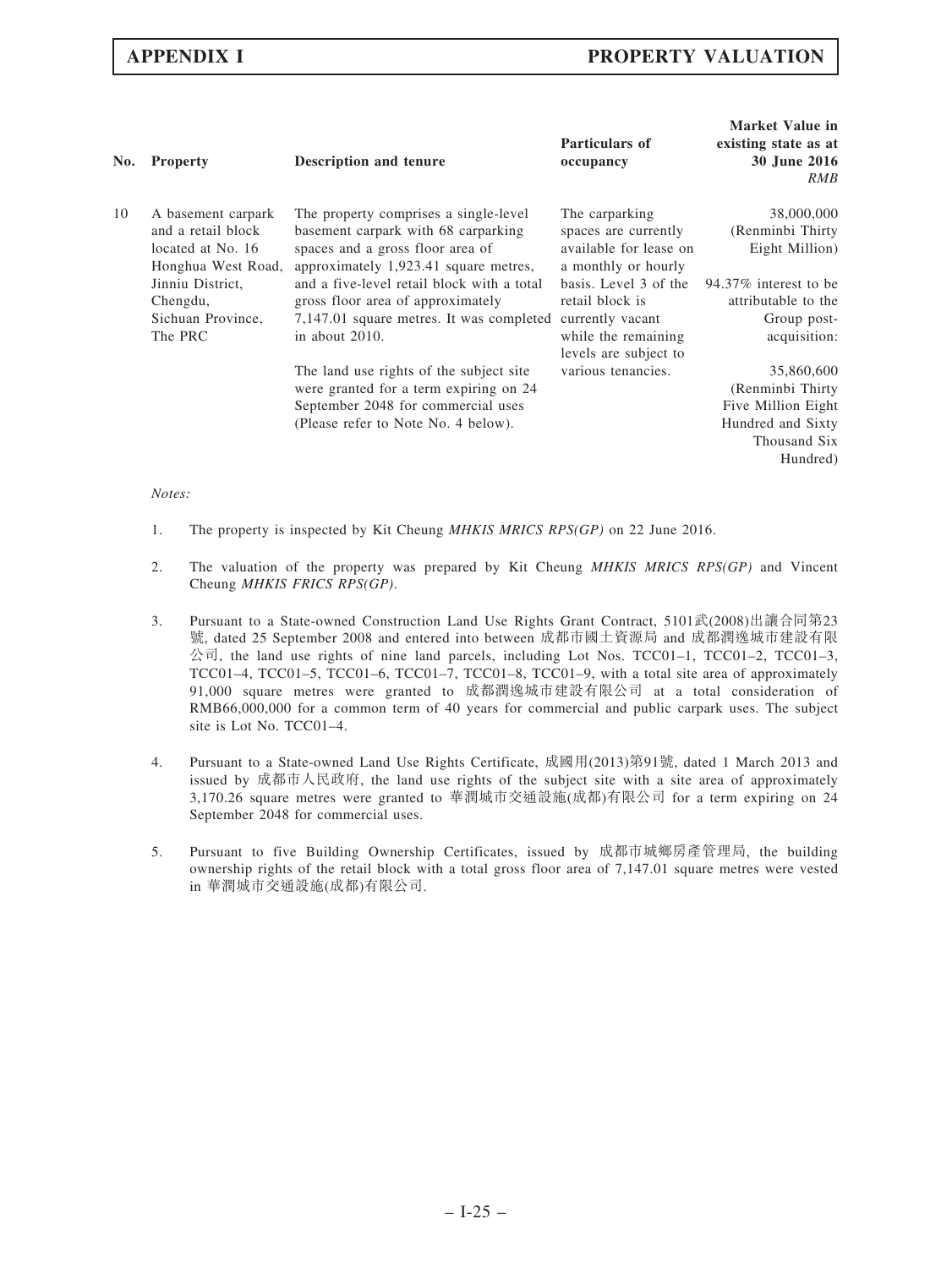Details of the Building Ownership Certificates are listed as follows:

| Certificate No.  | Date                     | <b>Portion</b> | <b>Use</b>             | <b>Gross Floor</b><br>Area<br>(sqm) |
|------------------|--------------------------|----------------|------------------------|-------------------------------------|
| 成房權證監證字第3585251號 | 29 May 2013              | Level 1        | Agricultural<br>Market | 1,514.90                            |
| 成房權證監證字第3468973號 | 25 February 2013 Level 2 |                | Agricultural<br>Market | 1,353.72                            |
| 成房權證監證字第3468974號 | 25 February 2013 Level 3 |                | Retail                 | 1,516.19                            |
| 成房權證監證字第3468967號 | 25 February 2013 Level 4 |                | Retail                 | 1,380.65                            |
| 成房權證監證字第3468972號 | 25 February 2013 Level 5 |                | Car Storage            | 1,381.55                            |
|                  |                          |                |                        | 7.147.01                            |

As advised by the Group, the basement carpark is yet to be granted with a proper title certificate of building ownership rights. In the course of our valuation, we have attributed no commercial value to it. The market value of the property, assuming that the basement carpark has been granted with a proper title certificate of building ownership and it is freely transferred, as at the Valuation Date is circa RMB41,000,000.

- 6. As at the Valuation Date, the existing monthly rental income of the leased retail levels with a total gross floor area of 5,630.82 square metres is approximately RMB182,876.25 exclusive of management fees and other outgoings. The remaining retail level with a total gross floor area of 1,516.19 square metres is currently vacant.
- 7. The general description and market information of the property are summarized as below:

| Location       | $\mathbb{R}^n$ | The property is located at No. 16 Honghua West Road, Jinniu<br>District, Chengdu,<br>Sichuan Province, The PRC.                                                                                                         |
|----------------|----------------|-------------------------------------------------------------------------------------------------------------------------------------------------------------------------------------------------------------------------|
| Transportation |                | Chengdu Shuangliu International Airport, Railway North Metro<br>Station and Chengdu Railway Station are located approximately 26<br>kilometres, 2 kilometres and 2.5 kilometres away from the property<br>respectively. |
|                |                |                                                                                                                                                                                                                         |

- Nature of Surrounding Area : The subject area is a predominately residential area.
- 8. We have been provided with a legal opinion regarding the property by Global Law Office, which contains, inter alia, the following:
	- (a) 華潤城市交通設施(成都)有限公司 has obtained the land use rights of the property under the State-owned Land Use Rights Certificate;
	- (b) 華潤城市交通設施(成都)有限公司 has the rights, in accordance with the conditions under the State-owned Construction Land Use Rights Grant Contract and the usage mentioned on the Stateowned Land Use Rights Certificate, to occupy, use, develop, transfer, lease, mortgage or by other means handle the subject site within the land use rights term;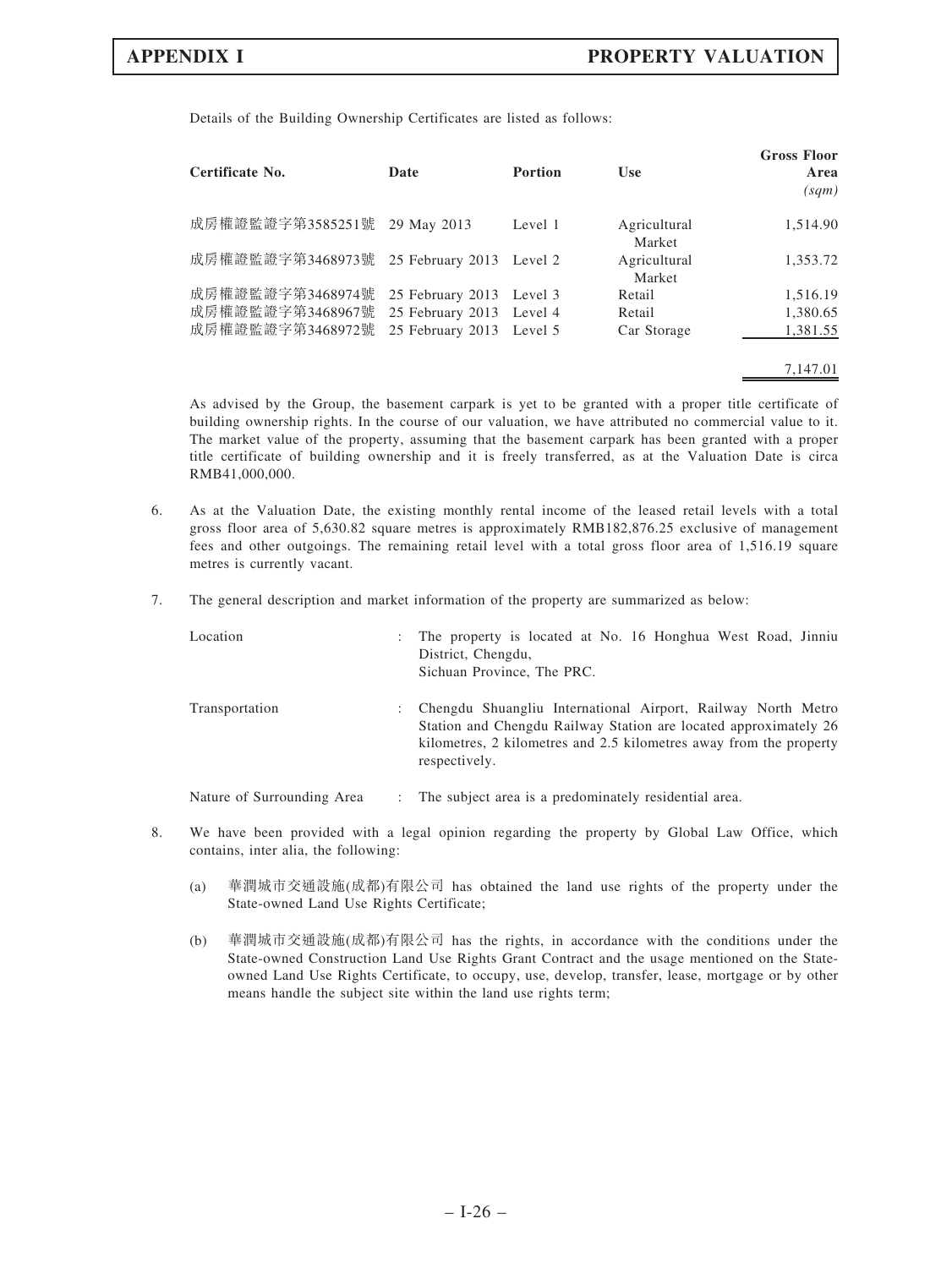- (c) 華潤城市交通設施(成都)有限公司 has obtained the building ownership rights of the property excluding the basement carpark and is the sole legal owner of the property excluding the basement carpark;
- (d) 華潤城市交通設施(成都)有限公司 has the rights to occupy, use, transfer, lease, mortgage or by other means handle the subject buildings excluding the basement carpark; and
- (e) 華潤城市交通設施(成都)有限公司 completed the Construction Completion Registration of the basement carpark on 19 October 2010. Without an arrangement of a transfer contract, after submitting the documents required by relevant laws and authorities to the title registration authority, there is no legal impediment to the title registration of the basement carpark.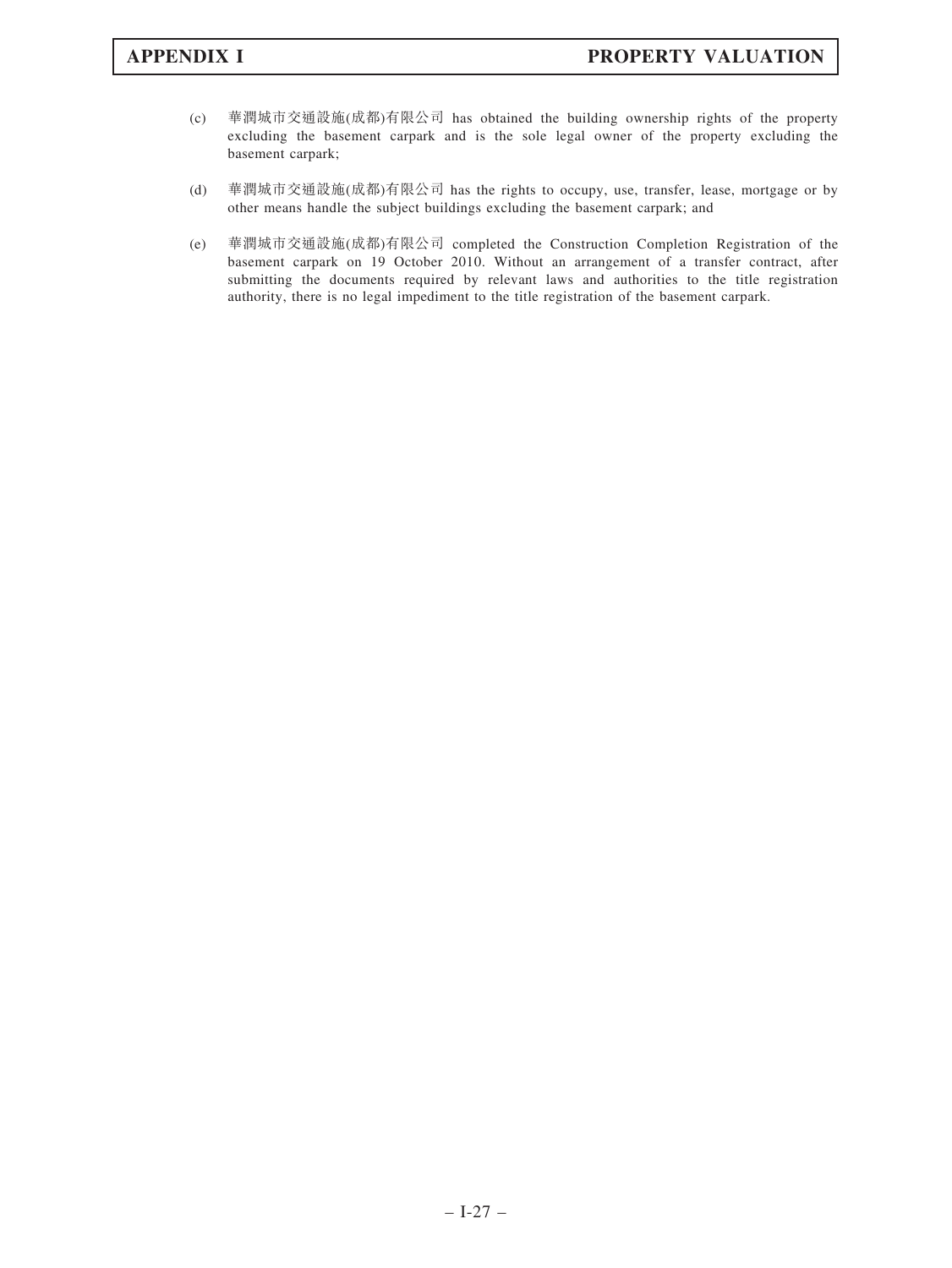| No. | <b>Property</b>                                                                     | Description and tenure                                                                                                                                        | Particulars of<br>occupancy                                                             | <b>Market Value in</b><br>existing state as at<br>30 June 2016<br>RMB |
|-----|-------------------------------------------------------------------------------------|---------------------------------------------------------------------------------------------------------------------------------------------------------------|-----------------------------------------------------------------------------------------|-----------------------------------------------------------------------|
| 11  | A basement carpark<br>located at No. 15<br>Zishan Road, Wuhou<br>District, Chengdu, | The property comprises a single-level<br>basement carpark with 113 carparking<br>spaces and a gross floor area of<br>approximately 3,273.23 square metres. It | The carparking<br>spaces are currently<br>available for lease on<br>a monthly or hourly | 11,000,000<br>(Renminbi Eleven<br>Million)                            |
|     | Sichuan Province,<br>The PRC                                                        | was completed in about 2013.                                                                                                                                  | basis.                                                                                  | 100\% interest to be<br>attributable to the                           |
|     |                                                                                     | The land use rights of the subject site<br>were granted for a term expiring on 10<br>September 2048 for commercial                                            |                                                                                         | Group post-<br>acquisition:                                           |
|     |                                                                                     | (basement carpark) uses (Please refer to                                                                                                                      |                                                                                         | 11,000,000                                                            |
|     |                                                                                     | Note No. 4 below).                                                                                                                                            |                                                                                         | (Renminbi Eleven                                                      |
|     |                                                                                     |                                                                                                                                                               |                                                                                         | Million)                                                              |

### Notes:

- 1. The property is inspected by Kit Cheung *MHKIS MRICS RPS(GP)* on 22 June 2016.
- 2. The valuation of the property was prepared by Kit Cheung MHKIS MRICS RPS(GP) and Vincent Cheung MHKIS FRICS RPS(GP).
- 3. Pursuant to a Commodity House Sale and Purchase Contract, CH-01–0605, entered into between 成都高 投置業有限公司 and 華潤城市交通設施(成都)高新有限公司, the property with a site area of approximately 3,211.56 square metres and a gross floor area of approximately 3,273.23 square metres were sold to 華潤城市交通設施(成都)高新有限公司 at a consideration of RMB16,950,000.
- 4. Pursuant to a State-owned Land Use Rights Certificate, 成國用(2011)第26102號, dated 18 November 2011 and issued by 成都市人民政府, the land use rights of the subject site with a site area of approximately 3,211.58 square metres were granted to 華潤城市交通設施(成都)高新有限公司 for a term expiring on 10 September 2048 for commercial (basement carpark) uses.
- 5. Pursuant to a Building Ownership Certificate, 成房權證監證字第3437953號, dated 25 January 2013 and issued by 成都市城鄉房產管理局, the building ownership rights of the property with a gross floor area of approximately 3,273.23 square metres were vested in 華潤城市交通設施(成都)高新有限公司 for carpark uses.
- 6. The general description and market information of the property are summarized as below:

| Location       | $\mathbb{R}^n$ | The property is located at No. 15 Zishan Road, Wuhou District,<br>Chengdu,<br>Sichuan Province, The PRC.                                                                                                                        |
|----------------|----------------|---------------------------------------------------------------------------------------------------------------------------------------------------------------------------------------------------------------------------------|
| Transportation | $\mathbb{R}^n$ | Chengdu Shuangliu International Airport, Tongzilin Station Metro<br>Station and Chengdu South Railway Station are located<br>approximately 11 kilometres, 3 kilometres and 4 kilometres away<br>from the property respectively. |

Nature of Surrounding Area : The subject area is a predominately residential area.

- 7. We have been provided with a legal opinion regarding the property by Global Law Office, which contains, inter alia, the following:
	- (a) The land use rights of the property have been mortgaged to 珠海華潤銀行股份有限公司深圳分 行;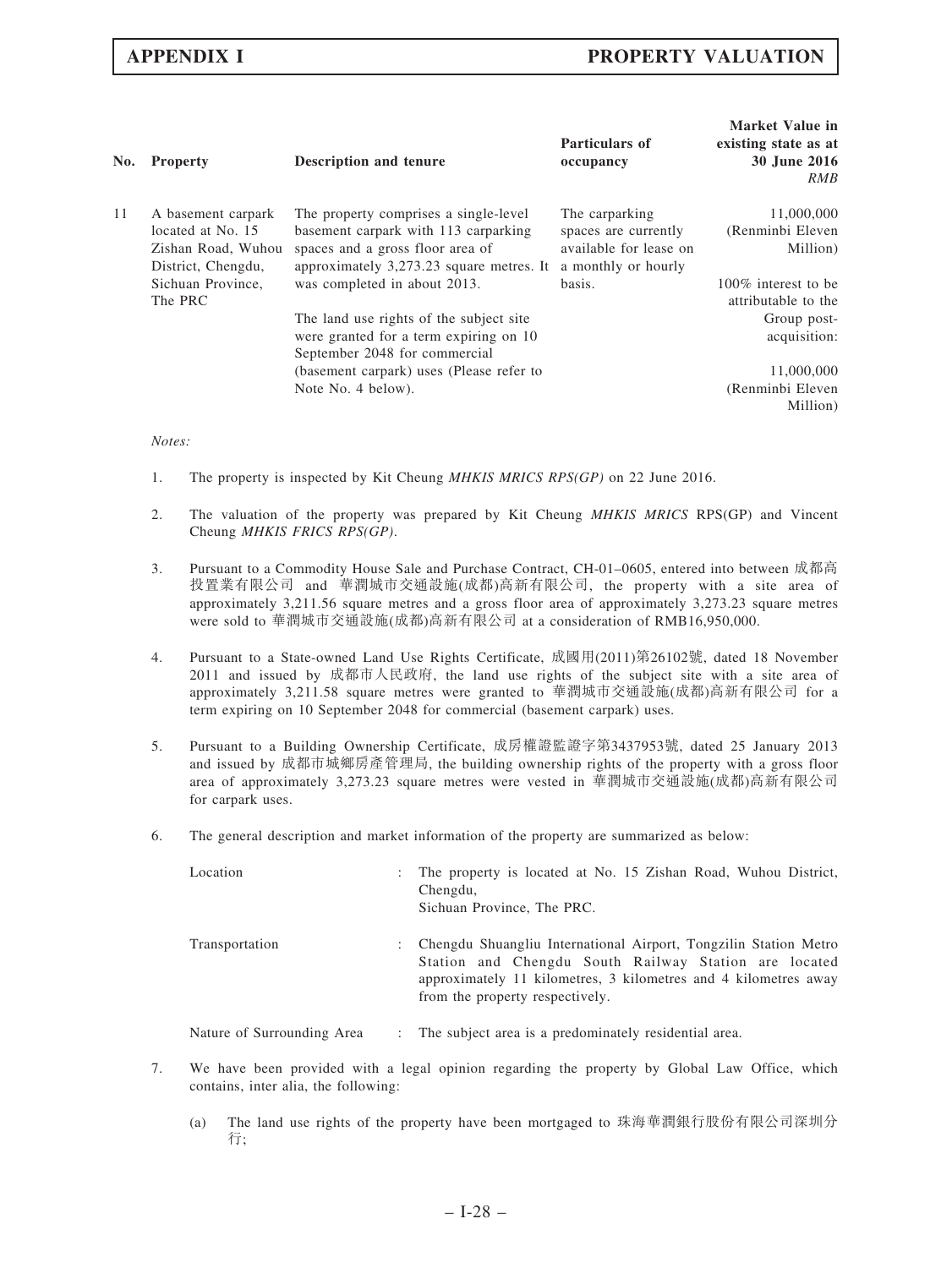- (b) 華潤城市交通設施(成都)高新有限公司 has obtained the land use rights of the property under the State-owned Land Use Rights Certificate;
- (c) 華潤城市交通設施(成都)高新有限公司 has the rights, in accordance with the usage mentioned on the State-owned Land Use Rights Certificate, to occupy, use, develop, transfer, lease, mortgage or by other means handle the subject site within the land use rights term, subject to the written agreement of the mortgagee;
- (d) The building ownership rights of the property have been mortgaged to 珠海華潤銀行股份有限公 司深圳分行;
- (e) 華潤城市交通設施(成都)高新有限公司 has obtained the building ownership rights of the property and is the sole legal owner of the property; and
- (f) 華潤城市交通設施(成都)高新有限公司 has the rights to occupy, use, transfer, lease, mortgage or by other means handle the subject buildings, subject to the written agreement of the mortgagee.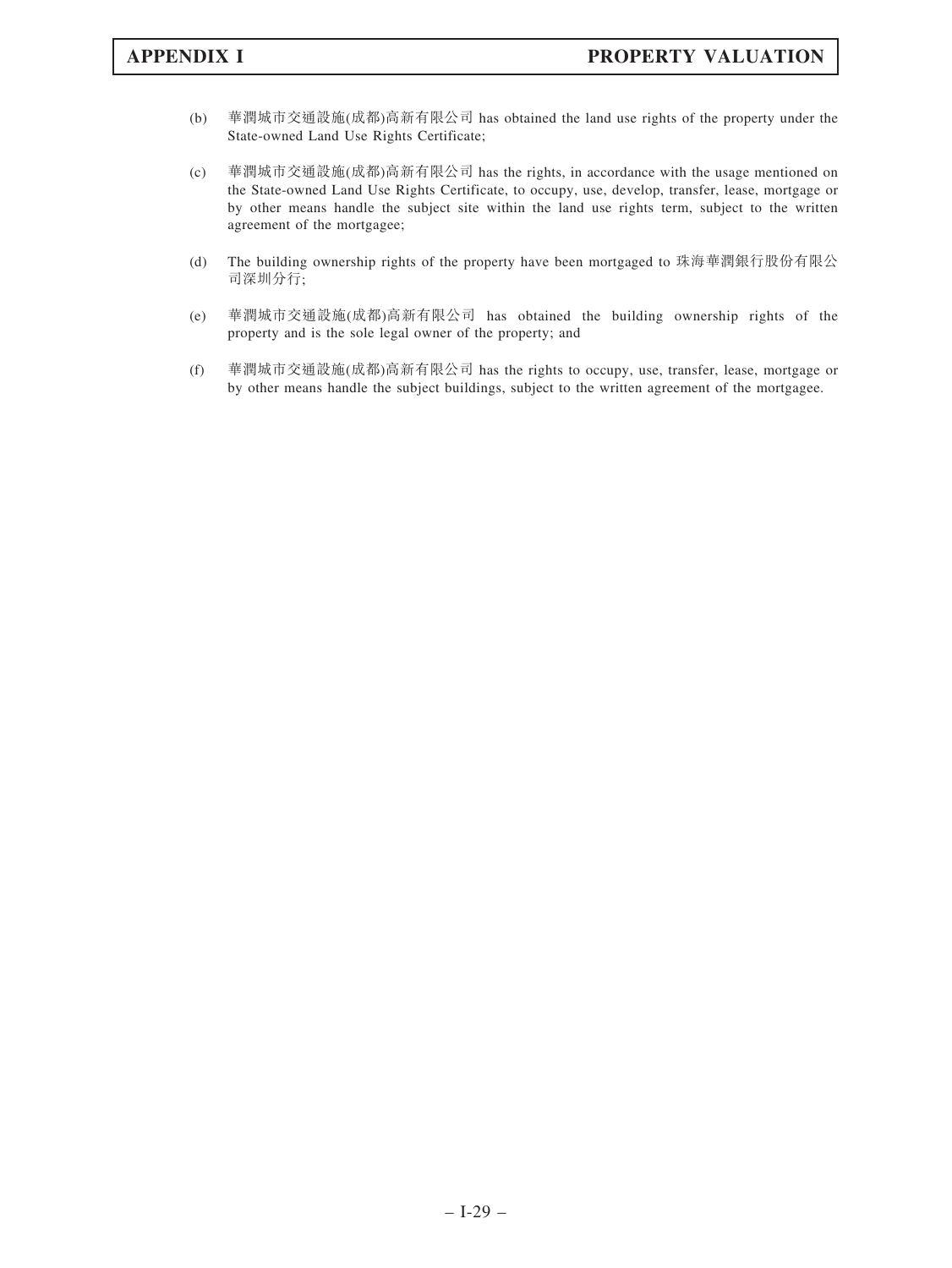| No. | <b>Property</b>                                                                                                   | <b>Description and tenure</b>                                                                                                                                                                           | Particulars of<br>occupancy                                                                                    | <b>Market Value in</b><br>existing state as at<br>30 June 2016<br>RMB       |
|-----|-------------------------------------------------------------------------------------------------------------------|---------------------------------------------------------------------------------------------------------------------------------------------------------------------------------------------------------|----------------------------------------------------------------------------------------------------------------|-----------------------------------------------------------------------------|
| 12  | A basement carpark<br>and various serviced<br>apartment, retail and<br>office units located<br>at the junction of | The property comprises a three-level<br>basement carpark with 645 carparking<br>spaces and a gross floor area of<br>approximately 24,415.03 square metres,<br>272 serviced apartment units with a total | The carparking<br>spaces are currently<br>available for lease on<br>a monthly or hourly<br>basis. A portion of | 784,000,000<br>(Renminbi Seven<br>Hundred and Eighty<br>Four Million)       |
|     | Xinhua Road and<br>Jinzhou Road,<br>Heping District,<br>Tianjin, The PRC                                          | gross floor area of approximately<br>16,090.76 square metres, 32 retail units<br>with a total gross floor area of<br>approximately 5,765.33 square metres,<br>and 132 office units with a total gross   | the serviced<br>apartment, retail and<br>office units are<br>subject to various<br>tenancies while the         | 94.37% interest to be<br>attributable to the<br>Group post-<br>acquisition: |
|     |                                                                                                                   | floor area of approximately $8,176.13$<br>square metres. It was completed in about<br>2015.                                                                                                             | remaining units are<br>currently vacant.                                                                       | 739,860,800<br>(Renminbi Seven<br>Hundred and Thirty<br>Nine Million Eight  |
|     |                                                                                                                   | The land use rights of the subject site<br>were granted for a term expiring on 27<br>November 2051 for commercial uses<br>(Please refer to Note No. 4 below).                                           |                                                                                                                | Hundred and Sixty<br>Thousand Eight<br>Hundred)                             |
|     |                                                                                                                   |                                                                                                                                                                                                         |                                                                                                                |                                                                             |

- Notes:
- 1. The property is inspected by Nelson Chan *Probationer of HKIS* on 29 June 2016.
- 2. The valuation of the property was prepared by Kit Cheung MHKIS MRICS RPS(GP) and Vincent Cheung MHKIS FRICS RPS(GP).
- 3. Pursuant to a State-owned Construction Land Use Rights Grant Contract, TJ11102011003, dated 15 March 2011 and two Supplementary Contracts dated 4 June 2012 and 30 December 2014, both entered into between 天津市國土資源和房屋管理局 and 華潤停車場(天津)有限公司, the land use rights of the subject site with a site area of approximately 7,437.2 square metres were granted to 華潤停車場(天津) 有限公司 at a consideration of RMB395,000,000 for a term of 40 years for commercial uses.
- 4. Pursuant to a Real Estate Title Certificate, 房地證津字第101051200062號, dated 13 July 2012 and issued by 天津市人民政府 and天津市國土資源和房屋管理局, the land use rights of the subject site with a site area of approximately 7,437.2 square metres were granted to 華潤停車場(天津)有限公司 for a term expiring on 27 November 2051 for commercial and financial uses.
- 5. Pursuant to 497 Real Estate Title Certificates, dated 27 October 2015 and issued by天津市人民政府 and天津市國土資源和房屋管理局, the building ownership rights of the subject development with a total gross floor area of 59,108.29 square metres were vested in 華潤停車場(天津)有限公司.

Details of the Real Estate Title Certificates are summarized as follows:

| <b>Portion</b>          | <b>Use</b>      | <b>Gross Floor Area</b><br>(sqm) |
|-------------------------|-----------------|----------------------------------|
| <b>Basement Carpark</b> | Non-residential | 24,415.03                        |
| Commercial              | Non-residential | 34,693.26                        |
|                         |                 | 59.108.29                        |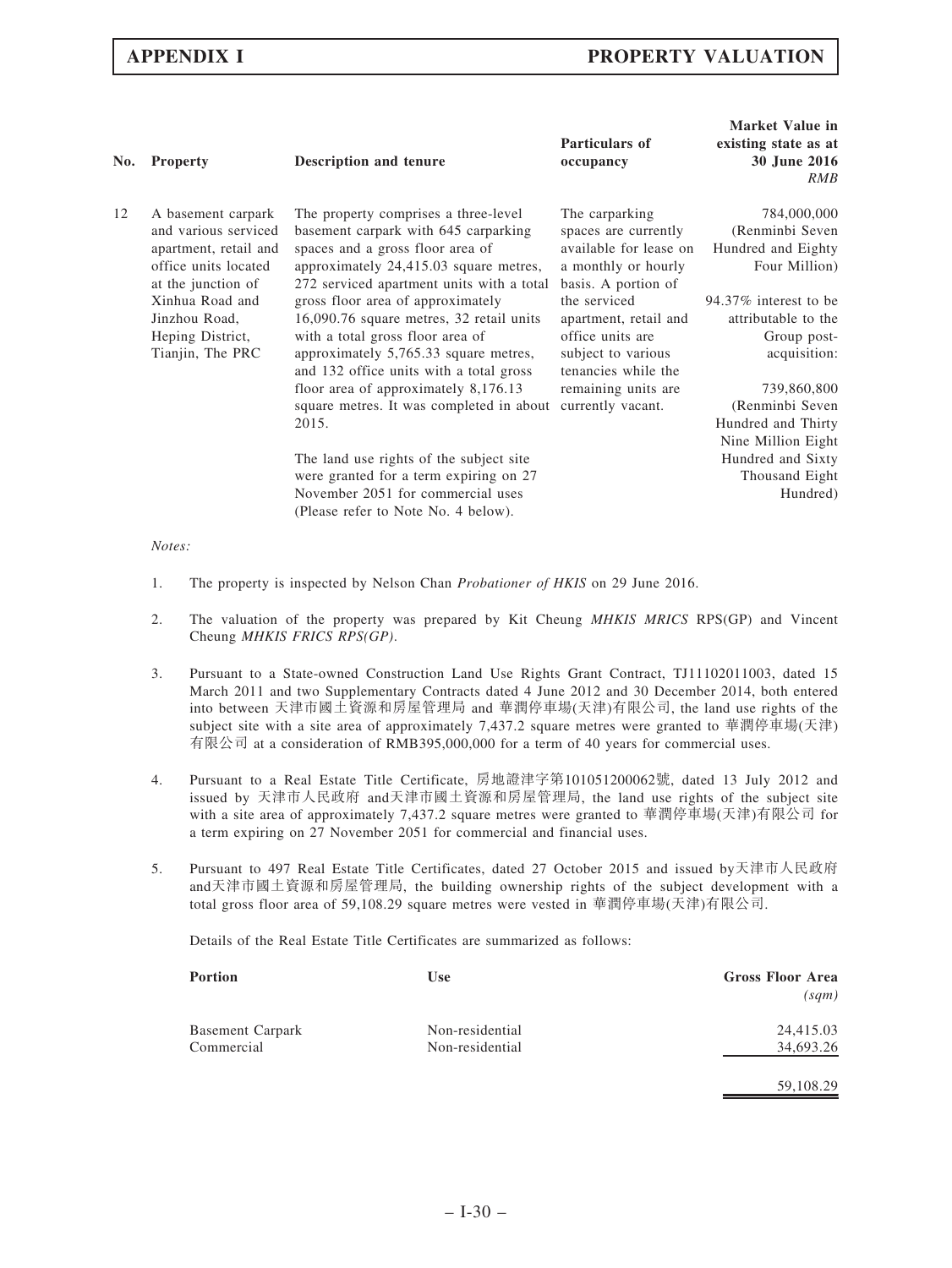- 6. As at the Valuation Date, the existing monthly rental income of the leased portion of the serviced apartment, retail and office units with a total gross floor area of 9,868.17 square metres is approximately RMB502,068.14 exclusive of management fees and other outgoings. The remaining units with a total gross floor area of 20,164.05 square metres are currently vacant.
- 7. The general description and market information of the property are summarized as below:

| Location                   | ÷             | The property is located at the junction of Xinhua Road and Jinzhou<br>Road, Heping District, Tianjin, The PRC.                                                                                                    |
|----------------------------|---------------|-------------------------------------------------------------------------------------------------------------------------------------------------------------------------------------------------------------------|
| Transportation             | $\mathcal{L}$ | Tianjin Binhai International Airport, Heping Road Metro Station<br>and Tianjin Railway Station are located approximately 19<br>kilometres, 1 kilometre and 2.5 kilometres away from the property<br>respectively. |
| Nature of Surrounding Area |               | The subject area is a predominately commercial and residential<br>area.                                                                                                                                           |

- 8. We have been provided with a legal opinion regarding the property by Global Law Office, which contains, inter alia, the following:
	- (a) 華潤停車場(天津)有限公司 has obtained the building ownership rights of the property and is the sole legal owner of the property; and
	- (b) 華潤停車場(天津)有限公司 has the rights to occupy, use, transfer, lease, mortgage or by other means handle the subject buildings.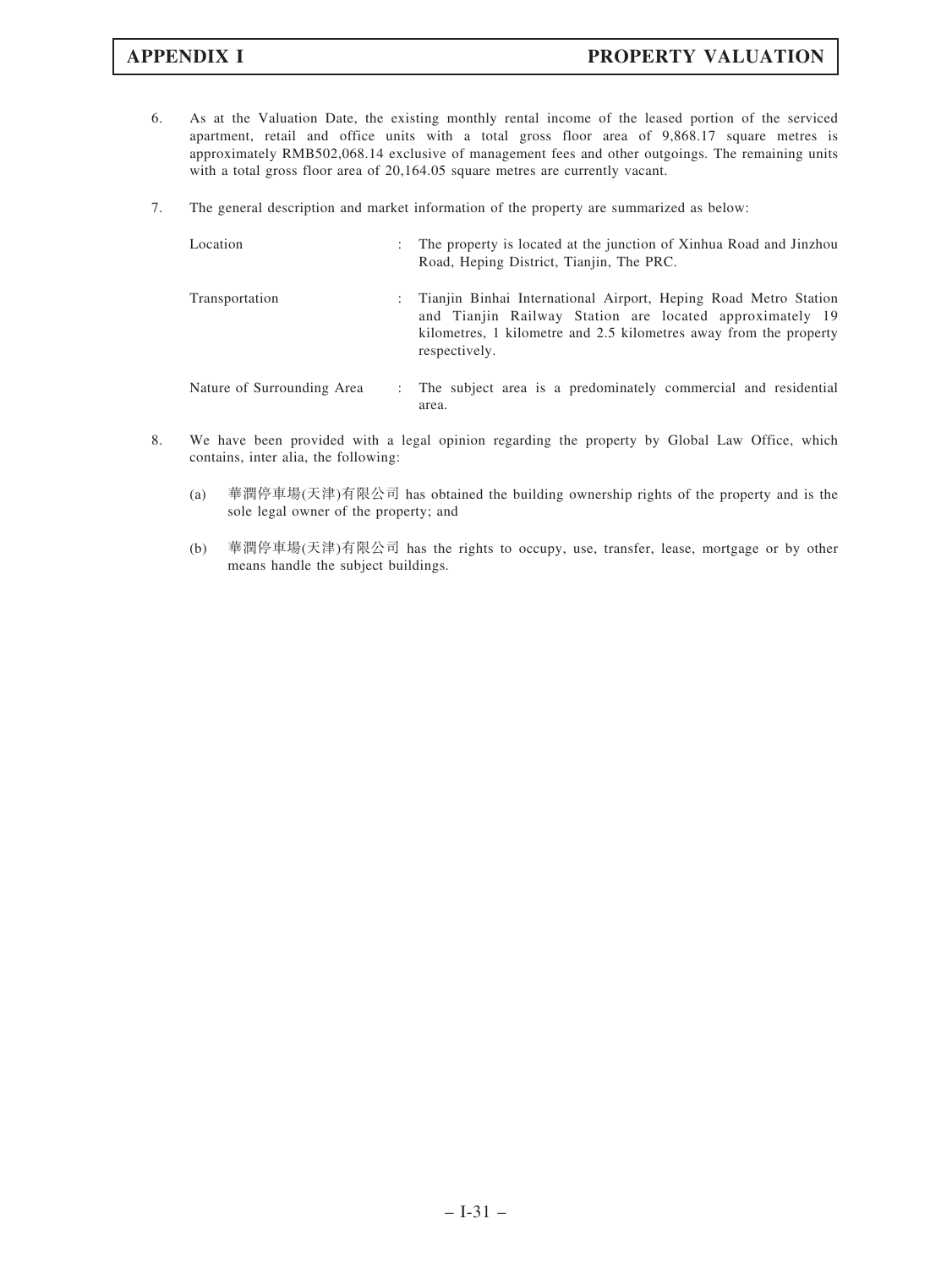| No. | <b>Property</b>       | <b>Description and tenure</b>           | Particulars of<br>occupancy | Market Value in<br>existing state as at<br>30 June 2016<br><b>RMB</b> |
|-----|-----------------------|-----------------------------------------|-----------------------------|-----------------------------------------------------------------------|
| 13  | Various proposed      | The property comprises various proposed | The property is             | 153,000,000                                                           |
|     | basement carparks     | basement carparks with approximately    | currently under             | (Renminbi One                                                         |
|     | located at the        | 2,445 to 2,500 carparking spaces.       | construction. As            | Hundred and Fifty                                                     |
|     | junction of Liuchao   |                                         | advised by the              | Three Million)                                                        |
|     | Road and Jinyang      | The land use rights of the subject site | Group, the                  |                                                                       |
|     | East Street, Yuhuatai | were granted for a term expiring on 27  | construction is             | Nil interest to be                                                    |
|     | District, Nanjing,    | June 2053 for commercial uses (Please   | planned to be               | attributable to the                                                   |
|     | Jiangsu Province,     | refer to Note No. 4 below).             | completed in various        | Group post-                                                           |
|     | The PRC               |                                         | stages during 2016          | acquisition:                                                          |
|     |                       |                                         | and 2018.                   |                                                                       |
|     |                       |                                         |                             | Nil                                                                   |

### Notes:

- 1. The property is inspected by Simon Lee Probationer of HKIS on 24 June 2016.
- 2. The valuation of the property was prepared by Kit Cheung MHKIS MRICS RPS(GP) and Vincent Cheung MHKIS FRICS RPS(GP).
- 3. Pursuant to a Carpark Asset Acquisition Commitment and Indemnity Deed, dated 22 January 2014 and entered into between 上海證大房地產有限公司 and Urban Car Park Holdings Limited, the proposed basement carparks with approximately 2,445 to 2,500 carparking spaces situated at Basement Levels 1 and 2 of Phase 1 and Basement Level 2 of Phase 2 of a commercial development project namely Nanjing Zendai Thumb Plaza Project were committed to be acquired by a project company established by Urban Car Park Holdings Limited at a consideration of RMB157,500,000, and the proposed basement carparks with approximately 2,500 carparking spaces located at Basement Level 3 of Phase 1 and Basement Levels 1 and 3 of Phase 2 were committed to be entrusted to the project company for operation and management.
- 4. Pursuant to six State-owned Land Use Rights Certificates, issued by 南京市人民政府, the land use rights of the master site with a total site area of approximately 93,526.51 square metres were granted to 南京證大大拇指商業發展有限公司 for a term expiring on 27 June 2053 for commercial uses.

Details of the State-owned Land Use Rights Certificates are listed as follows:

| Certificate No.   | Date          | <b>Portion</b> | Use        | Land Use Rights<br><b>Expiry Date</b> | Site Area<br>(sqm) |
|-------------------|---------------|----------------|------------|---------------------------------------|--------------------|
| 寧雨國用(2014)第04254號 | 15 April 2014 | Plot A         | Commercial | 27 June 2053                          | 15,470.10          |
| 寧雨國用(2014)第06476號 | 11 June 2014  | Plot B         | Commercial | 27 June 2053                          | 18.432.49          |
| 寧雨國用(2014)第06477號 | 11 June 2014  | Plot C         | Commercial | 27 June 2053                          | 14.718.14          |
| 寧雨國用(2014)第06478號 | 11 June 2014  | Plot D         | Commercial | 27 June 2053                          | 15,843.72          |
| 寧雨國用(2013)第09194號 | 30 July 2013  | Plot E         | Commercial | 27 June 2053                          | 14,718.23          |
| 寧雨國用(2013)第09195號 | 30 July 2013  | Plot F         | Commercial | 27 June 2053                          | 14,343.83          |
|                   |               |                |            |                                       |                    |
|                   |               |                |            |                                       | 93.526.51          |

- 5. Pursuant to a Construction Land Use Planning Permit, 地字第320114201310159, dated 8 April 2013 and issued by 南京市規劃局, the land use of the master site was approved.
- 6. Pursuant to four Construction Project Planning Permits, issued by 南京市規劃局, the development of a portion of the subject site was approved.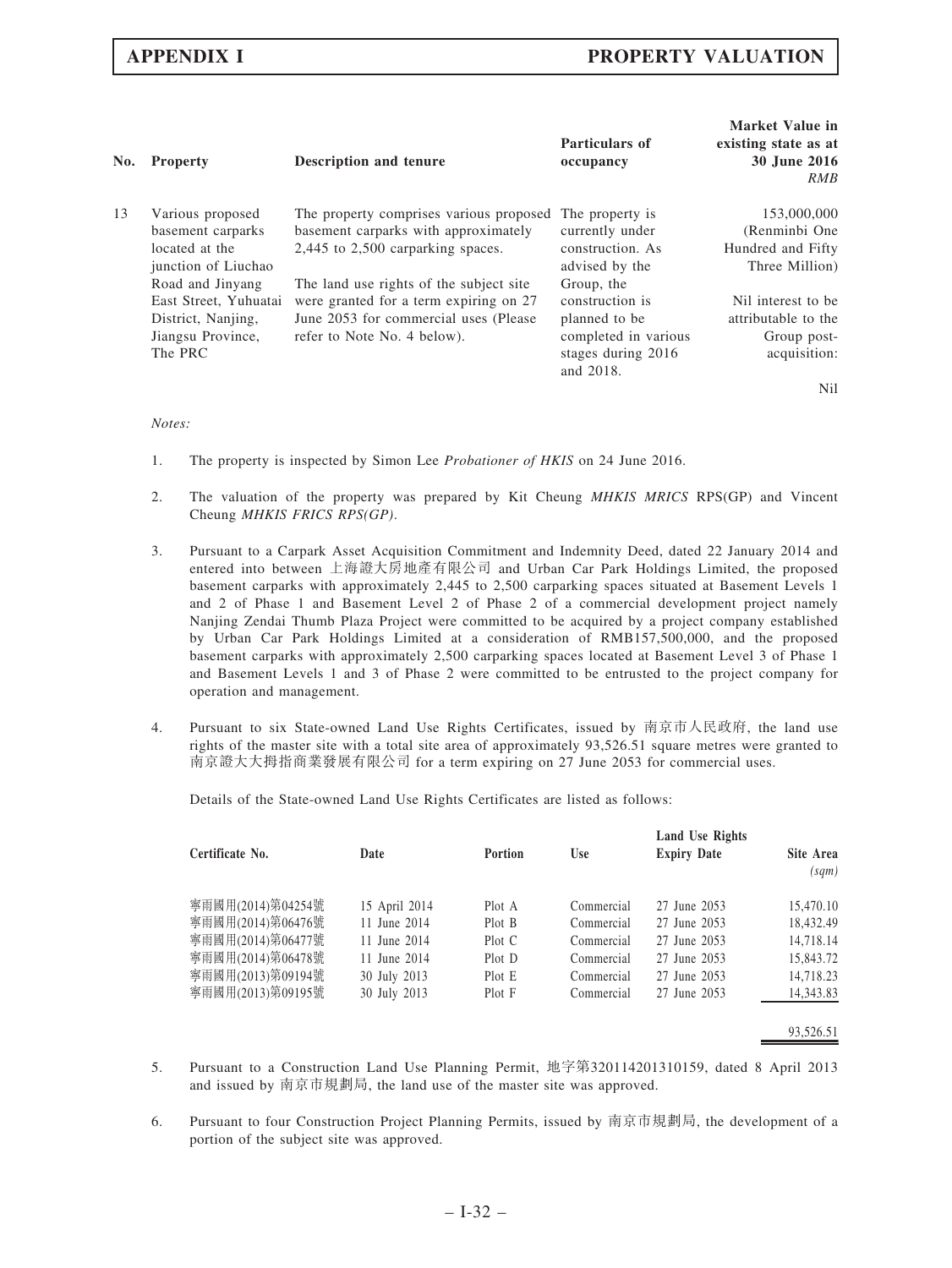Details of the Construction Project Planning Permits are listed as follows:

| Permit No.                                 | Date                      | <b>Portion</b>          | Development                                        |
|--------------------------------------------|---------------------------|-------------------------|----------------------------------------------------|
| 建字第320114201510189號<br>建字第320114201510327號 | 2 April 2015<br><b>NA</b> | Plots $C & D$<br>Plot D | Foundation<br>Office, Retail &<br>Carpark          |
| 建字第320114201310490號                        | 19 December 2013          | Plot E                  | Serviced Apartment,<br>Office, Retail &<br>Carpark |
| 建字第320114201310491號                        | 19 December 2013          | Plot F                  | Hotel, Office, Retail<br>& Carpark                 |

7. Pursuant to five Construction Project Work Commencement Permits, issued by南京市城鄉建設委員會, the construction works of a portion of the subject site were approved to be commenced.

Details of the Construction Project Work Commencement Permits are listed as follows:

| Permit No.         | Date                | <b>Portion</b>                |
|--------------------|---------------------|-------------------------------|
| 320114201603280201 | 28 March 2016       | Plot C (Portion above 45m)    |
| 320114201601200301 | $20$ January $2016$ | Plot C (Portion below 45m)    |
| 320114201603280101 | 28 March 2016       | Plot D (Portion above 45m)    |
| 320114201601200101 | $20$ January $2016$ | Plot D (Portion below 45m)    |
| 320114201512210101 | 21 December 2015    | Plot F (Portion above $45m$ ) |
|                    |                     |                               |

- 8. The property is currently under construction and Urban Car Park Holdings Limited is yet to acquire the property. There is no interest to be attributable to the Group post-acquisition as at the Valuation Date. The market value of the property, assuming that the property has been completed and granted with a proper title certificate of building ownership, and it is freely transferred, as at the Valuation Date is circa RMB373,000,000.
- 9. The Market Value in existing state and the gross development value of the property as at the Valuation Date are assessed at RMB153,000,000 and RMB373,000,000 respectively. According to our estimation, the outstanding construction cost, to be responsible by the current developer, as at the Valuation Date is approximately RMB134,000,000.
- 10. The general description and market information of the property are summarized as below:

| Location                   |                | : The property is located at the junction of Liuchao Road and<br>Jinyang East Street, Yuhuatai District, Nanjing, Jiangsu Province,<br>The PRC.                                                                                     |
|----------------------------|----------------|-------------------------------------------------------------------------------------------------------------------------------------------------------------------------------------------------------------------------------------|
| Transportation             | ÷              | Nanjing Lukou International Airport, Nanjing South Railway Metro<br>Station and Nanjing South Railway Station are located<br>approximately 34 kilometres, 0.5 kilometres and 0.5 kilometres<br>away from the property respectively. |
| Nature of Surrounding Area | $\mathbb{R}^n$ | The subject area is a predominately residential area.                                                                                                                                                                               |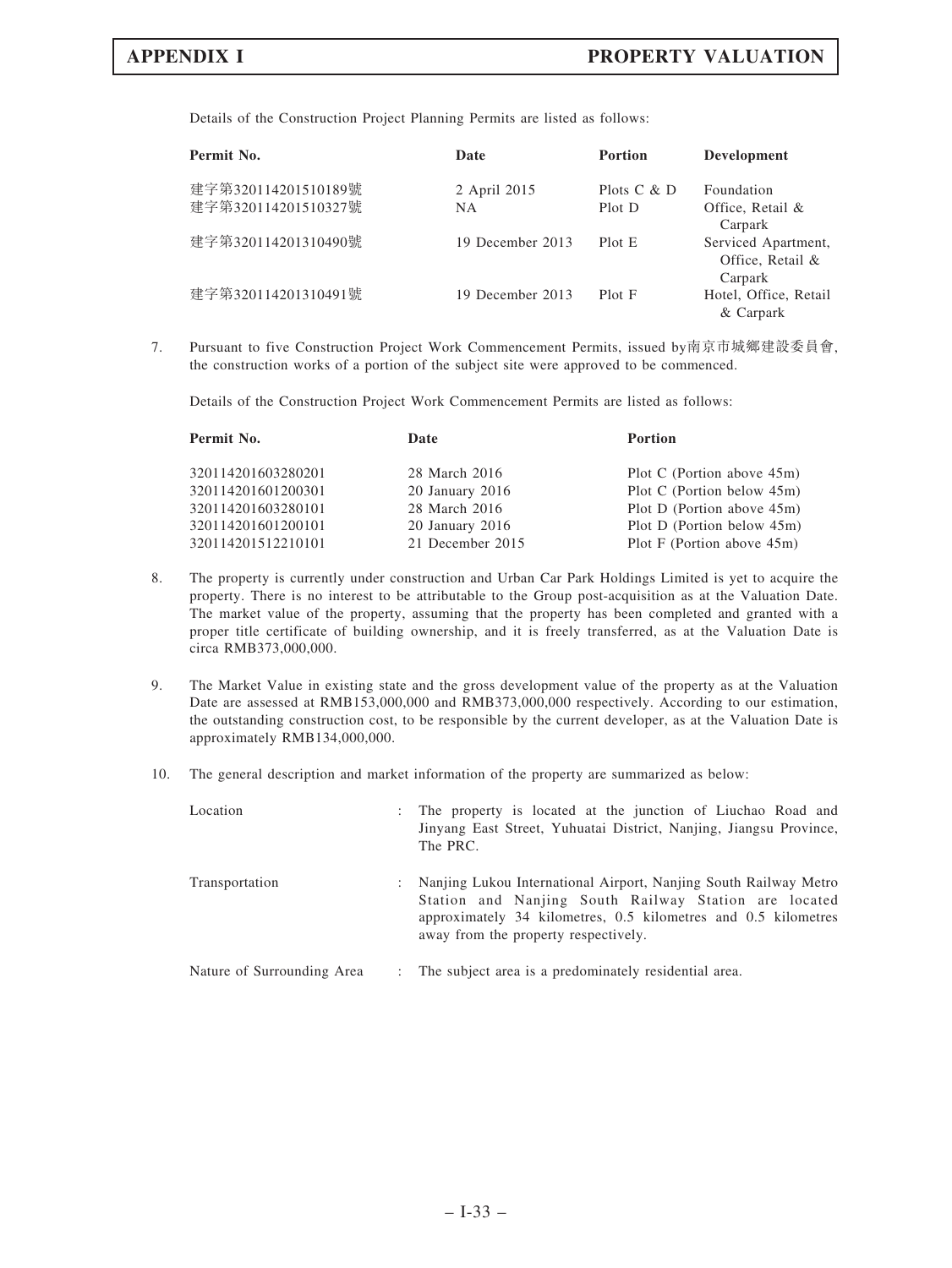- 11. We have been provided with a legal opinion regarding the property by Global Law Office, which contains, inter alia, the following:
	- (a) 南京證大大拇指商業發展有限公司 has obtained the land use rights of the property under the State-owned Land Use Rights Certificates; and
	- (b) 南京證大大拇指商業發展有限公司 has the rights, in accordance with the conditions under the State-owned Construction Land Use Rights Grant Contract and the usage mentioned on the Stateowned Land Use Rights Certificates, to occupy, use, develop, transfer, lease, mortgage or by other means handle the subject site within the land use rights term.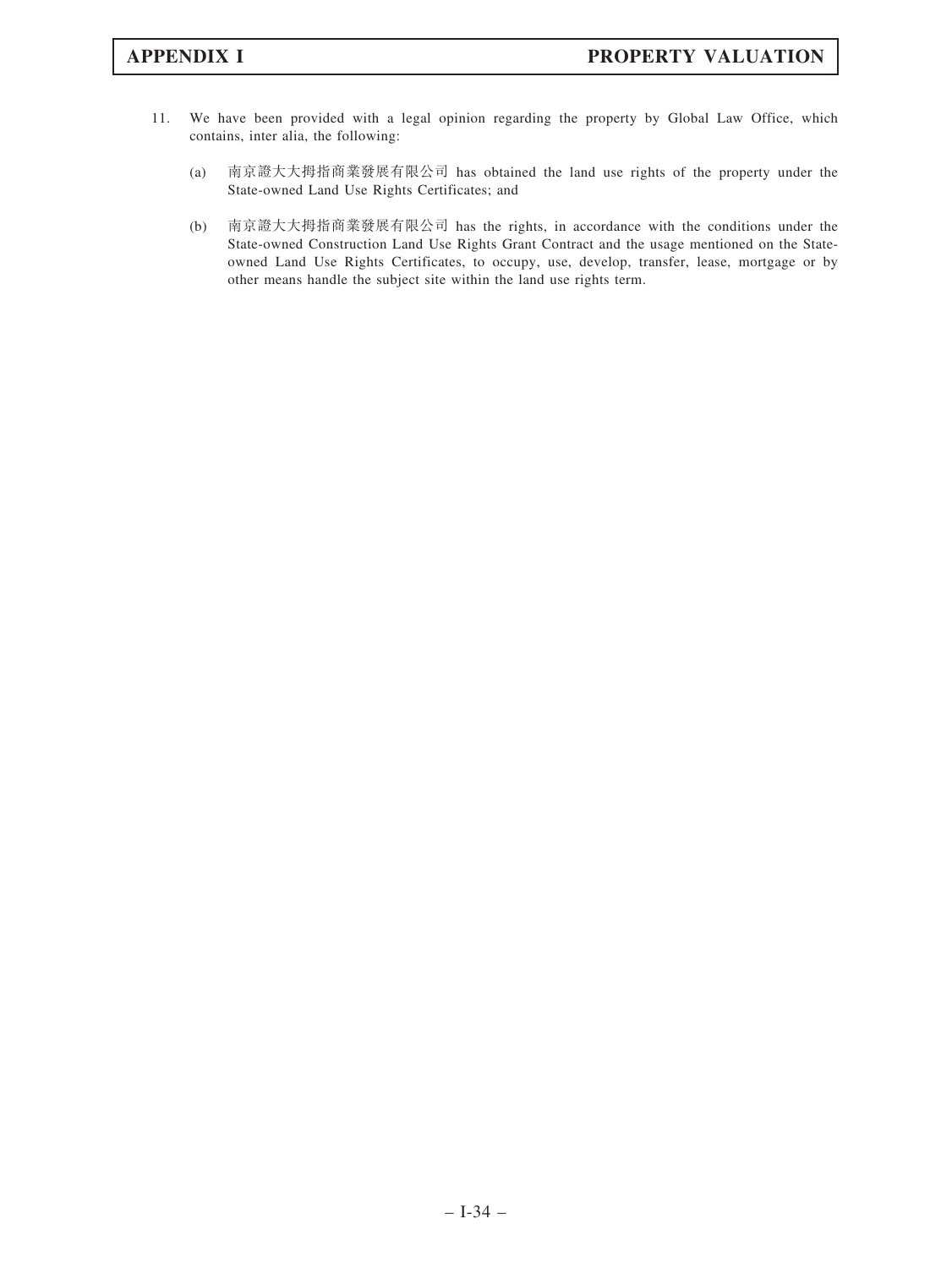| No. | <b>Property</b>                                                    | <b>Description and tenure</b>                                                                                                                                                        | Particulars of<br>occupancy                                                                                    | <b>Market Value in</b><br>existing state as at<br>30 June 2016<br>RMB                   |
|-----|--------------------------------------------------------------------|--------------------------------------------------------------------------------------------------------------------------------------------------------------------------------------|----------------------------------------------------------------------------------------------------------------|-----------------------------------------------------------------------------------------|
| 14  | A covered carpark, a<br>various retail units<br>located at No. 130 | The property comprises a three-level<br>basement carpark and covered carpark and a single-level<br>basement carpark with a total of 222<br>carparking spaces and a total gross floor | The carparking<br>spaces are currently<br>available for lease on<br>a monthly basis. One                       | 25,000,000<br>(Renminbi Twenty<br>Five Million)                                         |
|     | Jiabin Road,<br>Yuzhong District,<br>Chongqing,<br>The PRC         | area of approximately 13,765 square<br>metres, and two retail units with a total<br>gross floor area of approximately<br>3,538.97 square metres. It was completed<br>in about 2000.  | of the retail units is<br>subject to various<br>tenancies while<br>another retail unit is<br>currently vacant. | 100% interest to be<br>attributable to the<br>Group post-<br>acquisition:<br>25,000,000 |
|     |                                                                    | The land use rights of the subject site<br>were granted for various terms for<br>residential and commercial uses (Please)<br>refer to Note No. 3 below).                             |                                                                                                                | (Renminbi Twenty<br>Five Million)                                                       |

### Notes:

- 1. The property is inspected by Simon Lee Probationer of HKIS on 14 July 2016.
- 2. The valuation of the property was prepared by Kit Cheung MHKIS MRICS RPS(GP) and Vincent Cheung MHKIS FRICS RPS(GP).
- 3. Pursuant to a State-owned Land Use Rights Certificate and a Real Estate Title Certificate, issued by重 慶市渝中區人民政府 and 重慶市國土資源和房屋管理局 respectively, the land use rights of the subject site with a total site area of approximately 8,880.00 square metres were granted to 重慶潤隆實業有限公 司 for various terms for residential and commercial uses.

Details of the State-owned Land Use Rights Certificate and the Real Estate Title Certificate are listed as follows:

| Certificate No.        | Date           | Portion                | <b>Use</b>                       | <b>Land Use Rights</b><br><b>Expiry Date</b>                        | Site Area<br>(sqm) |
|------------------------|----------------|------------------------|----------------------------------|---------------------------------------------------------------------|--------------------|
| 渝中國用(2001)字<br>第11657號 | 22 August 2001 | Plot $5011-4$          | Residential<br>and<br>Commercial | 31 May 2043 for<br>Residential and<br>31 May 2033<br>for Commercial | 3,797.70           |
| 101房地證2005<br>字第05212號 | 22 June 2005   | Plot YZ13-<br>$41 - 7$ | Mixed-use                        | 31 May 2043                                                         | 5,082.30           |

8,880.00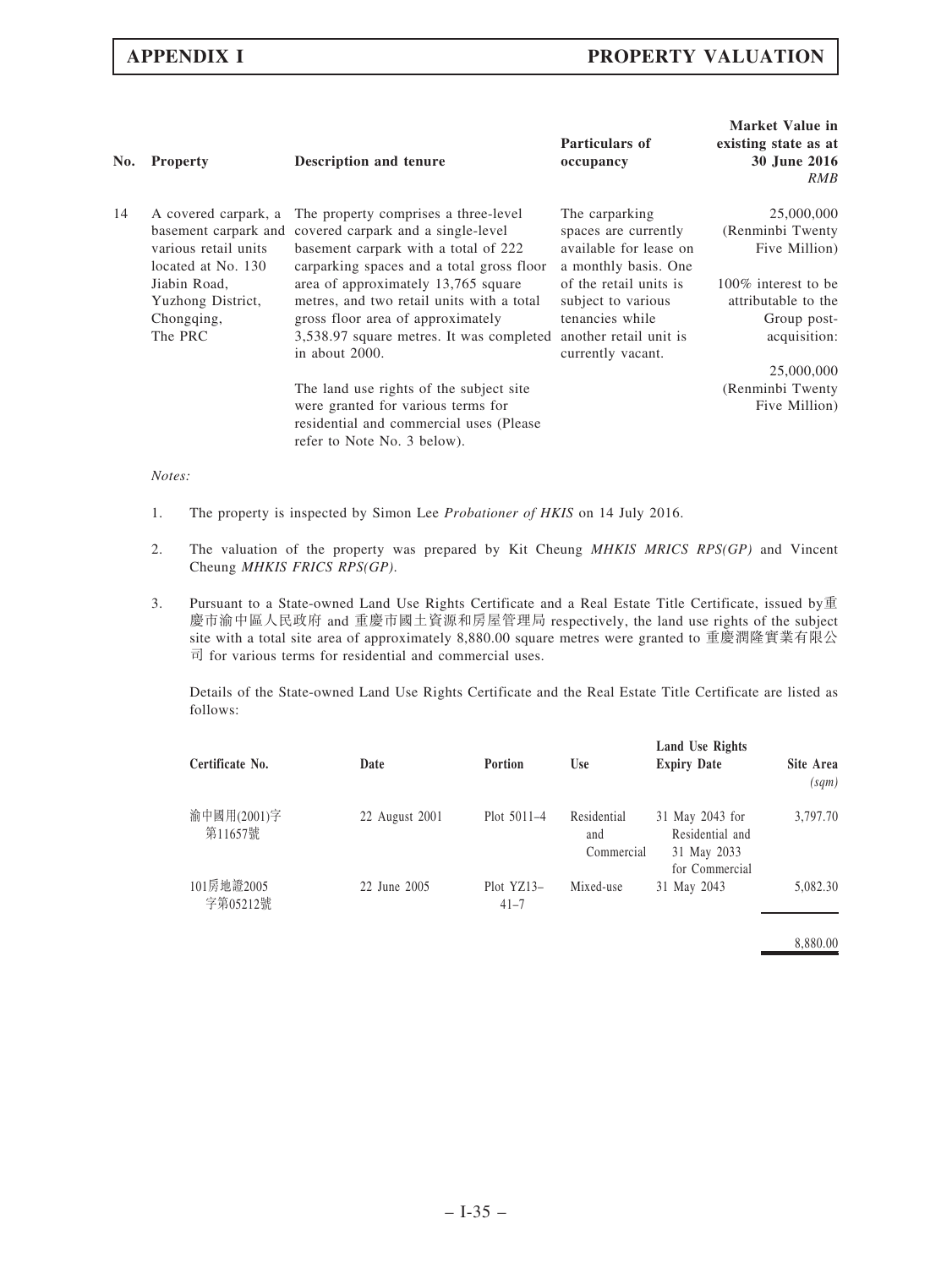4. Pursuant to a Building Ownership Certificate and a Real Estate Title Certificate, issued by 重慶市國土 資源和房屋管理局, the building ownership rights of the subject development with a total gross floor area of 152,957.54 square metres were vested in 重慶潤隆實業有限公司.

Details of the Building Ownership Certificate and the Real Estate Title Certificate are listed as follows:

| Certificate No.                       | Date                             | <b>Gross Floor Area</b><br>(sqm) |
|---------------------------------------|----------------------------------|----------------------------------|
| 房權證101字第064197號<br>101房地證2005字第05212號 | 27 April 2001<br>4 December 2014 | 84,826.56<br>68,130.98           |
|                                       |                                  | 152,957.54                       |

- 5. As at the Valuation Date, the existing monthly rental income of the leased retail unit with a total gross floor area of 1,200 square metres is approximately RMB20,841 exclusive of management fees and other outgoings. Another retail unit with a total gross floor area of 2,338.97 square metres is currently vacant.
- 6. The general description and market information of the property are summarized as below:

| Location                   | ÷             | The property is located at No. 130 Jiabin Road, Yuzhong District,<br>Chongqing, The PRC.                                                                                                                                    |
|----------------------------|---------------|-----------------------------------------------------------------------------------------------------------------------------------------------------------------------------------------------------------------------------|
| Transportation             | $\mathcal{L}$ | Chongqing Jiangbei International Airport, Huanghuayuan Metro<br>Station and Chongqing Railway Station are located approximately<br>24 kilometres, 1.5 kilometres and 3.5 kilometres away from the<br>property respectively. |
| Nature of Surrounding Area |               | : The subject area is a predominately residential area.                                                                                                                                                                     |

- 7. We have been provided with a legal opinion regarding the property by Global Law Office, which contains, inter alia, the following:
	- (a) 重慶潤隆實業有限公司 has obtained the land use rights of the property under the State-owned Land Use Rights Certificate and the Real Estate Title Certificate;
	- (b) 重慶潤隆實業有限公司 has the rights, in accordance with the conditions under the State-owned Construction Land Use Rights Grant Contract and the usage mentioned on the State-owned Land Use Rights Certificate and the Real Estate Title Certificate, to occupy, use, develop, transfer, lease, mortgage or by other means handle the subject site within the land use rights term;
	- (c) 重慶潤隆實業有限公司 has obtained the building ownership rights of the property and is the sole legal owner of the property; and
	- (d) 重慶潤隆實業有限公司 has the rights to occupy, use, transfer, lease, mortgage or by other means handle the subject buildings.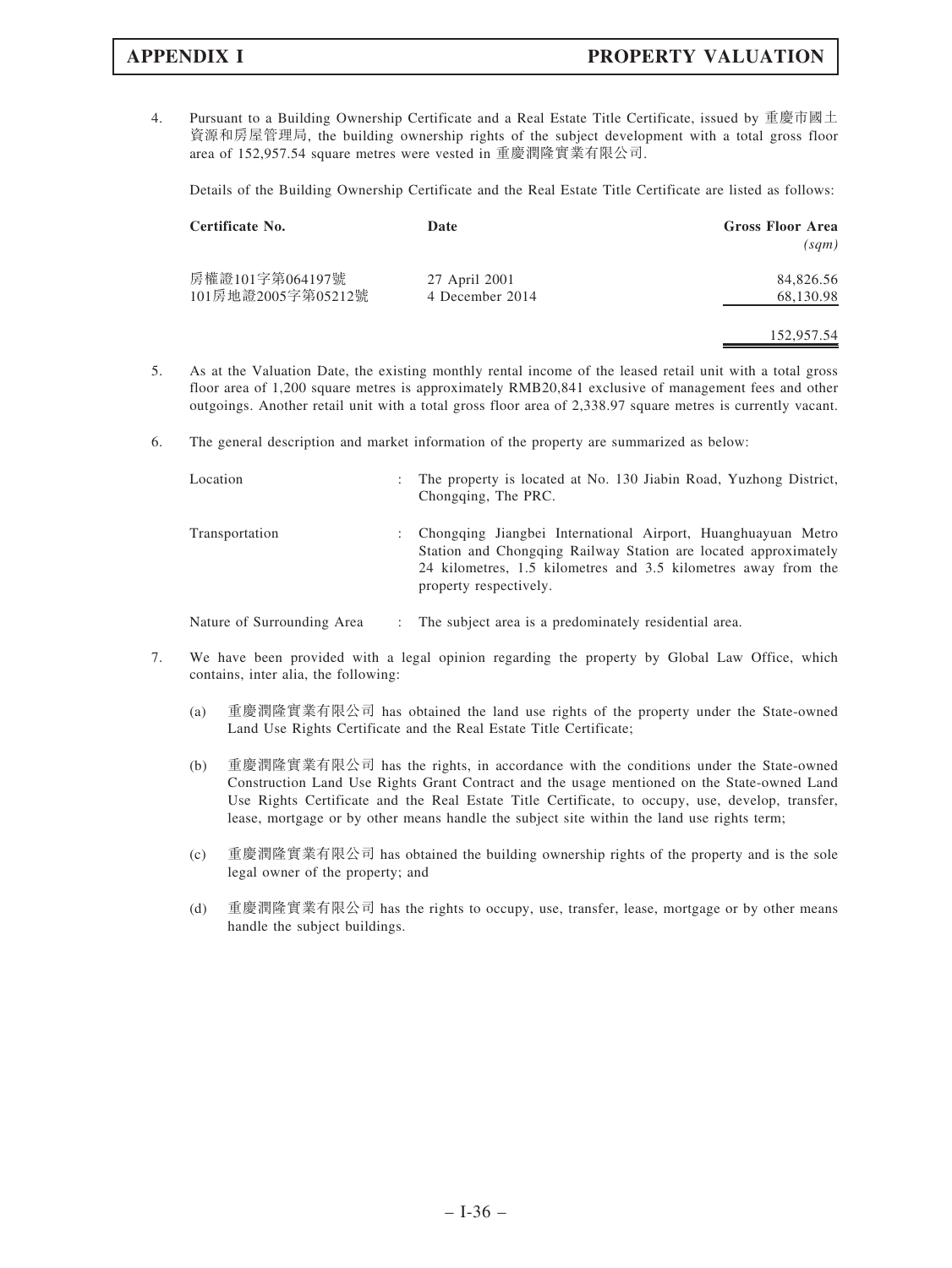### 1. RESPONSIBILITY STATEMENT

This circular, for which the Directors collectively and individually accept full responsibility, includes particulars given in compliance with the Listing Rules for the purpose of giving information with regard to the Company. The Directors, having made all reasonable enquiries, confirm that to the best of their knowledge and belief, the information contained in this circular is accurate and complete in all material respects and not misleading or deceptive, and there are no other matters the omission of which would make any statement herein or this circular misleading.

### 2. DISCLOSURE OF INTERESTS

As at the Latest Practicable Date, the interests and the short positions (within the meaning of the SFO) of the Directors and the chief executive of the Company in the Shares, underlying shares and debentures of the Company and its associated corporations (within the meaning of the SFO) which were required to be notified to the Company and the Stock Exchange pursuant to Divisions 7 and 8 of Part XV of the SFO (including interests and short positions which they were taken or deemed to have under such provisions of the SFO), or were required pursuant to section 352 of the SFO to be entered in the register referred to therein, or were required to be notified to the Company and the Stock Exchange pursuant to the Model Code for Securities Transactions by Directors of Listed Issuers (''Model Code''), were as follows:

### (a) Interests in Shares and underlying Shares of the Company:

| Name of<br><b>Director</b> | Long position/<br>short position | Number of<br><b>Shares</b> | Capacity and<br>nature of<br>interest | Approximate<br>percentage<br>$(\%)$ of<br>interest $^{(1)}$ |
|----------------------------|----------------------------------|----------------------------|---------------------------------------|-------------------------------------------------------------|
| Wu Xiangdong               | Long position                    | 1,629,000                  | Beneficial owner                      | 0.024                                                       |
| Yan Biao                   | Long position                    | 1,992,000                  | Beneficial owner                      | 0.029                                                       |
| Du Wenmin                  | Long position                    | 640,000                    | Beneficial owner                      | 0.009                                                       |
| Chen Ying                  | Long position                    | 500,000                    | Beneficial owner                      | 0.007                                                       |

Note:

<sup>(1)</sup> This represents the percentage of the aggregate long positions in Shares and underlying Shares to the total issued Shares as at the Latest Practicable Date.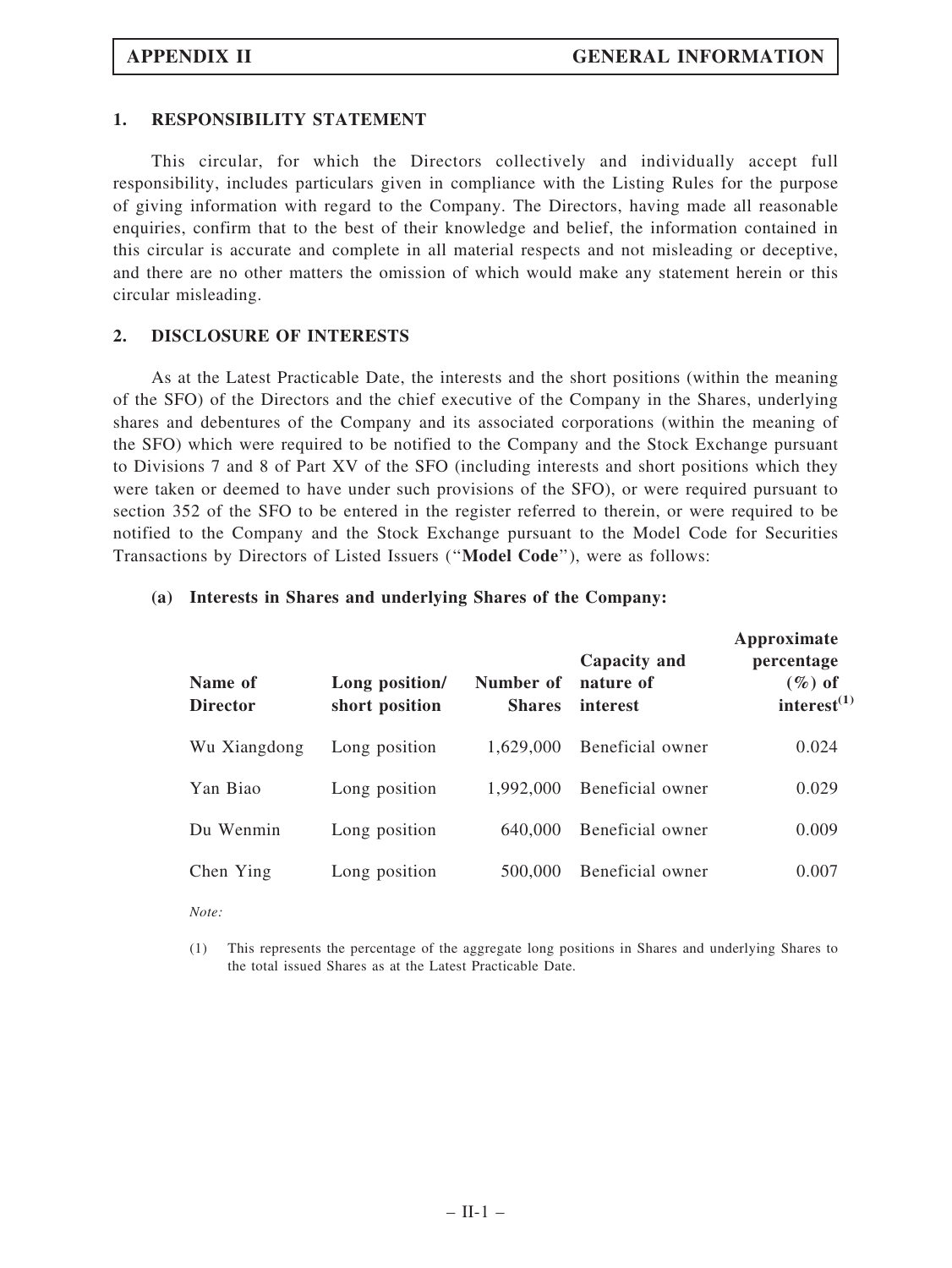(b) Interests in issued ordinary shares and underlying shares of China Resources Beer (Holdings) Company Limited (''China Resources Beer'') (formerly known as China Resources Enterprise, Limited), an associated corporation of the Company:

| Name of<br><b>Director</b> | Long position/<br>short position | ordinary<br>shares | Number of Capacity and<br>nature of<br>interest | Approximate<br>percentage<br>$(\%)$ of<br>interest <sup>(1)</sup> |
|----------------------------|----------------------------------|--------------------|-------------------------------------------------|-------------------------------------------------------------------|
| Yan Biao                   | Long position                    | 500,000            | Beneficial owner                                | 0.015                                                             |
| Du Wenmin                  | Long position                    | 100,000            | Beneficial owner                                | 0.003                                                             |
| Wang Yan                   | Long position                    | 167,999            | Beneficial owner                                | 0.005                                                             |

Note:

(1) This represents the percentage of the aggregate long positions in shares and underlying shares of China Resources Beer to the total issued shares of China Resources Beer as at the Latest Practicable Date.

## (c) Interests in issued ordinary shares and underlying shares of China Resources Gas Group Limited ("CR Gas"), an associated corporation of the Company:

| Name of<br><b>Director</b> | Long position/<br>short position | ordinary<br>shares | Number of Capacity and<br>nature of<br>interest | Approximate<br>percentage<br>$(\%)$ of<br>interest $^{(1)}$ |
|----------------------------|----------------------------------|--------------------|-------------------------------------------------|-------------------------------------------------------------|
| Wu Xiangdong               | Long position                    | 45,000             | Beneficial owner                                | 0.002                                                       |
| Du Wenmin                  | Long position                    | 54,000             | Beneficial owner                                | 0.002                                                       |

Note:

(1) This represents the percentage of the aggregate long positions in shares and underlying shares of CR Gas to the total issued shares of CR Gas as at the Latest Practicable Date.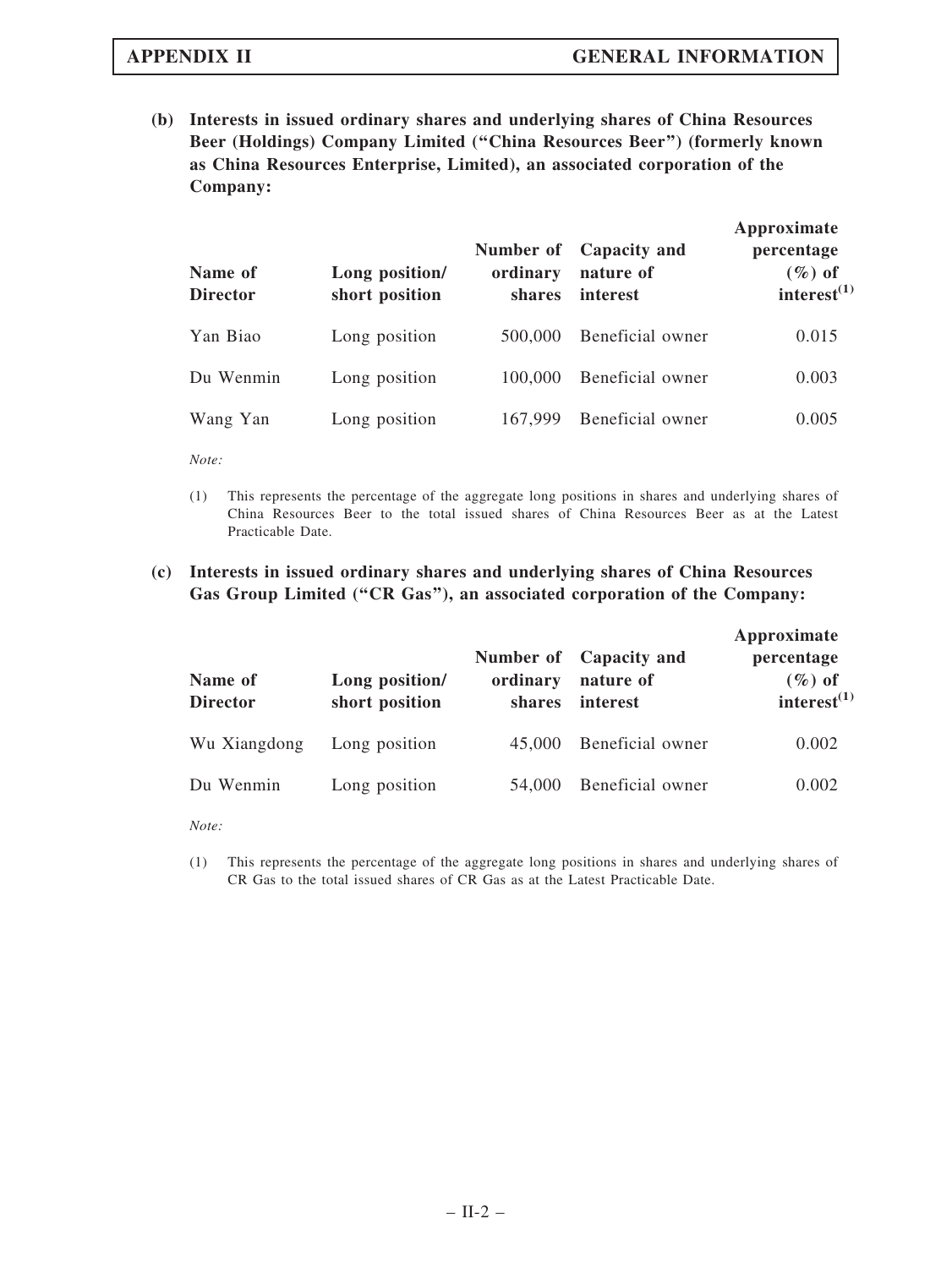(d) Interests in issued ordinary shares and underlying shares of China Resources Power Holdings Company Limited ("CR Power"), an associated corporation of the Company:

| Name of<br><b>Director</b> | Long position/<br>short position | Number of<br>ordinary<br><b>shares</b> | Capacity and<br>nature of<br>interest | Approximate<br>percentage<br>$(\%)$ of<br>interest <sup>(1)</sup> |
|----------------------------|----------------------------------|----------------------------------------|---------------------------------------|-------------------------------------------------------------------|
| Tang Yong                  | Long position                    | 1.800                                  | Beneficial owner                      | 0.00004                                                           |
| Yan Biao                   | Long position                    | 570.080                                | Beneficial owner                      | 0.012                                                             |
| Du Wenmin                  | Long position                    | 480.240                                | Beneficial owner                      | 0.010                                                             |
| Wang Yan                   | Long position                    | 44,000                                 | Beneficial owner                      | 0.0009                                                            |

Note:

(1) This represents the percentage of the aggregate long positions in shares and underlying shares of CR Power to the total issued shares of CR Power as at the Latest Practicable Date.

## (e) Interests in issued ordinary shares and underlying shares of China Resources Cement Holdings Limited (''CR Cement''), an associated corporation of the Company:

| Name of<br><b>Director</b> | Long position/<br>short position | ordinary<br>shares | Number of Capacity and<br>nature of<br>interest | Approximate<br>percentage<br>$(\%)$ of<br>interest $^{(1)}$ |
|----------------------------|----------------------------------|--------------------|-------------------------------------------------|-------------------------------------------------------------|
| Chen Ying                  | Long position                    | 230,000            | Beneficial owner                                | 0.004                                                       |

Note:

(1) This represents the percentage of the aggregate long positions in shares and underlying shares of CR Cement to the total issued shares of CR Cement as at the Latest Practicable Date.

Save as disclosed in this circular, as at the Latest Practicable Date, none of the Directors or chief executive of the Company had or was deemed to have any interest or short position in the shares, underlying shares and debentures of the Company and its associated corporations (within the meaning of the SFO) which were required to be notified to the Company and the Stock Exchange pursuant to Divisions 7 and 8 of Part XV of the SFO (including interests and short positions which they are taken or deemed to have under such provisions of the SFO), or were required pursuant to section 352 of the SFO to be entered in the register referred to therein, or were required to be notified to the Company and the Stock Exchange pursuant to the Model Code.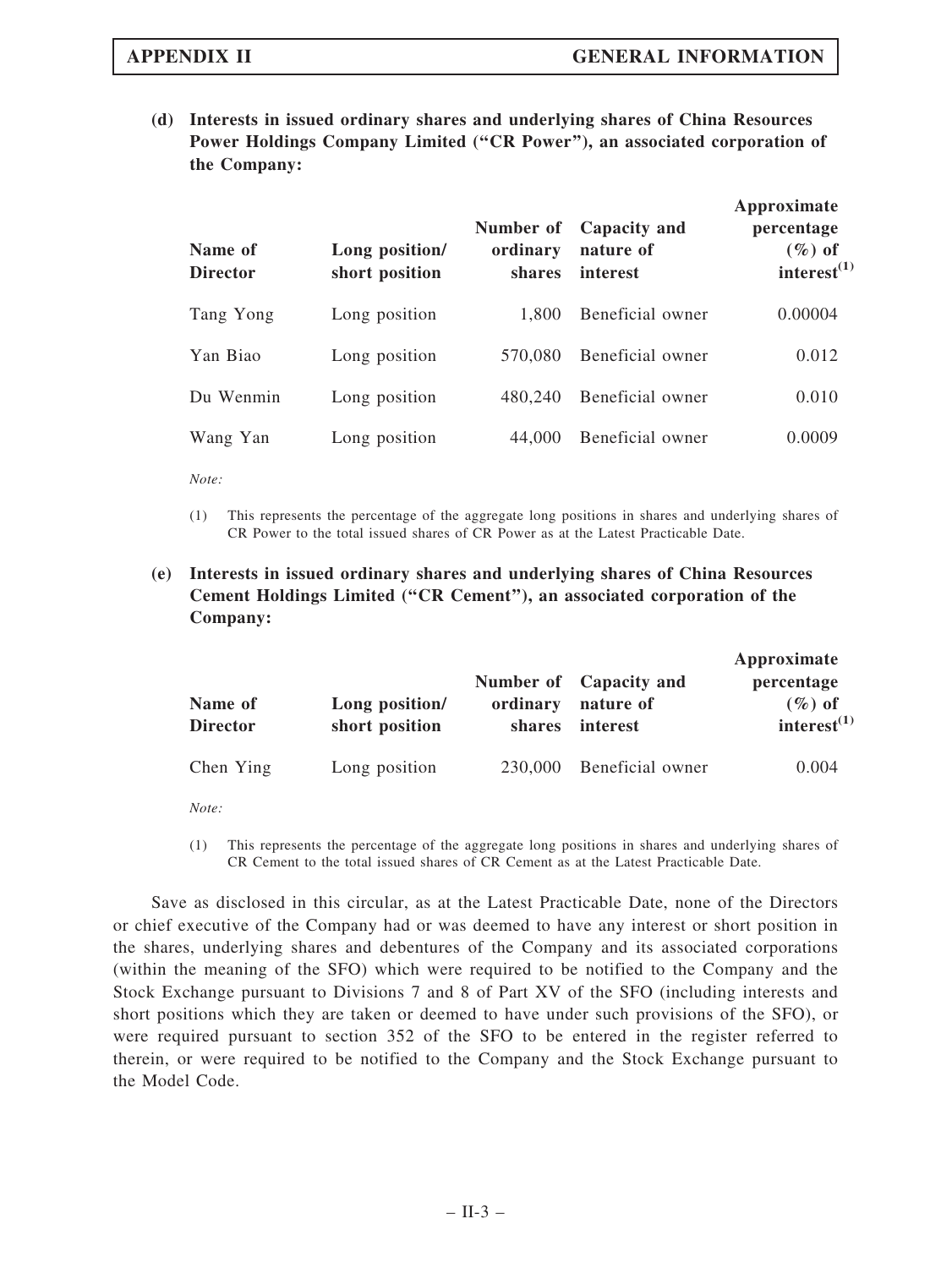### 3. SUBSTANTIAL SHAREHOLDERS

As at the Latest Practicable Date, so far as was known to any Director or the chief executive of the Company, other than a Director or the chief executive of the Company, the following persons had interests or short positions in the Shares and underlying Shares which would fall to be disclosed to the Company under the provisions of Divisions 2 and 3 of Part XV of the SFO, or who was, directly or indirectly, interested in 10% or more of the nominal value of any class of share capital carrying rights to vote in all circumstances at general meetings of the Company:

| Name of Shareholder                                         | Nature of<br>interest held       | Long position/<br>short position | Number of<br><b>Shares</b> | Approximate<br>percentage $(\% )$<br>of the long<br>position in the<br><b>Shares to issued</b><br>share capital of<br>the Company as<br>at the Latest<br><b>Practicable Date</b> |
|-------------------------------------------------------------|----------------------------------|----------------------------------|----------------------------|----------------------------------------------------------------------------------------------------------------------------------------------------------------------------------|
| CRH (Land) Limited<br>("CRHL")                              | Beneficial owner                 | Long position                    | 4,243,788,418              | 61.23                                                                                                                                                                            |
| $CRH$ <sup><math>(1)</math></sup>                           | Controlled<br>company's interest | Long position                    | 4,246,618,418              | 61.27                                                                                                                                                                            |
| CRC Bluesky Limited<br>$("Bluesky")^{(1)}$                  | Controlled<br>company's interest | Long position                    | 4,246,618,418              | 61.27                                                                                                                                                                            |
| China Resources Co.,<br>Limited $("CRC")^{(1)}$             | Controlled<br>company's interest | Long position                    | 4,246,618,418              | 61.27                                                                                                                                                                            |
| China Resources<br>National Corporation<br>$("CRNC")^{(1)}$ | Controlled<br>company's interest | Long position                    | 4,246,618,418              | 61.27                                                                                                                                                                            |

 $Note:$ 

(1) CRHL and Commotra Company Limited directly held 4,243,788,418 Shares and 2,830,000 Shares, respectively. CRH is the sole shareholder of CRHL and Commotra Company Limited. Moreover, CRH is a wholly-owned subsidiary of Bluesky, which is in turn wholly-owned by CRC. CRC is wholly owned by CRNC. Thus, CRH, Bluesky, CRC and CRNC are deemed to be interested in an aggregate of 4,246,618,418 Shares.

Save as aforesaid, as at the Latest Practicable Date, no other person had any interest in the Shares or underlying Shares which would fall to be disclosed to the Company under the provisions of Divisions 2 and 3 of Part XV of the SFO or which were recorded in the register kept by the Company under section 336 of the SFO.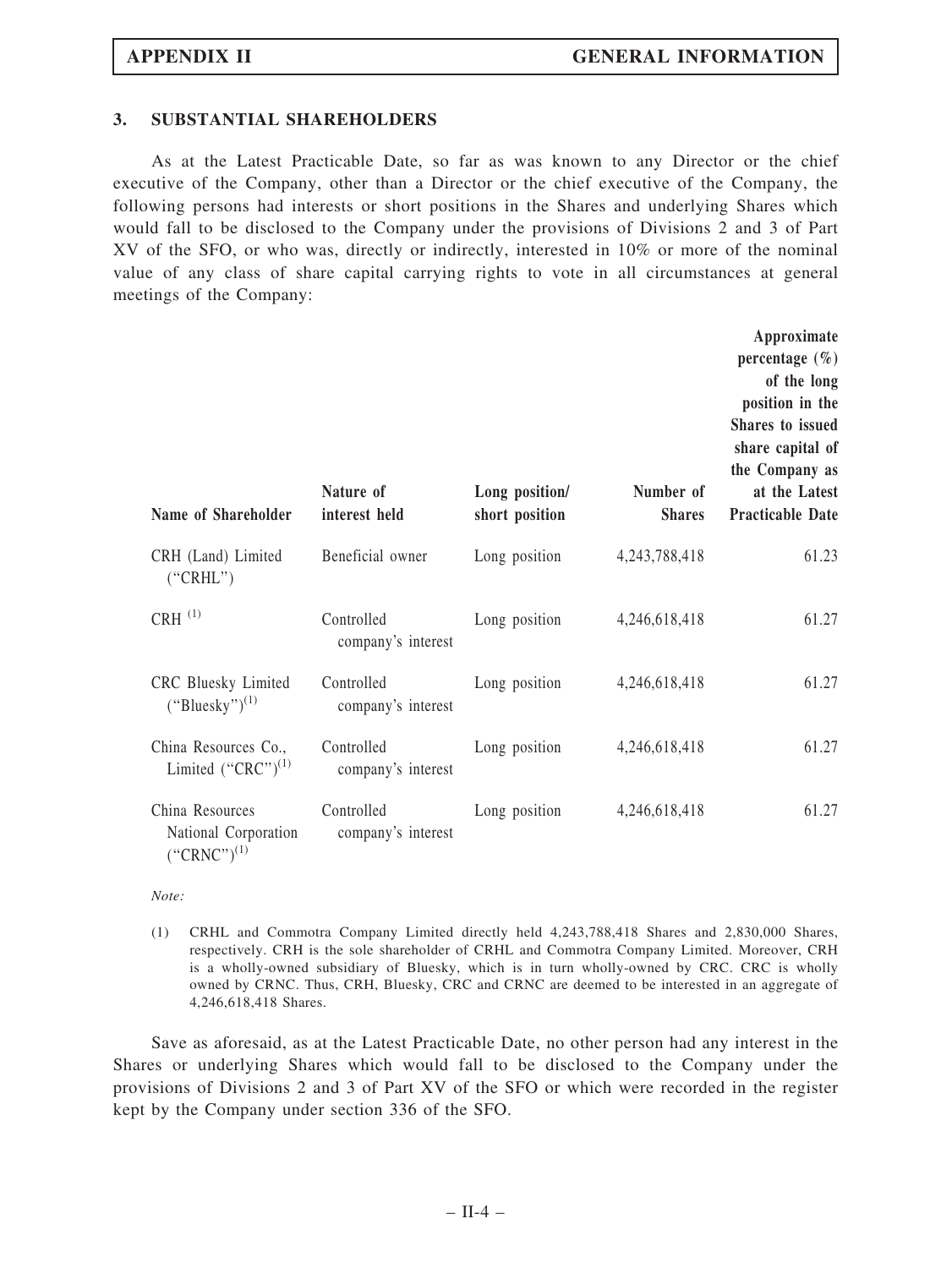As at the Latest Practicable Date, save as disclosed below, none of the other Directors was a director or employee of the above substantial Shareholders which has an interest or short position in the Shares and underlying shares of the Company which would fall to be disclosed to the Company under the provisions of Divisions 2 and 3 of Part XV of the SFO:

| <b>Name of Director</b> | Position in the above substantial Shareholders                                                    |
|-------------------------|---------------------------------------------------------------------------------------------------|
| Mr. Yan Biao            | Chief Legal Officer of CRH                                                                        |
| Mr. Du Wenmin           | Deputy General Manager and Chief Human Resources Officer of<br>CRH and a director of CRH and CRNC |
| Mr. Chen Ying           | Chief Strategy Officer and the General Manager of the Strategy<br>Management Department of CRH    |
| Mr. Wei Bin             | Chief Financial Officer of CRH and a director of CRH and CRNC                                     |
| Mr. Wang Yan            | General Manager of the Internal Audit Department of CRH                                           |

### 4. SERVICE CONTRACTS

As at the Latest Practicable Date, none of the Directors had entered or proposed to enter into any service contracts with the Company or any of its subsidiaries which does not expire or is not determinable by the employer within one year without payment of compensation (other than statutory compensation).

### 5. DIRECTORS' INTERESTS IN COMPETING BUSINESS

As at the Latest Practicable Date, the Directors were not aware that any of the Directors or their respective associates had interest in any business, apart from the Group's business, which competes or is likely to compete, either directly or indirectly, with the business of the Group which falls to be disclosed under the Listing Rules.

#### 6. DIRECTORS' INTERESTS IN CONTRACTS

As at the Latest Practicable Date, none of the Directors was materially interested in any contract or arrangement entered into by the Company or any of its subsidiaries which was subsisting and was significant in relation to the business of the Group.

#### 7. DIRECTORS' INTERESTS IN ASSETS

As at the Latest Practicable Date, none of the Directors had any direct or indirect interests in any assets which have since 31 December 2015 (being the date to which the latest published audited accounts of the Company were made up) been acquired or disposed of by or leased to the Company or any of its subsidiaries, or are proposed to be acquired or disposed of by or leased to the Company or any of its subsidiaries.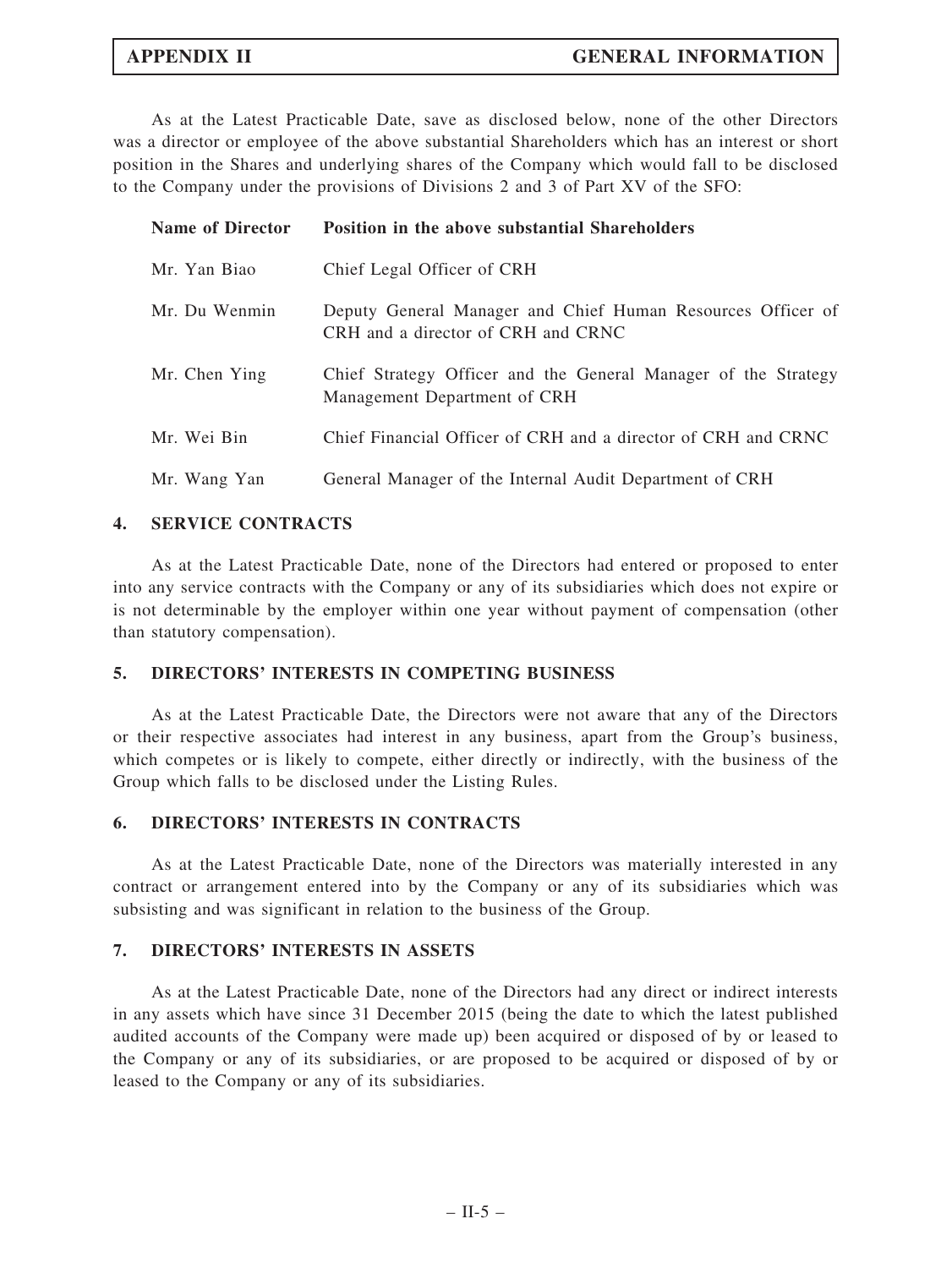## 8. EXPERTS AND CONSENTS

Somerley, the independent financial adviser to the Independent Board Committee and the Independent Shareholders in respect of the Acquisition, is a corporation licensed by Securities and Futures Commission to carry out Type 1 (dealing in securities) and Type 6 (advising on corporate finance) regulated activities. Colliers International is the independent property valuer.

Each of Somerley and Colliers International has given and has not withdrawn its written consent to the issue of this circular with copies of its letter and the references to its name included herein the form and context in which they respectively appear.

As at the Latest Practicable Date, each of Somerley and Colliers International was not interested in any Share or share in any member of the Group, nor did it have any right or option (whether legally enforceable or not) to subscribe for or nominate persons to subscribe for any Share or share in any member of the Group. As at the Latest Practicable Date, none of the aforesaid parties had any direct or indirect interests in any assets which have since 31 December 2015 (being the date to which the latest published audited accounts of the Company were made up) been acquired or disposed of by or leased to the Company or any of its subsidiaries, or are proposed to be acquired or disposed of by or leased to the Company or any of its subsidiaries.

## 9. MATERIAL ADVERSE CHANGE

As at the Latest Practicable Date, the Directors were not aware of any material adverse change in the financial or trading position of the Group since 31 December 2015, being the date to which the latest published audited accounts of the Company have been made up.

#### 10. GENERAL

The English text of this circular (other than the English translation of the Chinese names of the PRC entities mentioned herein) shall prevail over the Chinese texts in case of inconsistency.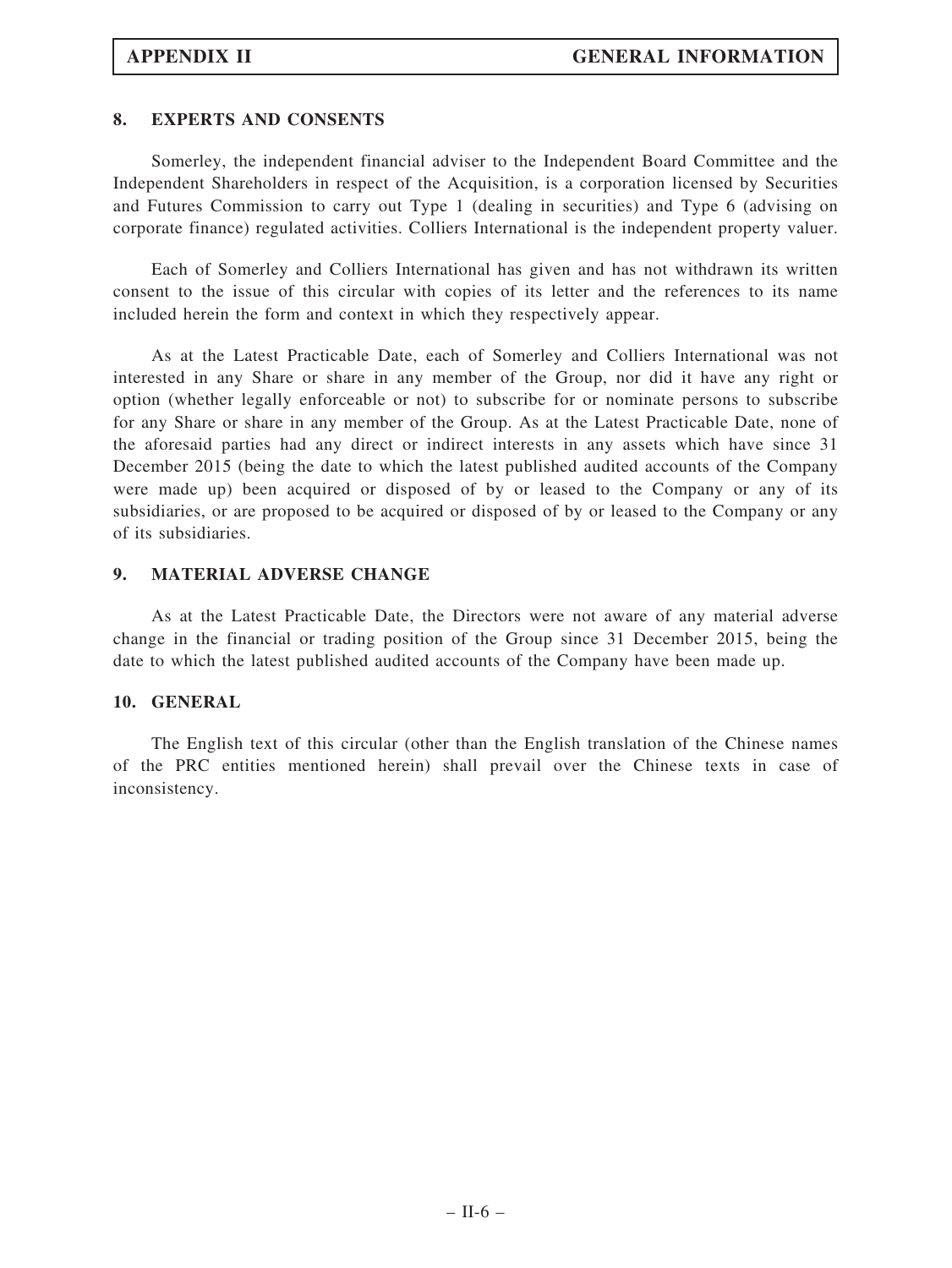## 11. DOCUMENTS AVAILABLE FOR INSPECTION

Copies of the following documents are available for inspection during normal business hours on any weekday (public holidays excepted) at the head office of the Company at 46th Floor, China Resources Building, 26 Harbour Road, Wanchai, Hong Kong from the date of this circular up to and including the date of the EGM:

- (a) the Acquisition Agreement;
- (b) the letter from the Independent Board Committee as set out on pages 16 to 17 of this circular;
- (c) the letter from Somerley to the Independent Board Committee and the Independent Shareholders as set out on pages 18 to 35 of this circular;
- (d) the property valuation report from Colliers International as set out on pages I-1 to I-36 of this circular;
- (e) the written consents referred to in section headed ''Experts and Consents'' in this appendix; and
- (f) this circular.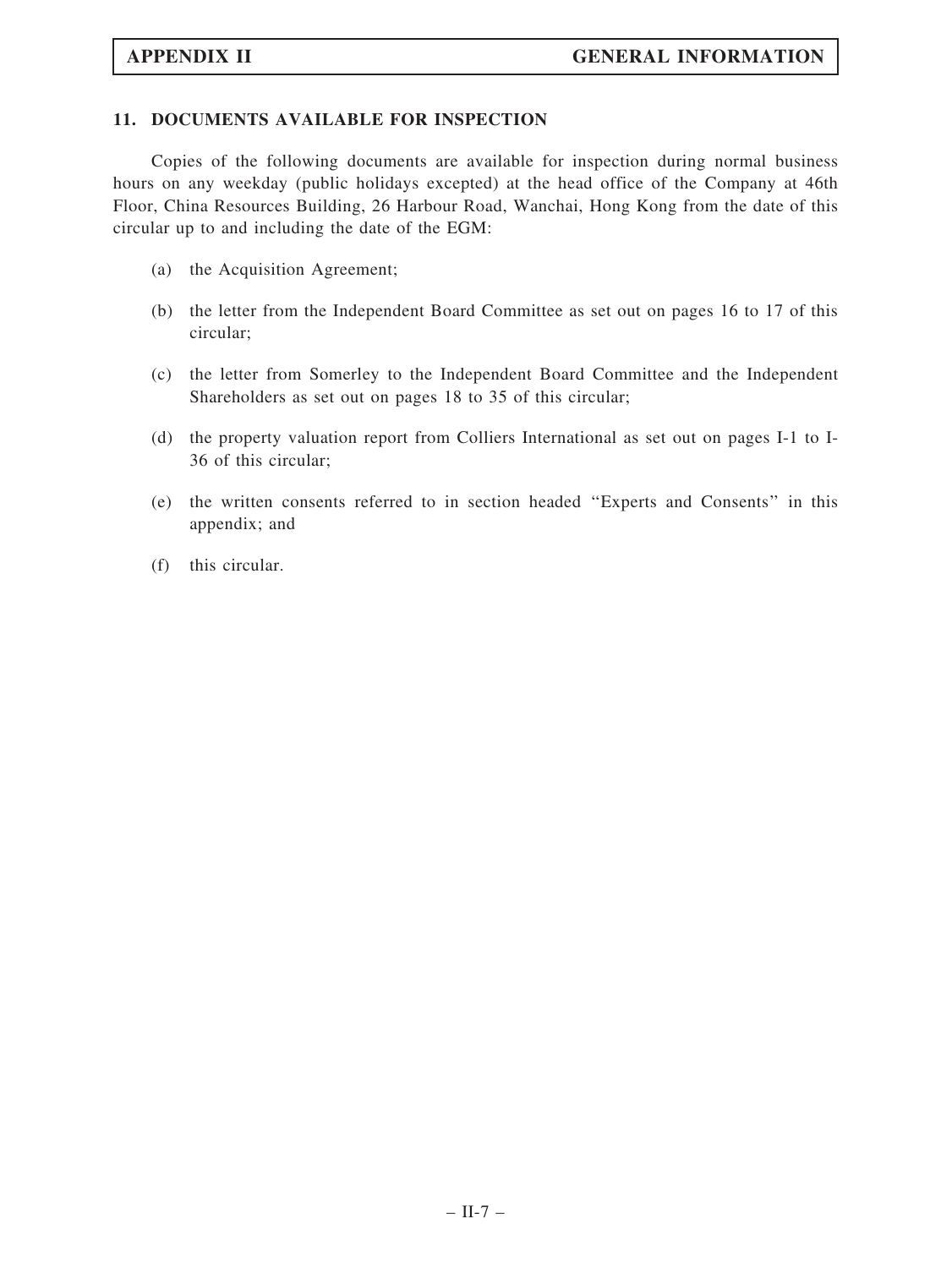

(Stock Code: 1109)

NOTICE IS HEREBY GIVEN that an extraordinary general meeting of China Resources Land Limited (the "Company") will be held at 46th Floor, China Resources Building, 26 Harbour Road, Wanchai, Hong Kong on Tuesday, 11 October 2016 at 10 a.m. for the purpose of considering and, if thought fit, passing (with or without amendments) the following resolution:

## AS AN ORDINARY RESOLUTION

## ''THAT:

1. the conditional sale and purchase agreement (the ''Acquisition Agreement'') dated 26 August 2016 entered into between Hugeluck Enterprises Limited (the ''Vendor'') as vendor and the Company as purchaser (a copy of which is produced to the meeting marked ''A'' and signed by the chairman of the meeting for the purposes of identification) in relation to, among other matters, the Acquisition (as defined in the circular (the ''Circular'') of the Company to its shareholders dated 15 September 2016) (a copy of the Circular is produced to the meeting marked ''B'' and signed by the chairman of the meeting for the purposes of identification) be and is hereby approved, confirmed and ratified, and THAT all the transactions contemplated under the Acquisition Agreement be and are hereby approved (including but not limited to the entering into the Deed of Indemnity (as defined in the Circular) upon Completion (as defined in the Circular), and the payment of RMB6,236 million (equivalent to approximately HK\$7,296 million) (the ''Consideration'') in cash pursuant to the Acquisition Agreement); and any one director of the Company and/or any other person authorised by the board of directors of the Company from time to time be and are hereby authorised to sign, execute, perfect and deliver and where required, affix the common seal of the Company to, all such documents, instruments and deeds, and do all such actions which are in his opinion necessary, appropriate, desirable or expedient for the implementation and completion of the Acquisition Agreement and all other transactions contemplated under or incidental to the Acquisition Agreement and all other